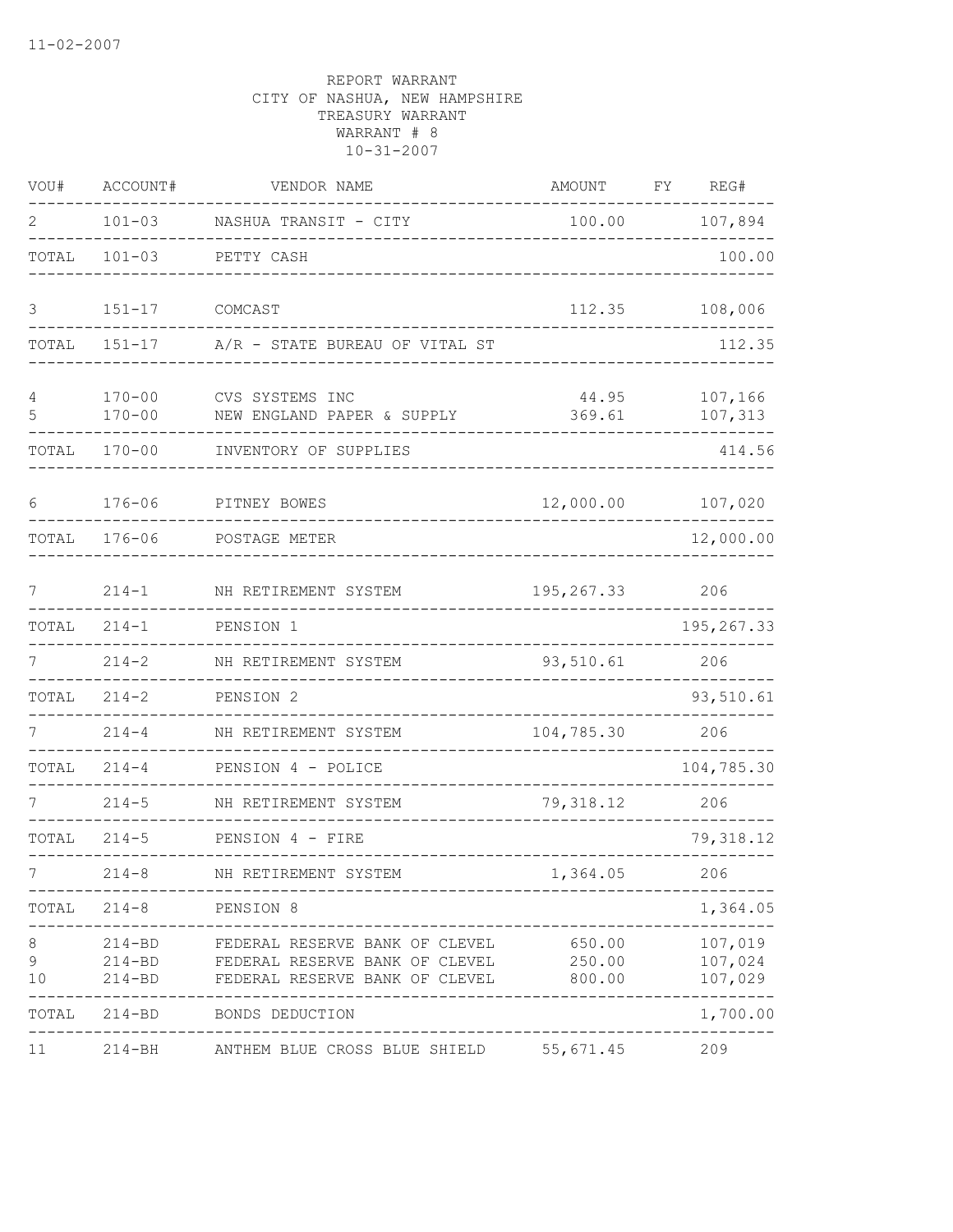| VOU#                                   | ACCOUNT#                                                                                   | VENDOR NAME                                                                                                              | AMOUNT                                                             | REG#<br>FY.                                                               |
|----------------------------------------|--------------------------------------------------------------------------------------------|--------------------------------------------------------------------------------------------------------------------------|--------------------------------------------------------------------|---------------------------------------------------------------------------|
| $12 \overline{ }$<br>13                | $214 - BH$<br>$214 - BH$                                                                   | ANTHEM BLUE CROSS BLUE SHIELD<br>ANTHEM BLUE CROSS BLUE SHIELD                                                           | 8,019.95<br>9,710.73                                               | 231<br>241                                                                |
| TOTAL                                  | $214 - BH$                                                                                 | BLUE/CROSS HMO- CITY                                                                                                     |                                                                    | 73, 402.13                                                                |
| 14<br>15                               | $214-C$<br>$214-C$                                                                         | ANTHEM BLUE CROSS BLUE SHIELD<br>ANTHEM BLUE CROSS BLUE SHIELD                                                           | 481.84<br>293.90                                                   | 209<br>241                                                                |
| TOTAL                                  | $214 - C$                                                                                  | B/C B/S J PLAN-DED SCHOOL                                                                                                |                                                                    | 775.74                                                                    |
| 16<br>17<br>18<br>19<br>20<br>21<br>22 | $214 - DC$<br>$214 - DC$<br>$214 - DC$<br>$214 - DC$<br>$214-DC$<br>$214-DC$<br>$214 - DC$ | ANDERSON RYAN<br>BIANCHI ROBERT<br>COSTANTINI SHELLEY<br>COTE KEITH<br>MARCHESE JULIE<br>MENARD PAUL<br>PARADIS KELLEY I | 630.00<br>208.00<br>200.00<br>192.31<br>685.00<br>192.31<br>115.39 | 107,332<br>107,207<br>107,105<br>107,329<br>107,330<br>107,331<br>107,157 |
| TOTAL                                  | $214 - DC$                                                                                 | DEPENDENT CARE DEDUCTION                                                                                                 |                                                                    | 2,223.01                                                                  |
| 197,56                                 | $214-DI$                                                                                   | UNUM LIFE INSURANCE                                                                                                      | 1,368.48                                                           | 107,895                                                                   |
| TOTAL                                  | $214-DI$                                                                                   | SCHOOL DISABILITY                                                                                                        |                                                                    | 1,368.48                                                                  |
| 23<br>24                               | $214-FS$<br>$214-FS$                                                                       | BENEFIT STRATEGIES INC<br>HARVARD PILGRIM/FIRST SENIORIT                                                                 | 7,482.30<br>14,840.00                                              | 233<br>230                                                                |
| TOTAL                                  | $214-FS$                                                                                   | FLEXIBLE SPENDING ACCOUNT -                                                                                              |                                                                    | 22,322.30                                                                 |
| 25<br>26<br>27                         | $214-HC$<br>$214 - HC$<br>$214 - HC$                                                       | HARVARD PILGRIM HEALTH CARE<br>HARVARD PILGRIM HEALTH CARE<br>HARVARD PILGRIM HEALTH CARE                                | 8,198.45<br>2,356.74<br>7,819.79                                   | 210<br>229<br>240                                                         |
| TOTAL                                  | $214 - HC$                                                                                 | HARVARD COM HP                                                                                                           |                                                                    | 18,374.98                                                                 |
| 28<br>29<br>30                         | $214 - HJ$<br>$214 - HJ$<br>$214 - HJ$                                                     | ANTHEM BLUE CROSS BLUE SHIELD<br>ANTHEM BLUE CROSS BLUE SHIELD<br>ANTHEM BLUE CROSS BLUE SHIELD                          | 52, 157.88<br>33, 971.04<br>60,468.80                              | 209<br>231<br>241                                                         |
|                                        |                                                                                            | TOTAL 214-HJ BC/BS J PLAN DED-CITY                                                                                       |                                                                    | 146,597.72                                                                |
| 31                                     | $214 - J$                                                                                  | ITT HARTFORD<br>----------------------------                                                                             | 7,749.24                                                           | 212                                                                       |
| TOTAL                                  |                                                                                            | 214-J OPT LIFE SCHOOL<br>-----------------------                                                                         |                                                                    | 7,749.24                                                                  |
| 32                                     |                                                                                            | 214-K PROTECTIVE LIFE INSURANCE COMP 97.00 216                                                                           |                                                                    |                                                                           |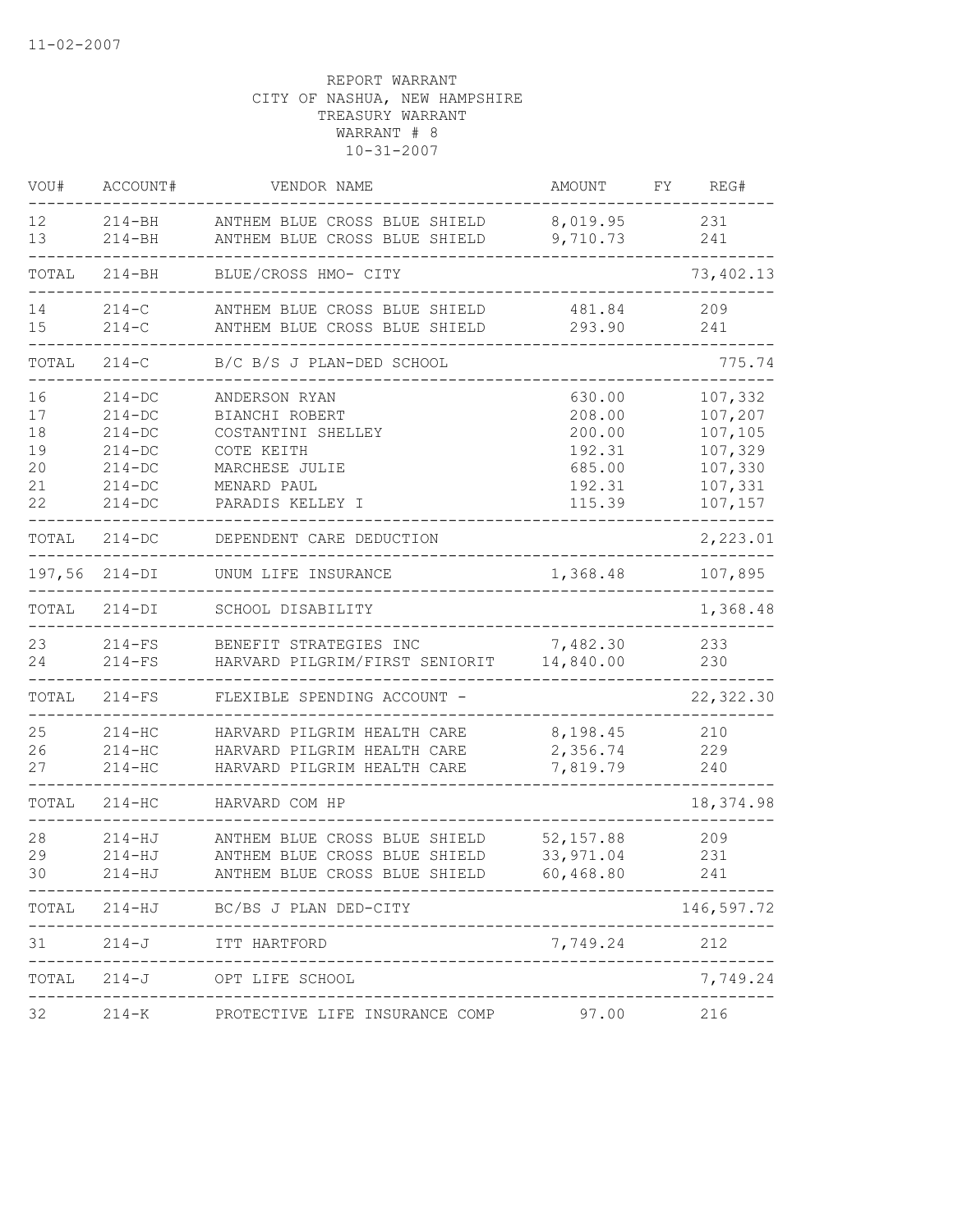|                                                                                            | VOU# ACCOUNT#                                                                                                                                                                                                  | VENDOR NAME                                                                                                                                                                                                                                                                |                                                                                                                                                                                                 | AMOUNT FY REG#                                                                                        |
|--------------------------------------------------------------------------------------------|----------------------------------------------------------------------------------------------------------------------------------------------------------------------------------------------------------------|----------------------------------------------------------------------------------------------------------------------------------------------------------------------------------------------------------------------------------------------------------------------------|-------------------------------------------------------------------------------------------------------------------------------------------------------------------------------------------------|-------------------------------------------------------------------------------------------------------|
|                                                                                            |                                                                                                                                                                                                                | TOTAL 214-K KEMPER TERM LIFE INSURANCE                                                                                                                                                                                                                                     | ------------------------------                                                                                                                                                                  | 97.00                                                                                                 |
|                                                                                            |                                                                                                                                                                                                                | 33 214-L ITT HARTFORD                                                                                                                                                                                                                                                      | 1,097.80 212                                                                                                                                                                                    |                                                                                                       |
|                                                                                            |                                                                                                                                                                                                                | __________________________________<br>TOTAL 214-L TERM LIFE DEDUCTION                                                                                                                                                                                                      |                                                                                                                                                                                                 | 1,097.80                                                                                              |
| 34<br>35<br>36                                                                             |                                                                                                                                                                                                                | 214-P NORTHEAST DELTA<br>214-P NORTHEAST DELTA<br>214-P NORTHEAST DELTA                                                                                                                                                                                                    | 2,996.79 213<br>571.83<br>850.08<br>___________________                                                                                                                                         | 232<br>239                                                                                            |
|                                                                                            |                                                                                                                                                                                                                | TOTAL 214-P NORTHEAST DELTA DEDUCTION                                                                                                                                                                                                                                      |                                                                                                                                                                                                 | 4,418.70                                                                                              |
|                                                                                            |                                                                                                                                                                                                                | 37 214-PO ANTHEM BLUE CROSS BLUE SHIELD 42,479.17 209<br>38 214-PO ANTHEM BLUE CROSS BLUE SHIELD 1,271.80 231<br>39 214-PO ANTHEM BLUE CROSS BLUE SHIELD 7,071.23 241                                                                                                      |                                                                                                                                                                                                 |                                                                                                       |
|                                                                                            |                                                                                                                                                                                                                | TOTAL 214-PO BC/BS POINT OF SERV- CITY                                                                                                                                                                                                                                     |                                                                                                                                                                                                 | 50,822.20                                                                                             |
|                                                                                            |                                                                                                                                                                                                                | 40 214-TK ITT HARTFORD                                                                                                                                                                                                                                                     | 5,863.60 212                                                                                                                                                                                    |                                                                                                       |
|                                                                                            |                                                                                                                                                                                                                | TOTAL 214-TK OPTIONAL LIFE DEDUCTION                                                                                                                                                                                                                                       |                                                                                                                                                                                                 | 5,863.60                                                                                              |
|                                                                                            |                                                                                                                                                                                                                | 41 214-W BOSTON MUTUAL LIFE INSURANCE 12,702.70                                                                                                                                                                                                                            |                                                                                                                                                                                                 | 215<br>. _ _ _ <b>_ _ _ _ _ _ _ _ _ _</b> .                                                           |
|                                                                                            |                                                                                                                                                                                                                | TOTAL 214-W WHOLE LIFE DEDUCTION                                                                                                                                                                                                                                           |                                                                                                                                                                                                 | 12,702.70                                                                                             |
| 42<br>43<br>44<br>45<br>46<br>47<br>48<br>49<br>50<br>$5\,1$<br>52<br>53<br>54<br>55<br>56 | $255 - 00$<br>$255 - 00$<br>$255 - 00$<br>$255 - 00$<br>$255 - 00$<br>$255 - 00$<br>$255 - 00$<br>$255 - 00$<br>$255 - 00$<br>$255 - 00$<br>$255 - 00$<br>$255 - 00$<br>$255 - 00$<br>$255 - 00$<br>$255 - 00$ | STATE OF NH-MV<br>STATE OF NH-MV<br>STATE OF NH-MV<br>STATE OF NH-MV<br>STATE OF NH-MV<br>STATE OF NH-MV<br>STATE OF NH-MV<br>STATE OF NH-MV<br>STATE OF NH-MV<br>STATE OF NH-MV<br>STATE OF NH-MV<br>STATE OF NH-MV<br>STATE OF NH-MV<br>STATE OF NH-MV<br>STATE OF NH-MV | 30,718.40<br>10,985.45<br>10,405.25<br>13,486.35<br>15,686.40<br>12,790.10<br>12,911.20<br>8,447.90<br>11,146.90<br>9,299.75<br>14,482.70<br>11,218.60<br>14, 455.45<br>14,646.90<br>16, 414.40 | 205<br>207<br>208<br>214<br>218<br>220<br>221<br>224<br>225<br>227<br>234<br>235<br>236<br>238<br>243 |
| TOTAL                                                                                      | $255 - 00$                                                                                                                                                                                                     | STATE MVR                                                                                                                                                                                                                                                                  |                                                                                                                                                                                                 | 207,095.75                                                                                            |
| 57                                                                                         | $257 - 00$                                                                                                                                                                                                     | FARQUHAR JOSEPHINE                                                                                                                                                                                                                                                         | 16.30                                                                                                                                                                                           | 107,370                                                                                               |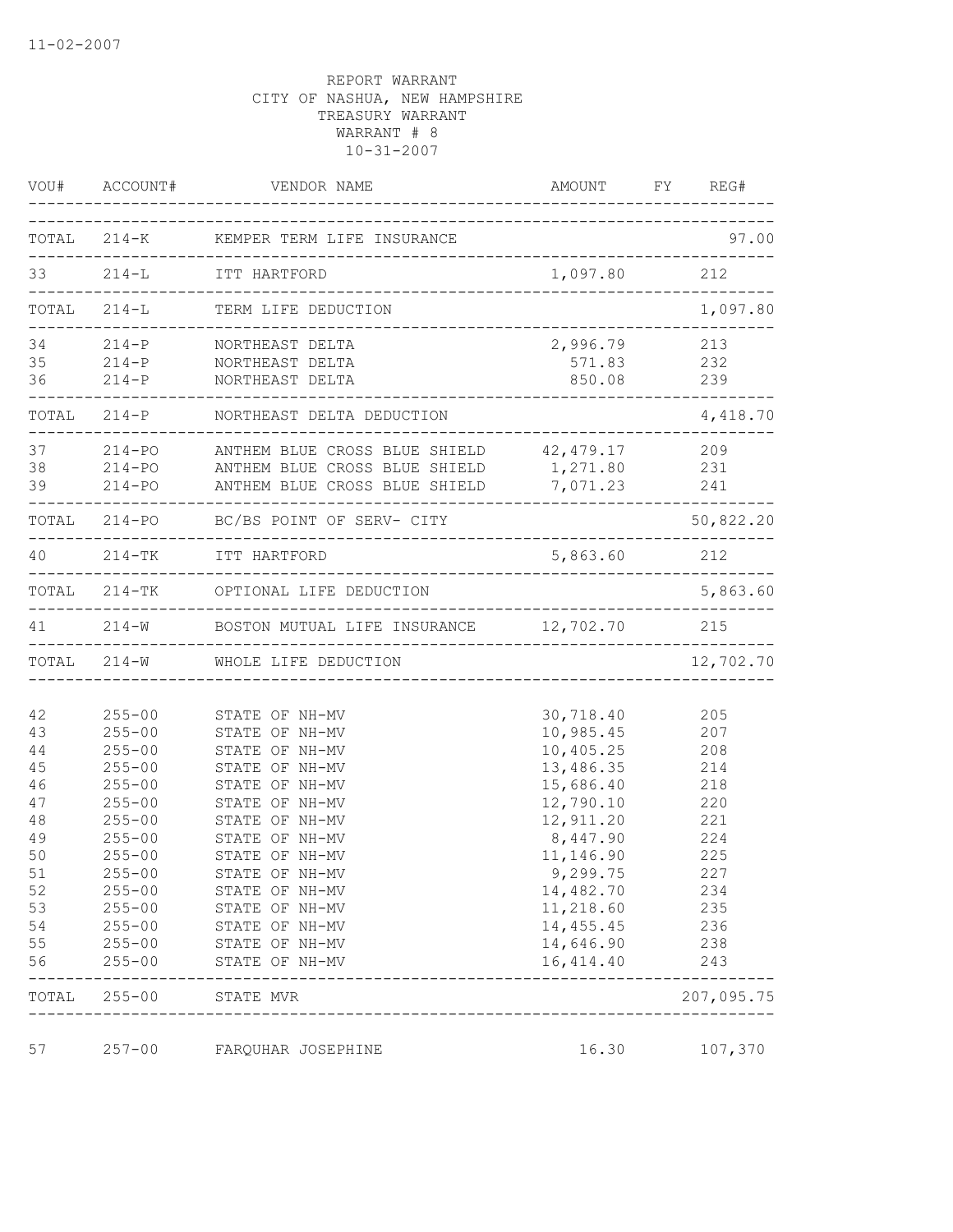| VOU#     | ACCOUNT#                 | VENDOR NAME                    | AMOUNT         | FY. | REG#               |
|----------|--------------------------|--------------------------------|----------------|-----|--------------------|
| TOTAL    | $257 - 00$               | MV REFUND PENDING              |                |     | 16.30              |
| 58<br>59 | $258 - 00$<br>$258 - 00$ | CYR KATHLEEN S<br>SINHA MANDAN | 10.00<br>20.00 |     | 107,421<br>107,422 |
| TOTAL    | 258-00                   | TVB REFUND PENDING             |                |     | 30.00              |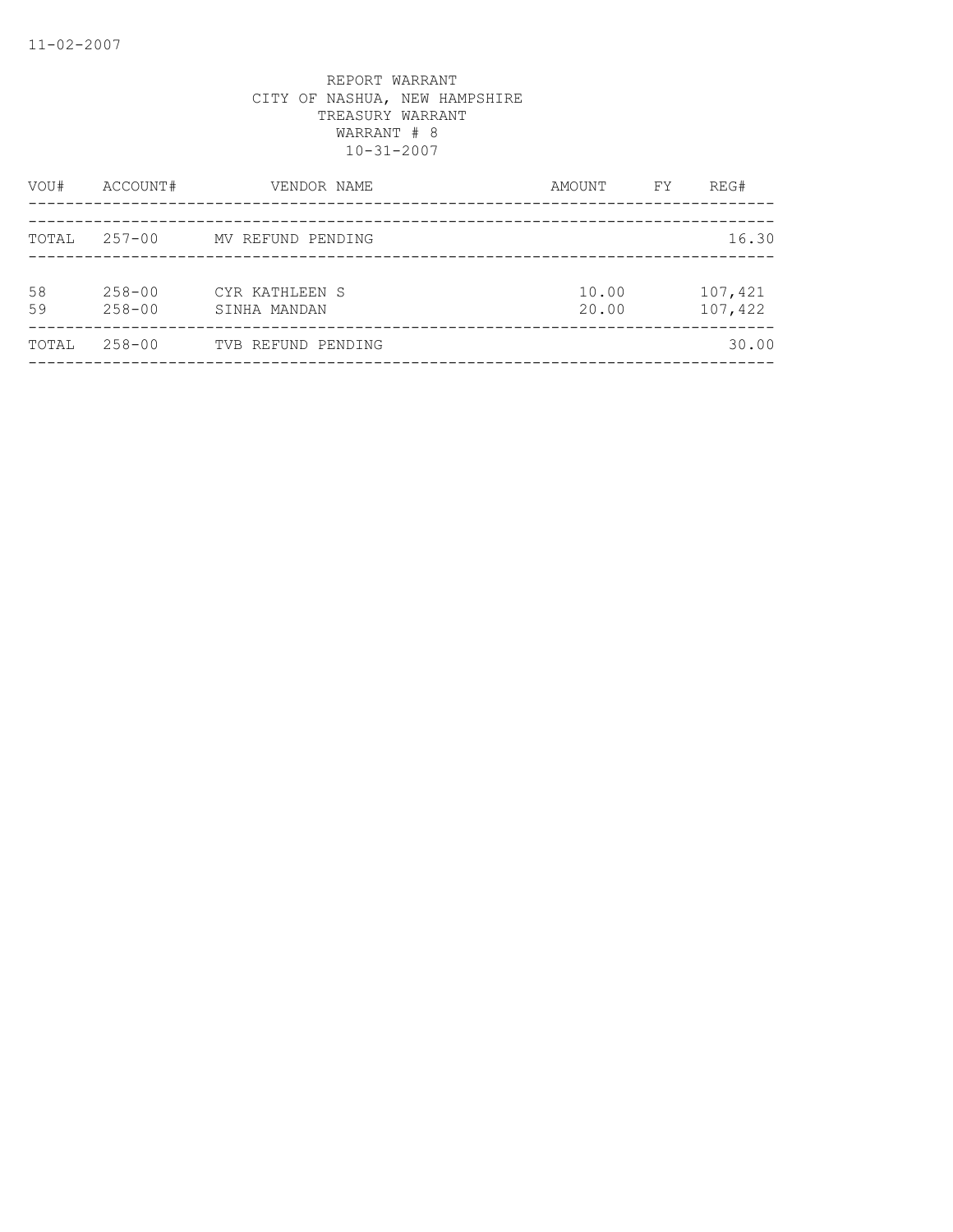|    |                             | VOU# ACCOUNT# VENDOR NAME AMOUNT FY REG#      |                |                    |
|----|-----------------------------|-----------------------------------------------|----------------|--------------------|
|    |                             |                                               |                |                    |
|    |                             | TOTAL 304 ALTERNATIVE SCHOOL                  |                |                    |
| 60 | 305-59100                   | ANDERSON CECIL                                | 100.00         | 107,285            |
| 61 | 305-59100                   | ANDERSON CECIL<br>JEYNES COMPANY/MIKE JEYNES  |                | 250.00 107,190     |
| 62 | 305-59100                   | JOHNSON PETER N                               | 300.00         |                    |
| 63 | 305-59100                   | MCLEAN JIM                                    | 287.50         | 107,284<br>107,340 |
| 64 |                             | 305-59100 O'NEIL TIM                          | 200.00         | 107,345            |
| 65 | ___________________________ | 305-59100 WALLENT FRANK J                     |                |                    |
|    |                             | TOTAL 305 SRF - CIVIC & COMM ACTIVITIES 1,237 |                | 1,237.50           |
|    |                             |                                               |                |                    |
| 66 | 308-83012                   | ANTHEM BLUE CROSS BLUE SHIELD                 | 146,744.36     | 209                |
| 67 | 308-83012                   | ANTHEM BLUE CROSS BLUE SHIELD                 | 113,552.41     | 231                |
| 68 | 308-83012                   | ANTHEM BLUE CROSS BLUE SHIELD                 | 220,942.56     | 241                |
| 69 | 308-83013                   | ANTHEM BLUE CROSS BLUE SHIELD                 | 184,035.99     | 209                |
| 70 | 308-83013                   | ANTHEM BLUE CROSS BLUE SHIELD                 | 128,800.38     | 231                |
| 71 | 308-83013                   | ANTHEM BLUE CROSS BLUE SHIELD                 | 209,860.52     | 241                |
| 72 | 308-83016                   | HARVARD PILGRIM HEALTH CARE                   | 28,440.60      | 210                |
| 73 | 308-83016                   | HARVARD PILGRIM HEALTH CARE 21,147.65         |                | 229                |
| 74 | 308-83016                   | HARVARD PILGRIM HEALTH CARE 12,841.01         |                | 240                |
| 75 | 308-83016                   | HEALTHY AT HOME                               | 500.00         | 107,413            |
| 76 | 308-83017                   | HARVARD PILGRIM HEALTH CARE                   | 60,301.61      | 210                |
| 77 | 308-83017                   | HARVARD PILGRIM HEALTH CARE                   | 28,391.20      | 229                |
| 78 | 308-83017                   | HARVARD PILGRIM HEALTH CARE                   | 52,984.73      | 240                |
| 79 | 308-83018                   | ANTHEM BLUE CROSS BLUE SHIELD                 | 25,738.23      | 209                |
| 80 | 308-83018                   | ANTHEM BLUE CROSS BLUE SHIELD                 | 25, 151.88 231 |                    |
| 81 | 308-83018                   | ANTHEM BLUE CROSS BLUE SHIELD                 | 37,466.67      | 241                |
| 82 | 308-83019                   | ANTHEM BLUE CROSS BLUE SHIELD                 | 56,744.23      | 209                |
| 83 | 308-83019                   | ANTHEM BLUE CROSS BLUE SHIELD                 | 59,399.11      | 231                |
| 84 | 308-83019                   | ANTHEM BLUE CROSS BLUE SHIELD                 | 68,818.26      | 241                |
| 85 | 308-83020                   | NORTHEAST DELTA                               | 23, 352.70     | 213                |
| 86 | 308-83020                   | NORTHEAST DELTA                               | 13, 173. 71    | 232                |
| 87 | 308-83020                   | NORTHEAST DELTA                               | 19,329.58      | 239                |
| 88 | 308-83021                   | NORTHEAST DELTA                               | 4,344.55       | 213                |
| 89 | 308-83021                   | NORTHEAST DELTA                               | 1,593.58       | 232                |
| 90 | 308-83021                   | NORTHEAST DELTA                               | 3,484.55       | 239                |
| 91 | 308-83025                   | JOHN R SHARRY INC                             | 4,725.00       | 107,295            |
| 92 | 308-83030                   | ITT HARTFORD                                  | 8,074.96       | 212                |
| 92 | 308-83031                   | ITT HARTFORD                                  | 10,756.56      | 212                |
| 93 | 308-83051                   | TEEBOOM KEVIN                                 | 29,850.80      | 107,022            |
| 94 | 308-83051                   | WINER & BENNETT LLP                           | 7,462.70       | 107,021            |
| 95 | 308-83053                   | APPLE NASHUA W/C                              | 1,144.00       | 107,127            |
| 96 | 308-83053                   | ASSOCIATED RADIOLOGISTS PA<br>W/              | 32.00          | 107,442            |
| 97 | 308-83053                   | CHELMSFORD MRI PC<br>W/C                      | 950.00         | 107,049            |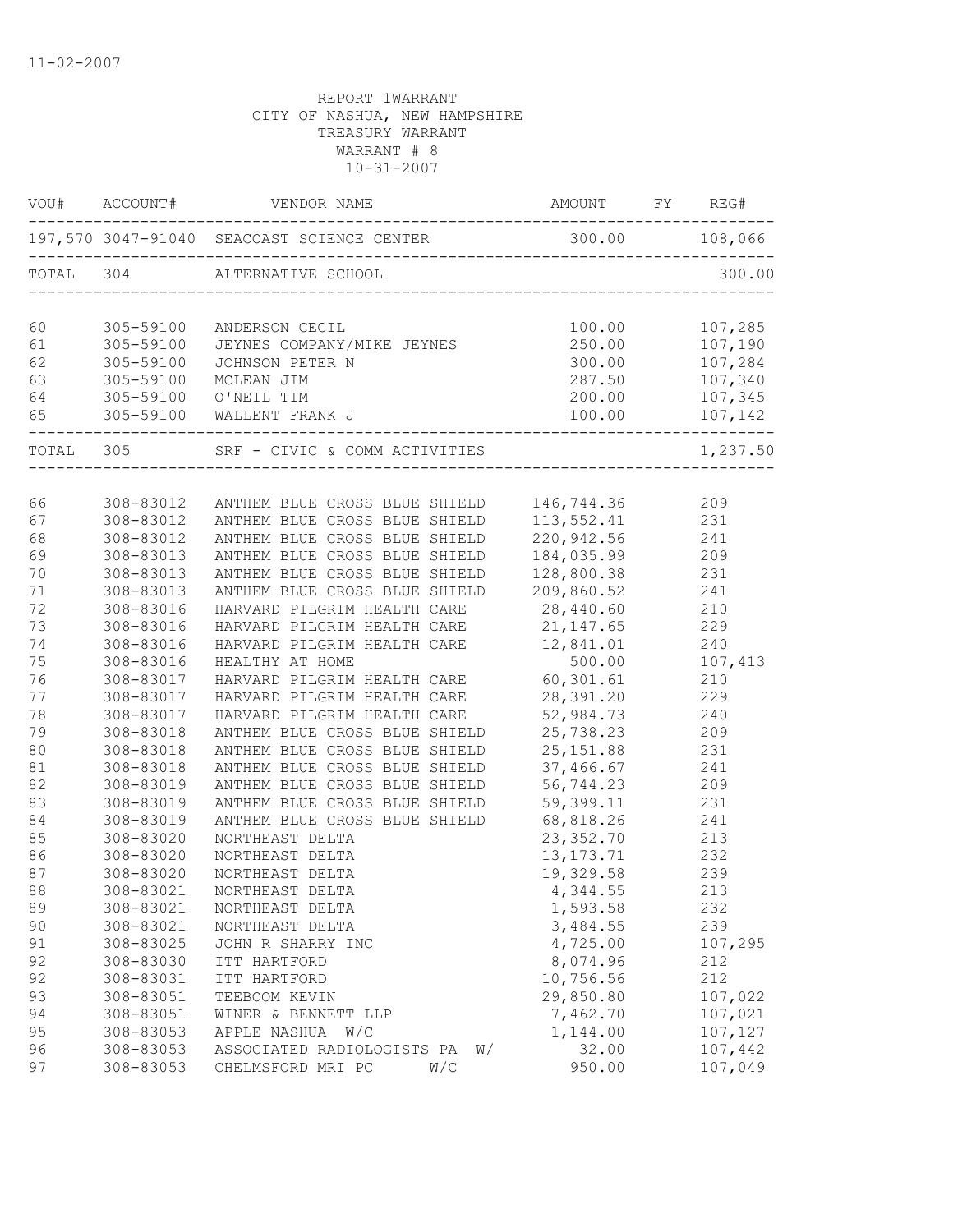| VOU#               | ACCOUNT#           | VENDOR NAME                      | AMOUNT    | FY<br>REG#   |
|--------------------|--------------------|----------------------------------|-----------|--------------|
| 98                 | 308-83053          | EMPI INC<br>W/C                  | 268.75    | 107,499      |
| 99                 | 308-83053          | FOUR SEASONS ORTHOPAEDIC CTR     | 107.00    | 107,478      |
| 100                | 308-83053          | GREATER NASHUA EMERGENCY PHYS    | 133.00    | 107,460      |
| 101                | 308-83053          | OCCUPATIONAL HEALTH CTRS SOUTH   | 312.73    | 107,249      |
| 102                | 308-83053          | PHYSICAL THERAPY CENTER OF MIL   | 328.00    | 107,453      |
| 103                | 308-83053          | POLIVY KENNETH DR W/C            | 735.00    | 107,452      |
| 104                | 308-83053          | ST JOSEPH'S HOSPITAL W/C         | 693.00    | 107,116      |
| 105                | 308-83053          | WOLF RALPH R MD W/C              | 79.00     | 107,450      |
| 106                | 308-83054          | APPLE NASHUA W/C                 | 216.00    | 107,127      |
| 107                | 308-83054          | ASSOCIATED RADIOLOGISTS PA<br>W/ | 24.00     | 107,442      |
| 108                | 308-83054          | BONENBERGER HOWARD J DPM PLLC    | 437.92    | 107,355      |
| 109                | 308-83054          | DARTMOUTH-HITCHCOCK CLINIC       | 90.00     | 107,497      |
| 110                | 308-83054          | FOUR SEASONS ORTHOPAEDIC CTR     | 491.00    | 107,478      |
| 111                | 308-83054          | INTERIM HEALTHCARE OF THE NORT   | 971.75    | 107,406      |
| 112                | 308-83054          | OCCUPATIONAL HEALTH CTRS SOUTH   | 970.75    | 107,249      |
| 113                | 308-83054          | SO NH REGIONAL MEDICAL CENTER    | 1,859.04  | 107,443      |
| 114                | 308-83054          | THIRD PARTY SOLUTIONS<br>W/C     | 568.08    | 107,465      |
| 115                | 308-83055          | DEVINE MILLIMET & BRANCH PA<br>W | 2,734.98  | 107,447      |
| 116                | 308-83055          | POLIVY KENNETH DR<br>W/C         | 775.00    | 107,452      |
| 117                | 308-83055          | TREASURER STATE OF NH            | 250.00    | 107,969      |
| 118                | 308-83063          | GATE CITY FENCE CO INC<br>W/C    | 395.00    | 107,446      |
| 119                | 308-83064          | DOWNTOWN COLLISION CTR           | 981.40    | 107,366      |
| 120                | 308-83064          | MAC MULKIN CHEVROLET INC         | 421.40    | 107,850      |
| 121                | 308-83064          | MINUTEMAN TRUCKS INC             | 6,522.35  | 107,526      |
| 122                | 308-83064          | SJ PHYSICIAN SERVICES<br>W/C     | 130.00    | 107,044      |
| 123                | 308-83075          | HANOVER INSURANCE COMPANY        | 1,108.79  | 107,170      |
| 124                | 308-83077          | AMERICAN STOP LOSS               | 44,599.39 | 211          |
| TOTAL              | 308                | SRF - INSURANCE                  |           | 1,676,339.42 |
|                    |                    |                                  |           |              |
|                    | 197,571 3086-43005 | ST GERMAIN IRENE                 | 9.60      | 107,584      |
|                    | 197,572 3086-44005 | ECOLOR PRINTING                  | 476.30    | 107,778      |
|                    | 197,573 3086-49050 | ACCURATE PRINTING INCORPORATED   | 506.99    | 107,861      |
|                    | 197,574 3086-49050 | <b>NAGC</b>                      | 130.00    | 107,837      |
|                    | 197,575 3086-49050 | RELIABLE OFFICE SUPPLIES         | 56.93     | 107,599      |
|                    | 197,576 3086-49050 | STAPLES BUSINESS ADVANTAGE       | 477.72    | 107,463      |
|                    | 197,577 3086-49075 | ST GERMAIN IRENE                 | 4.97      | 107,584      |
|                    | 3086-82025         | NH RETIREMENT SYSTEM             | 1,268.89  | 206          |
|                    | 3086-83031         | ITT HARTFORD                     | 48.16     | 212          |
|                    | 197,578 3086-83102 | UNUM LIFE INSURANCE              | 60.93     | 107,895      |
|                    | 197,579 3086-91040 | COTE RICHARD                     | 944.23    | 107,554      |
|                    |                    | MEGAT                            | 675.00    | 107,812      |
| 197,580 3086-91040 |                    |                                  |           |              |
|                    | 197,581 3086-91040 | NAGC                             | 1,148.00  | 107,776      |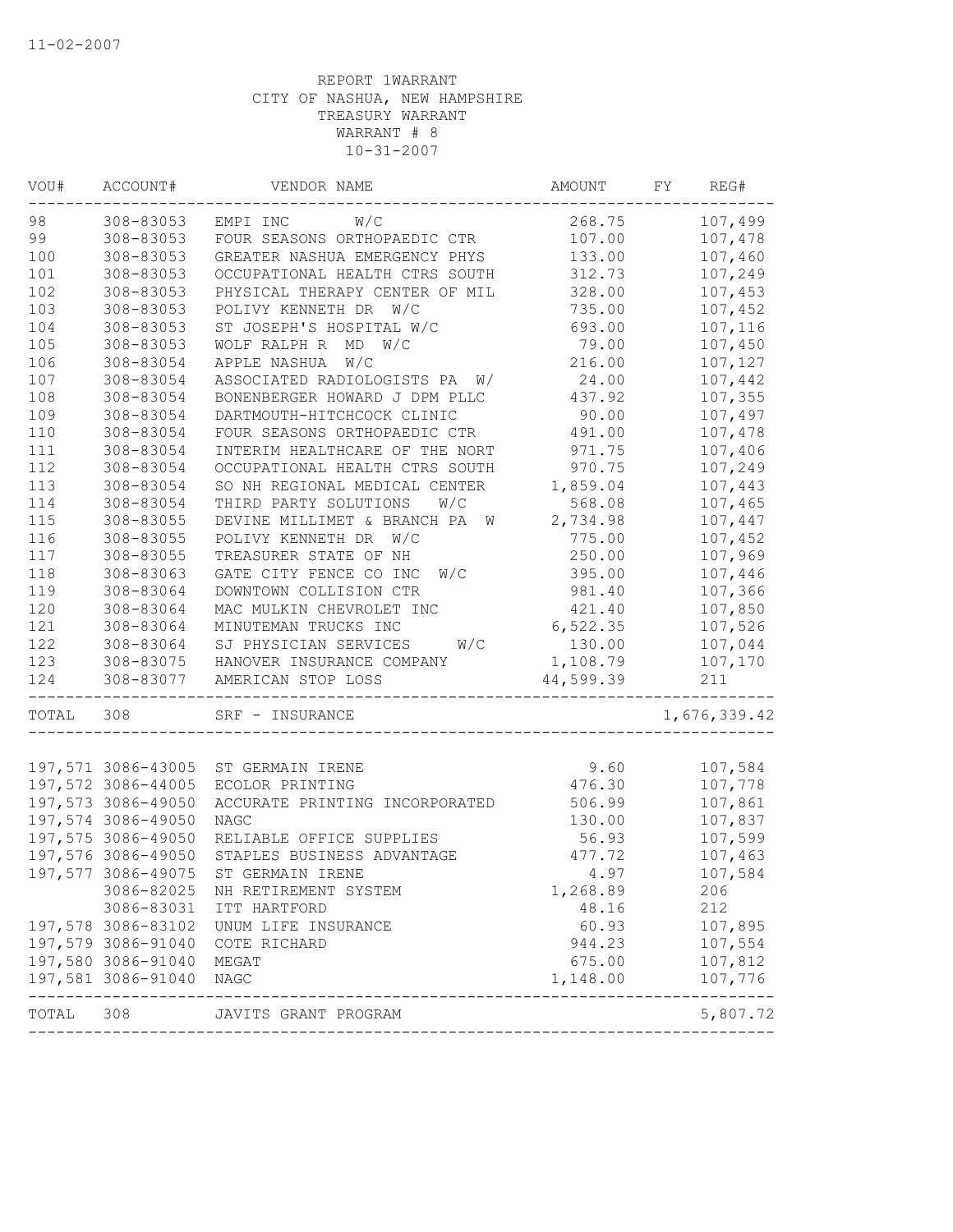| VOU#  | ACCOUNT#                   | VENDOR NAME                            | AMOUNT     | FY | REG#        |
|-------|----------------------------|----------------------------------------|------------|----|-------------|
|       | 197,582 3097-41015         | STAPLES BUSINESS ADVANTAGE             | 215.61     |    | 107,463     |
|       | 197,583 3097-44005         | ACE PRINTING COMPANY                   | 420.00     |    | 107,471     |
|       | 197,584 3097-49075         | CENTRAL PAPER PRODUCTS CO              | 12,535.49  |    | 107,867     |
|       | 197,585 3097-49075         | CLEAN SOURCE                           | 1,708.50   |    | 107,798     |
|       | 197,586 3097-49085         | COCA COLA                              | 8,914.00   |    | 107,585     |
|       | 197,587 3097-49085         | COSTA FRUIT & PRODUCE CO INC           | 18,370.94  |    | 107,886     |
|       | 197,587 3097-49085         | COSTA FRUIT & PRODUCE CO INC           | 1,672.55   |    | 107,887     |
|       | 197,587 3097-49085         | COSTA FRUIT & PRODUCE CO INC           | 39,722.01  |    | 107,888     |
|       | 197,587 3097-49085         | COSTA FRUIT & PRODUCE CO INC           | 19,790.48  |    | 107,889     |
|       | 197,588 3097-49085         | FANTINI BAKING CO., INC.               | 3,215.95   |    | 107,711     |
|       | 197,588 3097-49085         | FANTINI BAKING CO., INC.               | 4,554.18   |    | 107,712     |
|       | 197,588 3097-49085         | FANTINI BAKING CO., INC.               | 301.60     |    | 107,713     |
|       | 197,589 3097-49085         | GARELICK FARMS-LYNN                    | 32, 417.05 |    | 107,423     |
|       | 197,589 3097-49085         | GARELICK FARMS-LYNN                    | 5,033.25   |    | 107,424     |
|       | 197,590 3097-49085         | GILL'S PIZZA CO.                       | 24, 433.20 |    | 107,682     |
|       | 197,591 3097-49085         | M SAUNDERS INC                         | 9,032.35   |    | 107,654     |
|       | 197,591 3097-49085         | M SAUNDERS INC                         | 6,005.76   |    | 107,655     |
|       | 197,591 3097-49085         | M SAUNDERS INC                         | 239.49     |    | 107,656     |
|       | 197,592 3097-49085         | MCKEE FOODS CORP                       | 1,944.76   |    | 107,254     |
|       | 197,593 3097-49085         | NEW ENGLAND ICE CREAM                  | 973.17     |    | 107,696     |
|       | 197,594 3097-49085         | SURPLUS DISTRIBUTION SECTION           | 1,936.00   |    | 107,352     |
|       | 197,595 3097-64335         | NORTHEAST FOOD SVC EQUIPMENT &         | 2,503.19   |    | 107,104     |
|       | 197,596 3097-707           | NORDLE JENNINE                         | 17.75      |    | 107,811     |
|       | 197,597 3097-74092         | AFFILIATED HVAC SERVICES LLC           | 707.00     |    | 107,618     |
|       | 197,598 3097-74092         | BASSETT SERVICES CORPORATION           | 240.45     |    | 107,621     |
|       | 197,599 3097-74092         | HOBART SERVICE                         | 271.50     |    | 107,086     |
|       | 3097-82025                 | NH RETIREMENT SYSTEM                   | 5,662.05   |    | 206         |
|       | 3097-83031                 | ITT HARTFORD                           | 114.80     |    | 212         |
|       | 197,600 3097-83102         | UNUM LIFE INSURANCE                    | 120.57     |    | 107,895     |
|       | 197,601 3097-91005         | <b>GUSTIN KAREN</b>                    | 27.96      |    | 107,645     |
|       | 197,602 3097-91005         | RALPH PAULE                            | 19.76      |    | 107,549     |
|       | 197,603 3097-91005         | SLOSEK ODETTE                          | 68.02      |    | 107,570     |
|       | 197,604 3097-94005         | PCS REVENUE CONTROL SYSTEMS IN         | 65.00      |    | 107,214     |
|       | 197,605 3097-94005         | SCHOOL NUTRITION ASSOCIATION           | 30.00      |    | 108,080     |
|       | 197,606 3097-94005         | SOUKARAS CATHY                         | 190.00     |    | 107,825     |
| TOTAL | 309                        | SRF - FOOD SERVICES                    |            |    | 203, 474.39 |
|       |                            |                                        |            |    |             |
|       | 197,607 3117-78007 DFA INC | 197,608 3117-94010 WESTERVELT GEOFFREY | 100.78     |    | 107,578     |
|       |                            |                                        | 317.95     |    | 107,591     |
| TOTAL | 311                        | DRIVER'S EDUCATION                     |            |    | 418.73      |
| 129   | 312-43005                  | PRINTGRAPHICS OF MAINE                 | 727.50     |    | 219         |
| 130   | 312-46025                  | BEN'S UNIFORMS                         | 206.00     |    | 107,875     |
| 131   | $312 - 705$                | D & R TOWING INC                       | 75.00      |    | 107,848     |
|       |                            |                                        |            |    |             |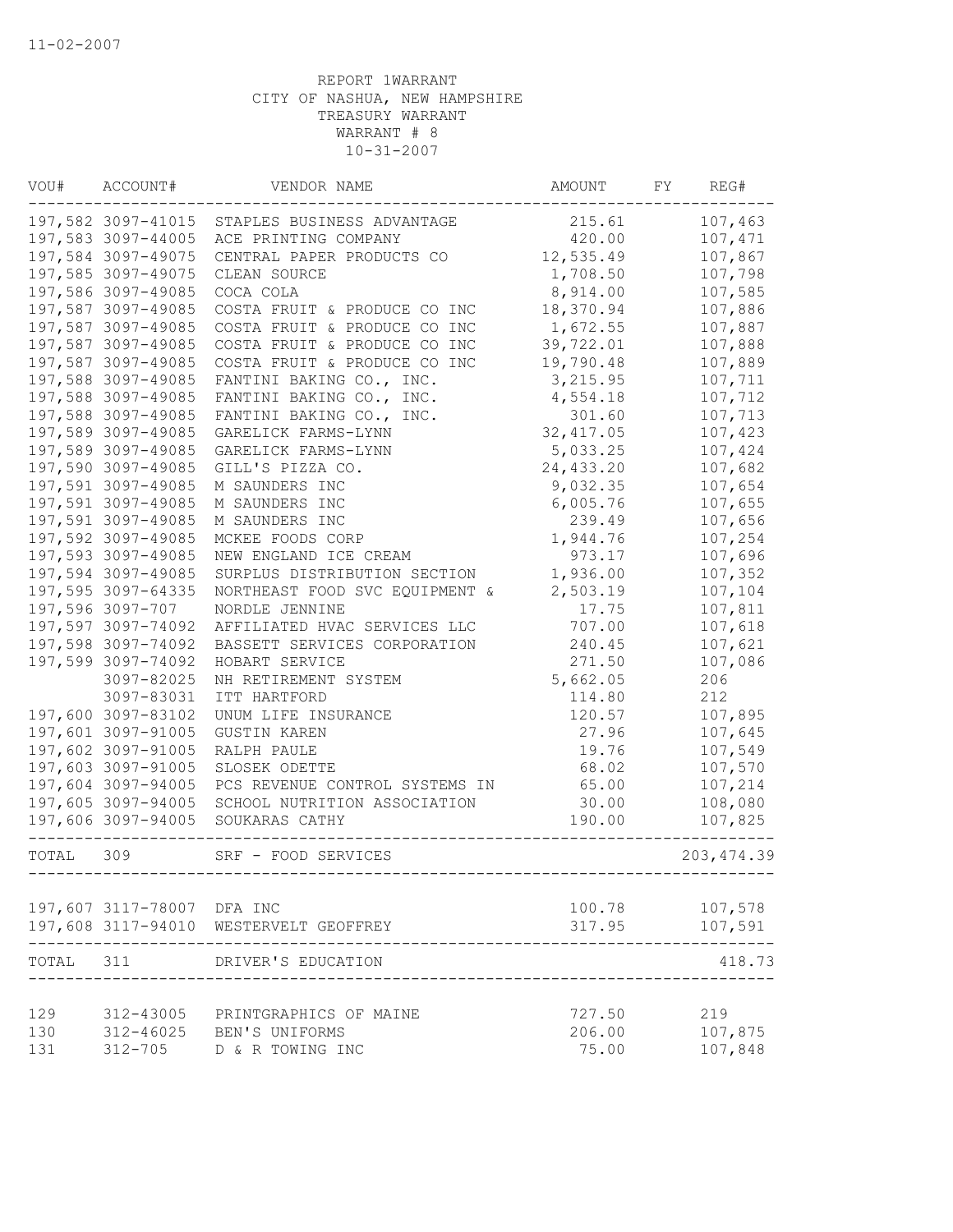| VOU#              | ACCOUNT#                                                                             | VENDOR NAME                                                                             | AMOUNT                               | FY | REG#                                     |
|-------------------|--------------------------------------------------------------------------------------|-----------------------------------------------------------------------------------------|--------------------------------------|----|------------------------------------------|
| 132<br>133<br>134 | $312 - 705$<br>$312 - 705$<br>$312 - 705$                                            | DECELLES AUTO CLINIC INC<br>QUICK RESPONSE TOWING LLC<br>TILDEN AUTOMOTIVE & TRUCK CTRS | 380.00<br>760.00<br>95.00            |    | 107,491<br>107,472<br>107,368            |
| TOTAL             | 312                                                                                  | SRF - FINANCIAL SERVICES                                                                |                                      |    | 2,243.50                                 |
|                   |                                                                                      | 197,609 3122-54009 TELEGRAPH PUBLISHING CO                                              | 1,375.29                             |    | 108,082                                  |
| TOTAL             | 312                                                                                  | ADULT ED/CONTINUING ED                                                                  |                                      |    | 1,375.29                                 |
| 135               | 320-01340                                                                            | MICHAELS GORDON                                                                         | 700.00                               |    | 108,023                                  |
| TOTAL             | 320                                                                                  | SRF - HUNT BUILDING                                                                     |                                      |    | 700.00                                   |
| 136<br>137        | 323-41015<br>323-64030                                                               | DHL EXPRESS USA INC<br>MOSAIC TECHNOLOGY CORPORATION                                    | 24.58<br>11,684.00                   |    | 107,189<br>107,431                       |
| TOTAL             | 323                                                                                  | $SRF - GIS$                                                                             |                                      |    | 11,708.58                                |
|                   |                                                                                      | 3245-82025 NH RETIREMENT SYSTEM                                                         | 227.46                               |    | 206                                      |
| TOTAL             | 324                                                                                  | YOUTH SAFE HAVEN-PAL                                                                    |                                      |    | 227.46                                   |
|                   | 197,610 3247-46040<br>197,611 3247-46040<br>197,612 3247-49075<br>197,613 3247-64192 | KEITHS II SPORTS LTD<br>VARSITY<br>JAYPRO SPORTS INC<br>PRO-TECH FITNESS                | 231.75<br>515.05<br>642.02<br>107.00 |    | 107,574<br>107,746<br>107,619<br>107,775 |
| TOTAL             | 324                                                                                  | ATHLETICS-ENTERPRISE FUND                                                               |                                      |    | 1,495.82                                 |
|                   |                                                                                      | 197,614 3249-49050 WRS GROUP LTD                                                        | 3,247.85                             |    | 107,224                                  |
| TOTAL 324         |                                                                                      | LAEP - WAIT TRAINING                                                                    |                                      |    | 3, 247.85                                |
|                   |                                                                                      | 197,615 3259-49075 SCHOLASTIC INCORPORATED                                              | 342.78                               |    | 107,871                                  |
| TOTAL             | 325                                                                                  | WALKER FUND NH CHARITABLE EMS                                                           |                                      |    | 342.78                                   |
| 139<br>140        |                                                                                      | 331-01298 RAD SYSTEMS<br>331-01430 NEXTEL COMMUNICATIONS                                | 320.43                               |    | 158.00 107,991<br>107,987                |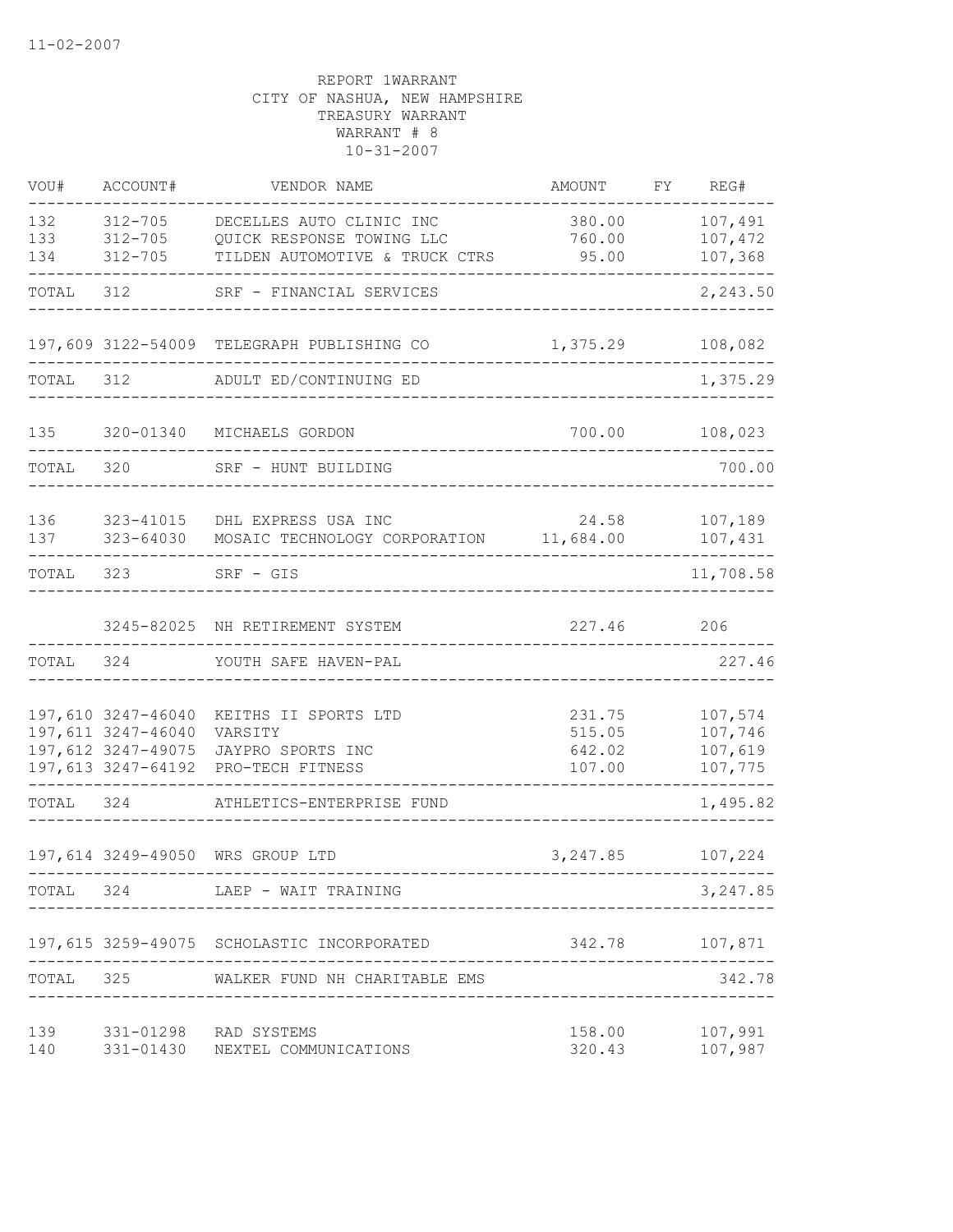| VOU#      | ACCOUNT#           | VENDOR NAME                                  | AMOUNT           | FY REG#   |
|-----------|--------------------|----------------------------------------------|------------------|-----------|
| 141       | 331-01663          | CHILD ADVOCACY CENTER                        | 1,360.00         | 107,395   |
| 142       | $331 - 309$        | ATLANTIS PROPERTY                            | 53.31            | 108,019   |
| 143       | $331 - 309$        | CASTLE MODULAR HOME                          | 330.48           | 108,018   |
| 144       | 331-31050          | VERIZON WIRELESS                             | 134.96           | 108,013   |
| 145       | 331-45220          | HANDY HOUSE INC                              | 177.00           | 108,000   |
| 146       | 331-45220          | LAW ENFORCEMENT TARGETS INC                  | 334.15           | 107,372   |
| 147       | 331-45220          | SAM'S CLUB DIRECT                            | 241.40           | 107,996   |
| 148       | 331-45220          | TJ'S DELI                                    | 1,494.66         | 107,043   |
| 149       | 331-53100          | CENTRAL NH SPECIAL OPERATIONS                | 7,948.80         | 108,031   |
| 150       | 331-53100          | FRENCH MICHAEL                               | 450.00           | 107,397   |
| 151       | 331-53100          | JONES MICHAEL                                | 500.00           | 107,398   |
| 152       | 331-53100          | OETINGER THOMAS                              | 500.00           | 107,394   |
| 153       | 331-59100          | ARMSTRONG HEATING & POWER INC                | 633.75           | 107,191   |
| 154       | 331-59100          | <b>BIEBER ALAN</b>                           | 647.60           | 108,029   |
| 155       | 331-59100          | COMCAST                                      | 107.00           | 108,008   |
| 156       | 331-59100          | DEIGNAN TIMOTHY                              | 787.09           | 108,028   |
| 157       | $331 - 64030$      | CDW GOVERNMENT INC                           | 721.33           | 107,573   |
| 158       | 331-78007          | CARPARTS OF NASHUA                           | 49.12            | 107,067   |
| 159       | 331-78007          | GOODYEAR AUTO SERVICE CENTER                 | 292.36           | 107,042   |
| 160       | 331-78007          | MAC MULKIN CHEVROLET INC                     | 29.90            | 107,850   |
| 161       | 331-78007          | ROBBINS AUTO PARTS INC                       | 70.90            | 107,318   |
| 162       | 331-78007          | TOWERS MOTOR PARTS CORP                      | 15.48            | 107,488   |
| 163       | 331-82030          | NH RETIREMENT SYSTEM                         | 6,655.18         | 206       |
| 164       | 331-94005          | TREASURER STATE OF NH                        | 600.00           | 108,034   |
| TOTAL 331 |                    | SRF - POLICE DEPARTMENT                      |                  | 24,612.90 |
|           |                    | 197,616 3317-53102 ADULT LEARNING CENTER W/C | 4,375.00 107,168 |           |
| TOTAL 331 |                    | TITLE I SCHL IMPR-FES                        |                  | 4,375.00  |
|           |                    |                                              |                  |           |
|           |                    | 197,617 3348-49075 DUQUETTE CAROLYN          | 109.99           | 107,743   |
|           |                    | 197,618 3348-49075 JEANNOTTE'S MARKET        | 181.30           | 107,172   |
| TOTAL 334 |                    | TITLE I SCHL IMPRV AMHERST ST                |                  | 291.29    |
|           |                    |                                              |                  |           |
|           | 197,619 3358-49050 | CAMBIUM LEARNING INC                         | 199.75           | 107,689   |
|           | 197,620 3358-49075 | MOREHOUSE LINDA                              | 27.83            | 107,564   |
|           | 197,621 3358-49075 | PIKE STEPHANIE                               | 50.03            | 107,806   |
|           | 3358-82025         | NH RETIREMENT SYSTEM                         | 236.32           | 206       |
|           | 3358-83031         | ITT HARTFORD                                 | 42.84            | 212       |
|           | 197,622 3358-83102 | UNUM LIFE INSURANCE                          | 16.78            | 107,895   |
|           | 197,623 3358-91040 | MOREHOUSE LINDA                              | 36.95            | 107,564   |
|           | 197,624 3358-91040 | PIKE STEPHANIE                               | 36.95            | 107,806   |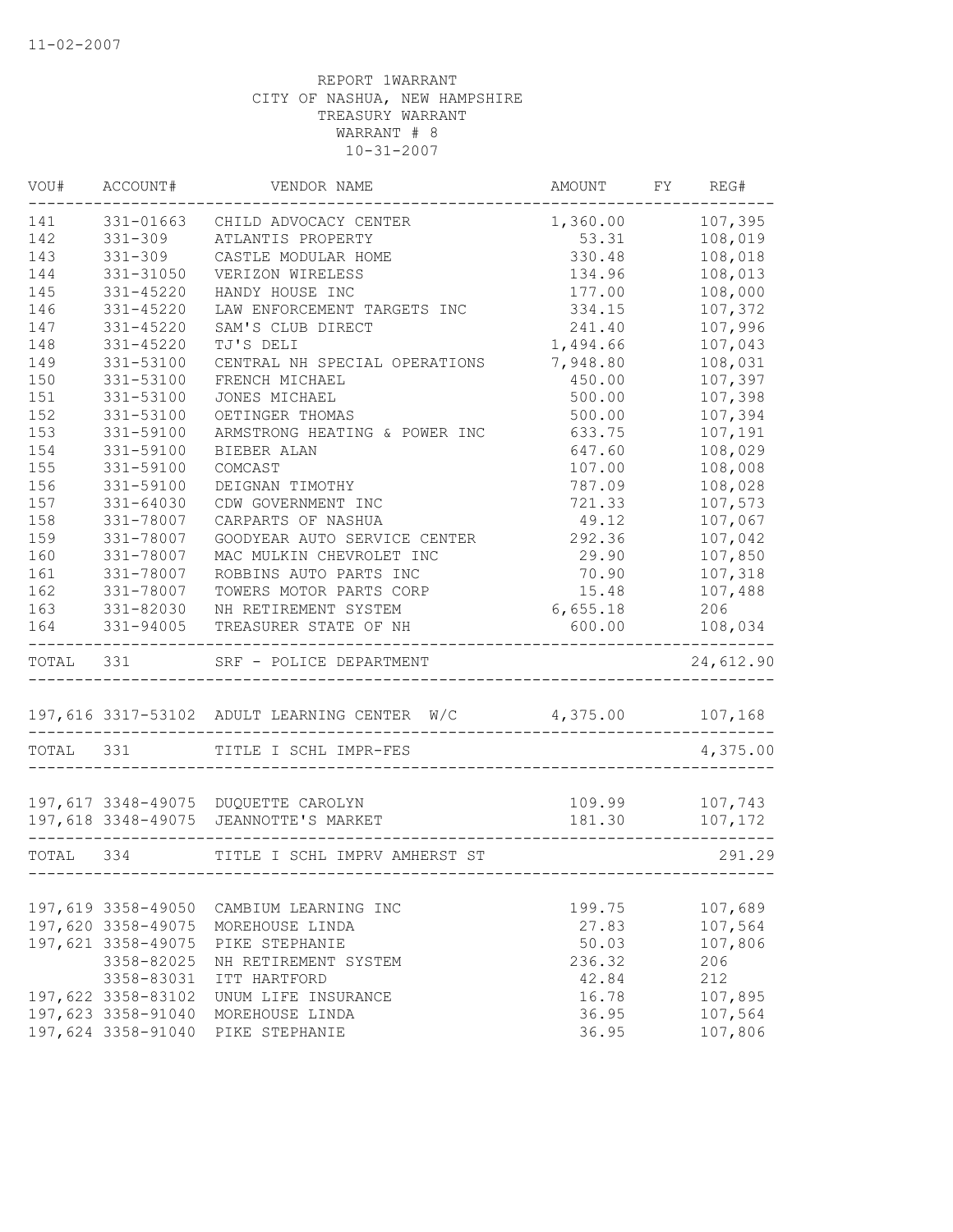|                                                                           | VOU# ACCOUNT#                                                                                                                                                | VENDOR NAME<br>_____________________________________                                                                                                                                                                                                                               | AMOUNT FY REG#                                                                                                    |                                                                                                                       |
|---------------------------------------------------------------------------|--------------------------------------------------------------------------------------------------------------------------------------------------------------|------------------------------------------------------------------------------------------------------------------------------------------------------------------------------------------------------------------------------------------------------------------------------------|-------------------------------------------------------------------------------------------------------------------|-----------------------------------------------------------------------------------------------------------------------|
|                                                                           |                                                                                                                                                              | TOTAL 335 TITLE IB READ 1ST MT PLEASANT                                                                                                                                                                                                                                            | ________________________________                                                                                  | 647.45                                                                                                                |
|                                                                           | 197,625 3387-49050 ZOOMERANG                                                                                                                                 | 197,626 3387-53101 LIFETRACK SERVICES INC                                                                                                                                                                                                                                          | 537.50                                                                                                            | 350.00 108,076<br>107,611                                                                                             |
| TOTAL                                                                     | 338                                                                                                                                                          | TITLE IV SDF YOUTH COUNCIL                                                                                                                                                                                                                                                         |                                                                                                                   | 887.50                                                                                                                |
| 167<br>168<br>169<br>170<br>170<br>171<br>172<br>172<br>173<br>174<br>175 | 341-01962<br>341-01963<br>341-01966<br>341-01968<br>341-01969<br>341-01969<br>341-41015<br>341-43005<br>341-53025<br>341-53025<br>$341 - 64030$<br>341-94005 | HARBOR HOMES INC<br>SOUTHERN NH HIV/AIDS TASK FORC<br>COMMUNITY COUNCIL OF NASHUA NH<br>HARBOR HOMES INC<br>HARBOR HOMES INC<br>SOUTHERN NH HIV/AIDS TASK FORC<br>COMMUNITY SERVICES PETTY CASH<br>COMMUNITY SERVICES PETTY CASH<br>DAVENPORT LOIS C<br>RAICHE PAUL<br>ARAMSCO INC | 2,571.53<br>9,744.00<br>8,259.10<br>24,636.00<br>1,904.53<br>682.00<br>9.89<br>16.25<br>75.00<br>712.50<br>250.00 | 107,307<br>107,354<br>107,519<br>107,307<br>107,307<br>107,354<br>107,896<br>107,896<br>107,322<br>107,428<br>107,264 |
| 176<br>177                                                                | 341-94014                                                                                                                                                    | TREASURER STATE OF NH<br>ARIAS DONNA                                                                                                                                                                                                                                               | 135.00<br>23.60                                                                                                   | 108,047<br>107,297                                                                                                    |
| TOTAL                                                                     | 341                                                                                                                                                          | SRF - COMMUNITY SERVICES                                                                                                                                                                                                                                                           |                                                                                                                   | 49,019.40                                                                                                             |
| 178<br>179<br>180<br>181<br>182                                           | 342-41015<br>342-47010<br>342-64030<br>342-91025<br>342-91025                                                                                                | STAPLES BUSINESS ADVANTAGE<br>NH MEDICAL/DENTAL SUPPLY LLC/D<br>SANEL AUTO PARTS CO<br>CARON CHRISTINE<br>WENDT BETTY                                                                                                                                                              | 204.90<br>205.48<br>40.73<br>33.98<br>115.57                                                                      | 107,523<br>107,275<br>107,280<br>107,239<br>107,512                                                                   |
|                                                                           | TOTAL 342                                                                                                                                                    | SRF - COMMUNITY HEALTH                                                                                                                                                                                                                                                             |                                                                                                                   | 600.66                                                                                                                |
|                                                                           | 197,627 3437-53109 CITYSPAN                                                                                                                                  | 197,628 3437-53109 O'CONNOR SUSAN<br>197,629 3437-53109 REMMETTER JENNIFER GRACE                                                                                                                                                                                                   | 2,000.00<br>722.22<br>685.00                                                                                      | 107,762<br>107,699<br>107,804                                                                                         |
|                                                                           |                                                                                                                                                              | TOTAL 343 TITLE IV 21ST CENT QUAL.STAFF                                                                                                                                                                                                                                            | ---------------------------                                                                                       | 3,407.22                                                                                                              |
|                                                                           |                                                                                                                                                              | 197,630 3440-31005 NEXTEL COMMUNICATIONS<br>197,630 3440-31050 NEXTEL COMMUNICATIONS<br>197,631 3440-49075 AC MOORE INC<br>197,632 3440-49075 BROWN WENDY<br>197,633 3440-49075 COGSWELL CATHERINE                                                                                 | 103.68<br>287.73<br>331.23<br>34.73<br>211.76                                                                     | 107,959<br>107,959<br>107,638<br>107,522<br>107,629                                                                   |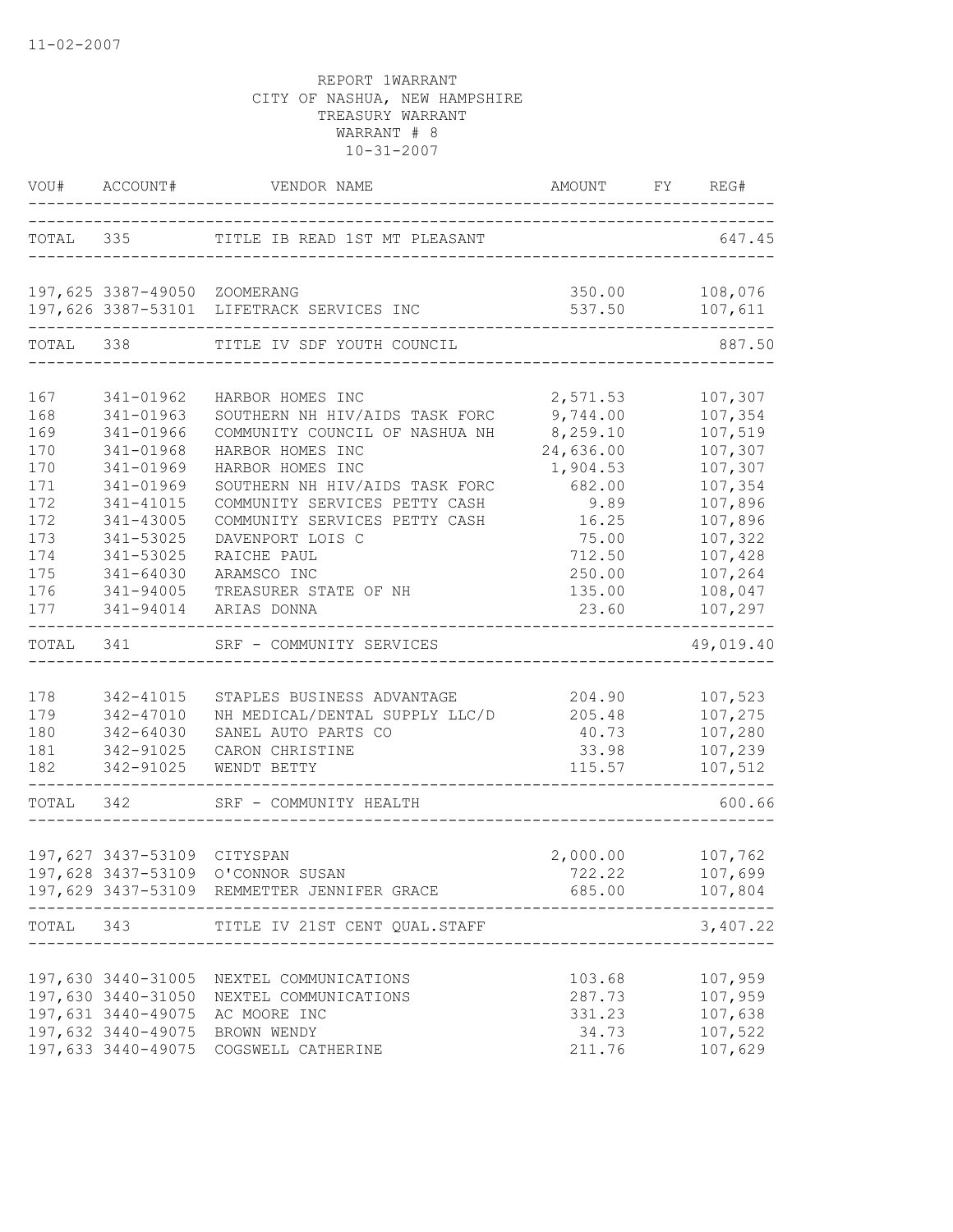| VOU#      | ACCOUNT#                     | VENDOR NAME                                     | AMOUNT    | FY | REG#      |
|-----------|------------------------------|-------------------------------------------------|-----------|----|-----------|
|           | 197,634 3440-49075           | CROWELL LINDA                                   | 212.51    |    | 107,683   |
|           | 197,635 3440-49075           | GARELICK FARMS-LYNN                             | 602.94    |    | 107,424   |
|           | 197,636 3440-49075           | HAMM LINDA                                      | 72.48     |    | 107,633   |
|           | 197,637 3440-49075           | MARKET BASKET                                   | 356.18    |    | 107,296   |
|           | 197,638 3440-49075           | MARKETING RESOURCES                             | 429.57    |    | 107,630   |
|           | 197,639 3440-49075           | MARQUIS MARIA                                   | 27.10     |    | 107,681   |
|           | 197,640 3440-49075           | NATIONAL CRIME PREVENTION COUN                  | 618.00    |    | 107,773   |
|           | 197,641 3440-49075           | ORIENTAL TRADING CO INC                         | 195.60    |    | 107,586   |
|           | 197,642 3440-49075           | SAKELARIS JENNIFER                              | 31.00     |    | 107,668   |
|           | 197,643 3440-49075           | SAM'S CLUB                                      | 1,068.86  |    | 108,074   |
|           | 197,644 3440-49075           | SANBORN DONALD                                  | 120.00    |    | 107,248   |
|           | 197,645 3440-49075           | STAPLES BUSINESS ADVANTAGE                      | 357.30    |    | 107,463   |
|           | 197,646 3440-49075           | WALMART COMMUNITY                               | 29.10     |    | 107,528   |
|           | 197,647 3440-49075           | WILSON FARM OF NH                               | 155.00    |    | 107,782   |
|           | 197,648 3440-53103           | BOYS & GIRLS CLUB OF GREATER N                  | 4,560.00  |    | 107,108   |
|           | 197,649 3440-53103           | GIRL SCOUTS OF SWIFTWATER COUN                  | 1,548.38  |    | 107,669   |
|           | 197,650 3440-53103           | SABIN MIHAELA                                   | 300.00    |    | 107,803   |
|           | ____________________________ | 197,651 3440-55020 FIRST STUDENT INC            | 1,181.60  |    | 107,614   |
| TOTAL 344 |                              | AFTER SCHOOL PROGRAM                            |           |    | 12,834.75 |
|           |                              | 197,652 3448-53103 STATE OF NH CRIMINAL RECORDS | 90.50     |    | 107,897   |
|           | 3448-82025                   | NH RETIREMENT SYSTEM                            | 1,141.34  |    | 206       |
|           | 3448-83031                   | ITT HARTFORD                                    | 2.80      |    | 212       |
|           |                              | 197,653 3448-91040 LEVESQUE LAURA               | 50.41     |    | 107,785   |
| TOTAL 344 |                              | TITLE IV SDF 21ST CENTURY                       |           |    | 1,285.05  |
|           | 197,654 3507-53102           | QUINN JENNIFER ASHE                             | 650.00    |    | 107,820   |
|           | 3507-82025                   | NH RETIREMENT SYSTEM                            | 247.50    |    | 206       |
|           |                              | 3507-83031 ITT HARTFORD                         | 15.40     |    | 212       |
| TOTAL 350 |                              | TITLE 11A TEACHER QUALITY                       |           |    | 912.90    |
|           |                              | 3508-82025 NH RETIREMENT SYSTEM                 | 651.66    |    | 206       |
|           |                              | 3508-83031 ITT HARTFORD                         | 70.84     |    | 212       |
| TOTAL     | 350                          | TITLE 11A TEACHER QUALITY                       |           |    | 722.50    |
|           |                              |                                                 |           |    |           |
| 189       | 352-01310                    | E D SWETT INC                                   | 66,280.50 |    | 107,414   |
| 190       | 352-01310                    | E D SWETT INC/RETAINAGE                         | 7,364.50  |    | 242       |
| 191       | 352-49075                    | PAINTER SCOTT                                   | 162.45    |    | 107,898   |
| 192       | 352-59050                    | BOULANGER MARK                                  | 150.00    |    | 107,243   |
| 193       | 352-59050                    | KAMMAN JASON                                    | 225.00    |    | 107,399   |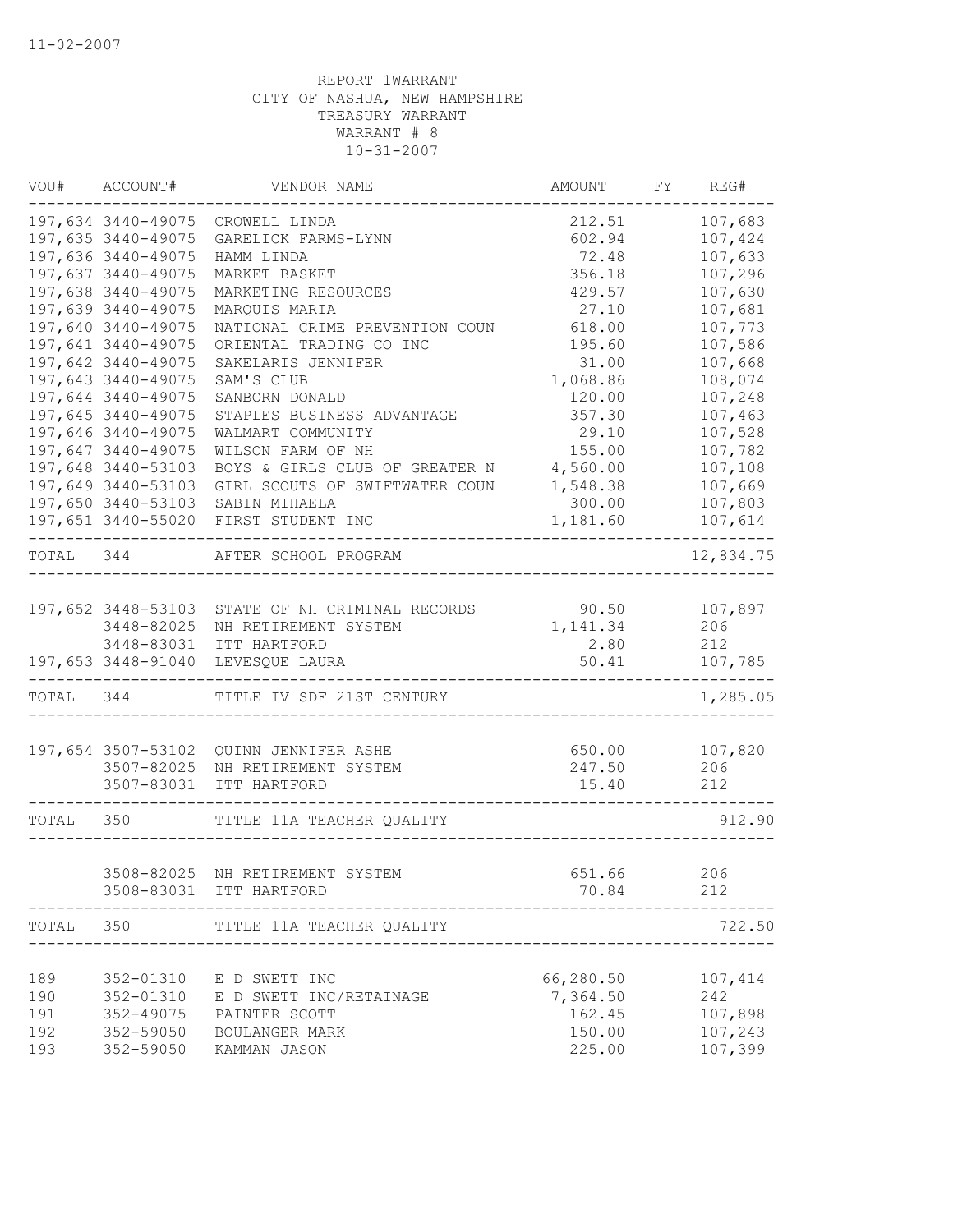| VOU#       | ACCOUNT#                                                                                                                            | VENDOR NAME                                                                                                     | AMOUNT                                             | FY REG#                                             |
|------------|-------------------------------------------------------------------------------------------------------------------------------------|-----------------------------------------------------------------------------------------------------------------|----------------------------------------------------|-----------------------------------------------------|
| 194<br>195 | 352-59050                                                                                                                           | LYFORD TROY<br>352-705 COUNT COURTNEY                                                                           | 225.00<br>90.00                                    | 107,400<br>107,389                                  |
| TOTAL      |                                                                                                                                     | 352 SRF - PARKS AND RECREATION                                                                                  |                                                    | 74,497.45                                           |
|            |                                                                                                                                     | 3557-83031 ITT HARTFORD                                                                                         | 11.48                                              | 212                                                 |
| TOTAL      | 355                                                                                                                                 | TITLE IB READING 1ST FES                                                                                        |                                                    | 11.48                                               |
|            | 197,655 3558-49075<br>197,656 3558-49075<br>197,657 3558-91040<br>197,658 3558-91040<br>197,659 3558-91040                          | CAMBIUM LEARNING INC<br>TURNER PAMELA<br>LUMBRA, VIRGINIA<br>MARTELL CYNTHIA<br>TURNER PAMELA                   | 274.45<br>34.97<br>36.42<br>36.42<br>36.42         | 107,689<br>107,563<br>107,893<br>107,579<br>107,563 |
| TOTAL 355  |                                                                                                                                     | TITLE IB READING 1ST FES                                                                                        |                                                    | 418.68                                              |
|            |                                                                                                                                     | 197,660 3597-49075 ETA CUISENAIRE<br>197,661 3597-49075 RIVIER COLLEGE<br>. _ _ _ _ _ _ _ _ _ _ _               | 67.50                                              | 11.55 107,613<br>107,144                            |
|            |                                                                                                                                     | TOTAL 359 MATH/SCIENCE INITIATIVE GRANT                                                                         |                                                    | 79.05                                               |
|            |                                                                                                                                     | 197,662 3657-49050 ALL SPORTS PROMOTIONS INC<br>197,663 3657-49050 T B I CORPORATION                            | 598.40<br>241.80                                   | 107,667<br>107,697                                  |
| TOTAL 365  |                                                                                                                                     | NHS - PAW SHOP                                                                                                  |                                                    | 840.20                                              |
|            | 197,664 3658-49050<br>197,665 3658-49050<br>197,666 3658-49050<br>197,667 3658-49050<br>197,668 3658-49050<br>- - - - - - - - - - - | CHEERSTIX<br>HOMETOWN PRIDE<br>PC & MACEXCHANGE<br>PHOENIX SCREEN PRINTING<br>QUALITY PRODUCTS INC<br>--------- | 581.50<br>1,824.00<br>455.00<br>1,912.00<br>204.50 | 107,779<br>107,818<br>107,685<br>107,513<br>107,058 |
| TOTAL      | 365                                                                                                                                 | SOUTH STUDENT SHOP                                                                                              |                                                    | 4,977.00                                            |
|            |                                                                                                                                     | 197 371-54010 TELEGRAPH PUBLISHING COMPANY                                                                      | 297.50                                             | 107,865                                             |
| TOTAL      |                                                                                                                                     | 371 SRF - COMMUNITY DEVELOPMENT                                                                                 |                                                    | 297.50                                              |
| 198<br>199 |                                                                                                                                     | 373-53025 LOAN PACKAGING LLC<br>373-53075 NASHUA REGIONAL PLANNING COMMI                                        | 800.00<br>2,317.50                                 | 107,367<br>107,877                                  |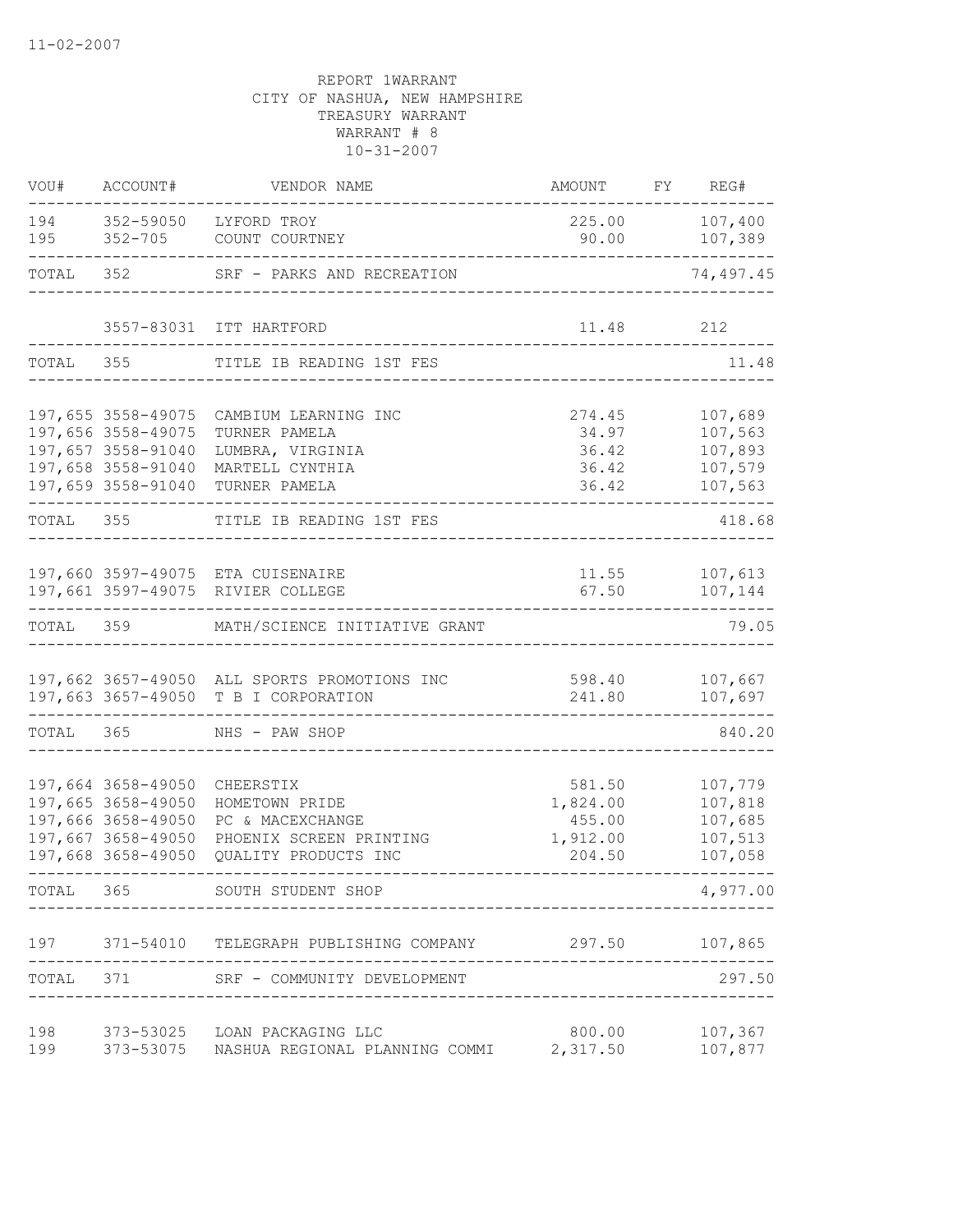|     | VOU# ACCOUNT# |                                      |                           | REG#     |
|-----|---------------|--------------------------------------|---------------------------|----------|
|     | TOTAL 373     | SRF - ECONOMIC DEVELOPMENT           | _________________________ | 3,117.50 |
| 200 | 374-01383     | JOHNSON'S ELECTRIC SUPPLY            | 1,672.39                  | 107,160  |
| 201 | 374-01383     | MARSHALL SIGNS INC                   | 748.00                    | 107,876  |
| 202 | 374-07040     | CHARPENTIER ROLAND &                 | 9,000.00                  | 107,900  |
| 203 | 374-07090     | NASHUA SOUP KITCHEN & SHELTER        | 4,590.00                  | 107,228  |
| 204 | 374-07220     | GREATER NASHUA COUNCIL ON ALCO       | 6,130.94                  | 107,167  |
| 205 | 374-07262     | NEW HAMPSHIRE COMMUNITY LOAN F       | 1,136.36                  | 107,986  |
| 206 | 374-08008     | MAVRIKIS UPHOLSTERING & FURNIT       | 720.00                    | 107,054  |
| 207 | 374-08211     | TRANSIT MANAGEMENT OF NASHUA         | 648.32                    | 217      |
| 208 | 374-08211     | TRANSIT MANAGEMENT OF NASHUA         | 648.23                    | 226      |
| 209 | 374-08211     | TRANSIT MANAGEMENT OF NASHUA         | 648.13                    | 244      |
| 210 | 374-08212     | HARVARD PILGRIM HEALTH CARE 1,082.26 |                           | 108,010  |
| 211 | 374-08212     | PRUDENTIAL INSURANCE                 | 40.93                     | 107,998  |
| 212 | 374-09023     | CHRISTIAN PARTY RENTAL INC           | 248.50                    | 107,539  |
| 213 | 374-09023     | GOOD VIBRATIONS & ENTERTAINMEN       | 1,275.00                  | 108,020  |
| 214 | $374 - 09023$ | GREATER NASHUA CHAMBER OF COMM       | 540.00                    | 107,496  |
| 215 | 374-09023     | J & J PARTY & JANITORIAL SUPPL       | 114.21                    | 107,125  |
| 216 | 374-09023     | SAM'S CLUB DIRECT                    | 320.14                    | 107,996  |
| 217 | 374-09023     | SILKSCREEN GRAPHICS                  | 420.50                    | 108,026  |
| 218 | 374-09031     | COMPLIANCE NETWORK OF NEW ENGL       | 680.00                    | 107,371  |
| 219 | 374-09031     | LOOMIS FARGO & CO                    | 144.73                    | 107,211  |
| 220 | 374-09031     | ST JOSEPH BUSINESS & HEALTH          | 65.00                     | 107,234  |
| 221 | 374-09031     | TRANSIT MANAGEMENT OF NASHUA         | 160.80                    | 217      |
| 222 | 374-09031     | TRANSIT MANAGEMENT OF NASHUA         | 377.05                    | 226      |
| 223 | 374-09031     | TRANSIT MANAGEMENT OF NASHUA         | 169.56                    | 244      |
| 224 | 374-09043     | CONWAY OFFICE PRODUCTS LLC           | 90.00                     | 107,221  |
| 225 | 374-09054     | LISAY STEVEN E                       | 289.25                    | 107,265  |
| 226 | 374-09061     | ARAMARK UNIFORM SERVICES             | 209.49                    | 107,194  |
| 227 | 374-09061     | AUTO ELECTRIC WAREHOUSE INC          | 425.00                    | 107,032  |
| 228 | 374-09061     | RON TURLEY ASSOCIATES INC            | 600.00                    | 107,490  |
| 229 | 374-09061     | SAFETY-KLEEN SYSTEMS INC             | 581.87                    | 107,107  |
| 230 | 374-09061     | UNITED PARCEL SERVICE                | 13.38                     | 108,060  |
| 231 | 374-09081     | BANDAG INC                           | 633.62                    | 107,102  |
| 232 | 374-09081     | MICHELIN NORTH AMERICA INC           | 1,628.00                  | 107,092  |
| 233 | 374-09091     | AIREX FILTER CORPORATION             | 61.70                     | 107,153  |
| 234 | 374-09091     | BLETHEN RAYMOND                      | 121.05                    | 107,403  |
| 235 | 374-09091     | CENTRAL PAPER PRODUCTS CO            | 313.50                    | 107,867  |
| 236 | 374-09091     | CHROMATE INDUSTRIAL CORP             | 256.52                    | 107,206  |
| 237 | 374-09091     | CUMMINS NORTHEAST INC                | 254.90                    | 107,502  |
| 238 | 374-09091     | GILLIG CORP                          | 4,317.35                  | 107,451  |
| 239 | 374-09091     | GRANITE STATE GLASS                  | 1,312.80                  | 107,183  |
| 240 | 374-09091     | HOME DEPOT CREDIT SERVICES           | 157.32                    | 107,973  |
| 241 | 374-09091     | IMPERIAL SUPPLIES LLC                | 46.53                     | 107,411  |
| 242 | 374-09091     | NORTHERN BUS SALES INC               | 72.00                     | 107,246  |
| 243 | 374-09091     | RYDER FLEET PRODUCTS.COM INC         | 299.83                    | 107,484  |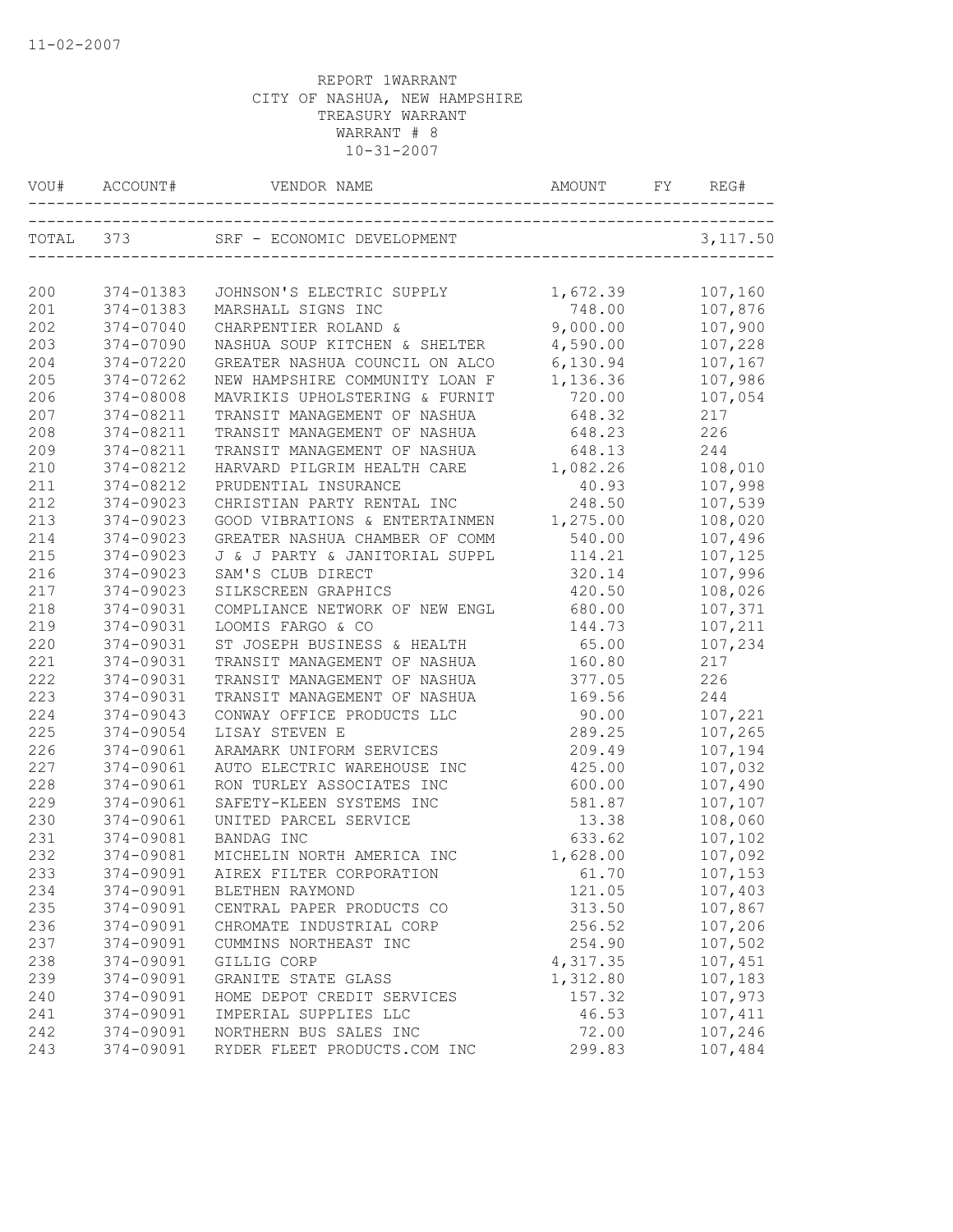| VOU#      | ACCOUNT#           | VENDOR NAME                                            | AMOUNT     | FY | REG#              |
|-----------|--------------------|--------------------------------------------------------|------------|----|-------------------|
| 244       |                    | 374-09091 STAPLES BUSINESS ADVANTAGE                   | 467.85     |    | 107,523           |
| 245       | 374-09091          | SUBURBAN AUTO & TRUCK PARTS IN 2,321.98                |            |    | 107,860           |
| 246       | 374-09102          | PUBLIC SERVICE OF NH                                   | 784.49     |    | 108,036           |
| 246       | 374-09103          | PUBLIC SERVICE OF NH                                   | 1,292.07   |    | 108,036           |
| 246       | 374-09104          | PUBLIC SERVICE OF NH                                   | 263.36     |    | 108,036           |
| 247       | 374-09112          | KEYSPAN ENERGY DELIVERY                                | 155.24     |    | 107,979           |
| 247       | 374-09114          | KEYSPAN ENERGY DELIVERY                                | 33.15      |    | 107,979           |
| 248       | 374-09120          | PENNICHUCK WATER                                       | 51.65      |    | 107,981           |
| 248       | 374-09124          | PENNICHUCK WATER                                       | 28.42      |    | 107,981           |
| 249       | 374-09132          | VERIZON                                                | 235.86     |    | 107,994           |
| 250       | 374-09133          | IDEARC MEDIA CORP                                      | 74.35      |    | 108,054           |
| 251       | 374-09133          | VERIZON                                                | 41.94      |    | 107,975           |
| 252       | 374-09133          | VERIZON                                                | 415.32     |    | 107,994           |
| 253       | 374-09201          | TRANSIT MANAGEMENT OF NASHUA                           | 17,298.37  |    | 217               |
| 254       | 374-09201          | TRANSIT MANAGEMENT OF NASHUA                           | 16,619.84  |    | 226               |
| 255       | 374-09201          | TRANSIT MANAGEMENT OF NASHUA                           | 16, 176.57 |    | 244               |
| 256       | 374-09211          | AFSCME COUNCIL 93                                      | 829.50     |    | 108,009           |
| 257       | 374-09211          | AMERITAS LIFE INSURANCE CORP                           | 1,106.36   |    | 108,027           |
| 258       | 374-09211          | HARVARD PILGRIM HEALTH CARE                            | 17,215.56  |    | 108,010           |
| 259       | 374-09211          | PRUDENTIAL INSURANCE                                   | 1,074.46   |    | 107,998           |
| 260       | 374-09211          | TRANSIT MANAGEMENT OF NASHUA                           | 838.35     |    | 217               |
| 261       | 374-09211          | TRANSIT MANAGEMENT OF NASHUA                           | 792.50     |    | 226               |
| 262       | 374-09211          | TRANSIT MANAGEMENT OF NASHUA                           | 806.71     |    | 244               |
| 263       | 374-09211          | VISION SERVICE PLAN                                    | 77.88      |    | 108,011           |
| 264       | 374-09221          | FIRST TRANSIT INC                                      | 16,650.00  |    | 107,137           |
| 265       | 374-09233          | GREATER NASHUA CHAMBER OF COMM                         | 175.00     |    | 107,496           |
| 266       | 374-09233          | SAM'S CLUB DIRECT                                      | 15.00      |    | 107,996           |
| 267       | 374-09261          | ARAMARK UNIFORM SERVICES                               | 308.55     |    | 107,194           |
| 268       | 374-09261          | POLAND SPRING WATER                                    | 51.92      |    | 108,067           |
| 269       | 374-09261          | RED BRICK CLOTHING CO                                  | 1,593.62   |    | 107,344           |
| 270       | 374-09261          | SOUSA MARK                                             | 157.63     |    | 107,899           |
| 271       | $374 - 09261$      | WOODWORTH LOUISE                                       | 16.25      |    | 107,204           |
| 272       | 374-53095          | VANASSE HANGEN BRUSTLIN INC<br>_______________________ | 1,945.20   |    | 107,046           |
| TOTAL 374 |                    | SRF - URBAN PROGRAMS<br>_________________              |            |    | 143,180.11        |
|           |                    |                                                        |            |    |                   |
| 273       | 375-45050          | POLK CITY DIRECTORIES                                  | 248.50     |    | 107,988           |
| 274       | 375-45050          | UNIQUE MANAGEMENT SERVICES INC                         | 393.80     |    | 107,186           |
| 275       |                    | 375-45085 DARRELL'S MUSIC HALL                         | 205.20     |    | 107,063           |
| 276       |                    | 375-45085 RECORDED BOOKS LLC                           | 1,068.49   |    | 107,506<br>------ |
|           |                    | TOTAL 375 SRF - PUBLIC LIBRARIES                       |            |    | 1,915.99          |
|           | 197,669 3768-31005 | ONE COMMUNICATIONS                                     | 3.78       |    | 108,045           |
|           | 3768-31005         | VERIZON                                                | 155.85     |    | 107,975           |
|           |                    | 197,670 3768-47010 CHISHOLM JUNE                       | 13.82      |    | 107,551           |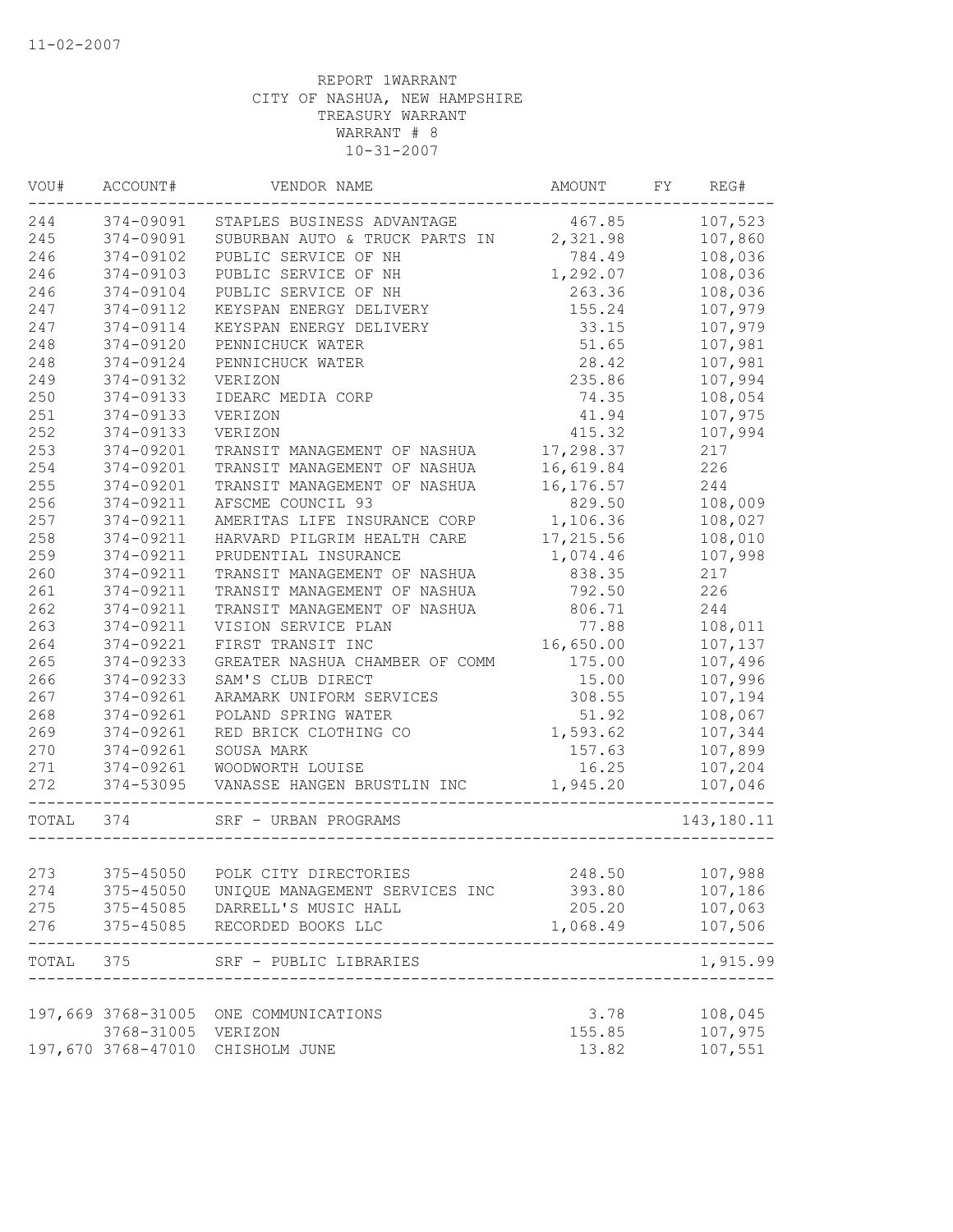|           | VOU# ACCOUNT#      | VENDOR NAME                                                                | AMOUNT FY REG# |               |
|-----------|--------------------|----------------------------------------------------------------------------|----------------|---------------|
|           | 197,671 3768-49035 | BARNES & NOBLE.COM                                                         | 149.82         | 107,694       |
|           | 197,672 3768-49035 | HEINEMANN                                                                  | 895.82         | 107,583       |
|           | 197,673 3768-49035 | NEWBRIDGE EDUCATIONAL PUBLISHI                                             | 340.89         | 107,532       |
|           | 197,674 3768-49050 | CHISHOLM JUNE                                                              | 240.72         | 107,551       |
|           | 197,675 3768-49050 | ENABLEMART                                                                 | 482.50         | 107,702       |
|           | 197,676 3768-49050 | LAKESHORE LEARNING MATERIALS                                               | 63.12          | 107,196       |
|           | 197,677 3768-49050 | MICHAUD CYNTHIA                                                            | 215.84         | 107,556       |
|           | 197,678 3768-49050 | PELLETIER VIVIAN                                                           | 245.91         | 107,552       |
|           | 197,679 3768-49050 | SCHOOL SPECIALTY                                                           | 362.84         | 107,580       |
|           | 197,680 3768-49075 | RUSSELL GAIL                                                               | 119.99         | 107,797       |
|           | 197,681 3768-49075 | SCHOOL SPECIALTY                                                           | 389.92         | 107,580       |
|           | 197,682 3768-49075 | STAPLES BUSINESS ADVANTAGE                                                 | 211.71         | 107,463       |
|           | 197,683 3768-53101 | CROWDER LUCIE L                                                            | 416.56         | 107,534       |
|           | 197,684 3768-53101 | DALTON SHARON                                                              | 1,500.00       | 107,795       |
|           | 197,685 3768-53101 | RUSSELL GAIL M                                                             | 1,500.00       | 107,796       |
|           | 197,686 3768-53101 | SHEA DENISE C                                                              | 550.00         | 107,780       |
|           | 197,687 3768-56020 | FIRST CHURCH                                                               | 3,214.00       | 107,164       |
|           | 3768-82025         | NH RETIREMENT SYSTEM                                                       | 2,581.75       | 206           |
|           | 3768-83031         | ITT HARTFORD                                                               | 143.97         | 212           |
|           |                    | 197,688 3768-83102 UNUM LIFE INSURANCE<br>-------------------------------- | 23.75          | 107,901       |
|           |                    | TOTAL 376 TITLE I ESEA                                                     |                | 13,822.56     |
|           |                    | 197,689 3858-49075 PYRAMID EDUCATIONAL PRODUCTS I 792.00 107,624           |                |               |
|           |                    | TOTAL 385 PRESCHOOL CLASSROOM/AUTISM                                       |                | 792.00        |
|           |                    |                                                                            |                |               |
|           |                    | 197,690 3888-49050 HYNES STACEY                                            |                | 9.48 107,174  |
|           | 197,691 3888-49050 | HYNES STACY                                                                |                | 20.00 107,562 |
|           | 3888-82025         | NH RETIREMENT SYSTEM                                                       | 7.49 206       |               |
|           |                    | 3888-83031 ITT HARTFORD                                                    | .56            | 212           |
| TOTAL 388 |                    | TITLE V INNOVATIVE PROGRAMS                                                |                | 37.53         |
|           |                    |                                                                            |                |               |
|           |                    | 197,692 3908-53102 MANHEIM ZIMMERMAN AMY B                                 | 687.50         | 107,792       |
|           |                    | 197,693 3908-53102 WILLIAMS VERONICA                                       | 687.50         | 107,698       |
|           | 197,694 3908-55035 | FIRST STUDENT INC                                                          | 172.95         | 107,614       |
|           |                    | 3908-82025 NH RETIREMENT SYSTEM                                            | 165.74         | 206           |
|           |                    | 3908-83031 ITT HARTFORD                                                    | 10.92          | 212           |
|           |                    | 197,695 3908-95005 TEC-NH REGION 14ATC<br>--------------------             | 10,160.00      | 107,826       |
|           |                    | TOTAL 390 VOC ED SECONDARY PERKINS                                         |                | 11,884.61     |
|           |                    | 3937-82025 NH RETIREMENT SYSTEM                                            | 85.48          | 206           |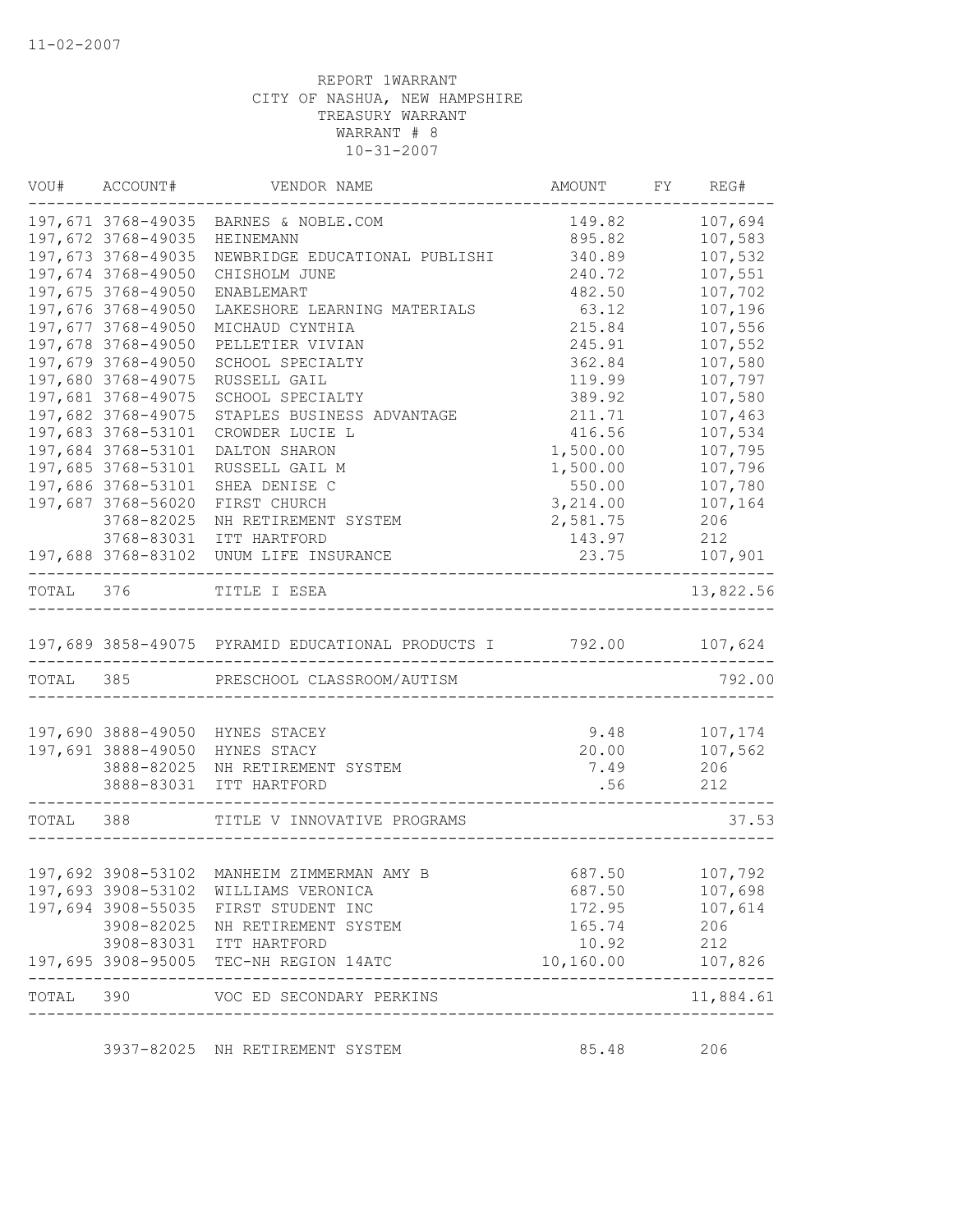|           | VOU# ACCOUNT#                                                                              | VENDOR NAME                                                                                                                                                          | AMOUNT FY REG#                                                  |                                                        |
|-----------|--------------------------------------------------------------------------------------------|----------------------------------------------------------------------------------------------------------------------------------------------------------------------|-----------------------------------------------------------------|--------------------------------------------------------|
|           |                                                                                            | 3937-83031 ITT HARTFORD<br>197,696 3937-83102 UNUM LIFE INSURANCE                                                                                                    | 8.12<br>9.53                                                    | 212<br>107,901                                         |
| TOTAL 393 |                                                                                            | DAY CARE                                                                                                                                                             |                                                                 | 103.13                                                 |
|           |                                                                                            | 197,697 3957-94030 HODSDON SANDRA                                                                                                                                    | 399.00                                                          | 107,657                                                |
| TOTAL 395 |                                                                                            | IDEA BASIC SPEC ED                                                                                                                                                   |                                                                 | 399.00                                                 |
|           | 197,699 3958-53109<br>197,700 3958-53109<br>3958-82025<br>3958-83031<br>197,701 3958-83102 | 197,698 3958-53109 BOLICK TERESA DBA BOLICK TERES<br>CARROLL CENTER FOR THE BLIND (<br>SILVA ARLENE E<br>NH RETIREMENT SYSTEM<br>ITT HARTFORD<br>UNUM LIFE INSURANCE | 3,350.00<br>1,928.52<br>2,866.20<br>7,398.03<br>449.40<br>22.45 | 107,545<br>107,695<br>107,807<br>206<br>212<br>107,901 |
|           | TOTAL 395                                                                                  | IDEA BASIC SPEC ED                                                                                                                                                   |                                                                 | 16,014.60                                              |
|           |                                                                                            | 3968-82025 NH RETIREMENT SYSTEM<br>3968-83031 ITT HARTFORD                                                                                                           | 275.20 206<br>17.08                                             | 212                                                    |
|           |                                                                                            | TOTAL 396 IDEA PRESCHOOL SPEC ED                                                                                                                                     |                                                                 | 292.28                                                 |
|           | 197,702 3977-53100 OFFICETEAM<br>197,703 3977-53100 OFFICETEAM                             |                                                                                                                                                                      | 498.71<br>3,491.00                                              | 107,156<br>107,800                                     |
| TOTAL 397 |                                                                                            | SPECIAL ED LOCAL                                                                                                                                                     |                                                                 | 3,989.71                                               |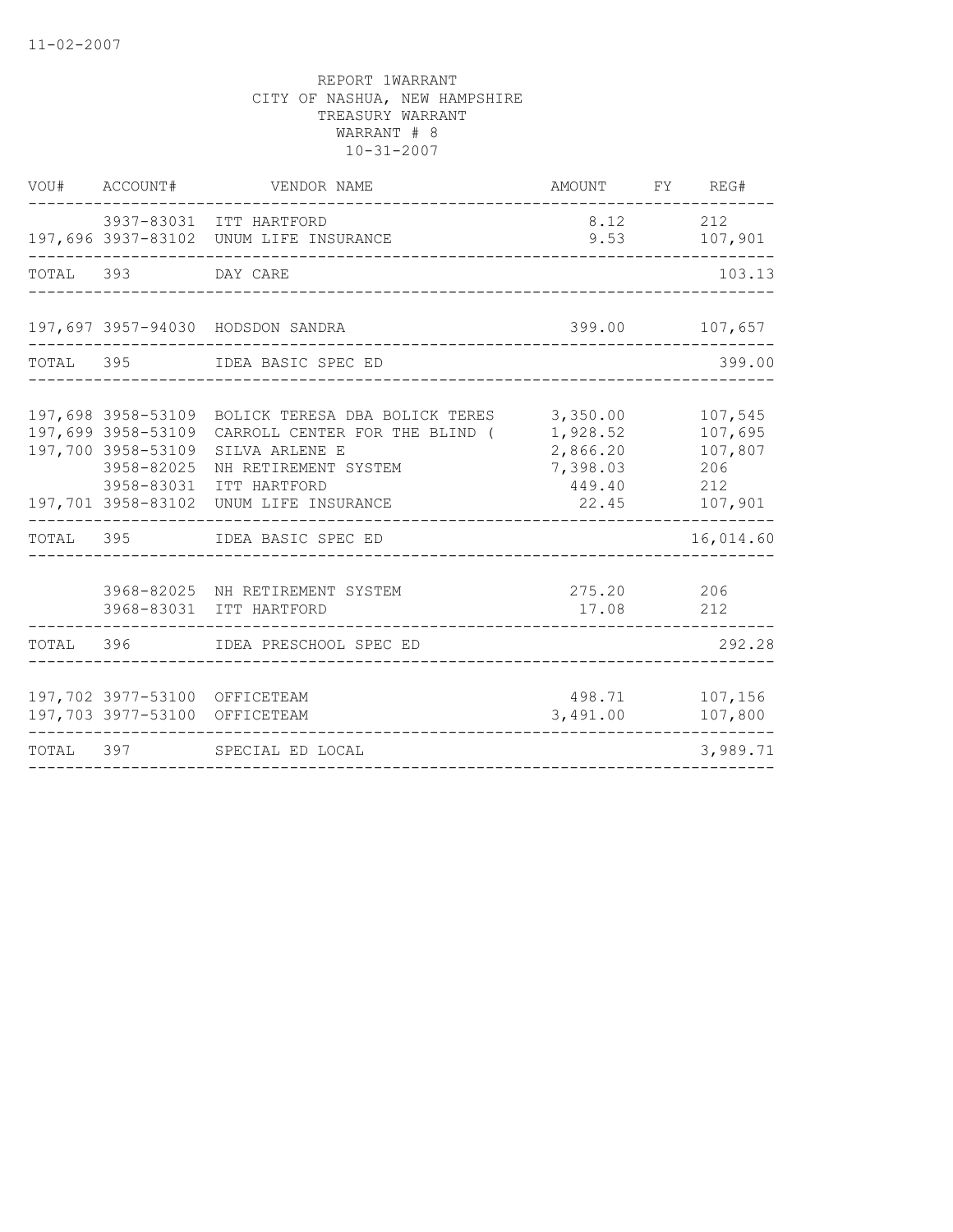| VOU#                     | ACCOUNT#                                                 | VENDOR NAME                                                            | AMOUNT                           | FY. | REG#                                     |
|--------------------------|----------------------------------------------------------|------------------------------------------------------------------------|----------------------------------|-----|------------------------------------------|
| 290<br>291<br>292<br>293 | $412 - 180$<br>$412 - 180$<br>$412 - 180$<br>$412 - 180$ | BROSNAHAN ERIC<br>FEENAN MICHAEL C<br>LUSSIER JEFFREY<br>PRIME MASONRY | 49.00<br>60.00<br>959.00<br>9.00 |     | 107,417<br>107,418<br>107,419<br>107,420 |
| TOTAL                    | $412 - 18$                                               | FINANCIAL SERVICES<br>AUTO PERMITS                                     |                                  |     | 1,077.00                                 |
| 294                      | $452 - 329$                                              | RABASCO ALEX                                                           | 20.00                            |     | 107,390                                  |
| TOTAL                    | $452 - 32$                                               | PARKS AND RECREATION<br>BASKETBALL                                     |                                  |     | 20.00                                    |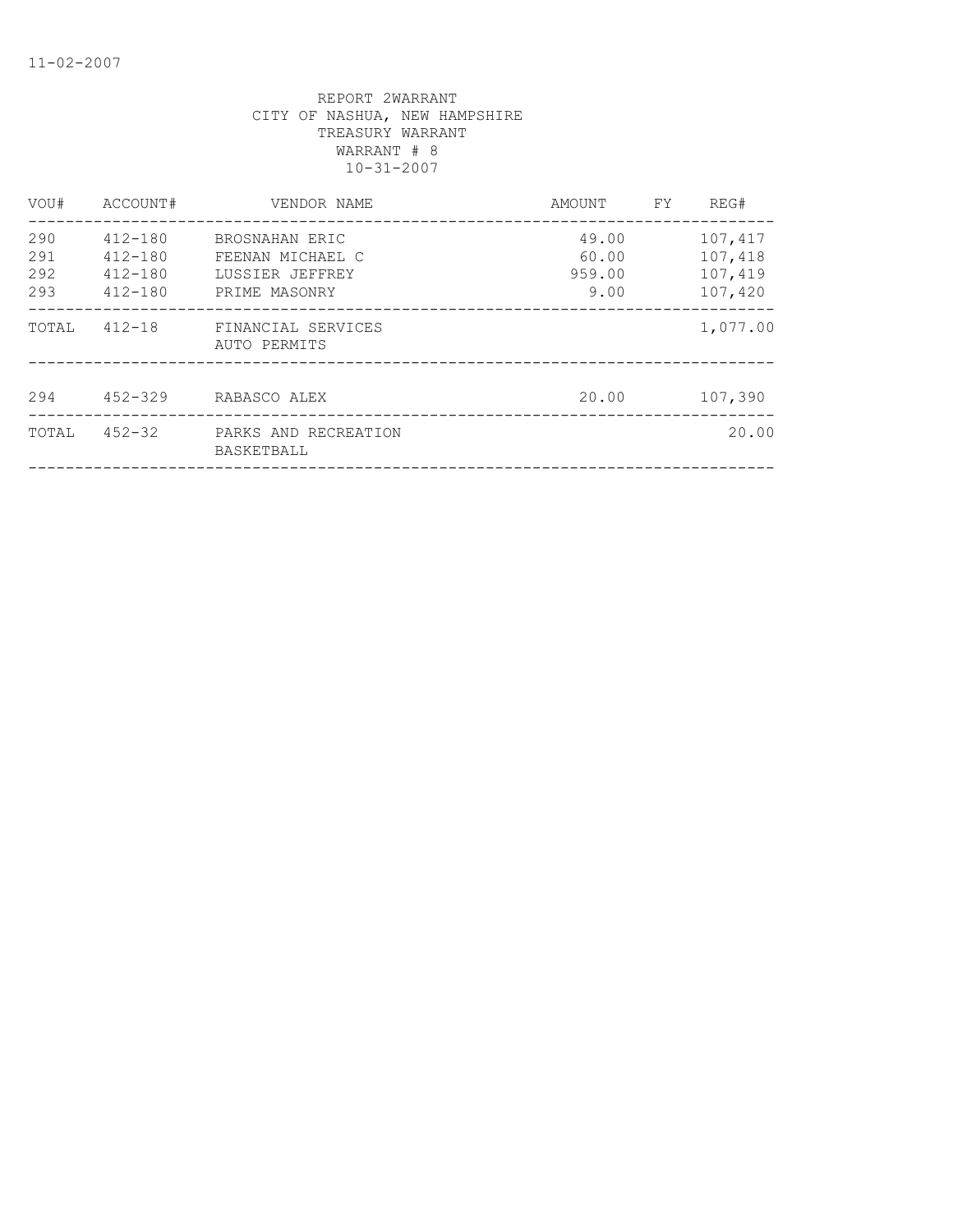| VOU#                                                 | ACCOUNT#                                                                                                         | VENDOR NAME                                                                                                                                                                                             | AMOUNT                                                                                    | FY | REG#                                                                                            |
|------------------------------------------------------|------------------------------------------------------------------------------------------------------------------|---------------------------------------------------------------------------------------------------------------------------------------------------------------------------------------------------------|-------------------------------------------------------------------------------------------|----|-------------------------------------------------------------------------------------------------|
| 295<br>296                                           | 501-95010<br>501-31050                                                                                           | GREATER NASHUA CHAMBER OF COMM<br>VERIZON WIRELESS                                                                                                                                                      | 290.00<br>86.95                                                                           |    | 107,970<br>108,013                                                                              |
| TOTAL                                                | 501                                                                                                              | MAYOR'S OFFICE                                                                                                                                                                                          |                                                                                           |    | 376.95                                                                                          |
| 297<br>298<br>299<br>300<br>301<br>302<br>303<br>304 | 502-51015<br>502-72010<br>$502 - 66025$<br>$502 - 49025$<br>$502 - 49025$<br>502-53120<br>502-41015<br>502-51030 | BENNETT STEPHEN/PETTY CASH<br>CONWAY OFFICE PRODUCTS LLC<br>GE CAPITAL INC<br>LRP PUBLICATION<br>MATTHEW BENDER & CO INC<br>MCNAMEE JAMES M<br>STAPLES BUSINESS ADVANTAGE<br>SULLIVAN & GREGG PA        | 182.00<br>100.00<br>133.00<br>177.00<br>60.15<br>1,716.00<br>261.74<br>3,409.76           |    | 107,902<br>107,221<br>107,511<br>108,070<br>108,058<br>107,494<br>107,523<br>107,245            |
| TOTAL                                                | 502                                                                                                              | LEGAL DEPARTMENT                                                                                                                                                                                        |                                                                                           |    | 6,039.65                                                                                        |
| 305<br>306                                           | 503-72010<br>503-41015                                                                                           | CONWAY OFFICE PRODUCTS LLC<br>STAPLES BUSINESS ADVANTAGE                                                                                                                                                | 160.00<br>289.02                                                                          |    | 107,221<br>107,523                                                                              |
| TOTAL                                                | 503                                                                                                              | BOARD OF ALDERMEN                                                                                                                                                                                       |                                                                                           |    | 449.02                                                                                          |
| 307<br>308<br>309<br>310                             | 505-81004<br>505-81118<br>505-81020<br>505-81054                                                                 | AREA AGENCY OF GREATER NASHUA<br>CHILD ADVOCACY CENTER INFORMAT<br>COMMUNITY COUNCIL OF NASHUA NH<br>GREAT AMERICAN DOWNTOWN                                                                            | 625.00<br>2,000.00<br>2,500.00<br>7,500.00                                                |    | 107,220<br>107,369<br>107,519<br>107,162                                                        |
| TOTAL                                                | 505                                                                                                              | CIVIC & COMM. ACTIVITIES                                                                                                                                                                                |                                                                                           |    | 12,625.00                                                                                       |
| 311<br>312<br>313<br>314<br>315<br>316<br>317<br>319 | 506-31005<br>506-31005<br>506-31005<br>506-31005<br>506-31005<br>506-31005<br>506-31005                          | HEWLETT PACKARD COMPANY<br>INFINITY MICRO COMPUTER INC<br>LOVERING SUE<br>PAETEC COMMUNICATIONS INC<br>VERIZON<br>VERIZON<br>VERIZON<br>318 506-31005 VERIZON BUSINESS FIOS<br>506-31005 VERIZON ONLINE | 2,737.00<br>171.00<br>33.83<br>5,044.12<br>5,299.11<br>440.21<br>619.68<br>39.99<br>41.84 |    | 107,180<br>107,409<br>107,903<br>107,960<br>107,975<br>107,994<br>108,003<br>108,012<br>108,002 |
| TOTAL 506                                            |                                                                                                                  | ------------<br>TELECOMMUNICATIONS<br>--------------------------                                                                                                                                        |                                                                                           |    | ------<br>14,426.78                                                                             |
| 320<br>320<br>320                                    | 507-82020<br>507-82025<br>507-82030                                                                              | NH RETIREMENT SYSTEM<br>NH RETIREMENT SYSTEM<br>NH RETIREMENT SYSTEM                                                                                                                                    | 135,778.95<br>164,087.85<br>126,749.03                                                    |    | 206<br>206<br>206                                                                               |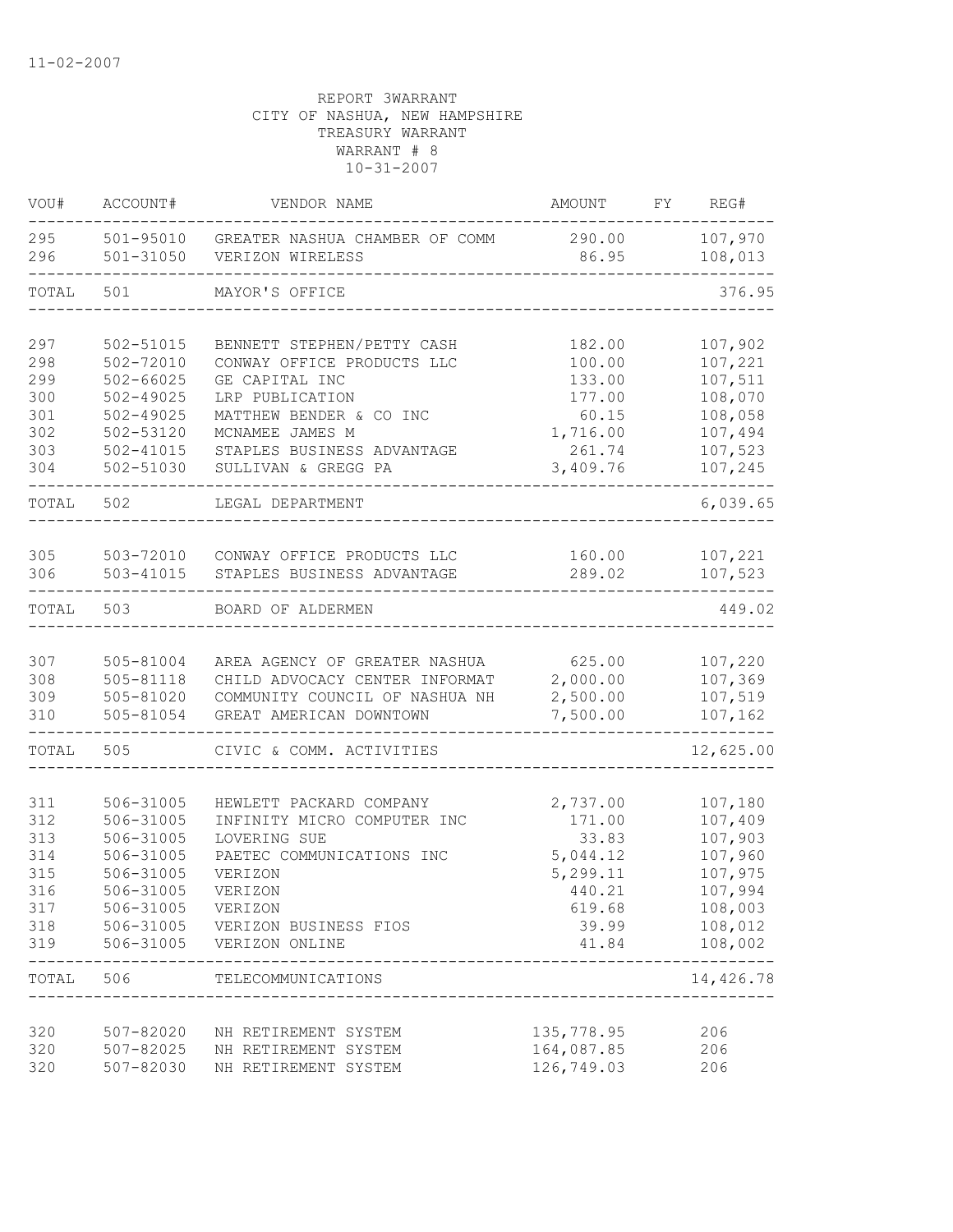| VOU#                                                                               | ACCOUNT#                                                                                                                                           | VENDOR NAME                                                                                                                                                                                                                                                                                                                            | AMOUNT                                                                                                       | FY<br>REG#                                                                                                                      |
|------------------------------------------------------------------------------------|----------------------------------------------------------------------------------------------------------------------------------------------------|----------------------------------------------------------------------------------------------------------------------------------------------------------------------------------------------------------------------------------------------------------------------------------------------------------------------------------------|--------------------------------------------------------------------------------------------------------------|---------------------------------------------------------------------------------------------------------------------------------|
| 320                                                                                | 507-82035                                                                                                                                          | NH RETIREMENT SYSTEM                                                                                                                                                                                                                                                                                                                   | 209, 402.10                                                                                                  | 206                                                                                                                             |
| TOTAL                                                                              | 507                                                                                                                                                | PENSIONS                                                                                                                                                                                                                                                                                                                               |                                                                                                              | 636,017.93                                                                                                                      |
| 321<br>321                                                                         | 508-83100<br>508-83101                                                                                                                             | STATE OF NH $-$ UC $W/C$<br>STATE OF NH - UC<br>W/C                                                                                                                                                                                                                                                                                    | 1,718.66<br>3,337.68                                                                                         | 107,444<br>107,444                                                                                                              |
| TOTAL                                                                              | 508                                                                                                                                                | INSURANCE - POLICY COSTS                                                                                                                                                                                                                                                                                                               |                                                                                                              | 5,056.34                                                                                                                        |
| 322                                                                                | 511-41015                                                                                                                                          | STAPLES BUSINESS ADVANTAGE                                                                                                                                                                                                                                                                                                             | 578.55                                                                                                       | 107,523                                                                                                                         |
| TOTAL                                                                              | 511                                                                                                                                                | ADMINISTRATIVE SERVICES                                                                                                                                                                                                                                                                                                                |                                                                                                              | 578.55                                                                                                                          |
| 323<br>324<br>325<br>326<br>327<br>328<br>329<br>330<br>331<br>332<br>333<br>TOTAL | 512-95005<br>512-41015<br>512-59266<br>512-72010<br>512-66025<br>512-52010<br>512-95005<br>512-95005<br>512-43005<br>512-72035<br>512-41015<br>512 | ALGA MEMBER SERVICES<br>ANCO ENGRAVED SIGNS & STAMPS I<br>CBCINNOVIS INC<br>CONWAY OFFICE PRODUCTS LLC<br>GE CAPITAL INC<br>MELANSON HEATH & COMPANY PC<br>NH GOVERNMENT FINANCE OFFICERS<br>NH LOCAL GOVERNMENT INFORMATIO<br>PRINTGRAPHICS OF MAINE<br>STANDARD REGISTER COMPANY<br>STAPLES BUSINESS ADVANTAGE<br>FINANCIAL SERVICES | 150.00<br>19.85<br>212.25<br>370.00<br>492.15<br>50,000.00<br>25.00<br>15.00<br>727.50<br>1,350.96<br>233.02 | 108,016<br>107,457<br>107,327<br>107,221<br>107,511<br>107,244<br>108,042<br>108,022<br>219<br>107,115<br>107,523<br>53, 595.73 |
| 334<br>335<br>336<br>336<br>337                                                    | 513-94005<br>513-72010<br>513-41005<br>513-41015<br>513-49025                                                                                      | BERGERON PAUL<br>CONWAY OFFICE PRODUCTS LLC<br>STAPLES BUSINESS ADVANTAGE<br>STAPLES BUSINESS ADVANTAGE<br>WEST PAYMENT CENTER                                                                                                                                                                                                         | 205.00<br>240.00<br>120.92<br>273.10<br>150.10                                                               | 107,904<br>107,221<br>107,523<br>107,523<br>107,161                                                                             |
| TOTAL                                                                              | 513                                                                                                                                                | CITY CLERK'S OFFICE                                                                                                                                                                                                                                                                                                                    |                                                                                                              | 989.12                                                                                                                          |
| 338<br>339                                                                         | 515-41015                                                                                                                                          | 515-72010 CONWAY OFFICE PRODUCTS LLC<br>STAPLES BUSINESS ADVANTAGE                                                                                                                                                                                                                                                                     | 90.00<br>65.13                                                                                               | 107,221<br>107,523                                                                                                              |
| TOTAL                                                                              | 515                                                                                                                                                | HUMAN RESOURCES                                                                                                                                                                                                                                                                                                                        |                                                                                                              | 155.13                                                                                                                          |
| 340<br>341                                                                         | 516-54016<br>516-72010                                                                                                                             | ASHA<br>CONWAY OFFICE PRODUCTS LLC                                                                                                                                                                                                                                                                                                     | 304.00<br>1,905.00                                                                                           | 107,362<br>107,221                                                                                                              |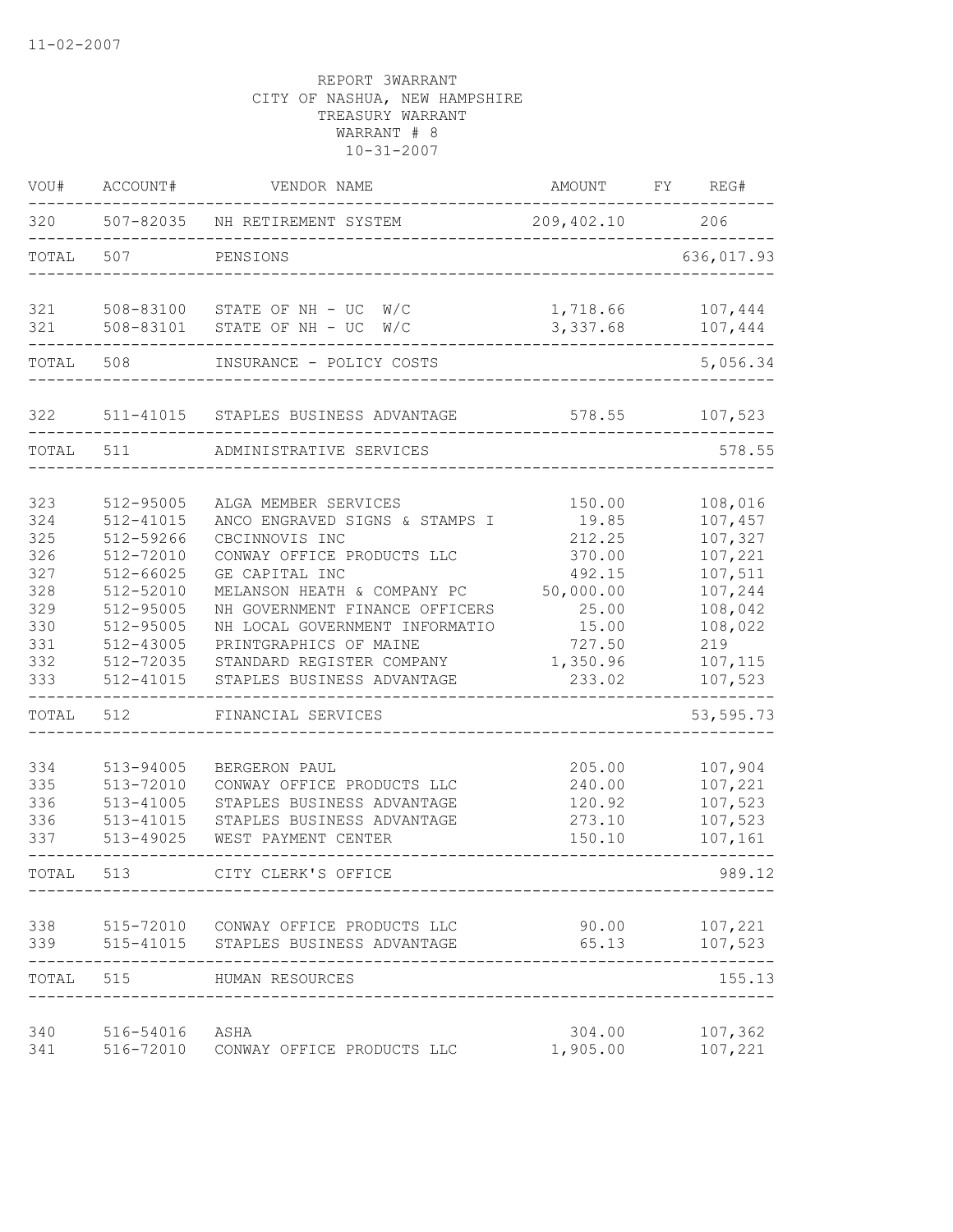| VOU#       | ACCOUNT#               | VENDOR NAME                                             | AMOUNT            | FY | REG#               |
|------------|------------------------|---------------------------------------------------------|-------------------|----|--------------------|
| 342        | 516-66025              | GE CAPITAL INC                                          | 232.94            |    | 107,511            |
| 343        | 516-41015              | STAPLES BUSINESS ADVANTAGE                              | 123.90            |    | 107,523            |
| 344        | 516-41015              | SURPLUS OFFICE EQUIPMENT INC                            | 49.00             |    | 107,094            |
| 345        | 516-54006              | TELEGRAPH PUBLISHING COMPANY                            | 178.50            |    | 107,865            |
| 345        | 516-54011              | TELEGRAPH PUBLISHING COMPANY                            | 963.90            |    | 107,865            |
| 345        | 516-54016              | TELEGRAPH PUBLISHING COMPANY                            | 2,816.35          |    | 107,865            |
| TOTAL      | 516                    | PURCHASING DEPARTMENT                                   |                   |    | 6,573.59           |
| 346        | 517-75023              |                                                         |                   |    |                    |
| 347        | 517-59135              | B & S LOCKSMITH INC                                     | 543.90            |    | 107,353<br>107,869 |
| 348        | 517-75130              | BAIN PEST CONTROL SERVICE INC<br>HANSEN-FOX COMPANY INC | 72.00<br>1,263.94 |    | 107,259            |
| 349        | 517-75023              | HOME DEPOT CREDIT SERVICES                              | 15.88             |    | 107,973            |
| 350        | 517-34015              | KEYSPAN ENERGY DELIVERY                                 | 332.66            |    | 107,979            |
| 351        | 517-75105              | M & M ELECTRICAL SUPPLY CO INC                          | 39.34             |    | 107,846            |
| 352        | 517-33005              | PENNICHUCK WATER                                        | 515.61            |    | 107,981            |
| 353        | 517-32005              | PUBLIC SERVICE OF NH                                    | 8,308.74          |    | 108,036            |
| 354        | 517-75130              | SHATTUCK MALONE OIL CO                                  | 3,561.70          |    | 107,951            |
| 355        | 517-75130              | THE METRO GROUP INC                                     | 99.00             |    | 107,404            |
| TOTAL      | 517                    | BUILDING MAINT - CITY ADMIN                             |                   |    | 14,752.77          |
| 356        |                        | 518-72010 CONWAY OFFICE PRODUCTS LLC                    | 90.00             |    | 107,221            |
| TOTAL      | 518                    | INSURANCE - ADMINISTRATION                              |                   |    | 90.00              |
|            |                        |                                                         |                   |    |                    |
| 356        | 519-72010              | CONWAY OFFICE PRODUCTS LLC                              | 90.00             |    | 107,221            |
| 357        | 519-43005              | DHL EXPRESS USA INC                                     | 22.92             |    | 107,189            |
| 358        | 519-94005              | LOCAL GOVERNMENT CTR                                    | 20.00             |    | 107,997            |
| 359        | 519-95005              | NH LOCAL GOVERNMENT INFORMATIO                          | 15.00             |    | 108,057            |
| 360        | 519-94005              | <b>NHAAO</b>                                            | 210.00            |    | 107,992            |
| 361        | 519-41015              | STAPLES BUSINESS ADVANTAGE                              | 83.42             |    | 107,523            |
| TOTAL      | 519                    | ASSESSORS                                               |                   |    | 441.34             |
| 362        |                        |                                                         |                   |    |                    |
|            | 520-59100              | ERICKSON CLEANING SERVICES LLC                          | 297.50<br>23.00   |    | 107,233            |
| 363<br>364 | 520-34015<br>520-33005 | KEYSPAN ENERGY DELIVERY<br>PENNICHUCK WATER             | 447.64            |    | 107,979            |
| 365        | 520-32005              | PUBLIC SERVICE OF NH                                    | 192.15            |    | 107,981            |
| 366        | 520-41015              | STAPLES BUSINESS ADVANTAGE                              | 116.98            |    | 108,036<br>107,523 |
| TOTAL 520  |                        |                                                         |                   |    |                    |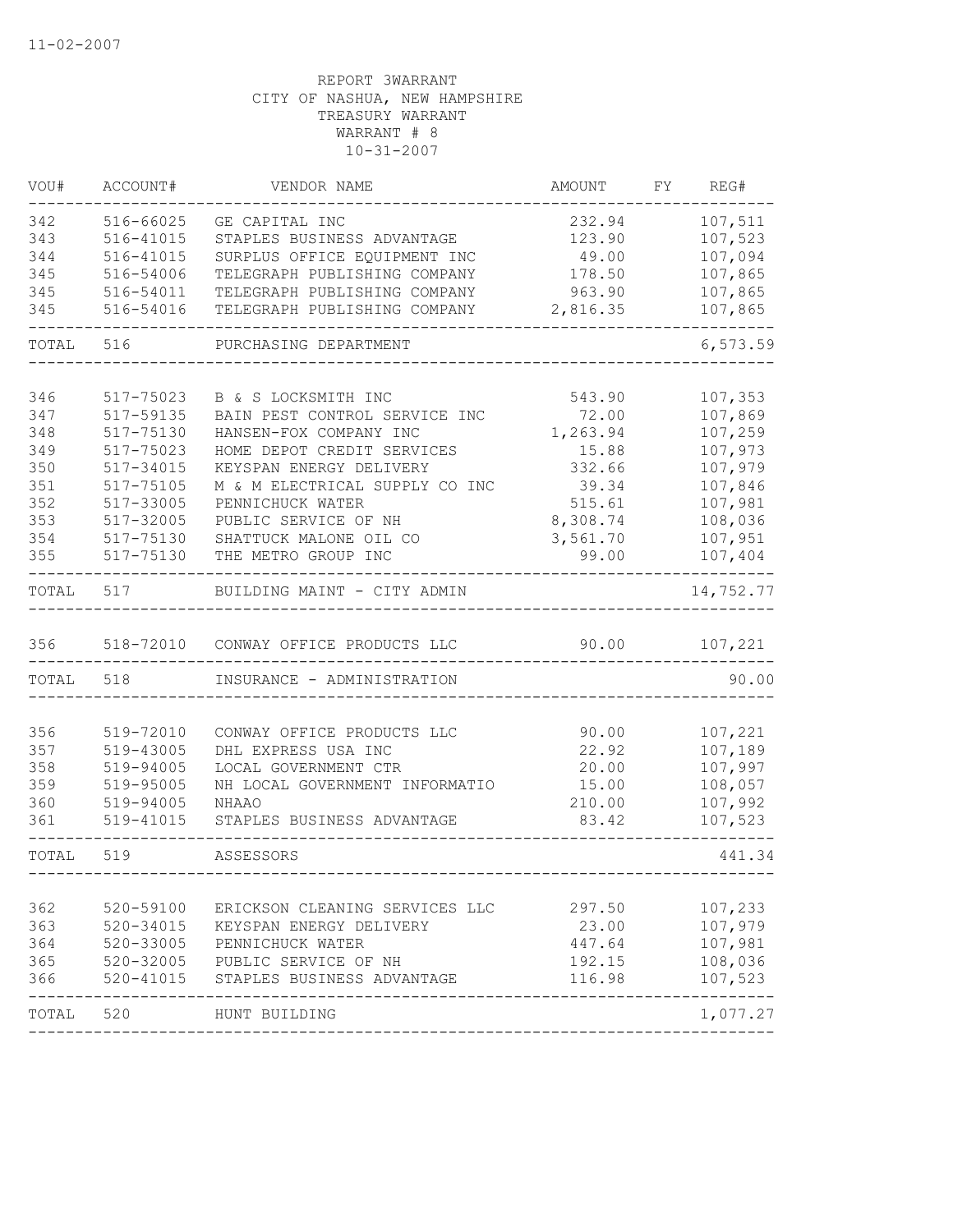| 367<br>107,048<br>522-74030<br>GOVCONNECTION INC<br>1,497.16<br>368<br>522-94005<br>20.00<br>107,970<br>GREATER NASHUA CHAMBER OF COMM<br>369<br>5,460.48<br>522-74035<br>107,180<br>HEWLETT PACKARD COMPANY<br>370<br>522-94005<br>LOCAL GOVERNMENT CTR<br>90.00<br>107,023<br>371<br>53.45<br>107,905<br>522-31040<br>MCMULLEN DAN<br>289.33<br>522-41015<br>STAPLES BUSINESS ADVANTAGE<br>107,523<br>373<br>522-64040<br>108,059<br>TPS PRODUCTS & SERVICE INC<br>150.00<br>TOTAL 522<br>INFORMATION TECHNOLOGY<br>374<br>$524 - 64040$<br>46.38<br>107,048<br>GOVCONNECTION INC<br>374<br>$524 - 64045$<br>26.35<br>GOVCONNECTION INC<br>107,048<br>TOTAL 524<br>COMPUTERS - CITYWIDE<br>375<br>107,334<br>531-64360<br>ADAMSON INDUSTRIES CORP<br>239.80<br>375<br>203.55<br>107,334<br>531-78007<br>ADAMSON INDUSTRIES CORP<br>376<br>$531 - 46040$<br>ALEC'S SHOE STORE INC<br>107,251<br>1,581.75<br>377<br>$531 - 46040$<br>ALLARD CRAIG<br>107,909<br>233.89<br>378<br>531-46040<br>ALMEIDA RONALD<br>156.90<br>107,928<br>379<br>$531 - 46040$<br>ARCHAMBAULT DANIEL<br>195.01<br>107,914<br>380<br>107,056<br>531-45920<br>ARMOR HOLDINGS FORENSICS INC<br>632.59<br>381<br>107,353<br>531-78007<br>B & S LOCKSMITH INC<br>113.95<br>382<br>107,309<br>531-59100<br>BAER ALEXANDRA<br>273.00<br>383<br>107,912<br>531-46040<br>BAILEY DAVID<br>148.52<br>384<br>107,913<br>$531 - 46040$<br>BECOTTE KAREN<br>244.75<br>385<br>$531 - 46030$<br>BEN'S UNIFORMS<br>107,875<br>923.00<br>385<br>$531 - 46040$<br>BEN'S UNIFORMS<br>3,407.29<br>107,875<br>386<br>BEST FORD/BEST CYCLE<br>531-78007<br>84.00<br>107,068<br>386<br>531-78075<br>BEST FORD/BEST CYCLE<br>2,607.86<br>107,068<br>387<br>531-47010<br>BOUND TREE MEDICAL LLC<br>422.86<br>107,339<br>388<br>107,924<br>531-46040<br>BUKUNT JEFFERY<br>404.80<br>389<br>9.95<br>108,032<br>531-49025<br>BUSINESS CARD<br>389<br>334.30<br>108,032<br>531-94005<br>BUSINESS CARD<br>390<br>107,143<br>531-64215<br>CAMERALAND LLC<br>54.00<br>391<br>531-59100<br>94.00<br>107,505<br>CANAL ST COLLECTIBLES & FRAMIN<br>392<br>107,919<br>$531 - 46040$<br>81.67<br>CASALE NEAL<br>393<br>531-42000<br>574.96<br>CENTRAL PAPER PRODUCTS CO<br>107,867<br>531-53005<br>60.00<br>COMPLIANCE NETWORK OF NEW ENGL<br>107,371<br>395<br>531-72010<br>CONWAY OFFICE PRODUCTS LLC<br>1,857.00<br>107,221<br>396<br>531-59100<br>235.00<br>107,848<br>D & R TOWING INC<br>397<br>107,906<br>$531 - 46040$<br>DILLON WILLIAM<br>112.14<br>398<br>531-78007<br>DOBLES CHEVROLET-GEO-BUICK INC<br>545.23<br>107,862<br>399<br>107,485<br>531-41015<br>84.71<br>EMPLOYEE DATA FORMS<br>400<br>531-78007<br>8.93<br>107,154<br>F W WEBB COMPANY | VOU# | ACCOUNT#  | VENDOR NAME       | AMOUNT | FY | REG#     |
|------------------------------------------------------------------------------------------------------------------------------------------------------------------------------------------------------------------------------------------------------------------------------------------------------------------------------------------------------------------------------------------------------------------------------------------------------------------------------------------------------------------------------------------------------------------------------------------------------------------------------------------------------------------------------------------------------------------------------------------------------------------------------------------------------------------------------------------------------------------------------------------------------------------------------------------------------------------------------------------------------------------------------------------------------------------------------------------------------------------------------------------------------------------------------------------------------------------------------------------------------------------------------------------------------------------------------------------------------------------------------------------------------------------------------------------------------------------------------------------------------------------------------------------------------------------------------------------------------------------------------------------------------------------------------------------------------------------------------------------------------------------------------------------------------------------------------------------------------------------------------------------------------------------------------------------------------------------------------------------------------------------------------------------------------------------------------------------------------------------------------------------------------------------------------------------------------------------------------------------------------------------------------------------------------------------------------------------------------------------------------------------------------------------------------------------------------------------------------------------------------------------------------------------------------------------------------------------------------------------------------------------------------------------------------------------------------|------|-----------|-------------------|--------|----|----------|
|                                                                                                                                                                                                                                                                                                                                                                                                                                                                                                                                                                                                                                                                                                                                                                                                                                                                                                                                                                                                                                                                                                                                                                                                                                                                                                                                                                                                                                                                                                                                                                                                                                                                                                                                                                                                                                                                                                                                                                                                                                                                                                                                                                                                                                                                                                                                                                                                                                                                                                                                                                                                                                                                                                      |      |           |                   |        |    |          |
|                                                                                                                                                                                                                                                                                                                                                                                                                                                                                                                                                                                                                                                                                                                                                                                                                                                                                                                                                                                                                                                                                                                                                                                                                                                                                                                                                                                                                                                                                                                                                                                                                                                                                                                                                                                                                                                                                                                                                                                                                                                                                                                                                                                                                                                                                                                                                                                                                                                                                                                                                                                                                                                                                                      |      |           |                   |        |    |          |
|                                                                                                                                                                                                                                                                                                                                                                                                                                                                                                                                                                                                                                                                                                                                                                                                                                                                                                                                                                                                                                                                                                                                                                                                                                                                                                                                                                                                                                                                                                                                                                                                                                                                                                                                                                                                                                                                                                                                                                                                                                                                                                                                                                                                                                                                                                                                                                                                                                                                                                                                                                                                                                                                                                      |      |           |                   |        |    |          |
|                                                                                                                                                                                                                                                                                                                                                                                                                                                                                                                                                                                                                                                                                                                                                                                                                                                                                                                                                                                                                                                                                                                                                                                                                                                                                                                                                                                                                                                                                                                                                                                                                                                                                                                                                                                                                                                                                                                                                                                                                                                                                                                                                                                                                                                                                                                                                                                                                                                                                                                                                                                                                                                                                                      |      |           |                   |        |    |          |
|                                                                                                                                                                                                                                                                                                                                                                                                                                                                                                                                                                                                                                                                                                                                                                                                                                                                                                                                                                                                                                                                                                                                                                                                                                                                                                                                                                                                                                                                                                                                                                                                                                                                                                                                                                                                                                                                                                                                                                                                                                                                                                                                                                                                                                                                                                                                                                                                                                                                                                                                                                                                                                                                                                      |      |           |                   |        |    |          |
|                                                                                                                                                                                                                                                                                                                                                                                                                                                                                                                                                                                                                                                                                                                                                                                                                                                                                                                                                                                                                                                                                                                                                                                                                                                                                                                                                                                                                                                                                                                                                                                                                                                                                                                                                                                                                                                                                                                                                                                                                                                                                                                                                                                                                                                                                                                                                                                                                                                                                                                                                                                                                                                                                                      | 372  |           |                   |        |    |          |
|                                                                                                                                                                                                                                                                                                                                                                                                                                                                                                                                                                                                                                                                                                                                                                                                                                                                                                                                                                                                                                                                                                                                                                                                                                                                                                                                                                                                                                                                                                                                                                                                                                                                                                                                                                                                                                                                                                                                                                                                                                                                                                                                                                                                                                                                                                                                                                                                                                                                                                                                                                                                                                                                                                      |      |           |                   |        |    |          |
|                                                                                                                                                                                                                                                                                                                                                                                                                                                                                                                                                                                                                                                                                                                                                                                                                                                                                                                                                                                                                                                                                                                                                                                                                                                                                                                                                                                                                                                                                                                                                                                                                                                                                                                                                                                                                                                                                                                                                                                                                                                                                                                                                                                                                                                                                                                                                                                                                                                                                                                                                                                                                                                                                                      |      |           |                   |        |    | 7,560.42 |
|                                                                                                                                                                                                                                                                                                                                                                                                                                                                                                                                                                                                                                                                                                                                                                                                                                                                                                                                                                                                                                                                                                                                                                                                                                                                                                                                                                                                                                                                                                                                                                                                                                                                                                                                                                                                                                                                                                                                                                                                                                                                                                                                                                                                                                                                                                                                                                                                                                                                                                                                                                                                                                                                                                      |      |           |                   |        |    |          |
|                                                                                                                                                                                                                                                                                                                                                                                                                                                                                                                                                                                                                                                                                                                                                                                                                                                                                                                                                                                                                                                                                                                                                                                                                                                                                                                                                                                                                                                                                                                                                                                                                                                                                                                                                                                                                                                                                                                                                                                                                                                                                                                                                                                                                                                                                                                                                                                                                                                                                                                                                                                                                                                                                                      |      |           |                   |        |    |          |
|                                                                                                                                                                                                                                                                                                                                                                                                                                                                                                                                                                                                                                                                                                                                                                                                                                                                                                                                                                                                                                                                                                                                                                                                                                                                                                                                                                                                                                                                                                                                                                                                                                                                                                                                                                                                                                                                                                                                                                                                                                                                                                                                                                                                                                                                                                                                                                                                                                                                                                                                                                                                                                                                                                      |      |           |                   |        |    |          |
|                                                                                                                                                                                                                                                                                                                                                                                                                                                                                                                                                                                                                                                                                                                                                                                                                                                                                                                                                                                                                                                                                                                                                                                                                                                                                                                                                                                                                                                                                                                                                                                                                                                                                                                                                                                                                                                                                                                                                                                                                                                                                                                                                                                                                                                                                                                                                                                                                                                                                                                                                                                                                                                                                                      |      |           |                   |        |    | 72.73    |
|                                                                                                                                                                                                                                                                                                                                                                                                                                                                                                                                                                                                                                                                                                                                                                                                                                                                                                                                                                                                                                                                                                                                                                                                                                                                                                                                                                                                                                                                                                                                                                                                                                                                                                                                                                                                                                                                                                                                                                                                                                                                                                                                                                                                                                                                                                                                                                                                                                                                                                                                                                                                                                                                                                      |      |           |                   |        |    |          |
|                                                                                                                                                                                                                                                                                                                                                                                                                                                                                                                                                                                                                                                                                                                                                                                                                                                                                                                                                                                                                                                                                                                                                                                                                                                                                                                                                                                                                                                                                                                                                                                                                                                                                                                                                                                                                                                                                                                                                                                                                                                                                                                                                                                                                                                                                                                                                                                                                                                                                                                                                                                                                                                                                                      |      |           |                   |        |    |          |
|                                                                                                                                                                                                                                                                                                                                                                                                                                                                                                                                                                                                                                                                                                                                                                                                                                                                                                                                                                                                                                                                                                                                                                                                                                                                                                                                                                                                                                                                                                                                                                                                                                                                                                                                                                                                                                                                                                                                                                                                                                                                                                                                                                                                                                                                                                                                                                                                                                                                                                                                                                                                                                                                                                      |      |           |                   |        |    |          |
|                                                                                                                                                                                                                                                                                                                                                                                                                                                                                                                                                                                                                                                                                                                                                                                                                                                                                                                                                                                                                                                                                                                                                                                                                                                                                                                                                                                                                                                                                                                                                                                                                                                                                                                                                                                                                                                                                                                                                                                                                                                                                                                                                                                                                                                                                                                                                                                                                                                                                                                                                                                                                                                                                                      |      |           |                   |        |    |          |
|                                                                                                                                                                                                                                                                                                                                                                                                                                                                                                                                                                                                                                                                                                                                                                                                                                                                                                                                                                                                                                                                                                                                                                                                                                                                                                                                                                                                                                                                                                                                                                                                                                                                                                                                                                                                                                                                                                                                                                                                                                                                                                                                                                                                                                                                                                                                                                                                                                                                                                                                                                                                                                                                                                      |      |           |                   |        |    |          |
|                                                                                                                                                                                                                                                                                                                                                                                                                                                                                                                                                                                                                                                                                                                                                                                                                                                                                                                                                                                                                                                                                                                                                                                                                                                                                                                                                                                                                                                                                                                                                                                                                                                                                                                                                                                                                                                                                                                                                                                                                                                                                                                                                                                                                                                                                                                                                                                                                                                                                                                                                                                                                                                                                                      |      |           |                   |        |    |          |
|                                                                                                                                                                                                                                                                                                                                                                                                                                                                                                                                                                                                                                                                                                                                                                                                                                                                                                                                                                                                                                                                                                                                                                                                                                                                                                                                                                                                                                                                                                                                                                                                                                                                                                                                                                                                                                                                                                                                                                                                                                                                                                                                                                                                                                                                                                                                                                                                                                                                                                                                                                                                                                                                                                      |      |           |                   |        |    |          |
|                                                                                                                                                                                                                                                                                                                                                                                                                                                                                                                                                                                                                                                                                                                                                                                                                                                                                                                                                                                                                                                                                                                                                                                                                                                                                                                                                                                                                                                                                                                                                                                                                                                                                                                                                                                                                                                                                                                                                                                                                                                                                                                                                                                                                                                                                                                                                                                                                                                                                                                                                                                                                                                                                                      |      |           |                   |        |    |          |
|                                                                                                                                                                                                                                                                                                                                                                                                                                                                                                                                                                                                                                                                                                                                                                                                                                                                                                                                                                                                                                                                                                                                                                                                                                                                                                                                                                                                                                                                                                                                                                                                                                                                                                                                                                                                                                                                                                                                                                                                                                                                                                                                                                                                                                                                                                                                                                                                                                                                                                                                                                                                                                                                                                      |      |           |                   |        |    |          |
|                                                                                                                                                                                                                                                                                                                                                                                                                                                                                                                                                                                                                                                                                                                                                                                                                                                                                                                                                                                                                                                                                                                                                                                                                                                                                                                                                                                                                                                                                                                                                                                                                                                                                                                                                                                                                                                                                                                                                                                                                                                                                                                                                                                                                                                                                                                                                                                                                                                                                                                                                                                                                                                                                                      |      |           |                   |        |    |          |
|                                                                                                                                                                                                                                                                                                                                                                                                                                                                                                                                                                                                                                                                                                                                                                                                                                                                                                                                                                                                                                                                                                                                                                                                                                                                                                                                                                                                                                                                                                                                                                                                                                                                                                                                                                                                                                                                                                                                                                                                                                                                                                                                                                                                                                                                                                                                                                                                                                                                                                                                                                                                                                                                                                      |      |           |                   |        |    |          |
|                                                                                                                                                                                                                                                                                                                                                                                                                                                                                                                                                                                                                                                                                                                                                                                                                                                                                                                                                                                                                                                                                                                                                                                                                                                                                                                                                                                                                                                                                                                                                                                                                                                                                                                                                                                                                                                                                                                                                                                                                                                                                                                                                                                                                                                                                                                                                                                                                                                                                                                                                                                                                                                                                                      |      |           |                   |        |    |          |
|                                                                                                                                                                                                                                                                                                                                                                                                                                                                                                                                                                                                                                                                                                                                                                                                                                                                                                                                                                                                                                                                                                                                                                                                                                                                                                                                                                                                                                                                                                                                                                                                                                                                                                                                                                                                                                                                                                                                                                                                                                                                                                                                                                                                                                                                                                                                                                                                                                                                                                                                                                                                                                                                                                      |      |           |                   |        |    |          |
|                                                                                                                                                                                                                                                                                                                                                                                                                                                                                                                                                                                                                                                                                                                                                                                                                                                                                                                                                                                                                                                                                                                                                                                                                                                                                                                                                                                                                                                                                                                                                                                                                                                                                                                                                                                                                                                                                                                                                                                                                                                                                                                                                                                                                                                                                                                                                                                                                                                                                                                                                                                                                                                                                                      |      |           |                   |        |    |          |
|                                                                                                                                                                                                                                                                                                                                                                                                                                                                                                                                                                                                                                                                                                                                                                                                                                                                                                                                                                                                                                                                                                                                                                                                                                                                                                                                                                                                                                                                                                                                                                                                                                                                                                                                                                                                                                                                                                                                                                                                                                                                                                                                                                                                                                                                                                                                                                                                                                                                                                                                                                                                                                                                                                      |      |           |                   |        |    |          |
|                                                                                                                                                                                                                                                                                                                                                                                                                                                                                                                                                                                                                                                                                                                                                                                                                                                                                                                                                                                                                                                                                                                                                                                                                                                                                                                                                                                                                                                                                                                                                                                                                                                                                                                                                                                                                                                                                                                                                                                                                                                                                                                                                                                                                                                                                                                                                                                                                                                                                                                                                                                                                                                                                                      |      |           |                   |        |    |          |
|                                                                                                                                                                                                                                                                                                                                                                                                                                                                                                                                                                                                                                                                                                                                                                                                                                                                                                                                                                                                                                                                                                                                                                                                                                                                                                                                                                                                                                                                                                                                                                                                                                                                                                                                                                                                                                                                                                                                                                                                                                                                                                                                                                                                                                                                                                                                                                                                                                                                                                                                                                                                                                                                                                      |      |           |                   |        |    |          |
|                                                                                                                                                                                                                                                                                                                                                                                                                                                                                                                                                                                                                                                                                                                                                                                                                                                                                                                                                                                                                                                                                                                                                                                                                                                                                                                                                                                                                                                                                                                                                                                                                                                                                                                                                                                                                                                                                                                                                                                                                                                                                                                                                                                                                                                                                                                                                                                                                                                                                                                                                                                                                                                                                                      |      |           |                   |        |    |          |
|                                                                                                                                                                                                                                                                                                                                                                                                                                                                                                                                                                                                                                                                                                                                                                                                                                                                                                                                                                                                                                                                                                                                                                                                                                                                                                                                                                                                                                                                                                                                                                                                                                                                                                                                                                                                                                                                                                                                                                                                                                                                                                                                                                                                                                                                                                                                                                                                                                                                                                                                                                                                                                                                                                      |      |           |                   |        |    |          |
|                                                                                                                                                                                                                                                                                                                                                                                                                                                                                                                                                                                                                                                                                                                                                                                                                                                                                                                                                                                                                                                                                                                                                                                                                                                                                                                                                                                                                                                                                                                                                                                                                                                                                                                                                                                                                                                                                                                                                                                                                                                                                                                                                                                                                                                                                                                                                                                                                                                                                                                                                                                                                                                                                                      |      |           |                   |        |    |          |
|                                                                                                                                                                                                                                                                                                                                                                                                                                                                                                                                                                                                                                                                                                                                                                                                                                                                                                                                                                                                                                                                                                                                                                                                                                                                                                                                                                                                                                                                                                                                                                                                                                                                                                                                                                                                                                                                                                                                                                                                                                                                                                                                                                                                                                                                                                                                                                                                                                                                                                                                                                                                                                                                                                      |      |           |                   |        |    |          |
|                                                                                                                                                                                                                                                                                                                                                                                                                                                                                                                                                                                                                                                                                                                                                                                                                                                                                                                                                                                                                                                                                                                                                                                                                                                                                                                                                                                                                                                                                                                                                                                                                                                                                                                                                                                                                                                                                                                                                                                                                                                                                                                                                                                                                                                                                                                                                                                                                                                                                                                                                                                                                                                                                                      |      |           |                   |        |    |          |
|                                                                                                                                                                                                                                                                                                                                                                                                                                                                                                                                                                                                                                                                                                                                                                                                                                                                                                                                                                                                                                                                                                                                                                                                                                                                                                                                                                                                                                                                                                                                                                                                                                                                                                                                                                                                                                                                                                                                                                                                                                                                                                                                                                                                                                                                                                                                                                                                                                                                                                                                                                                                                                                                                                      |      |           |                   |        |    |          |
|                                                                                                                                                                                                                                                                                                                                                                                                                                                                                                                                                                                                                                                                                                                                                                                                                                                                                                                                                                                                                                                                                                                                                                                                                                                                                                                                                                                                                                                                                                                                                                                                                                                                                                                                                                                                                                                                                                                                                                                                                                                                                                                                                                                                                                                                                                                                                                                                                                                                                                                                                                                                                                                                                                      |      |           |                   |        |    |          |
|                                                                                                                                                                                                                                                                                                                                                                                                                                                                                                                                                                                                                                                                                                                                                                                                                                                                                                                                                                                                                                                                                                                                                                                                                                                                                                                                                                                                                                                                                                                                                                                                                                                                                                                                                                                                                                                                                                                                                                                                                                                                                                                                                                                                                                                                                                                                                                                                                                                                                                                                                                                                                                                                                                      | 394  |           |                   |        |    |          |
|                                                                                                                                                                                                                                                                                                                                                                                                                                                                                                                                                                                                                                                                                                                                                                                                                                                                                                                                                                                                                                                                                                                                                                                                                                                                                                                                                                                                                                                                                                                                                                                                                                                                                                                                                                                                                                                                                                                                                                                                                                                                                                                                                                                                                                                                                                                                                                                                                                                                                                                                                                                                                                                                                                      |      |           |                   |        |    |          |
|                                                                                                                                                                                                                                                                                                                                                                                                                                                                                                                                                                                                                                                                                                                                                                                                                                                                                                                                                                                                                                                                                                                                                                                                                                                                                                                                                                                                                                                                                                                                                                                                                                                                                                                                                                                                                                                                                                                                                                                                                                                                                                                                                                                                                                                                                                                                                                                                                                                                                                                                                                                                                                                                                                      |      |           |                   |        |    |          |
|                                                                                                                                                                                                                                                                                                                                                                                                                                                                                                                                                                                                                                                                                                                                                                                                                                                                                                                                                                                                                                                                                                                                                                                                                                                                                                                                                                                                                                                                                                                                                                                                                                                                                                                                                                                                                                                                                                                                                                                                                                                                                                                                                                                                                                                                                                                                                                                                                                                                                                                                                                                                                                                                                                      |      |           |                   |        |    |          |
|                                                                                                                                                                                                                                                                                                                                                                                                                                                                                                                                                                                                                                                                                                                                                                                                                                                                                                                                                                                                                                                                                                                                                                                                                                                                                                                                                                                                                                                                                                                                                                                                                                                                                                                                                                                                                                                                                                                                                                                                                                                                                                                                                                                                                                                                                                                                                                                                                                                                                                                                                                                                                                                                                                      |      |           |                   |        |    |          |
|                                                                                                                                                                                                                                                                                                                                                                                                                                                                                                                                                                                                                                                                                                                                                                                                                                                                                                                                                                                                                                                                                                                                                                                                                                                                                                                                                                                                                                                                                                                                                                                                                                                                                                                                                                                                                                                                                                                                                                                                                                                                                                                                                                                                                                                                                                                                                                                                                                                                                                                                                                                                                                                                                                      |      |           |                   |        |    |          |
|                                                                                                                                                                                                                                                                                                                                                                                                                                                                                                                                                                                                                                                                                                                                                                                                                                                                                                                                                                                                                                                                                                                                                                                                                                                                                                                                                                                                                                                                                                                                                                                                                                                                                                                                                                                                                                                                                                                                                                                                                                                                                                                                                                                                                                                                                                                                                                                                                                                                                                                                                                                                                                                                                                      |      |           |                   |        |    |          |
|                                                                                                                                                                                                                                                                                                                                                                                                                                                                                                                                                                                                                                                                                                                                                                                                                                                                                                                                                                                                                                                                                                                                                                                                                                                                                                                                                                                                                                                                                                                                                                                                                                                                                                                                                                                                                                                                                                                                                                                                                                                                                                                                                                                                                                                                                                                                                                                                                                                                                                                                                                                                                                                                                                      | 401  | 531-78007 | G H BERLIN OIL CO | 757.05 |    | 107,324  |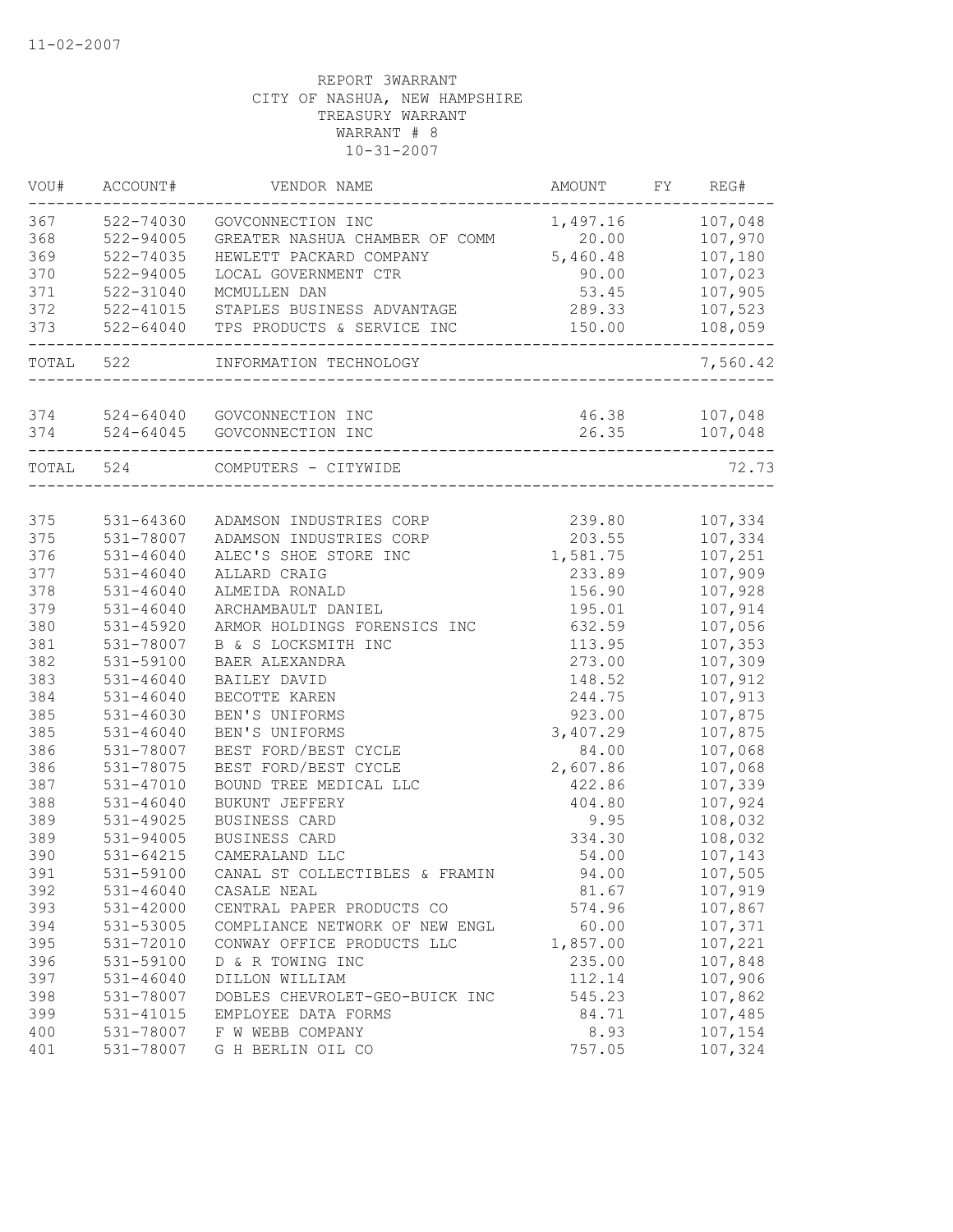| WOU# | ACCOUNT#      | VENDOR NAME                    | AMOUNT    | FY | REG#    |
|------|---------------|--------------------------------|-----------|----|---------|
| 402  |               | 531-66025 GE CAPITAL INC       | 1,113.28  |    | 107,511 |
| 403  | $531 - 46040$ | GEORGE'S APPAREL               | 59.00     |    | 107,138 |
| 404  | $531 - 46040$ | HEROES UNIFORM & SUPPLY CO     | 620.05    |    | 107,188 |
| 405  | $531 - 46040$ | HILL SHAWN                     | 44.79     |    | 107,911 |
| 406  | 531-42000     | HOME DEPOT CREDIT SERVICES     | 278.40    |    | 108,014 |
| 406  | $531 - 45220$ | HOME DEPOT CREDIT SERVICES     | 441.76    |    | 108,014 |
| 406  | 531-69025     | HOME DEPOT CREDIT SERVICES     | 29.96     |    | 108,014 |
| 406  | 531-78007     | HOME DEPOT CREDIT SERVICES     | .59       |    | 108,014 |
| 407  | 531-75130     | J LAWRENCE HALL INC            | 412.75    |    | 107,882 |
| 408  | 531-34015     | KEYSPAN ENERGY DELIVERY        | 54.56     |    | 107,979 |
| 409  | 531-46040     | LANDRY KEVIN                   | 274.90    |    | 107,923 |
| 410  | 531-94010     | LEDOUX MICHAEL                 | 600.00    |    | 107,922 |
| 411  | 531-95000     | LEXIS NEXIS MATTHEW BENDER     | 60.15     |    | 107,965 |
| 412  | $531 - 46040$ | LIMA JAMES M                   | 474.92    |    | 107,920 |
| 413  | 531-78007     | MAC MULKIN CHEVROLET INC       | 97.50     |    | 107,850 |
| 413  | 531-78075     | MAC MULKIN CHEVROLET INC       | 1,656.70  |    | 107,850 |
| 414  | 531-46040     | MACGREGOR CHARLES              | 89.98     |    | 107,915 |
| 415  | 531-94005     | MASELLA MICHAEL                | 116.40    |    | 107,926 |
| 416  | 531-46040     | MCCARTHY GEORGE                | 225.68    |    | 107,921 |
| 417  | 531-74092     | MCINTIRE BUSINESS PRODUCTS INC | 1,905.51  |    | 107,883 |
| 418  | 531-42000     | MIL-COMM PRODUCTS CO INC       | 101.99    |    | 107,396 |
| 419  | 531-31040     | NEXTEL COMMUNICATIONS          | 47.67     |    | 107,987 |
| 420  | 531-95000     | NHLOGIN                        | 15.00     |    | 107,980 |
| 421  | $531 - 46040$ | NICHOLS PHILLIP                | 253.88    |    | 107,927 |
| 422  | 531-75023     | NORMAN E DAY INC               | 765.00    |    | 107,041 |
| 423  | 531-31040     | PAETEC COMMUNICATIONS INC      | 279.04    |    | 107,960 |
| 423  | 531-74040     | PAETEC COMMUNICATIONS INC      | 617.24    |    | 107,960 |
| 424  | $531 - 46040$ | PAGE ROBERT                    | 153.95    |    | 107,907 |
| 425  | 531-33005     | PENNICHUCK WATER               | 12.39     |    | 107,981 |
| 426  | $531 - 94005$ | POWERPHONE INC                 | 680.00    |    | 107,978 |
| 427  | 531-91025     | PRYMAK STEVEN                  | 38.80     |    | 107,917 |
| 428  | 531-53050     | PSYCHOTHERAPY ASSOCIATES INC   | 900.00    |    | 107,604 |
| 429  | 531-32005     | PUBLIC SERVICE OF NH           | 14,932.51 |    | 108,036 |
| 429  | 531-32035     | PUBLIC SERVICE OF NH           | 625.59    |    | 108,036 |
| 430  | 531-59100     | QUICK RESPONSE TOWING LLC      | 125.00    |    | 107,472 |
| 431  | 531-31025     | RAE BRIAN                      | 50.96     |    | 107,916 |
| 432  | 531-78007     | ROBBINS AUTO PARTS INC         | 383.48    |    | 107,318 |
| 433  | 531-94005     | ROGER WILLIAMS UNIVERSITY JST& | 2,600.00  |    | 108,004 |
| 434  | 531-46040     | ROURKE KEVIN                   | 276.12    |    | 107,910 |
| 435  | 531-42000     | SAM'S CLUB DIRECT              | 19.74     |    | 107,996 |
| 435  | 531-98025     | SAM'S CLUB DIRECT              | 301.72    |    | 107,996 |
| 436  | 531-75023     | SIEMENS BUILDING TECHNOLOGIES  | 240.53    |    | 107,680 |
| 437  | 531-45920     | SIRCHIE FINGER PRINT LABORATOR | 643.67    |    | 107,454 |
| 438  | 531-94005     | SMITH KAREN                    | 42.68     |    | 107,925 |
| 439  | 531-69025     | SNAP ON TOOLS                  | 518.75    |    | 107,110 |
| 440  | $531 - 46040$ | SPARKS DOUGLAS                 | 194.90    |    | 107,908 |
| 441  | 531-53005     | ST JOSEPH BUSINESS & HEALTH    | 379.75    |    | 107,234 |
| 442  | 531-41005     | STAPLES BUSINESS ADVANTAGE     | 637.41    |    | 107,523 |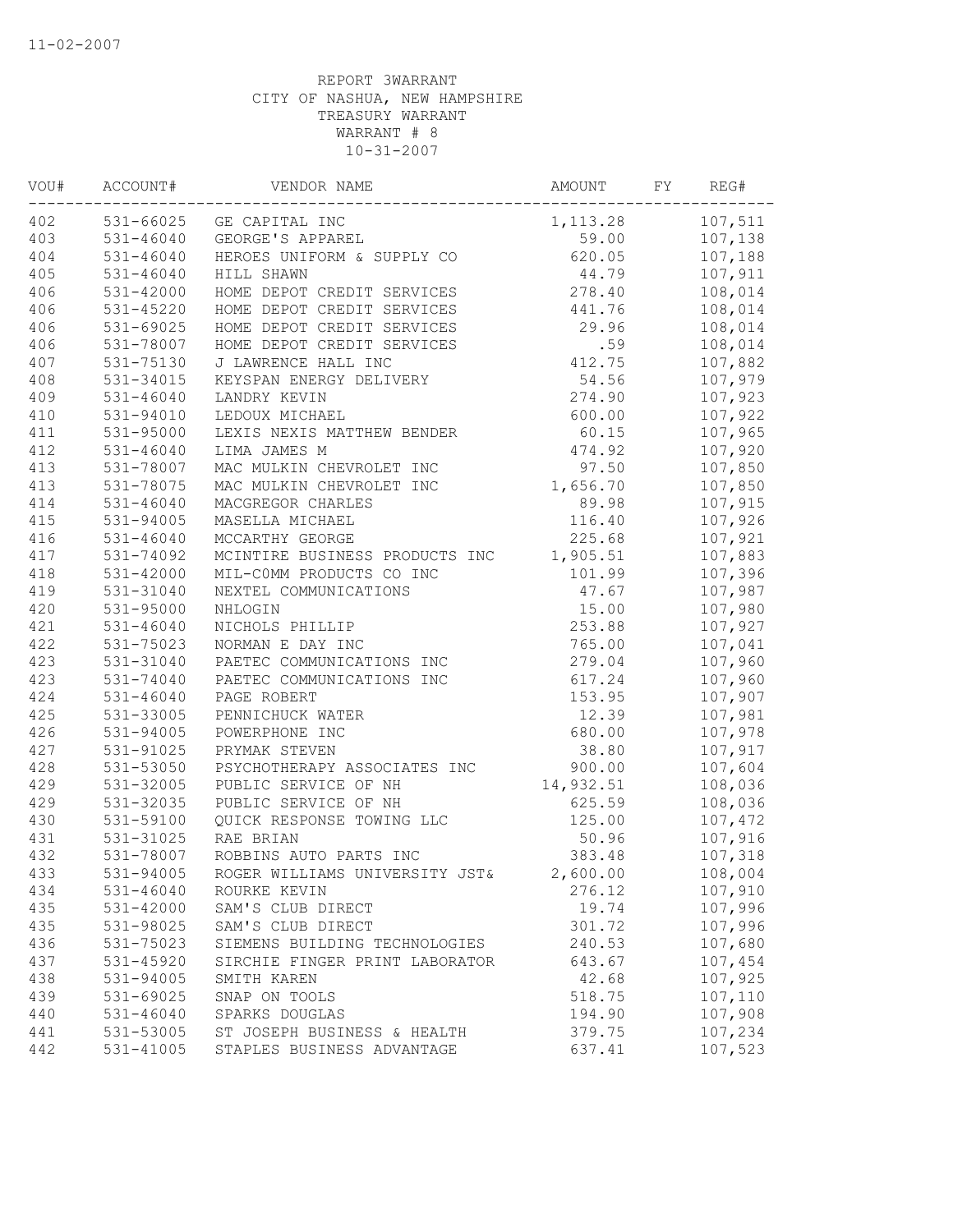| VOU#      | ACCOUNT#      | VENDOR NAME                    | AMOUNT           | FY | REG#              |
|-----------|---------------|--------------------------------|------------------|----|-------------------|
| 442       | 531-41015     | STAPLES BUSINESS ADVANTAGE     | 3,086.25 107,523 |    |                   |
| 443       | 531-45125     | TESSCO TECHNOLOGIES INC        | 201.65           |    | 107,287           |
| 444       | 531-42000     | THE DURKIN CO INC              | 467.92           |    | 107,320           |
| 445       | 531-78007     | TOWERS MOTOR PARTS CORP        | 71.95            |    | 107,488           |
| 445       | 531-94005     | TOWERS MOTOR PARTS CORP        | 180.00           |    | 107,488           |
| 446       | 531-95000     | TREASURER STATE OF NH          | 75.00            |    | 107,955           |
| 447       | 531-94005     | TREASURER STATE OF NH          | 90.00            |    | 107,918           |
| 448       | 531-74145     | TREASURER STATE OF NH          | 120.00           |    | 107,193           |
| 449       | 531-95000     | UNION LEADER CORP              | 78.00            |    | 108,043           |
| 450       | $531 - 43005$ | UNITED PARCEL SERVICE          | 12.36            |    | 108,060           |
| 451       | 531-43005     | UNITED STATES POSTAL SERVICE   | 1,000.00         |    | 228               |
| 452       | 531-78007     | USP OF NEW ENGLAND             | 89.00            |    | 107,473           |
| 453       | 531-31020     | VERIZON                        | 370.10           |    | 107,975           |
| 454       | 531-31025     | VERIZON                        | 725.00           |    | 107,994           |
| 455       | 531-31025     | VERIZON WIRELESS               | 49.27            |    | 108,013           |
| 455       | $531 - 31040$ | VERIZON WIRELESS               | 657.96           |    | 108,013           |
| 456       | 531-41015     | WB MASON COMPANY INC           | 299.99           |    | 107,101           |
| 457       | 531-74035     | WEST PAYMENT CENTER            | 262.30           |    | 107,977<br>------ |
| TOTAL 531 |               | POLICE DEPARTMENT              |                  |    | 58,913.86         |
|           |               |                                |                  |    |                   |
| 458       | 532-78100     | ARCSOURCE INC                  | 114.08           |    | 107,283           |
| 459       | 532-75023     | ARROW PAPER CORP               | 211.25           |    | 107,223           |
| 460       | 532-79040     | BATTERIES PLUS 400             | 54.99            |    | 107,516           |
| 461       | 532-69025     | BELLETETES INC                 | 28.78            |    | 107,271           |
| 461       | 532-78100     | BELLETETES INC                 | 17.71            |    | 107,271           |
| 462       | 532-78020     | BEST FORD/BEST CYCLE           | 196.40           |    | 107,068           |
| 463       | 532-78100     | C & M DISTRIBUTING CO          | 65.00            |    | 107,635           |
| 464       | 532-46015     | COMMERCIAL EMBLEM CO           | 55.50            |    | 107,380           |
| 465       | 532-72010     | CONWAY OFFICE PRODUCTS LLC     | 411.00           |    | 107,221           |
| 466       | 532-53065     | COTE JOHN                      | 65.00            |    | 107,381           |
| 467       | 532-78020     | D & R TOWING INC               | 60.00            |    | 107,848           |
| 468       | 532-75023     | EAGLE ABATEMENT SERVICES INC   | 1,900.00         |    | 107,416           |
| 469       | 532-75100     | FIMBEL PAUNET CORP             | 550.00           |    | 107,498           |
| 470       | 532-64094     | FIRE TECH & SAFETY OF NEW ENGL | 139.00           |    | 107,495           |
| 471       | 532-53065     | FITZ ROBERT                    | 65.00            |    | 107,192           |
| 472       | 532-49025     | FSP BOOKS & VIDEOS             | 88.67            |    | 107,410           |
| 473       | 532-94010     | GALIPEAU STEVEN                | 798.00           |    | 107,470           |
| 474       | 532-64015     | GOVCONNECTION INC              | 9.03             |    | 107,048           |
| 475       | 532-41015     | GRANITE STATE STAMPS INC       | 11.67            |    | 107,500           |
| 476       | 532-75023     | HOME DEPOT CREDIT SERVICES     | 30.63            |    | 107,973           |
| 477       | $532 - 46040$ | HUNTRESS UNIFORMS              | 400.00           |    | 107,173           |
| 478       | 532-75160     | J LAWRENCE HALL INC            | 4,308.50         |    | 107,882           |
| 479       | 532-34015     | KEYSPAN ENERGY DELIVERY        | 1,287.41         |    | 107,979           |
| 480       | 532-78020     | LIBERTY INTN'L TRUCKS OF NH LL | 744.30           |    | 107,854           |
| 481       | 532-75105     | M & M ELECTRICAL SUPPLY CO INC | 151.44           |    | 107,846           |
| 482       | 532-78065     | MAYNARD & LESIEUR INCORPORATED | 458.70           |    | 107,857           |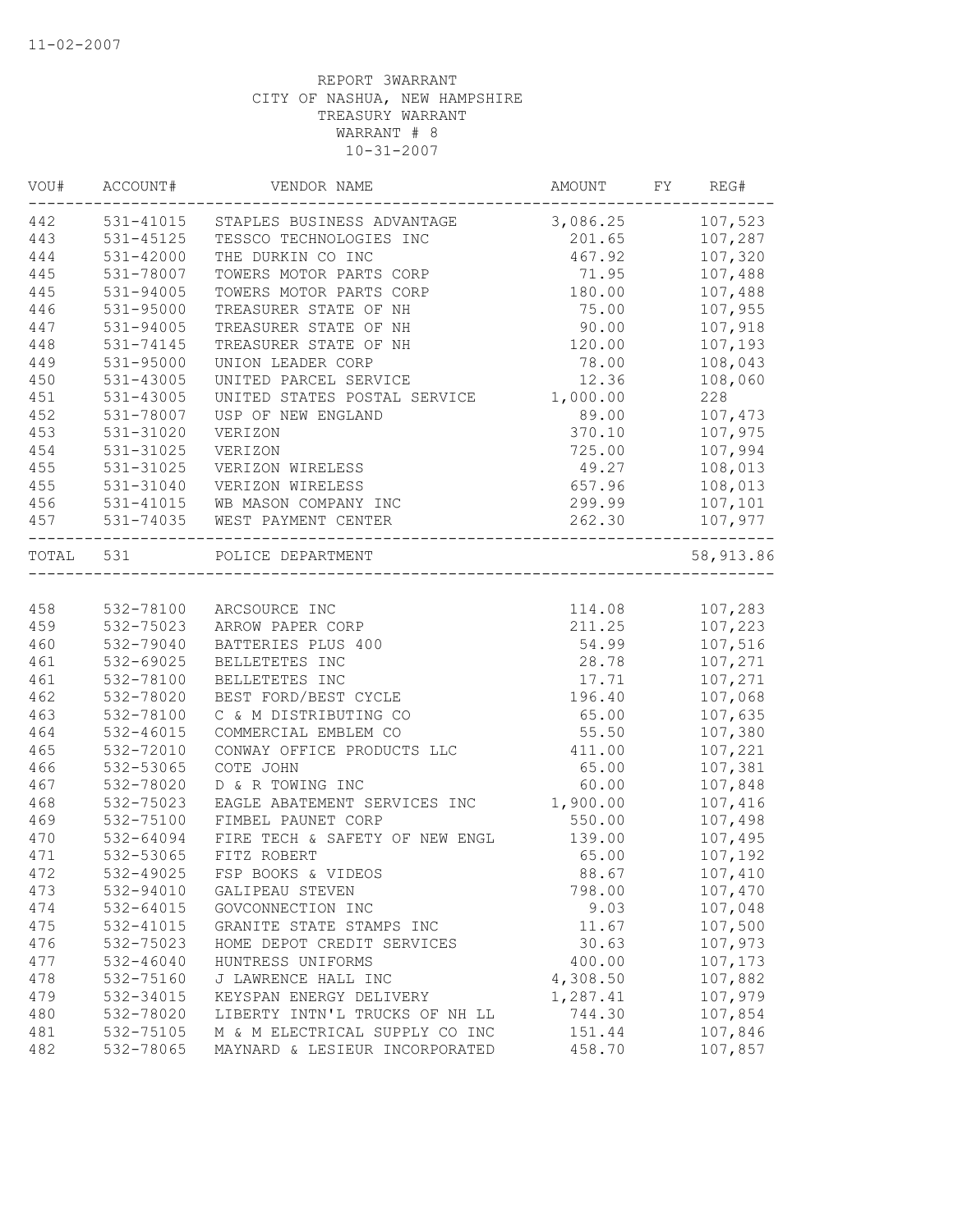| VOU#  | ACCOUNT#  | VENDOR NAME                    | AMOUNT   | FY | REG#      |
|-------|-----------|--------------------------------|----------|----|-----------|
| 483   | 532-75023 | MCINTYRE SIGNS                 | 1,260.00 |    | 107,415   |
| 484   | 532-78100 | MINUTEMAN TRUCKS INC           | 412.27   |    | 107,336   |
| 485   | 532-47010 | MOORE MEDICAL LLC              | 780.00   |    | 107,321   |
| 486   | 532-94010 | MURPHY ERIC                    | 1,557.00 |    | 107,392   |
| 487   | 532-42005 | NEW ENGLAND PAPER & SUPPLY     | 92.86    |    | 107,313   |
| 487   | 532-42010 | NEW ENGLAND PAPER & SUPPLY     | 208.41   |    | 107,313   |
| 487   | 532-42020 | NEW ENGLAND PAPER & SUPPLY     | 304.46   |    | 107,313   |
| 488   | 532-95005 | NHAFC                          | 75.00    |    | 108,015   |
| 489   | 532-53045 | OCCUPATIONAL HEALTH CTRS SOUTH | 206.50   |    | 107,249   |
| 490   | 532-31040 | PAETEC COMMUNICATIONS INC      | 2.18     |    | 107,960   |
| 491   | 532-33005 | PENNICHUCK WATER               | 1,175.20 |    | 107,981   |
| 492   | 532-32005 | PUBLIC SERVICE OF NH           | 7,108.39 |    | 108,036   |
| 493   | 532-79025 | R B ALLEN CO INC               | 240.00   |    | 107,050   |
| 494   | 532-79045 | REXEL CLS                      | 76.39    |    | 107,761   |
| 495   | 532-98020 | SALVATION ARMY EDS             | 112.86   |    | 107,072   |
| 496   | 532-78007 | SANEL AUTO PARTS CO            | 298.51   |    | 107,280   |
| 497   | 532-41005 | STAPLES BUSINESS ADVANTAGE     | 316.45   |    | 107,523   |
| 497   | 532-41015 | STAPLES BUSINESS ADVANTAGE     | 307.58   |    | 107,523   |
| 497   | 532-42015 | STAPLES BUSINESS ADVANTAGE     | 121.99   |    | 107,523   |
| 498   | 532-98005 | STATE OF NH                    | 15.00    |    | 108,050   |
| 499   | 532-98016 | STATE OF NH CRIMINAL RECORDS   | 60.00    |    | 107,027   |
| 500   | 532-98016 | STATE OF NH DMV                | 40.00    |    | 107,026   |
| 501   | 532-64080 | STATION HOUSE SUPPLY/DBA THE F | 201.00   |    | 107,279   |
| 502   | 532-78020 | TOWNSEND FORD                  | 121.02   |    | 107,350   |
| 503   | 532-79045 | TWIN CITIES DIGITAL            | 400.00   |    | 107,165   |
| 504   | 532-63005 | YANKEE EQUIPMENT SYSTEMS INC   | 4,790.00 |    | 107,087   |
| 505   | 532-78020 | YANKEE TRUCKS                  | 43.77    |    | 107,085   |
| TOTAL | 532       | FIRE DEPARTMENT                |          |    | 32,548.90 |
|       |           |                                |          |    |           |
| 506   | 534-64297 | JOHNSON'S ELECTRIC SUPPLY      | 1,533.00 |    | 107,160   |
| 507   | 534-64297 | M & M ELECTRICAL SUPPLY CO INC | 891.55   |    | 107,846   |
| 508   | 534-64297 | PSNH                           | 350.76   |    | 108,044   |
| 509   | 534-32020 | PUBLIC SERVICE OF NH           | 101.41   |    | 108,036   |
| 509   | 534-32020 | PUBLIC SERVICE OF NH           | 193.99   |    | 108,037   |
| TOTAL | 534       | STREET LIGHTING                |          |    | 3,070.71  |
|       |           |                                |          |    |           |
| 510   | 536-75130 | J LAWRENCE HALL INC            | 233.61   |    | 107,882   |
| 511   | 536-64255 | MOTOROLA                       | 6,214.68 |    | 107,176   |
| 512   | 536-32035 | PUBLIC SERVICE OF NH           | 1,468.04 |    | 108,037   |
| 513   | 536-43005 | UNITED PARCEL SERVICE          | 103.18   |    | 108,060   |
| 514   | 536-31050 | VERIZON WIRELESS               | 70.18    |    | 108,013   |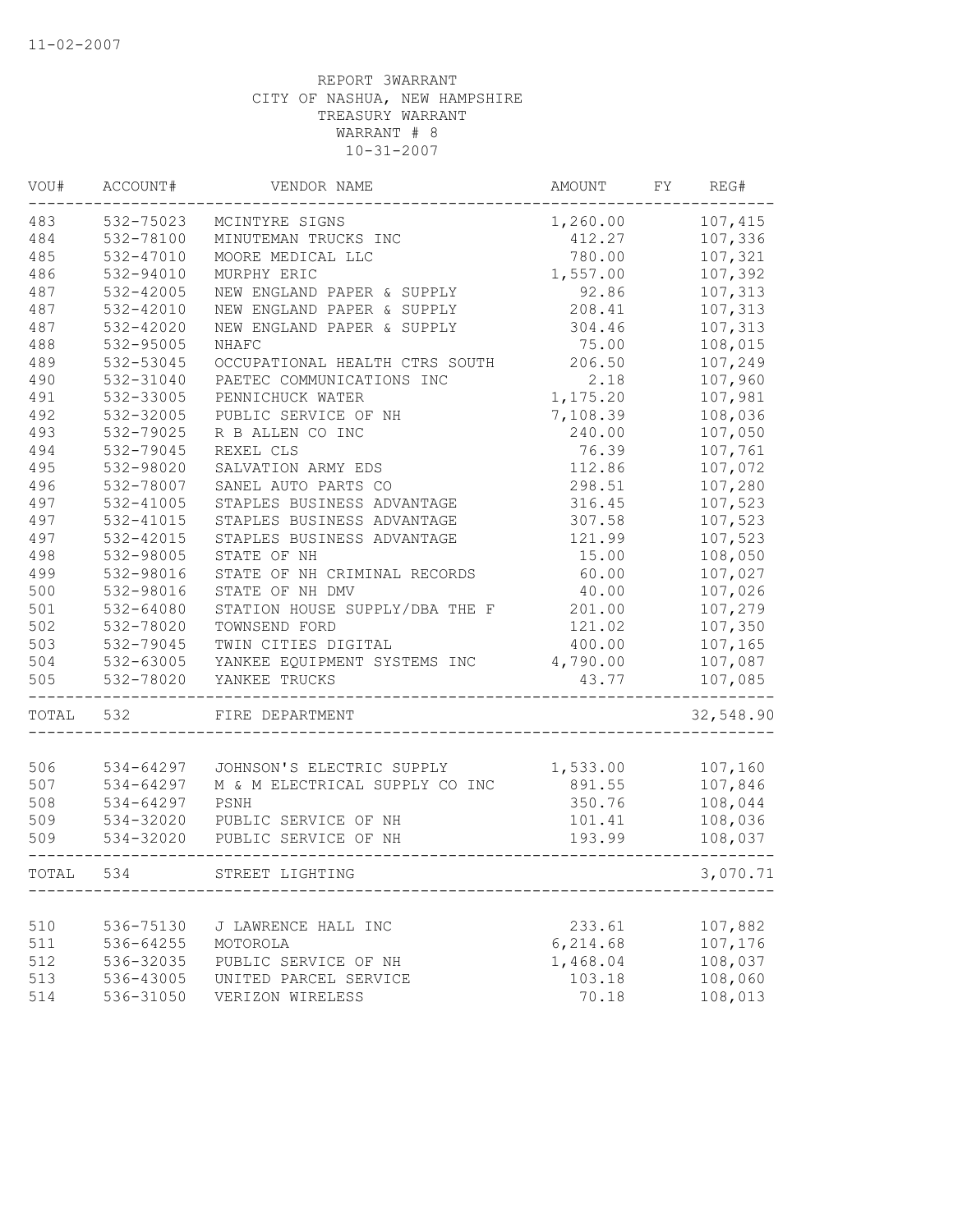| VOU#  | ACCOUNT#  | VENDOR NAME                              | AMOUNT                         | REG#<br>FY     |
|-------|-----------|------------------------------------------|--------------------------------|----------------|
| TOTAL | 536       | CITYWIDE COMMUNICATIONS                  |                                | 8,089.69       |
| 515   | 541-72010 | CONWAY OFFICE PRODUCTS LLC               | 90.00                          | 107,221        |
| 516   | 541-53165 | LANGUAGE LINE SERVICES                   | 93.00                          | 107,155        |
| 517   | 541-95005 | NH LOCAL GOVERNMENT INFORMATIO           | 15.00                          | 108,057        |
| 518   | 541-33005 | PENNICHUCK WATER                         | 150.25                         | 107,981        |
| 519   | 541-32005 | PUBLIC SERVICE OF NH                     | 1,050.95                       | 108,037        |
| TOTAL | 541       | COMMUNITY SERVICES DIVISION              |                                | 1,399.20       |
| 520   | 542-49075 | COMMUNITY SERVICES PETTY CASH            | 17.90                          | 107,929        |
| 521   | 542-72010 | CONWAY OFFICE PRODUCTS LLC               | 90.00                          | 107,221        |
| 522   | 542-91005 | COTE JOAN                                | 25.24                          | 107,291        |
| 523   | 542-91005 | WENDT BETTY                              | 2.91                           | 107,512        |
| TOTAL | 542       | COMMUNITY HEALTH                         |                                | 136.05         |
| 524   | 543-49070 | A DAIGGER & COMPANY INC                  | 268.85                         | 107,518        |
| 525   | 543-78100 | DICK RAYMOND INC                         | 74.95                          | 107,864        |
| 526   | 543-49070 | FISHER SCIENTIFIC                        | 300.33                         | 107,517        |
| 527   | 543-53045 | HEALTH STOP INC                          | 79.00                          | 107,250        |
| 528   | 543-49070 | LAB SAFETY SUPPLY INC                    | 1,041.77                       | 107,096        |
| 529   | 543-53025 | TREASURER STATE OF NH<br>NHDES           | 235.00                         | 107,983        |
| 530   | 543-49075 | TREMBLAY MICHAEL V                       | 28.00                          | 107,930        |
| 530   | 543-91005 | TREMBLAY MICHAEL V                       | 18.92                          | 107,930        |
| 530   | 543-94005 | TREMBLAY MICHAEL V                       | 30.00                          | 107,930        |
| TOTAL | 543       | ENVIRONMENTAL HEALTH DEPT.               |                                | 2,076.82       |
| 531   | 544-94005 | COMMUNITY SERVICES PETTY CASH            | 12.00                          | 107,931        |
| 532   | 544-72010 | CONWAY OFFICE PRODUCTS LLC               | 90.00                          | 107,221        |
| 533   | 544-91005 | FERREIRA RUTE M                          | 123.56                         | 107,303        |
| 534   | 544-94005 | LOCAL GOVERNMENT CTR                     | 120.00                         | 107,997        |
| 535   |           | 544-91005 MACK ROBERT                    | 121.17                         | 107,152        |
|       |           | 536 544-41015 STAPLES BUSINESS ADVANTAGE |                                | 127.86 107,523 |
|       | TOTAL 544 | WELFARE ADMINISTRATION                   | ______________________________ | 594.59         |
| 537   |           | 545-97020 188 CONCORD ST LLC DBA LILLIAN | 2,944.33                       | 107,426        |
| 538   |           | 545-97020 23-25 TEMPLE ST REALTY LLC     | 1,190.00                       | 107,449        |
| 539   |           | 545-97020 28-34 RR SQUARE LLC            | 250.00                         | 107,091        |
| 540   |           | 545-97020 525 AMHERST ST LLC             | 550.72                         | 107,163        |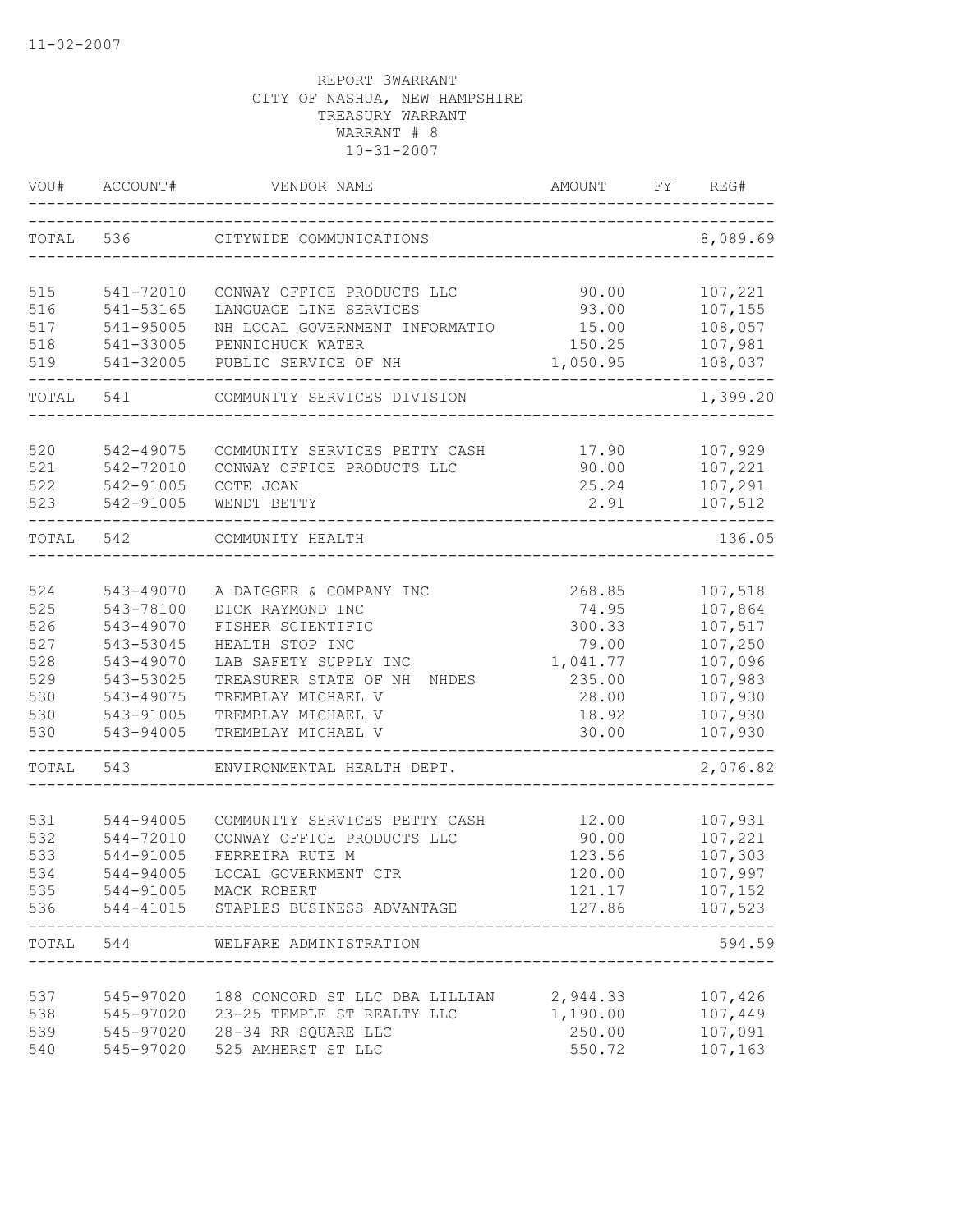| VOU# | ACCOUNT#  | VENDOR NAME                           | AMOUNT   | FY | REG#    |
|------|-----------|---------------------------------------|----------|----|---------|
| 541  |           | 545-97020 A1 RENTAL PROPERTY MGMT LLC | 456.20   |    | 107,298 |
| 542  | 545-97020 | ALCERRO ILVIA                         | 444.45   |    | 107,933 |
| 543  | 545-97020 | ALLARD PRISCILLA                      | 510.00   |    | 107,433 |
| 544  | 545-97020 | BEAULIEU FRANCIS                      | 606.28   |    | 107,198 |
| 545  | 545-97020 | BISHOP REAL ESTATE MGMT INC           | 1,329.12 |    | 107,252 |
| 546  | 545-97020 | BOYER IVON                            | 569.84   |    | 107,181 |
| 547  | 545-97020 | BROOK VILLAGE NORTH ASSOCIATES        | 1,417.15 |    | 107,325 |
| 548  | 545-97020 | CAMPBELL GILBERT                      | 738.90   |    | 107,266 |
| 549  | 545-97020 | CAYMAN REALTY LLC                     | 738.98   |    | 107,171 |
| 550  | 545-97020 | CENTRAL REALTY                        | 1,889.86 |    | 107,310 |
| 551  | 545-97020 | CHICKLIS MEREDITH                     | 335.58   |    | 107,434 |
| 552  | 545-97020 | CLARK E G                             | 581.43   |    | 107,212 |
| 553  | 545-97020 | COFFEY ALBERT                         | 400.00   |    | 107,427 |
| 554  | 545-97020 | CONNOLLY FRANCIS X                    | 646.18   |    | 107,076 |
| 555  | 545-97020 | COUNTRY BARN MOTEL                    | 625.00   |    | 107,273 |
| 556  | 545-97020 | D'INDIA MICHELLE                      | 447.95   |    | 107,359 |
| 557  | 545-97015 | DEMOULAS SUPERMARKETS INC             | 5,873.24 |    | 107,953 |
| 558  | 545-97020 | DHG ASSOCIATES                        | 650.00   |    | 107,045 |
| 559  | 545-97020 | DICHARD DOUGLAS J                     | 497.95   |    | 107,078 |
| 560  | 545-97020 | DOBENS SUSAN                          | 385.12   |    | 107,158 |
| 561  | 545-97020 | DOWNTOWNER NELSON/DAVID A GREG        | 230.85   |    | 107,081 |
| 562  | 545-97020 | DUTTON STEPHEN C                      | 431.70   |    | 107,476 |
| 563  | 545-97020 | FAIR KEVIN                            | 498.19   |    | 107,213 |
| 564  | 545-97020 | FISCHER MARJORIE                      | 797.06   |    | 107,306 |
| 565  | 545-97020 | FLANDERS SHAWN                        | 529.61   |    | 107,440 |
| 566  | 545-97020 | FLOOD MARY ANNE                       | 700.00   |    | 107,202 |
| 567  | 545-97020 | GAUTHIER REALTY/CONNIE GAUTHIE        | 2,098.29 |    | 107,521 |
| 568  | 545-97020 | GONZALEZ NAISHA                       | 688.57   |    | 107,932 |
| 569  | 545-97015 | GREYHOUND LINES INC                   | 120.00   |    | 107,501 |
| 570  | 545-97020 | HAMMERHEAD RENTAL PROPERTIES          | 1,000.00 |    | 107,358 |
| 571  | 545-97020 | HARBOR HOMES INC                      | 157.00   |    | 107,178 |
| 572  | 545-97020 | HIGGINS MARY ANN                      | 800.00   |    | 107,435 |
| 573  | 545-97020 | JOHNSON EDWARD                        | 429.22   |    | 107,432 |
| 574  | 545-97020 | KEHAIAS THEOGINIS/ANE PROPERTI        | 925.42   |    | 107,219 |
| 575  | 545-97015 | KEYSPAN ENERGY DELIVERY               | 2,719.54 |    | 108,052 |
| 576  | 545-97020 | LAFLAMME PAUL                         | 361.24   |    | 107,037 |
| 577  | 545-97020 | LAVOIE LEO M                          | 682.08   |    | 107,482 |
| 578  | 545-97020 | LEITH ROBERT W                        | 412.50   |    | 107,467 |
| 579  | 545-97020 | LSB ASSOCIATES I LTD PRC              | 227.00   |    | 107,149 |
| 580  | 545-97020 | LTA INVESTMENTS LLC                   | 584.92   |    | 107,365 |
| 581  | 545-97020 | MACDONALD CHARLES                     | 186.42   |    | 107,360 |
| 582  | 545-97020 | MARANDOS CROTEAU                      | 606.28   |    | 107,475 |
| 583  | 545-97020 | MARQUEZ JOSE                          | 750.00   |    | 107,159 |
| 584  | 545-97020 | MCCHANDLER LLC                        | 569.84   |    | 107,270 |
| 585  | 545-97020 | NASHUA HOUSING AUTHORITY              | 1,751.34 |    | 107,493 |
| 586  | 545-97020 | NASHUA PASTORAL CARE                  | 340.00   |    | 107,274 |
| 587  | 545-97020 | NEWMAN PATRICIA                       | 437.37   |    | 107,436 |
| 588  | 545-97020 | O'DONNELL ALBERT                      | 708.17   |    | 107,361 |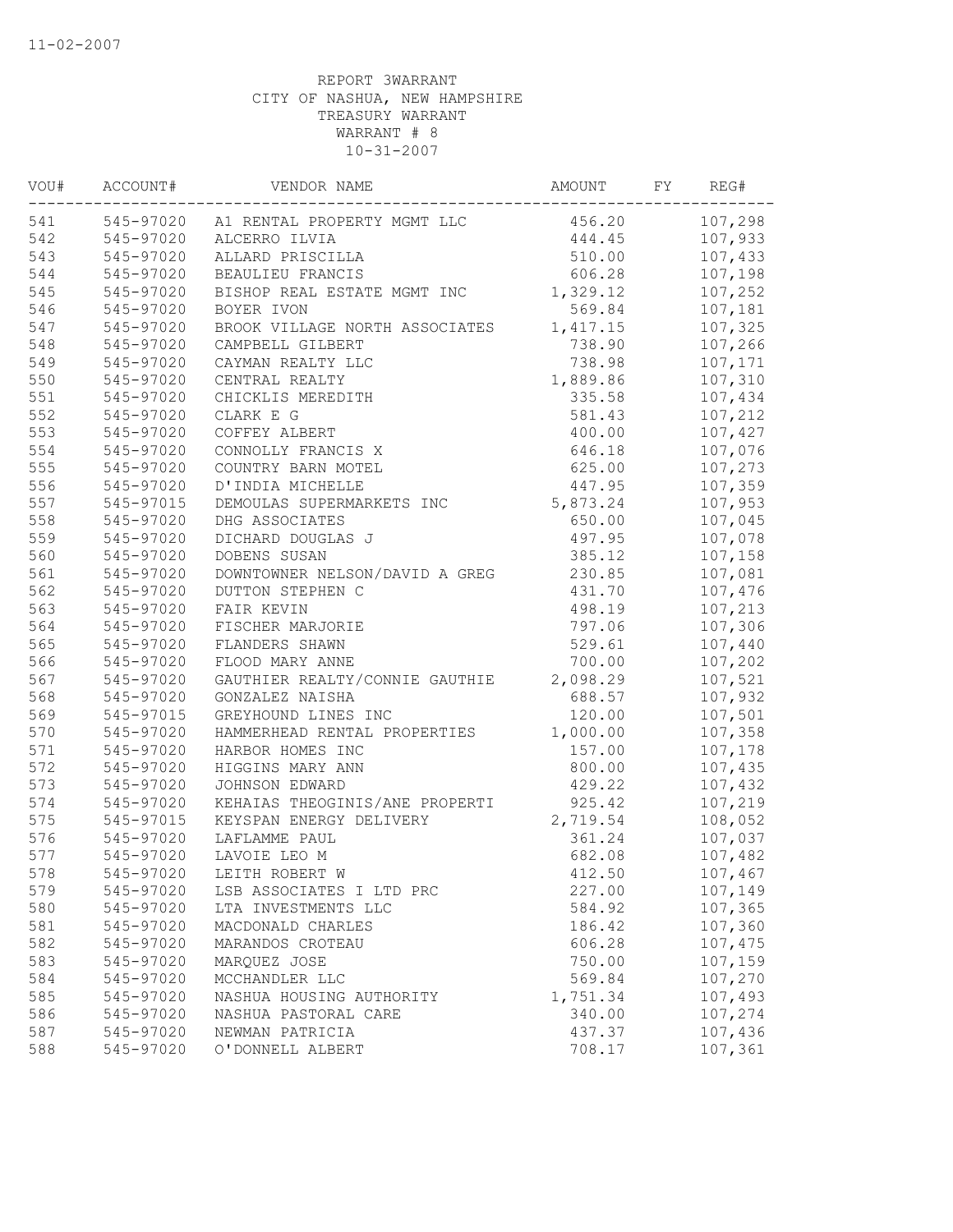| VOU# | ACCOUNT#      | VENDOR NAME                              | AMOUNT           | FY REG#        |
|------|---------------|------------------------------------------|------------------|----------------|
| 589  | 545-97020     | OH ASH STREET HOLDINGS LLC               |                  | 500.00 107,429 |
| 590  | 545-97020     | OTD REALTY LLC                           | 650.00           | 107,124        |
| 591  | 545-97020     | OUELLET ADRIEN                           | 450.00           | 107,210        |
| 592  | 545-97020     | PAQUIN EDWARD                            | 454.71           | 107,065        |
| 593  | 545-97015     | PENNICHUCK WATER WORKS INC               | 191.43           | 107,976        |
| 594  | 545-97020     | PSALEDAKIS WILLIAM                       | 430.79           | 107,093        |
| 595  | 545-97015     | PUBLIC SERVICE CO OF NH                  | 3,336.50         | 108,048        |
| 596  | 545-97020     | QUARATIELLO NICHOLAS                     | 692.00           | 107,040        |
| 597  | 545-97020     | QUIRION GILLES                           | 475.55           | 107,316        |
| 598  | 545-97020     | R J REAL ESTATE                          | 606.04           | 107,247        |
| 599  | 545-97020     | RHODES DAVID                             | 850.00           | 107,103        |
| 600  | 545-97015     | RICE'S PHARMACY INC                      | 1,267.52         | 108,064        |
| 601  | 545-97020     | ROYAL CREST ESTATES                      | 797.06           | 107,150        |
| 602  | 545-97020     | SHAH JAYESH                              | 600.00           | 107,437        |
| 603  | 545-97020     | SIMEONE SCOTT                            | 900.00           | 107,438        |
| 604  | 545-97015     | ST JOSEPH PHARMACY                       | 241.95           | 107,098        |
| 605  | 545-97020     | TAVARES GRACE                            | 560.47           | 107,439        |
| 606  | 545-97020     | URQUHART DIANE                           | 223.87           | 107,132        |
| 607  | 545-97020     | VARGAS CECILIA                           | 1,000.00         | 107,430        |
| 608  | 545-97020     | WALKER JAMES B                           | 500.00           | 107,047        |
| 609  | 545-97020     | WEST HOLLIS TRUST                        | 750.00           | 107,458        |
| 610  | 545-97015     | WINGATE'S PHARMACY INC                   | 8,519.54         | 107,954        |
|      | TOTAL 545     | WELFARE COSTS                            |                  | 67,818.32      |
|      |               |                                          |                  |                |
| 611  |               | 551-59100 BAIN PEST CONTROL SERVICE INC  | 2,664.75 107,869 |                |
| 612  | 551-72010     | CONWAY OFFICE PRODUCTS LLC               |                  | 200.00 107,221 |
| 613  | 551-64040     | DLT SOLUTIONS INC                        | 1,620.54         | 107,990        |
| 614  | $551 - 46045$ | GRAINGER                                 | 127.94           | 107,131        |
| 615  | 551-59100     | J P PEST SERVICES                        | 393.00           | 107,338        |
| 616  | 551-34015     | KEYSPAN ENERGY DELIVERY                  | 13.42            | 107,979        |
| 617  | 551-49075     | NATIONWIDE DRAFTING & OFFICE S           | 99.97            | 107,405        |
| 618  | 551-41015     | NEW ENGLAND PAPER & SUPPLY               | 26.75            | 107,313        |
| 619  | 551-31040     | PAETEC COMMUNICATIONS INC                | 2.78             | 107,960        |
| 620  | 551-33005     | PENNICHUCK WATER                         | 39.25            | 107,981        |
| 621  | 551-32005     | PUBLIC SERVICE OF NH                     | 596.21           | 108,037        |
| 622  |               | 551-41015 STAPLES BUSINESS ADVANTAGE     | 338.91           | 107,523        |
|      |               | TOTAL 551 PUBLIC WORKS DIV & ENGINEERING |                  | 6,123.52       |
|      |               |                                          |                  |                |
| 623  | $552 - 46005$ | ALLCUSTOM APPAREL LLC                    | 6,174.00         | 107,382        |
| 624  | 552-75135     | ALLENS SEED STORE INC                    | 1,283.02         | 107,326        |
| 625  | 552-53106     | ASAP FIRE & SAFETY CORPORATION           | 1,657.00         | 107,199        |
| 626  | 552-75022     | B & S LOCKSMITH INC                      | 12.60            | 107,353        |
| 627  | 552-75022     | BELLETETES INC                           | 272.33           | 107,271        |
| 627  | 552-75040     | BELLETETES INC                           | 69.80            | 107,271        |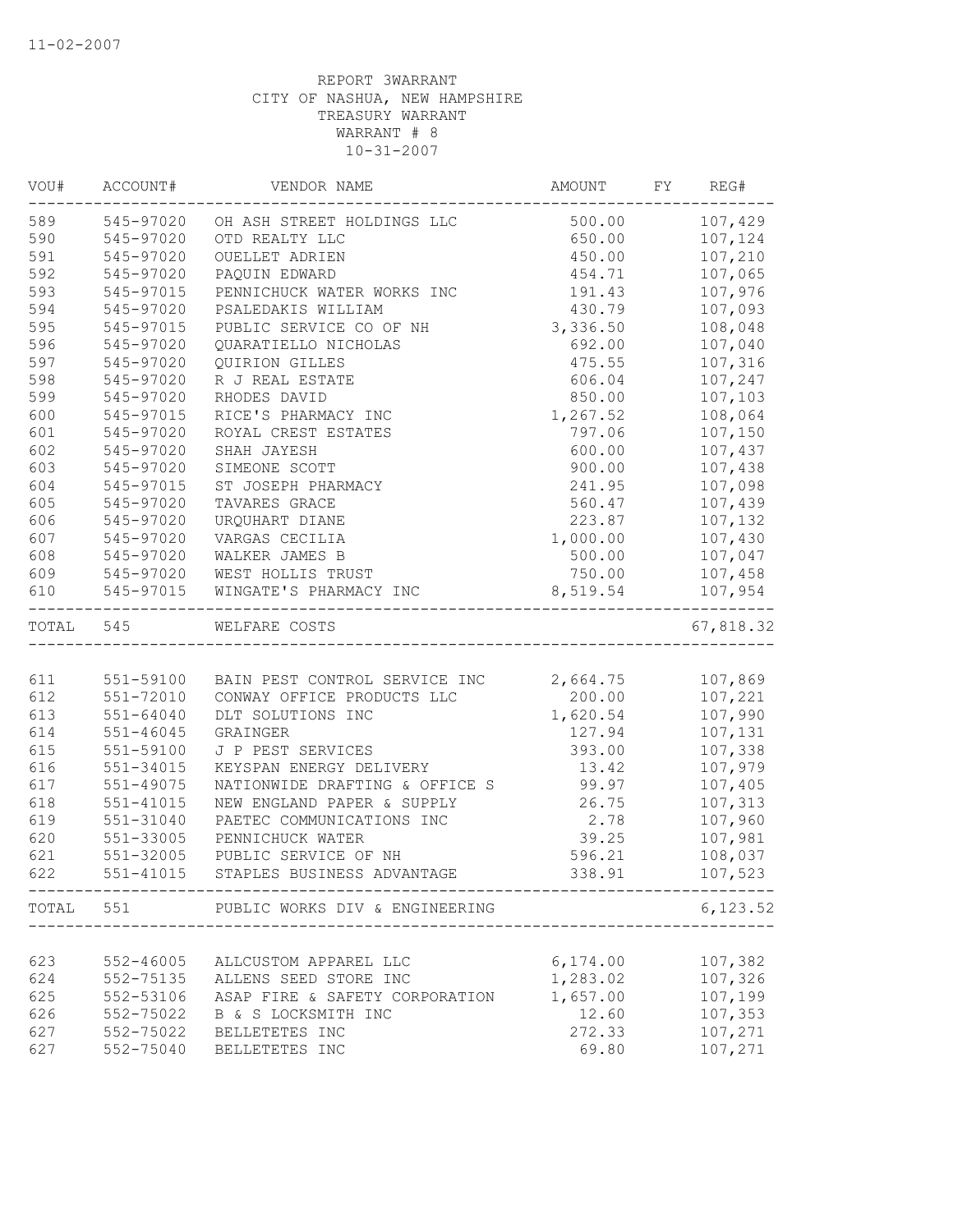| 107,271<br>552-75135 BELLETETES INC<br>69.80<br>552-78007<br>72.93<br>BEST FORD/BEST CYCLE<br>107,068<br>552-75021<br>112.98<br>BROX INDUSTRIES INC<br>107,112<br>552-78007<br>66.27<br>107,067<br>CARPARTS OF NASHUA<br>552-72010<br>120.00<br>107,221<br>CONWAY OFFICE PRODUCTS LLC<br>552-48015<br>DENNIS K BURKE INC<br>1,733.54<br>108,061<br>107,232<br>552-75021<br>GATE CITY FENCE CO INC<br>575.00<br>1,500.00<br>107,232<br>552-75040<br>GATE CITY FENCE CO INC<br>1,725.00<br>107,079<br>552-75040<br>GRANITE STATE PRESSURE WASHING<br>552-46045<br>GUIDABONI ROBERT<br>53.97<br>107,934<br>552-66000<br>HANDY HOUSE INC<br>1,121.00<br>108,000<br>$552 - 64192$<br>HAWKENSEN EQUIPMENT CO INC<br>647.00<br>107,111<br>552-45250<br>HOME DEPOT CREDIT SERVICES<br>106.02<br>107,973<br>107,973<br>552-69035<br>HOME DEPOT CREDIT SERVICES<br>63.75<br>486.33<br>107,973<br>552-75021<br>HOME DEPOT CREDIT SERVICES<br>552-75022<br>HOME DEPOT CREDIT SERVICES<br>622.33<br>107,973<br>552-75040<br>119.42<br>107,973<br>HOME DEPOT CREDIT SERVICES<br>552-75135<br>HOME DEPOT CREDIT SERVICES<br>136.50<br>107,973<br>552-78100<br>J W FLEET & EQUIPMENT INC<br>4,650.00<br>107,677<br>552-75021<br>JOHNSON'S ELECTRIC SUPPLY<br>229.74<br>107,160<br>552-75040<br>195.60<br>JOHNSON'S ELECTRIC SUPPLY<br>107,160<br>552-34015<br>KEYSPAN ENERGY DELIVERY<br>172.49<br>107,979<br>107,979<br>552-34045<br>KEYSPAN ENERGY DELIVERY<br>269.96<br>107,242<br>552-46045<br>LEHIGH SAFETY SHOE LLC<br>155.00<br>552-75021<br>759.45<br>107,230<br>LESCO-PROX<br>552-75021<br>1,374.89<br>107,387<br>LFG SPECIALTIES LLC<br>234.97<br>552-78100<br>LIBERTY INTN'L TRUCKS OF NH LL<br>107,854<br>552-45290<br>M & N SPORTS LLC<br>495.00<br>107,278<br>552-45285<br>MARSHALL SIGNS INC<br>44.00<br>107,876<br>552-45196<br>MELLIN NANCY<br>30.00<br>107,935<br>22.00<br>552-75021<br>MELLIN NANCY<br>107,935<br>552-75135<br>MELLIN NANCY<br>4.90<br>107,935<br>552-75021<br>251.41<br>MILTONA TURF PRODUCTS<br>107,402<br>552-53075<br>400.00<br>107,039<br>MUSCO SPORTS LIGHTING LLC<br>552-78007<br>NAPA AUTO PARTS<br>107,483<br>192.01<br>NASHUA OUTDOOR POWER EQUIP<br>107,289<br>552-74085<br>143.26<br>552-75040<br>NASHUA OUTDOOR POWER EQUIP<br>330.00<br>107,289<br>552-78007<br>NASHUA OUTDOOR POWER EQUIP<br>35.38<br>107,289<br>552-31040<br>20.68<br>107,960<br>PAETEC COMMUNICATIONS INC<br>552-75021<br>637.10<br>107,260<br>PARTAC PEAT CORPORATION<br>552-33005<br>4,623.09<br>107,981<br>PENNICHUCK WATER<br>107,982<br>552-33005<br>3,290.18<br>PENNICHUCK WATER<br>552-33040<br>329.41<br>107,982<br>PENNICHUCK WATER<br>107,982<br>552-33045<br>2,107.12<br>PENNICHUCK WATER<br>552-33050<br>292.41<br>107,981<br>PENNICHUCK WATER<br>552-75021<br>53.50<br>107,203<br>PIONEER REVERE<br>552-32005<br>PUBLIC SERVICE OF NH<br>3,681.01<br>108,037<br>552-32005<br>2,284.54<br>108,038<br>PUBLIC SERVICE OF NH | WOU# | ACCOUNT# | VENDOR NAME | AMOUNT | FY | REG# |
|-------------------------------------------------------------------------------------------------------------------------------------------------------------------------------------------------------------------------------------------------------------------------------------------------------------------------------------------------------------------------------------------------------------------------------------------------------------------------------------------------------------------------------------------------------------------------------------------------------------------------------------------------------------------------------------------------------------------------------------------------------------------------------------------------------------------------------------------------------------------------------------------------------------------------------------------------------------------------------------------------------------------------------------------------------------------------------------------------------------------------------------------------------------------------------------------------------------------------------------------------------------------------------------------------------------------------------------------------------------------------------------------------------------------------------------------------------------------------------------------------------------------------------------------------------------------------------------------------------------------------------------------------------------------------------------------------------------------------------------------------------------------------------------------------------------------------------------------------------------------------------------------------------------------------------------------------------------------------------------------------------------------------------------------------------------------------------------------------------------------------------------------------------------------------------------------------------------------------------------------------------------------------------------------------------------------------------------------------------------------------------------------------------------------------------------------------------------------------------------------------------------------------------------------------------------------------------------------------------------------------------------------------------------------------------------------------------------------------------------------------------------------------------------------------------------------------------------------------------------------------------------------------------------------------------------------|------|----------|-------------|--------|----|------|
|                                                                                                                                                                                                                                                                                                                                                                                                                                                                                                                                                                                                                                                                                                                                                                                                                                                                                                                                                                                                                                                                                                                                                                                                                                                                                                                                                                                                                                                                                                                                                                                                                                                                                                                                                                                                                                                                                                                                                                                                                                                                                                                                                                                                                                                                                                                                                                                                                                                                                                                                                                                                                                                                                                                                                                                                                                                                                                                                           | 627  |          |             |        |    |      |
|                                                                                                                                                                                                                                                                                                                                                                                                                                                                                                                                                                                                                                                                                                                                                                                                                                                                                                                                                                                                                                                                                                                                                                                                                                                                                                                                                                                                                                                                                                                                                                                                                                                                                                                                                                                                                                                                                                                                                                                                                                                                                                                                                                                                                                                                                                                                                                                                                                                                                                                                                                                                                                                                                                                                                                                                                                                                                                                                           | 628  |          |             |        |    |      |
|                                                                                                                                                                                                                                                                                                                                                                                                                                                                                                                                                                                                                                                                                                                                                                                                                                                                                                                                                                                                                                                                                                                                                                                                                                                                                                                                                                                                                                                                                                                                                                                                                                                                                                                                                                                                                                                                                                                                                                                                                                                                                                                                                                                                                                                                                                                                                                                                                                                                                                                                                                                                                                                                                                                                                                                                                                                                                                                                           | 629  |          |             |        |    |      |
|                                                                                                                                                                                                                                                                                                                                                                                                                                                                                                                                                                                                                                                                                                                                                                                                                                                                                                                                                                                                                                                                                                                                                                                                                                                                                                                                                                                                                                                                                                                                                                                                                                                                                                                                                                                                                                                                                                                                                                                                                                                                                                                                                                                                                                                                                                                                                                                                                                                                                                                                                                                                                                                                                                                                                                                                                                                                                                                                           | 630  |          |             |        |    |      |
|                                                                                                                                                                                                                                                                                                                                                                                                                                                                                                                                                                                                                                                                                                                                                                                                                                                                                                                                                                                                                                                                                                                                                                                                                                                                                                                                                                                                                                                                                                                                                                                                                                                                                                                                                                                                                                                                                                                                                                                                                                                                                                                                                                                                                                                                                                                                                                                                                                                                                                                                                                                                                                                                                                                                                                                                                                                                                                                                           | 631  |          |             |        |    |      |
|                                                                                                                                                                                                                                                                                                                                                                                                                                                                                                                                                                                                                                                                                                                                                                                                                                                                                                                                                                                                                                                                                                                                                                                                                                                                                                                                                                                                                                                                                                                                                                                                                                                                                                                                                                                                                                                                                                                                                                                                                                                                                                                                                                                                                                                                                                                                                                                                                                                                                                                                                                                                                                                                                                                                                                                                                                                                                                                                           | 632  |          |             |        |    |      |
|                                                                                                                                                                                                                                                                                                                                                                                                                                                                                                                                                                                                                                                                                                                                                                                                                                                                                                                                                                                                                                                                                                                                                                                                                                                                                                                                                                                                                                                                                                                                                                                                                                                                                                                                                                                                                                                                                                                                                                                                                                                                                                                                                                                                                                                                                                                                                                                                                                                                                                                                                                                                                                                                                                                                                                                                                                                                                                                                           | 633  |          |             |        |    |      |
|                                                                                                                                                                                                                                                                                                                                                                                                                                                                                                                                                                                                                                                                                                                                                                                                                                                                                                                                                                                                                                                                                                                                                                                                                                                                                                                                                                                                                                                                                                                                                                                                                                                                                                                                                                                                                                                                                                                                                                                                                                                                                                                                                                                                                                                                                                                                                                                                                                                                                                                                                                                                                                                                                                                                                                                                                                                                                                                                           | 633  |          |             |        |    |      |
|                                                                                                                                                                                                                                                                                                                                                                                                                                                                                                                                                                                                                                                                                                                                                                                                                                                                                                                                                                                                                                                                                                                                                                                                                                                                                                                                                                                                                                                                                                                                                                                                                                                                                                                                                                                                                                                                                                                                                                                                                                                                                                                                                                                                                                                                                                                                                                                                                                                                                                                                                                                                                                                                                                                                                                                                                                                                                                                                           | 634  |          |             |        |    |      |
|                                                                                                                                                                                                                                                                                                                                                                                                                                                                                                                                                                                                                                                                                                                                                                                                                                                                                                                                                                                                                                                                                                                                                                                                                                                                                                                                                                                                                                                                                                                                                                                                                                                                                                                                                                                                                                                                                                                                                                                                                                                                                                                                                                                                                                                                                                                                                                                                                                                                                                                                                                                                                                                                                                                                                                                                                                                                                                                                           | 635  |          |             |        |    |      |
|                                                                                                                                                                                                                                                                                                                                                                                                                                                                                                                                                                                                                                                                                                                                                                                                                                                                                                                                                                                                                                                                                                                                                                                                                                                                                                                                                                                                                                                                                                                                                                                                                                                                                                                                                                                                                                                                                                                                                                                                                                                                                                                                                                                                                                                                                                                                                                                                                                                                                                                                                                                                                                                                                                                                                                                                                                                                                                                                           | 636  |          |             |        |    |      |
|                                                                                                                                                                                                                                                                                                                                                                                                                                                                                                                                                                                                                                                                                                                                                                                                                                                                                                                                                                                                                                                                                                                                                                                                                                                                                                                                                                                                                                                                                                                                                                                                                                                                                                                                                                                                                                                                                                                                                                                                                                                                                                                                                                                                                                                                                                                                                                                                                                                                                                                                                                                                                                                                                                                                                                                                                                                                                                                                           | 637  |          |             |        |    |      |
|                                                                                                                                                                                                                                                                                                                                                                                                                                                                                                                                                                                                                                                                                                                                                                                                                                                                                                                                                                                                                                                                                                                                                                                                                                                                                                                                                                                                                                                                                                                                                                                                                                                                                                                                                                                                                                                                                                                                                                                                                                                                                                                                                                                                                                                                                                                                                                                                                                                                                                                                                                                                                                                                                                                                                                                                                                                                                                                                           | 638  |          |             |        |    |      |
|                                                                                                                                                                                                                                                                                                                                                                                                                                                                                                                                                                                                                                                                                                                                                                                                                                                                                                                                                                                                                                                                                                                                                                                                                                                                                                                                                                                                                                                                                                                                                                                                                                                                                                                                                                                                                                                                                                                                                                                                                                                                                                                                                                                                                                                                                                                                                                                                                                                                                                                                                                                                                                                                                                                                                                                                                                                                                                                                           | 638  |          |             |        |    |      |
|                                                                                                                                                                                                                                                                                                                                                                                                                                                                                                                                                                                                                                                                                                                                                                                                                                                                                                                                                                                                                                                                                                                                                                                                                                                                                                                                                                                                                                                                                                                                                                                                                                                                                                                                                                                                                                                                                                                                                                                                                                                                                                                                                                                                                                                                                                                                                                                                                                                                                                                                                                                                                                                                                                                                                                                                                                                                                                                                           | 638  |          |             |        |    |      |
|                                                                                                                                                                                                                                                                                                                                                                                                                                                                                                                                                                                                                                                                                                                                                                                                                                                                                                                                                                                                                                                                                                                                                                                                                                                                                                                                                                                                                                                                                                                                                                                                                                                                                                                                                                                                                                                                                                                                                                                                                                                                                                                                                                                                                                                                                                                                                                                                                                                                                                                                                                                                                                                                                                                                                                                                                                                                                                                                           | 638  |          |             |        |    |      |
|                                                                                                                                                                                                                                                                                                                                                                                                                                                                                                                                                                                                                                                                                                                                                                                                                                                                                                                                                                                                                                                                                                                                                                                                                                                                                                                                                                                                                                                                                                                                                                                                                                                                                                                                                                                                                                                                                                                                                                                                                                                                                                                                                                                                                                                                                                                                                                                                                                                                                                                                                                                                                                                                                                                                                                                                                                                                                                                                           | 638  |          |             |        |    |      |
|                                                                                                                                                                                                                                                                                                                                                                                                                                                                                                                                                                                                                                                                                                                                                                                                                                                                                                                                                                                                                                                                                                                                                                                                                                                                                                                                                                                                                                                                                                                                                                                                                                                                                                                                                                                                                                                                                                                                                                                                                                                                                                                                                                                                                                                                                                                                                                                                                                                                                                                                                                                                                                                                                                                                                                                                                                                                                                                                           | 638  |          |             |        |    |      |
|                                                                                                                                                                                                                                                                                                                                                                                                                                                                                                                                                                                                                                                                                                                                                                                                                                                                                                                                                                                                                                                                                                                                                                                                                                                                                                                                                                                                                                                                                                                                                                                                                                                                                                                                                                                                                                                                                                                                                                                                                                                                                                                                                                                                                                                                                                                                                                                                                                                                                                                                                                                                                                                                                                                                                                                                                                                                                                                                           | 639  |          |             |        |    |      |
|                                                                                                                                                                                                                                                                                                                                                                                                                                                                                                                                                                                                                                                                                                                                                                                                                                                                                                                                                                                                                                                                                                                                                                                                                                                                                                                                                                                                                                                                                                                                                                                                                                                                                                                                                                                                                                                                                                                                                                                                                                                                                                                                                                                                                                                                                                                                                                                                                                                                                                                                                                                                                                                                                                                                                                                                                                                                                                                                           | 640  |          |             |        |    |      |
|                                                                                                                                                                                                                                                                                                                                                                                                                                                                                                                                                                                                                                                                                                                                                                                                                                                                                                                                                                                                                                                                                                                                                                                                                                                                                                                                                                                                                                                                                                                                                                                                                                                                                                                                                                                                                                                                                                                                                                                                                                                                                                                                                                                                                                                                                                                                                                                                                                                                                                                                                                                                                                                                                                                                                                                                                                                                                                                                           | 640  |          |             |        |    |      |
|                                                                                                                                                                                                                                                                                                                                                                                                                                                                                                                                                                                                                                                                                                                                                                                                                                                                                                                                                                                                                                                                                                                                                                                                                                                                                                                                                                                                                                                                                                                                                                                                                                                                                                                                                                                                                                                                                                                                                                                                                                                                                                                                                                                                                                                                                                                                                                                                                                                                                                                                                                                                                                                                                                                                                                                                                                                                                                                                           | 641  |          |             |        |    |      |
|                                                                                                                                                                                                                                                                                                                                                                                                                                                                                                                                                                                                                                                                                                                                                                                                                                                                                                                                                                                                                                                                                                                                                                                                                                                                                                                                                                                                                                                                                                                                                                                                                                                                                                                                                                                                                                                                                                                                                                                                                                                                                                                                                                                                                                                                                                                                                                                                                                                                                                                                                                                                                                                                                                                                                                                                                                                                                                                                           | 641  |          |             |        |    |      |
|                                                                                                                                                                                                                                                                                                                                                                                                                                                                                                                                                                                                                                                                                                                                                                                                                                                                                                                                                                                                                                                                                                                                                                                                                                                                                                                                                                                                                                                                                                                                                                                                                                                                                                                                                                                                                                                                                                                                                                                                                                                                                                                                                                                                                                                                                                                                                                                                                                                                                                                                                                                                                                                                                                                                                                                                                                                                                                                                           | 642  |          |             |        |    |      |
|                                                                                                                                                                                                                                                                                                                                                                                                                                                                                                                                                                                                                                                                                                                                                                                                                                                                                                                                                                                                                                                                                                                                                                                                                                                                                                                                                                                                                                                                                                                                                                                                                                                                                                                                                                                                                                                                                                                                                                                                                                                                                                                                                                                                                                                                                                                                                                                                                                                                                                                                                                                                                                                                                                                                                                                                                                                                                                                                           | 643  |          |             |        |    |      |
|                                                                                                                                                                                                                                                                                                                                                                                                                                                                                                                                                                                                                                                                                                                                                                                                                                                                                                                                                                                                                                                                                                                                                                                                                                                                                                                                                                                                                                                                                                                                                                                                                                                                                                                                                                                                                                                                                                                                                                                                                                                                                                                                                                                                                                                                                                                                                                                                                                                                                                                                                                                                                                                                                                                                                                                                                                                                                                                                           | 644  |          |             |        |    |      |
|                                                                                                                                                                                                                                                                                                                                                                                                                                                                                                                                                                                                                                                                                                                                                                                                                                                                                                                                                                                                                                                                                                                                                                                                                                                                                                                                                                                                                                                                                                                                                                                                                                                                                                                                                                                                                                                                                                                                                                                                                                                                                                                                                                                                                                                                                                                                                                                                                                                                                                                                                                                                                                                                                                                                                                                                                                                                                                                                           | 645  |          |             |        |    |      |
|                                                                                                                                                                                                                                                                                                                                                                                                                                                                                                                                                                                                                                                                                                                                                                                                                                                                                                                                                                                                                                                                                                                                                                                                                                                                                                                                                                                                                                                                                                                                                                                                                                                                                                                                                                                                                                                                                                                                                                                                                                                                                                                                                                                                                                                                                                                                                                                                                                                                                                                                                                                                                                                                                                                                                                                                                                                                                                                                           | 646  |          |             |        |    |      |
|                                                                                                                                                                                                                                                                                                                                                                                                                                                                                                                                                                                                                                                                                                                                                                                                                                                                                                                                                                                                                                                                                                                                                                                                                                                                                                                                                                                                                                                                                                                                                                                                                                                                                                                                                                                                                                                                                                                                                                                                                                                                                                                                                                                                                                                                                                                                                                                                                                                                                                                                                                                                                                                                                                                                                                                                                                                                                                                                           | 647  |          |             |        |    |      |
|                                                                                                                                                                                                                                                                                                                                                                                                                                                                                                                                                                                                                                                                                                                                                                                                                                                                                                                                                                                                                                                                                                                                                                                                                                                                                                                                                                                                                                                                                                                                                                                                                                                                                                                                                                                                                                                                                                                                                                                                                                                                                                                                                                                                                                                                                                                                                                                                                                                                                                                                                                                                                                                                                                                                                                                                                                                                                                                                           | 648  |          |             |        |    |      |
|                                                                                                                                                                                                                                                                                                                                                                                                                                                                                                                                                                                                                                                                                                                                                                                                                                                                                                                                                                                                                                                                                                                                                                                                                                                                                                                                                                                                                                                                                                                                                                                                                                                                                                                                                                                                                                                                                                                                                                                                                                                                                                                                                                                                                                                                                                                                                                                                                                                                                                                                                                                                                                                                                                                                                                                                                                                                                                                                           | 648  |          |             |        |    |      |
|                                                                                                                                                                                                                                                                                                                                                                                                                                                                                                                                                                                                                                                                                                                                                                                                                                                                                                                                                                                                                                                                                                                                                                                                                                                                                                                                                                                                                                                                                                                                                                                                                                                                                                                                                                                                                                                                                                                                                                                                                                                                                                                                                                                                                                                                                                                                                                                                                                                                                                                                                                                                                                                                                                                                                                                                                                                                                                                                           | 648  |          |             |        |    |      |
|                                                                                                                                                                                                                                                                                                                                                                                                                                                                                                                                                                                                                                                                                                                                                                                                                                                                                                                                                                                                                                                                                                                                                                                                                                                                                                                                                                                                                                                                                                                                                                                                                                                                                                                                                                                                                                                                                                                                                                                                                                                                                                                                                                                                                                                                                                                                                                                                                                                                                                                                                                                                                                                                                                                                                                                                                                                                                                                                           | 649  |          |             |        |    |      |
|                                                                                                                                                                                                                                                                                                                                                                                                                                                                                                                                                                                                                                                                                                                                                                                                                                                                                                                                                                                                                                                                                                                                                                                                                                                                                                                                                                                                                                                                                                                                                                                                                                                                                                                                                                                                                                                                                                                                                                                                                                                                                                                                                                                                                                                                                                                                                                                                                                                                                                                                                                                                                                                                                                                                                                                                                                                                                                                                           | 650  |          |             |        |    |      |
|                                                                                                                                                                                                                                                                                                                                                                                                                                                                                                                                                                                                                                                                                                                                                                                                                                                                                                                                                                                                                                                                                                                                                                                                                                                                                                                                                                                                                                                                                                                                                                                                                                                                                                                                                                                                                                                                                                                                                                                                                                                                                                                                                                                                                                                                                                                                                                                                                                                                                                                                                                                                                                                                                                                                                                                                                                                                                                                                           | 651  |          |             |        |    |      |
|                                                                                                                                                                                                                                                                                                                                                                                                                                                                                                                                                                                                                                                                                                                                                                                                                                                                                                                                                                                                                                                                                                                                                                                                                                                                                                                                                                                                                                                                                                                                                                                                                                                                                                                                                                                                                                                                                                                                                                                                                                                                                                                                                                                                                                                                                                                                                                                                                                                                                                                                                                                                                                                                                                                                                                                                                                                                                                                                           | 652  |          |             |        |    |      |
|                                                                                                                                                                                                                                                                                                                                                                                                                                                                                                                                                                                                                                                                                                                                                                                                                                                                                                                                                                                                                                                                                                                                                                                                                                                                                                                                                                                                                                                                                                                                                                                                                                                                                                                                                                                                                                                                                                                                                                                                                                                                                                                                                                                                                                                                                                                                                                                                                                                                                                                                                                                                                                                                                                                                                                                                                                                                                                                                           | 652  |          |             |        |    |      |
|                                                                                                                                                                                                                                                                                                                                                                                                                                                                                                                                                                                                                                                                                                                                                                                                                                                                                                                                                                                                                                                                                                                                                                                                                                                                                                                                                                                                                                                                                                                                                                                                                                                                                                                                                                                                                                                                                                                                                                                                                                                                                                                                                                                                                                                                                                                                                                                                                                                                                                                                                                                                                                                                                                                                                                                                                                                                                                                                           | 652  |          |             |        |    |      |
|                                                                                                                                                                                                                                                                                                                                                                                                                                                                                                                                                                                                                                                                                                                                                                                                                                                                                                                                                                                                                                                                                                                                                                                                                                                                                                                                                                                                                                                                                                                                                                                                                                                                                                                                                                                                                                                                                                                                                                                                                                                                                                                                                                                                                                                                                                                                                                                                                                                                                                                                                                                                                                                                                                                                                                                                                                                                                                                                           | 653  |          |             |        |    |      |
|                                                                                                                                                                                                                                                                                                                                                                                                                                                                                                                                                                                                                                                                                                                                                                                                                                                                                                                                                                                                                                                                                                                                                                                                                                                                                                                                                                                                                                                                                                                                                                                                                                                                                                                                                                                                                                                                                                                                                                                                                                                                                                                                                                                                                                                                                                                                                                                                                                                                                                                                                                                                                                                                                                                                                                                                                                                                                                                                           | 654  |          |             |        |    |      |
|                                                                                                                                                                                                                                                                                                                                                                                                                                                                                                                                                                                                                                                                                                                                                                                                                                                                                                                                                                                                                                                                                                                                                                                                                                                                                                                                                                                                                                                                                                                                                                                                                                                                                                                                                                                                                                                                                                                                                                                                                                                                                                                                                                                                                                                                                                                                                                                                                                                                                                                                                                                                                                                                                                                                                                                                                                                                                                                                           | 655  |          |             |        |    |      |
|                                                                                                                                                                                                                                                                                                                                                                                                                                                                                                                                                                                                                                                                                                                                                                                                                                                                                                                                                                                                                                                                                                                                                                                                                                                                                                                                                                                                                                                                                                                                                                                                                                                                                                                                                                                                                                                                                                                                                                                                                                                                                                                                                                                                                                                                                                                                                                                                                                                                                                                                                                                                                                                                                                                                                                                                                                                                                                                                           | 655  |          |             |        |    |      |
|                                                                                                                                                                                                                                                                                                                                                                                                                                                                                                                                                                                                                                                                                                                                                                                                                                                                                                                                                                                                                                                                                                                                                                                                                                                                                                                                                                                                                                                                                                                                                                                                                                                                                                                                                                                                                                                                                                                                                                                                                                                                                                                                                                                                                                                                                                                                                                                                                                                                                                                                                                                                                                                                                                                                                                                                                                                                                                                                           | 655  |          |             |        |    |      |
|                                                                                                                                                                                                                                                                                                                                                                                                                                                                                                                                                                                                                                                                                                                                                                                                                                                                                                                                                                                                                                                                                                                                                                                                                                                                                                                                                                                                                                                                                                                                                                                                                                                                                                                                                                                                                                                                                                                                                                                                                                                                                                                                                                                                                                                                                                                                                                                                                                                                                                                                                                                                                                                                                                                                                                                                                                                                                                                                           | 655  |          |             |        |    |      |
|                                                                                                                                                                                                                                                                                                                                                                                                                                                                                                                                                                                                                                                                                                                                                                                                                                                                                                                                                                                                                                                                                                                                                                                                                                                                                                                                                                                                                                                                                                                                                                                                                                                                                                                                                                                                                                                                                                                                                                                                                                                                                                                                                                                                                                                                                                                                                                                                                                                                                                                                                                                                                                                                                                                                                                                                                                                                                                                                           | 655  |          |             |        |    |      |
|                                                                                                                                                                                                                                                                                                                                                                                                                                                                                                                                                                                                                                                                                                                                                                                                                                                                                                                                                                                                                                                                                                                                                                                                                                                                                                                                                                                                                                                                                                                                                                                                                                                                                                                                                                                                                                                                                                                                                                                                                                                                                                                                                                                                                                                                                                                                                                                                                                                                                                                                                                                                                                                                                                                                                                                                                                                                                                                                           | 656  |          |             |        |    |      |
|                                                                                                                                                                                                                                                                                                                                                                                                                                                                                                                                                                                                                                                                                                                                                                                                                                                                                                                                                                                                                                                                                                                                                                                                                                                                                                                                                                                                                                                                                                                                                                                                                                                                                                                                                                                                                                                                                                                                                                                                                                                                                                                                                                                                                                                                                                                                                                                                                                                                                                                                                                                                                                                                                                                                                                                                                                                                                                                                           | 657  |          |             |        |    |      |
|                                                                                                                                                                                                                                                                                                                                                                                                                                                                                                                                                                                                                                                                                                                                                                                                                                                                                                                                                                                                                                                                                                                                                                                                                                                                                                                                                                                                                                                                                                                                                                                                                                                                                                                                                                                                                                                                                                                                                                                                                                                                                                                                                                                                                                                                                                                                                                                                                                                                                                                                                                                                                                                                                                                                                                                                                                                                                                                                           | 657  |          |             |        |    |      |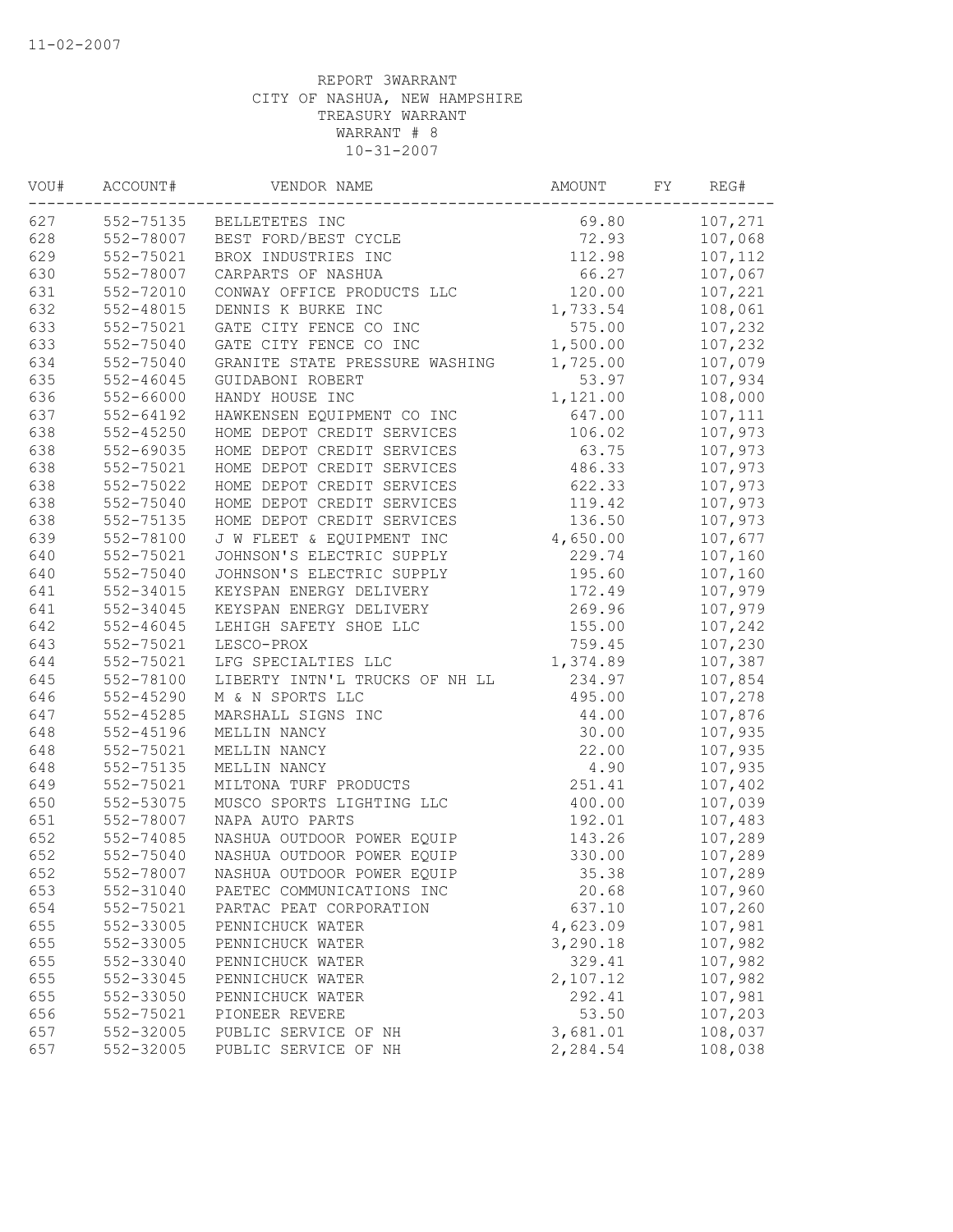| VOU#      | ACCOUNT#  | VENDOR NAME                                    | AMOUNT    | FY | REG#       |
|-----------|-----------|------------------------------------------------|-----------|----|------------|
| 657       | 552-32030 | PUBLIC SERVICE OF NH                           | 1,548.95  |    | 108,038    |
| 657       | 552-32040 | PUBLIC SERVICE OF NH                           | 4,274.77  |    | 108,038    |
| 658       | 552-74085 | R WHITE EQUIPMENT CENTER INC                   | 108.80    |    | 107,859    |
| 659       | 552-75021 | REDIMIX COMPANIES INC                          | 618.00    |    | 107,302    |
| 660       | 552-41015 | SAM'S CLUB DIRECT                              | 29.88     |    | 107,996    |
| 660       | 552-42010 | SAM'S CLUB DIRECT                              | 8.56      |    | 107,996    |
| 660       | 552-45250 | SAM'S CLUB DIRECT                              | 299.48    |    | 107,996    |
| 661       | 552-78007 | SANEL AUTO PARTS CO                            | 500.57    |    | 107,280    |
| 662       | 552-75040 | SEBAGO TECHNICS INC                            | 1,000.00  |    | 107,385    |
| 663       | 552-75021 | TOM IRWIN INCORPORATED                         | 1,328.78  |    | 107,878    |
| 664       | 552-75021 | TUCKAHOE TURF FARMS INC                        | 3,080.00  |    | 107,083    |
| 665       | 552-46045 | UNIFIRST CORPORATION                           | 93.52     |    | 107,503    |
| 666       | 552-43005 | UNITED PARCEL SERVICE                          | 18.21     |    | 108,060    |
| 667       | 552-31040 | VERIZON                                        | 83.12     |    | 107,994    |
| 668       | 552-94005 | WCHS                                           | 40.00     |    | 108,017    |
| TOTAL 552 |           | PARKS AND RECREATION                           |           |    | 59, 142.33 |
|           |           |                                                |           |    |            |
| 669       |           | 553-47010 BASS FIRST AID SERVICE COMPANY 89.80 |           |    | 107,151    |
| 670       | 553-59150 | BCM CONTROLS CORPORATION                       | 1,213.60  |    | 107,337    |
| 671       | 553-49075 | BELLETETES INC                                 | 20.21     |    | 107,271    |
| 671       | 553-69025 | BELLETETES INC                                 | 112.45    |    | 107,271    |
| 672       | 553-45015 | BROX INDUSTRIES INC                            | 11,232.28 |    | 107,112    |
| 672       | 553-45025 | BROX INDUSTRIES INC                            | 76.00     |    | 107,112    |
| 672       | 553-45190 | BROX INDUSTRIES INC                            | 1,774.40  |    | 107,112    |
| 673       | 553-46045 | CCP INDUSTRIES INC                             | 94.81     |    | 107,288    |
| 673       | 553-49075 | CCP INDUSTRIES INC                             | 424.10    |    | 107,288    |
| 674       | 553-78100 | CHADWICK-BAROSS INC                            | 204.85    |    | 107,113    |
| 675       | 553-45060 | CONCRETE SYSTEMS INC                           | 360.00    |    | 107,881    |
| 676       | 553-72035 | CONWAY OFFICE PRODUCTS LLC                     | 90.00     |    | 107,221    |
| 677       | 553-45060 | CORRIVEAU ROUTHIER INC                         | 135.94    |    | 107,847    |
| 678       | 553-48015 | DENNIS K BURKE INC                             | 34,681.58 |    | 108,061    |
| 679       | 553-78100 | DONOVAN EQUIPMENT CO INC                       | 123.52    |    | 107,106    |
| 680       | 553-75130 | G H PHILBRICK SONS INC                         | 6,750.00  |    | 107,312    |
| 681       | 553-72035 | GE CAPITAL INC                                 | 170.00    |    | 107,511    |
| 682       | 553-49075 | GRAINGER                                       | 90.48     |    | 107,131    |
| 682       | 553-69025 | GRAINGER                                       | 72.64     |    | 107,131    |
| 683       | 553-78100 | HOWARD P FAIRFIELD INC                         | 568.64    |    | 107,751    |
| 684       | 553-69025 | INDUSTRIAL DISTRIBUTION GROUP                  | 436.32    |    | 107,175    |
| 685       | 553-78100 | LIBERTY INTN'L TRUCKS OF NH LL                 | 68.65     |    | 107,854    |
| 686       | 553-78065 | MAYNARD & LESIEUR INCORPORATED                 | 200.00    |    | 107,857    |
| 687       | 553-49075 | MCDEVITT TRUCKS INC                            | 90.79     |    | 107,520    |
| 688       | 553-69025 | NAPA AUTO PARTS                                | 57.96     |    | 107,483    |
| 688       | 553-78100 | NAPA AUTO PARTS                                | 493.96    |    | 107,483    |
| 689       | 553-94005 | NEIWPCC-TRAINING                               | 180.00    |    | 108,001    |
| 690       | 553-75023 | NH SAFE & LOCK CO INC                          | 106.00    |    | 107,441    |
| 691       | 553-31040 | PAETEC COMMUNICATIONS INC                      | 18.96     |    | 107,960    |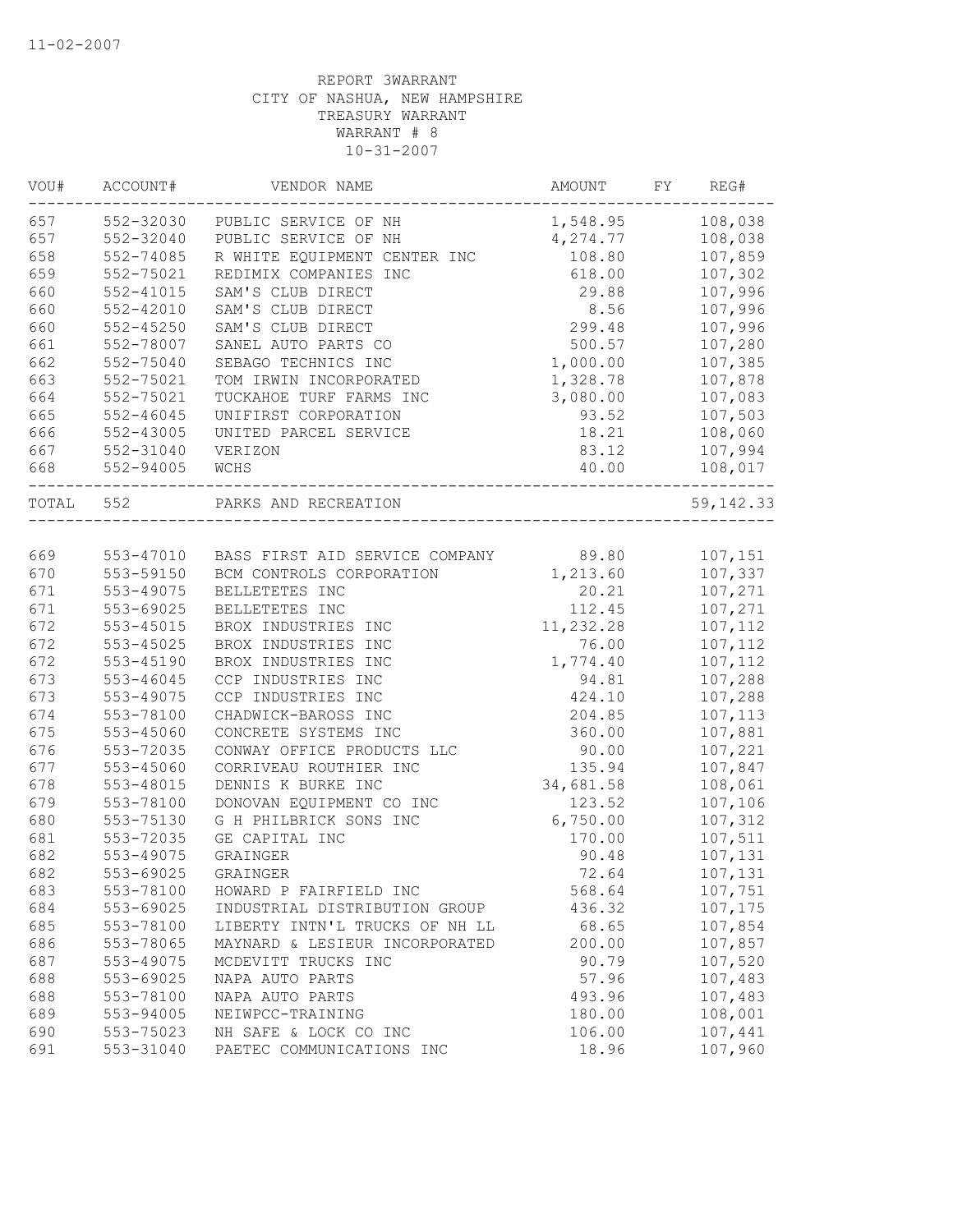| VOU#      | ACCOUNT#      | VENDOR NAME                    | AMOUNT    | FY | REG#      |
|-----------|---------------|--------------------------------|-----------|----|-----------|
| 692       | 553-32005     | PUBLIC SERVICE OF NH           | 2,801.50  |    | 108,038   |
| 693       | 553-59100     | SAFETY-KLEEN SYSTEMS INC       | 122.92    |    | 107,107   |
| 694       | 553-49075     | SANEL AUTO PARTS CO            | 40.20     |    | 107,280   |
| 694       | 553-49075     | SANEL AUTO PARTS CO            | 198.51    |    | 107,281   |
| 694       | 553-69025     | SANEL AUTO PARTS CO            | 11.01     |    | 107,281   |
| 694       | 553-78100     | SANEL AUTO PARTS CO            | $-193.44$ |    | 107,280   |
| 694       | 553-78100     | SANEL AUTO PARTS CO            | 1,357.76  |    | 107,281   |
| 695       | 553-48005     | SHATTUCK MALONE OIL CO         | 7,212.41  |    | 107,951   |
| 696       | 553-59100     | SIMPLEXGRINNELL                | 2,846.69  |    | 107,052   |
| 697       | 553-69025     | SNAP ON TOOLS                  | 242.44    |    | 107,110   |
| 698       | 553-41015     | STAPLES BUSINESS ADVANTAGE     | 142.64    |    | 107,523   |
| 699       | 553-75130     | THE METRO GROUP INC            | 79.00     |    | 107,404   |
| 700       | 553-78100     | TST EQUIPMENT INC              | 28.34     |    | 107,231   |
| 701       | 553-94005     | UNH TECHNOLOGY TRANSFER CTR    | 255.00    |    | 107,966   |
| 702       | 553-46045     | UNIFIRST CORPORATION           | 324.49    |    | 107,503   |
| TOTAL 553 |               | STREET DEPARTMENT              |           |    | 75,407.41 |
|           |               |                                |           |    |           |
| 703       | 555-49075     | BELLETETES INC                 | 19.28     |    | 107,271   |
| 704       | 555-72035     | CONWAY OFFICE PRODUCTS LLC     | 90.00     |    | 107,221   |
| 705       | 555-59105     | CORBETT CLEANING CO/STEPHEN CO | 320.00    |    | 107,299   |
| 706       | 555-59100     | HEALTH STOP INC                | 169.00    |    | 107,250   |
| 707       | 555-91005     | HUSBAND WAYNE                  | 29.10     |    | 107,936   |
| 707       | 555-94005     | HUSBAND WAYNE                  | 66.53     |    | 107,936   |
| 708       | 555-91005     | KENNAMER JEAN MARIE            | 56.26     |    | 107,937   |
| 708       | 555-94005     | KENNAMER JEAN MARIE            | 35.00     |    | 107,937   |
| 709       | 555-46045     | LEHIGH SAFETY SHOE LLC         | 139.33    |    | 107,242   |
| 710       | 555-78140     | MAYNARD & LESIEUR INCORPORATED | 55.00     |    | 107,857   |
| 711       | 555-46045     | NH BRAGG & SONS INC            | 177.86    |    | 107,057   |
| 712       | 555-31040     | PAETEC COMMUNICATIONS INC      | 18.96     |    | 107,960   |
| 713       | 555-45107     | PERMA-LINE CORP OF NEW ENGLAND | 2,278.00  |    | 107,084   |
| 713       | 555-45285     | PERMA-LINE CORP OF NEW ENGLAND | 2,433.00  |    | 107,084   |
| 714       | 555-32025     | PUBLIC SERVICE OF NH           | 575.87    |    | 108,038   |
| 714       | 555-32025     | PUBLIC SERVICE OF NH           | 1,701.33  |    | 108,039   |
| 714       | 555-32025     | PUBLIC SERVICE OF NH           | 553.61    |    | 108,040   |
| 715       | 555-41015     | STAPLES BUSINESS ADVANTAGE     | 26.96     |    | 107,523   |
| TOTAL     | 555           | TRAFFIC DEPARTMENT             |           |    | 8,745.09  |
|           |               |                                |           |    |           |
| 716       | 557-75023     | COMMERCIAL BOILER SYSTEMS INC  | 1,000.00  |    | 107,383   |
| 717       | 557-59100     | CONWAY OFFICE PRODUCTS LLC     | 90.00     |    | 107,221   |
| 718       | 557-64035     | MUNICIPAL SUPPLY SALES CO      | 1,258.18  |    | 107,474   |
| 719       | 557-31040     | PAETEC COMMUNICATIONS INC      | 2.88      |    | 107,960   |
| 720       | 557-33005     | PENNICHUCK WATER               | 246.09    |    | 107,982   |
| 721       | 557-32005     | PUBLIC SERVICE OF NH           | 2,890.26  |    | 108,040   |
| 722       | $557 - 41015$ | STAPLES BUSINESS ADVANTAGE     | 68.51     |    | 107,523   |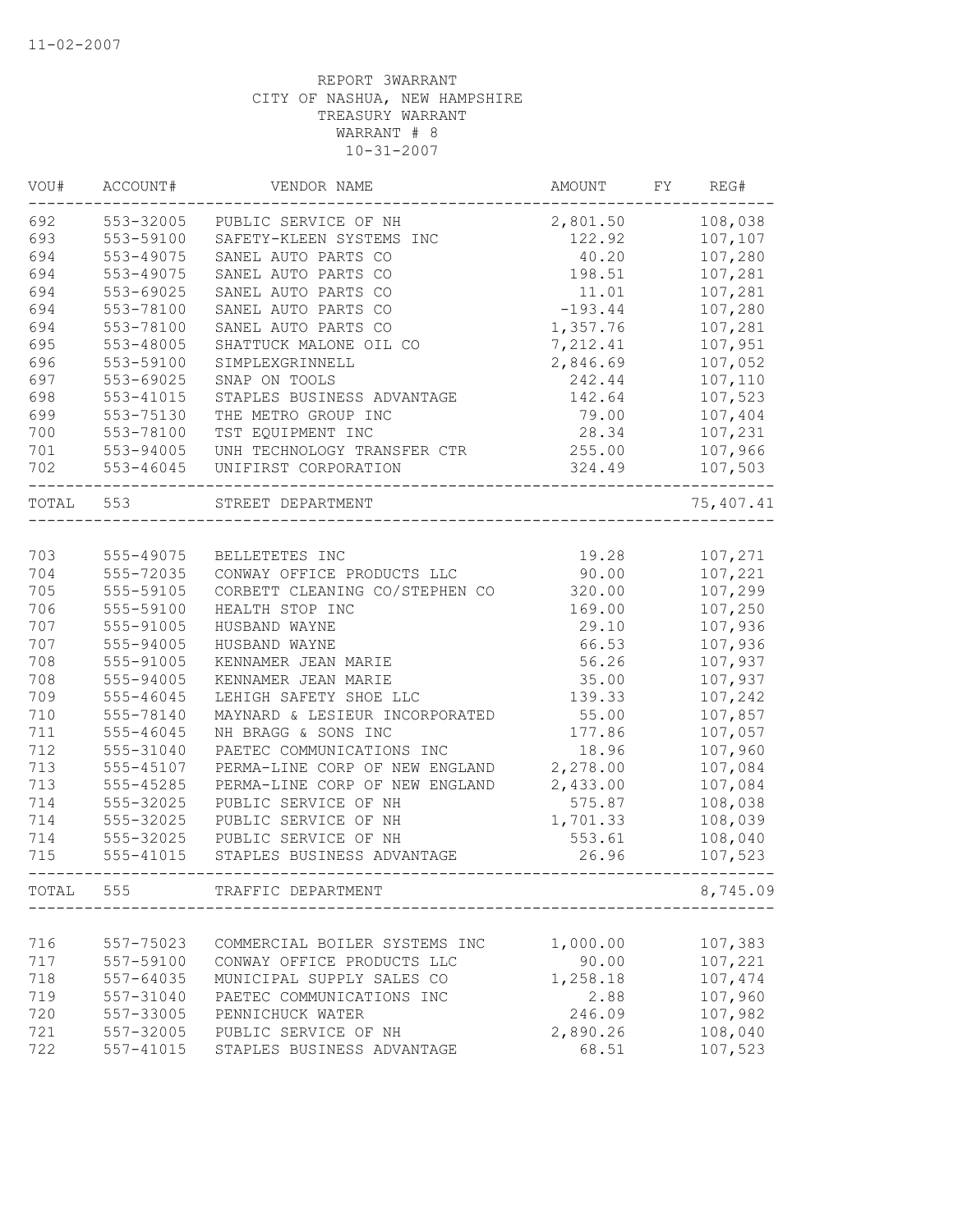| VOU#       | ACCOUNT#                   | VENDOR NAME                                              | <b>AMOUNT</b>    | FY | REG#                           |
|------------|----------------------------|----------------------------------------------------------|------------------|----|--------------------------------|
| TOTAL      | 557                        | PARKING LOTS                                             |                  |    | 5,555.92                       |
| 723        | 561-75023                  | HOME DEPOT CREDIT SERVICES                               | 668.54           |    | 107,973                        |
| 724        | 561-78065                  | MAYNARD & LESIEUR INCORPORATED                           | 124.92           |    | 107,857                        |
| 725        | $561 - 64165$              | NASHUA OUTDOOR POWER EQUIP                               | 899.00           |    | 107,289                        |
| 726        | 561-33005                  | PENNICHUCK WATER                                         | 193.11           |    | 107,982                        |
| 727        | 561-78007                  | ROBBINS AUTO PARTS INC                                   | 83.95            |    | 107,318                        |
| 728        | 561-75050                  | UAP DISTRIBUTION INC                                     | 1,116.00         |    | 107,301                        |
| TOTAL      | 561                        | EDGEWOOD CEMETERY                                        |                  |    | 3,085.52                       |
| 729        | 562-33005                  | PENNICHUCK WATER                                         | 63.04            |    | 107,982                        |
| TOTAL      | 562                        | SUBURBAN CEMETERIES                                      |                  |    | 63.04                          |
|            |                            |                                                          |                  |    |                                |
| 730        | 563-75023                  | HOME DEPOT CREDIT SERVICES                               | 198.29           |    | 107,973                        |
| 731        | 563-74092                  | MAYNARD & LESIEUR INCORPORATED                           | 161.65           |    | 107,857                        |
| 732<br>733 | 563-31040                  | PAETEC COMMUNICATIONS INC                                | 7.79<br>236.10   |    | 107,960<br>108,040             |
| 734        | 563-32005<br>563-78007     | PUBLIC SERVICE OF NH<br>SANEL AUTO PARTS CO              | 68.39            |    | 107,281                        |
| TOTAL      | 563                        | WOODLAWN CEMETERY                                        |                  |    | 672.22                         |
|            |                            |                                                          |                  |    |                                |
| 735        | 571-49025                  | AMERICAN BAR ASSOCIATION                                 | 102.90           |    | 107,989                        |
| 736        | 571-72010                  | CONWAY OFFICE PRODUCTS LLC                               | 630.00           |    | 107,221                        |
| 737        | $571 - 94005$              | HERSH KATHERINE                                          | 395.00           |    | 107,082                        |
| 738<br>738 | $571 - 41015$<br>571-41015 | STAPLES BUSINESS ADVANTAGE<br>STAPLES BUSINESS ADVANTAGE | 273.08<br>409.19 |    | 107,523<br>107,524             |
| TOTAL      | 571                        | COMMUNITY DEVELOPMENT                                    |                  |    | 1,810.17                       |
|            |                            |                                                          |                  |    |                                |
| 739        | 572-95010                  | AMERICAN PLANNING ASSOC                                  | 160.00           |    | 108,062                        |
| 740        |                            | 572-49075 ANCO ENGRAVED SIGNS & STAMPS I                 | 23.35            |    | 107,457                        |
| 741        |                            | 572-91005 FALK CARTER                                    | 150.35           |    | 107,481<br>. _ _ _ _ _ _ _ _ _ |
| TOTAL      | 572                        | PLANNING DEPARTMENT                                      |                  |    | 333.70                         |
| 742        | 575-45090                  | AC MOORE INC                                             | 36.36            |    | 107,314                        |
| 742        | 575-45220                  | AC MOORE INC                                             | 19.32            |    | 107,314                        |
| 743        | $575 - 45050$              | ALIBRIS                                                  | 44.70            |    | 107,121                        |
| 744        | $575 - 41015$              | ALPHAGRAPHICS                                            | 6.00             |    | 107,286                        |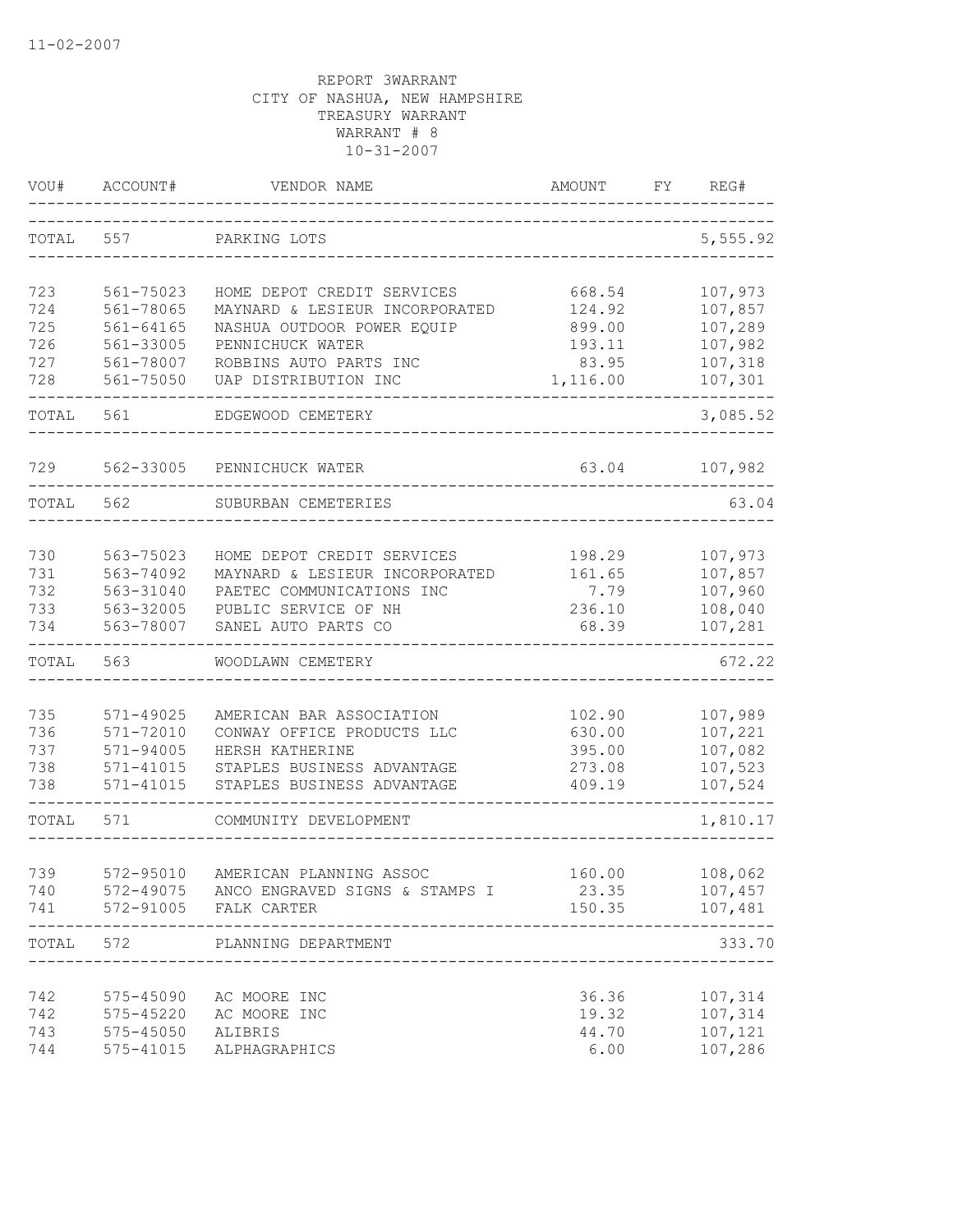| VOU# | ACCOUNT#      | VENDOR NAME                    | AMOUNT   | FY | REG#    |
|------|---------------|--------------------------------|----------|----|---------|
| 745  |               | 575-45050 AMAZON CREDIT PLAN   | 129.36   |    | 107,952 |
| 745  | 575-64045     | AMAZON CREDIT PLAN             | 98.41    |    | 107,952 |
| 746  | 575-75023     | B & S LOCKSMITH INC            | 1,151.50 |    | 107,353 |
| 747  | $575 - 45050$ | BAKER & TAYLOR                 | 1,502.26 |    | 107,145 |
| 747  | 575-45050     | BAKER & TAYLOR                 | 1,455.03 |    | 107,146 |
| 747  | 575-45050     | BAKER & TAYLOR                 | 978.43   |    | 107,147 |
| 748  | 575-45085     | BAKER & TAYLOR ENTERTAINMENT   | 320.91   |    | 107,133 |
| 748  | $575 - 45315$ | BAKER & TAYLOR ENTERTAINMENT   | 427.63   |    | 107,133 |
| 749  | 575-59100     | BARBOUR LIZ                    | 100.00   |    | 108,056 |
| 750  | 575-45050     | BARRON'S EDUCATIONAL SERIES IN | 17.84    |    | 108,055 |
| 751  | 575-45220     | BRODART COMPANY                | 138.48   |    | 107,852 |
| 752  | 575-64045     | CDW GOVERNMENT INC             | 259.12   |    | 107,573 |
| 753  | 575-72010     | CONWAY OFFICE PRODUCTS LLC     | 330.00   |    | 107,221 |
| 754  | 575-45050     | D&B                            | 529.50   |    | 107,363 |
| 755  | 575-45220     | DEMCO INC                      | 46.62    |    | 107,141 |
| 756  | 575-94005     | DIONNE JOSEPH                  | 30.00    |    | 107,100 |
| 757  | 575-45904     | EBSCO SUBSCRIPTION SERVICES    | 2,010.44 |    | 107,866 |
| 758  | 575-45050     | <b>GALE GROUP</b>              | 575.50   |    | 107,489 |
| 759  | $575 - 45220$ | GRESSCO LTD                    | 914.00   |    | 107,208 |
| 760  | 575-95005     | ISABELLA STEWART GARDNER MUSEU | 175.00   |    | 108,035 |
| 761  | 575-91005     | JASINSKI JENNIFER              | 33.60    |    | 107,185 |
| 761  | 575-91015     | JASINSKI JENNIFER              | 142.29   |    | 107,185 |
| 762  | 575-75130     | JOHNSON CONTROLS INC           | 778.50   |    | 107,226 |
| 763  | 575-34015     | KEYSPAN ENERGY DELIVERY        | 74.68    |    | 107,979 |
| 764  | 575-45085     | MICROMARKETING LLC             | 225.21   |    | 107,268 |
| 765  | 575-43005     | NASHUA PUBLIC LIBRARY          | 9.65     |    | 107,938 |
| 765  | 575-45050     | NASHUA PUBLIC LIBRARY          | 20.00    |    | 107,938 |
| 765  | 575-45090     | NASHUA PUBLIC LIBRARY          | 9.56     |    | 107,938 |
| 765  | $575 - 45150$ | NASHUA PUBLIC LIBRARY          | 52.48    |    | 107,938 |
| 765  | 575-45220     | NASHUA PUBLIC LIBRARY          | 52.87    |    | 107,938 |
| 765  | 575-64045     | NASHUA PUBLIC LIBRARY          | 45.00    |    | 107,938 |
| 765  | 575-75023     | NASHUA PUBLIC LIBRARY          | 16.95    |    | 107,938 |
| 765  | 575-91005     | NASHUA PUBLIC LIBRARY          | 6.48     |    | 107,938 |
| 766  | 575-74085     | NEVERETTS SEW & VAC INC        | 446.00   |    | 107,097 |
| 767  | 575-42005     | NEW ENGLAND PAPER & SUPPLY     | 90.88    |    | 107,313 |
| 767  | 575-42020     | NEW ENGLAND PAPER & SUPPLY     | 290.30   |    | 107,313 |
| 768  | 575-45050     | NFPA                           | 82.95    |    | 107,504 |
| 769  | 575-75023     | NSP GRAPHIC COMMUNICATIONS     | 113.00   |    | 107,225 |
| 770  | 575-45150     | ORIENTAL TRADING CO INC        | 61.65    |    | 107,586 |
| 771  | 575-31040     | PAETEC COMMUNICATIONS INC      | 10.34    |    | 107,960 |
| 772  | 575-33005     | PENNICHUCK WATER               | 557.26   |    | 107,982 |
| 773  | 575-32005     | PUBLIC SERVICE OF NH           | 7,600.40 |    | 108,040 |
| 774  | 575-45085     | RANDOM HOUSE INC               | 294.60   |    | 107,529 |
| 775  | 575-45085     | RECORDED BOOKS LLC             | 1,079.93 |    | 107,506 |
| 776  | 575-42015     | SAM'S CLUB DIRECT              | 110.08   |    | 107,996 |
| 776  | 575-45090     | SAM'S CLUB DIRECT              | 30.03    |    | 107,996 |
| 776  | 575-45220     | SAM'S CLUB DIRECT              | 180.82   |    | 107,996 |
| 776  | 575-45315     | SAM'S CLUB DIRECT              | 366.09   |    | 107,996 |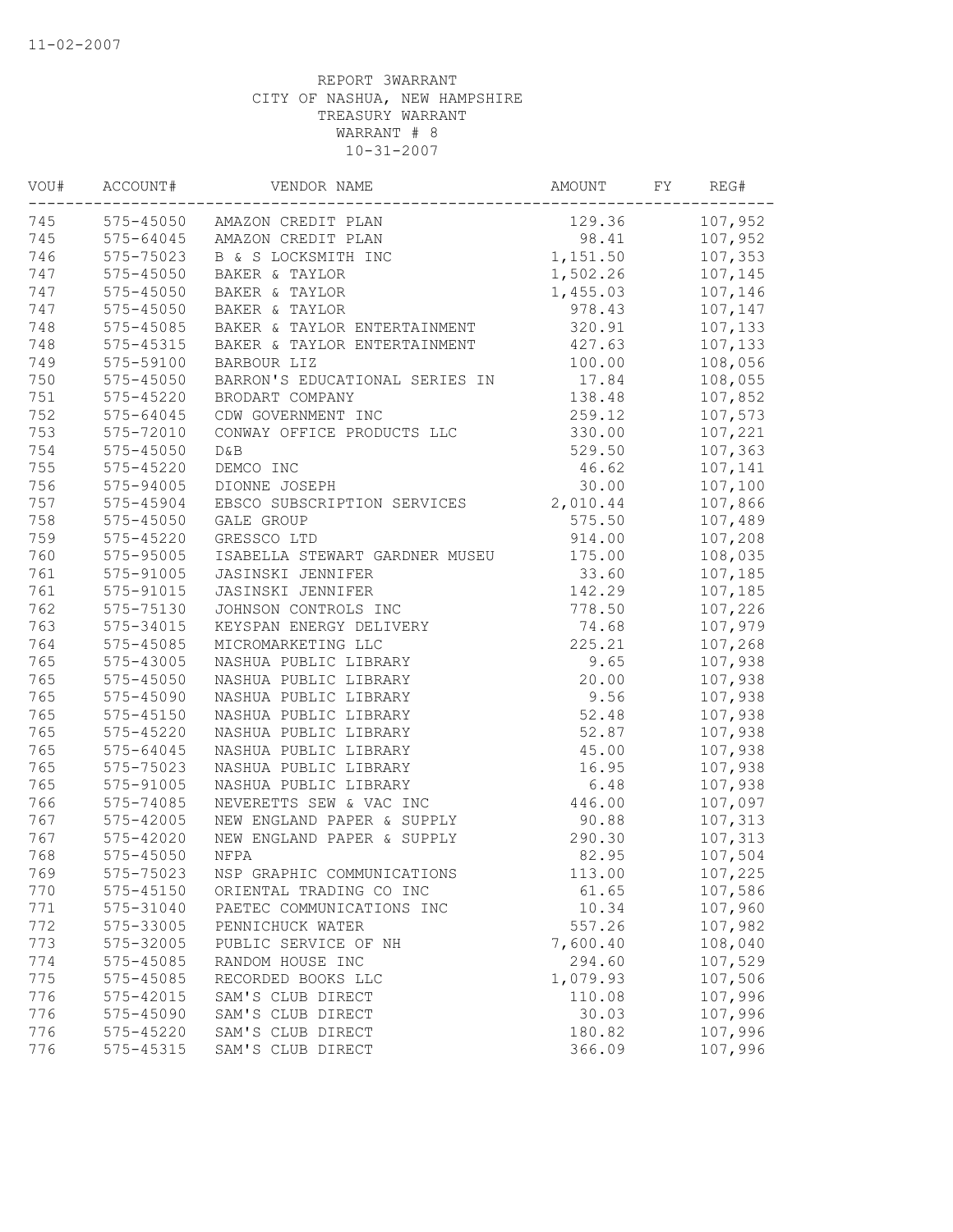| VOU#      | ACCOUNT#          | VENDOR NAME                    | AMOUNT    | FY | REG#       |
|-----------|-------------------|--------------------------------|-----------|----|------------|
| 776       | 575-59100         | SAM'S CLUB DIRECT              | 15.00     |    | 107,996    |
| 777       | $575 - 45050$     | SIMON & SCHUSTER               | 30.14     |    | 107,134    |
| 778       | 575-74010         | SIRSIDYNIX                     | 22,500.00 |    | 108,030    |
| 779       | 575-41005         | STAPLES BUSINESS ADVANTAGE     | 290.57    |    | 107,524    |
| 779       | 575-41015         | STAPLES BUSINESS ADVANTAGE     | 246.24    |    | 107,524    |
| 779       | $575 - 45220$     | STAPLES BUSINESS ADVANTAGE     | 490.49    |    | 107,524    |
| 780       | 575-45050         | VERIZON                        | 63.00     |    | 107,975    |
| 781       | 575-59100         | WESSAN LISA                    | 250.00    |    | 107,939    |
| 782       | 575-45050         | WEST PAYMENT CENTER            | 150.10    |    | 107,161    |
| TOTAL     | 575               | PUBLIC LIBRARIES               |           |    | 48, 113.55 |
|           |                   |                                |           |    |            |
| 783       | 576-94005         | ROCKHURST UNIVERSITY           | 179.00    |    | 108,049    |
| 784       | 576-49075         | STAPLES BUSINESS ADVANTAGE     | 393.87    |    | 107,524    |
| TOTAL 576 |                   | BUILDING DEPARTMENT            |           |    | 572.87     |
|           |                   |                                |           |    |            |
| 785       | 577-91005         | GAMES LAURA                    | 262.39    |    | 107,448    |
| 786       | 577-95010         | TREASURER STATE OF NH          | 210.00    |    | 108,007    |
| 787       | 577-31050         | WIRELESS ZONE                  | 74.00     |    | 107,999    |
| TOTAL     | 577               | CODE ENFORCEMENT               |           |    | 546.39     |
|           |                   |                                |           |    |            |
|           | 197,704 581-49050 | AC MOORE INC                   | 60.88     |    | 107,195    |
|           | 197,705 581-49050 | ACCUCUT SYSTEMS                | 408.00    |    | 107,705    |
|           | 197,706 581-44005 | ACE PRINTING COMPANY           | 285.00    |    | 107,471    |
|           | 197,707 581-95005 | ACTFL                          | 75.00     |    | 107,747    |
|           | 197,708 581-53103 | ACUCARE NURSING PROFESSIONALS  | 1,853.01  |    | 107,560    |
|           | 197,709 581-49050 | AIA CORP                       | 2,024.00  |    | 107,527    |
| 788       | 581-11726         | AIM FUND SERVICES              | 50.00     |    | 107,028    |
|           | 197,710 581-42110 | ALARMAX DISTRIBUTORS INC       | 365.00    |    | 107,540    |
|           | 197,711 581-49050 | ALBERT USTER IMPORTS INC       | 157.71    |    | 107,661    |
|           | 197,712 581-59130 | ALLEN TIMOTHY                  | 76.00     |    | 107,815    |
|           | 197,713 581-44005 | ALPHAGRAPHICS                  | 1,091.57  |    | 107,286    |
|           | 197,714 581-72065 | ALTERNATIVE COMMUNICATIONS SER | 645.00    |    | 107,477    |
|           | 197,715 581-64192 | ALTO US INC                    | 407.18    |    | 107,588    |
|           | 197,716 581-94030 | ALVES ARELINDA                 | 125.00    |    | 107,788    |
|           | 197,717 581-95005 | AMERICAN CLASSICAL LEAGUE (THE | 45.00     |    | 108,077    |
|           | 197,718 581-41015 | ANCO SIGNS & STAMPS INC        | 46.50     |    | 108,065    |
|           | 197,719 581-59130 | ANDRICK JOHN                   | 56.00     |    | 107,809    |
|           | 197,720 581-42130 | ARCSOURCE INC                  | 36.16     |    | 107,283    |
|           | 197,721 581-95005 | ASCD                           | 79.00     |    | 107,603    |
|           | 197,721 581-95010 | ASCD                           | 89.00     |    | 107,603    |
|           | 197,722 581-94030 | ASCD                           | 203.00    |    | 108,071    |
|           | 197,722 581-95005 | ASCD                           | 555.00    |    | 108,071    |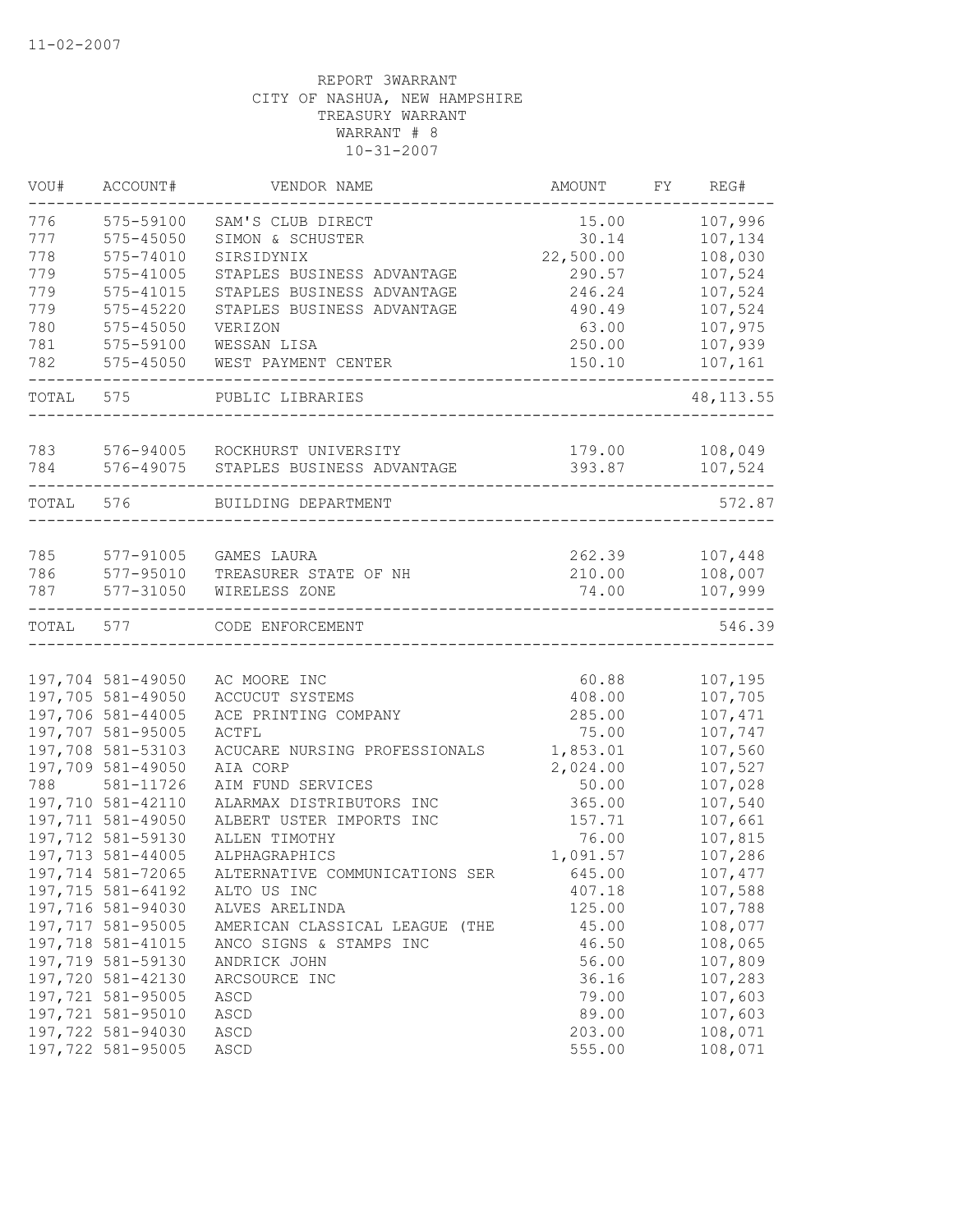| VOU# | ACCOUNT#          | VENDOR NAME                    | AMOUNT    | FY | REG#    |
|------|-------------------|--------------------------------|-----------|----|---------|
|      | 197,723 581-31005 | AT&T                           | 30.90     |    | 108,072 |
|      | 197,724 581-49050 | AUGMENTATIVE RESOURCES         | 59.95     |    | 107,704 |
|      | 197,725 581-49075 | B & S LOCKSMITH INC            | 171.00    |    | 107,353 |
|      | 197,726 581-49075 | B & S LOCKSMITHS INC           | 655.49    |    | 107,492 |
|      | 197,727 581-49035 | BARNES & NOBLE INC             | $-102.74$ |    | 107,035 |
|      | 197,728 581-45910 | BARNES & NOBLE.COM             | 248.18    |    | 107,694 |
|      | 197,729 581-59130 | BARRY JOHN                     | 56.00     |    | 107,769 |
|      | 197,730 581-42130 | BEARINGS SPECIALTY CO INC      | 29.40     |    | 107,509 |
|      | 197,731 581-49075 | BELLETETES INC                 | 1,428.91  |    | 107,271 |
|      | 197,731 581-49075 | BELLETETES INC                 | 315.84    |    | 107,272 |
|      | 197,732 581-74092 | BILL JOHNSONS'S ELECTRICAL REP | 508.00    |    | 107,790 |
|      | 197,733 581-45910 | BOSTON GLOBE                   | 60.00     |    | 108,051 |
|      | 197,734 581-49075 | BOSTONBEAN COFFEE COMPANY      | 47.00     |    | 107,643 |
|      | 197,735 581-56030 | BOYS & GIRLS CLUB OF GREATER N | 719.41    |    | 107,108 |
|      | 197,736 581-45910 | BRAINPOP LLC                   | 175.00    |    | 107,649 |
|      | 197,737 581-49050 | BREADBOARD COMPANION LLC       | 373.70    |    | 107,817 |
|      | 197,738 581-49050 | BROWN LYNNE                    | 21.50     |    | 107,644 |
|      | 197,738 581-91005 | BROWN LYNNE                    | 14.55     |    | 107,644 |
|      | 197,739 581-55010 | BUDGET CAR & TRUCK RENTAL      | 930.19    |    | 107,631 |
|      | 197,740 581-49035 | <b>BUDGETEXT</b>               | 1,178.00  |    | 107,486 |
|      | 197,741 581-59130 | BURKHART DENNIS                | 76.00     |    | 107,240 |
|      | 197,742 581-95005 | CANE                           | 25.00     |    | 108,079 |
|      | 197,743 581-43005 | CARD TECH INC                  | 5.69      |    | 107,377 |
|      | 197,743 581-49050 | CARD TECH INC                  | 518.41    |    | 107,377 |
|      | 197,744 581-55015 | CARING HANDS TRANSPORTATION LL | 15,510.00 |    | 107,774 |
|      | 197,745 581-91005 | CARLTON CECILE                 | 195.10    |    | 107,557 |
|      | 197,746 581-41015 | CARTRIDGE WORLD                | 160.00    |    | 107,735 |
|      | 197,746 581-49050 | CARTRIDGE WORLD                | 1,897.91  |    | 107,735 |
|      | 197,746 581-49075 | CARTRIDGE WORLD                | 104.50    |    | 107,735 |
|      | 197,747 581-49050 | CAVANAR MARY                   | 22.95     |    | 107,559 |
|      | 197,748 581-49050 | CDW GOVERNMENT INC             | 124.02    |    | 107,573 |
|      | 197,749 581-84030 | CEDARCREST INC                 | 2,056.48  |    | 107,055 |
|      | 197,750 581-42010 | CENTRAL PAPER PRODUCTS CO      | 620.38    |    | 107,867 |
|      | 197,751 581-74092 | CENTURY CONSULTANTS            | 500.00    |    | 107,597 |
|      | 197,752 581-49910 | CHAPPELL TRACTOR SALES INC     | 131.29    |    | 107,114 |
|      | 197,753 581-91040 | CHAPUT GLENYS                  | 217.92    |    | 107,672 |
|      | 197,754 581-59130 | CHESTNUTT DAVE                 | 132.00    |    | 107,118 |
|      | 197,755 581-53100 | CHUGH AMRITA                   | 39.00     |    | 107,832 |
|      | 197,756 581-49075 | CITIWORKS INC                  | 113.00    |    | 107,678 |
|      | 197,757 581-53103 | CLARK ASSOCIATES/DEBBIE CLARK  | 22,786.00 |    | 107,120 |
|      | 197,758 581-59130 | CLINTON PHILIP                 | 132.00    |    | 107,710 |
|      | 197,759 581-49050 | COCA COLA                      | 304.00    |    | 107,585 |
|      | 197,760 581-53100 | COLLINS DIANE                  | 39.00     |    | 107,077 |
|      | 197,761 581-53103 | COMPASSIONATE STAFFING LLC     | 630.00    |    | 107,305 |
|      | 197,762 581-49110 | COMPUTER HUT OF N E INC        | 12,538.50 |    | 107,873 |
|      | 197,762 581-64045 | COMPUTER HUT OF N E INC        | 1,799.00  |    | 107,873 |
|      | 197,762 581-74092 | COMPUTER HUT OF N E INC        | 11,449.00 |    | 107,873 |
|      | 197,763 581-49050 | CONNECTICUT VALLEY BIOLOGICAL  | 18.89     |    | 107,853 |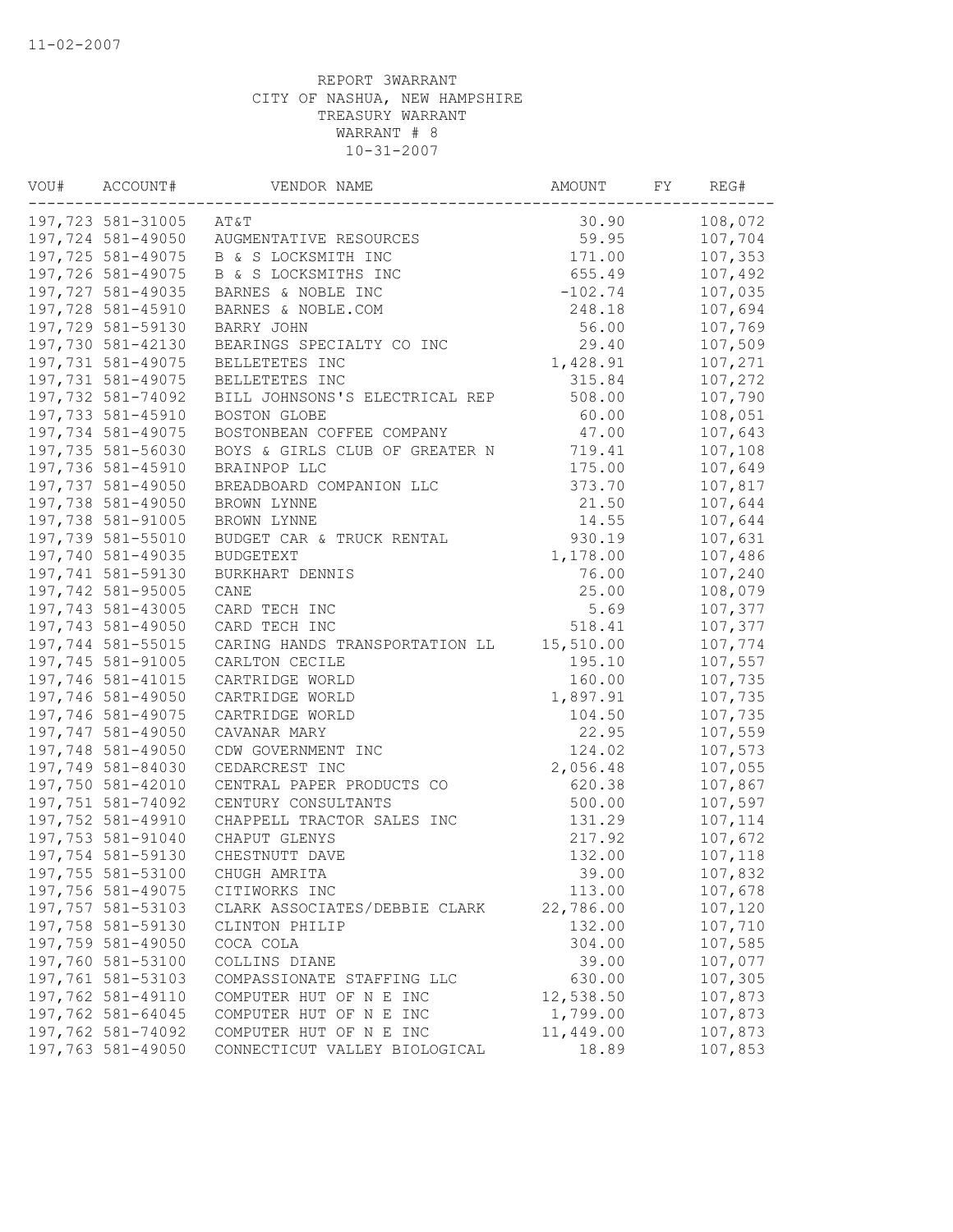| VOU# | ACCOUNT#          | VENDOR NAME                    | AMOUNT    | FY | REG#    |
|------|-------------------|--------------------------------|-----------|----|---------|
|      | 197,764 581-42130 | CONTROL TECHNOLOGIES INC       | 972.02    |    | 107,531 |
|      | 197,765 581-64192 | CONWAY OFFICE PRODUCTS LLC     | 34,062.00 |    | 107,221 |
|      | 197,765 581-72010 | CONWAY OFFICE PRODUCTS LLC     | 3,224.00  |    | 107,221 |
|      | 197,766 581-44005 | COPY SHOP                      | 1,756.67  |    | 107,216 |
|      | 197,767 581-84030 | CROTCHED MOUNTAIN REHAB CTR    | 19,615.46 |    | 107,550 |
|      | 197,768 581-49050 | CRYSTAL ROCK BOTTLED WATER     | 128.82    |    | 107,787 |
|      | 197,769 581-94030 | CUMMINGS JUDITH                | 290.00    |    | 107,659 |
|      | 197,770 581-59130 | CUVELLIER RICHARD              | 56.00     |    | 107,169 |
|      | 197,771 581-49050 | D A BUCCI & SONS INC           | 75.00     |    | 107,095 |
|      | 197,772 581-49050 | DARRELL'S MUSIC HALL           | 132.50    |    | 107,063 |
|      | 197,773 581-91005 | DEGRAPPO KIMBERLEY J           | 90.82     |    | 107,269 |
|      | 197,774 581-59130 | DEL GENIO LEONARD              | 112.00    |    | 107,736 |
|      | 197,775 581-49030 | DELANEY EDUCATIONAL INC        | 965.45    |    | 107,794 |
|      | 197,776 581-49050 | DELTA SYSTEMS COMPANY INC      | 72.08     |    | 107,880 |
|      | 197,777 581-49050 | DEMCO INC                      | 69.28     |    | 107,141 |
|      | 197,778 581-59130 | DOMINICI DAVID                 | 76.00     |    | 107,709 |
|      | 197,779 581-98030 | DONAHUE BRUCE                  | 36.43     |    | 107,827 |
|      | 197,780 581-49050 | DOWNES & READER HARDWOOD CO IN | 1,577.00  |    | 107,099 |
|      | 197,781 581-91005 | DOWNING CHRISTINE              | 37.35     |    | 107,553 |
|      | 197,782 581-59130 | DRUGAN COLLEEN                 | 132.00    |    | 107,834 |
|      | 197,783 581-59130 | DUPRAT STEPHEN                 | 56.00     |    | 107,479 |
|      | 197,784 581-59130 | DURRANCE STEVEN                | 76.00     |    | 107,805 |
|      | 197,785 581-59130 | EAGLEHARDT ELAINE              | 112.00    |    | 107,739 |
|      | 197,786 581-55015 | EASTER SEALS NEW HAMPSHIRE     | 976.00    |    | 107,508 |
|      | 197,786 581-84030 | EASTER SEALS NEW HAMPSHIRE     | 2,883.32  |    | 107,508 |
|      | 197,786 581-84055 | EASTER SEALS NEW HAMPSHIRE     | 26,290.04 |    | 107,508 |
|      | 197,787 581-45910 | EBSCO SUBSCRIPTION SERVICES    | 1,527.25  |    | 107,866 |
|      | 197,788 581-49030 | EDUCATION CENTER               | 104.85    |    | 107,565 |
|      | 197,789 581-49035 | ELSEVIER                       | 60.34     |    | 107,686 |
|      | 197,790 581-45910 | ENCHANTED LEARNING LLC         | 50.00     |    | 107,789 |
|      | 197,790 581-95005 | ENCHANTED LEARNING LLC         | 75.00     |    | 107,789 |
|      | 197,791 581-75023 | EPG SERVICES LLC               | 550.00    |    | 107,822 |
|      | 197,792 581-59130 | ESONIS STEVEN                  | 76.00     |    | 107,799 |
|      | 197,793 581-49050 | EVAN-MOOR                      | 142.52    |    | 107,200 |
|      | 197,794 581-42120 | F W WEBB COMPANY               | 566.34    |    | 107,154 |
|      | 197,795 581-91040 | FANTASIA ANGELO                | 143.19    |    | 107,693 |
|      | 197,796 581-59130 | FARIA FILOMONO                 | 152.00    |    | 107,770 |
|      | 197,797 581-41015 | FARRENKOPF RICHARD             | 154.96    |    | 107,675 |
|      | 197,798 581-74092 | FAY ELECTRIC MOTORS            | 2,480.04  |    | 107,217 |
|      | 197,799 581-43005 | FEDEX                          | 25.36     |    | 107,963 |
|      | 197,800 581-42130 | FILTER SALES & SERVICE         | 78.43     |    | 107,568 |
|      | 197,801 581-49075 | FIRMIN JIM                     | 22.24     |    | 107,754 |
|      | 197,802 581-55010 | FIRST STUDENT INC              | 1,590.54  |    | 107,614 |
|      | 197,803 581-55005 | FIRST STUDENT INC              | 3,684.78  |    | 107,625 |
|      | 197,803 581-55005 | FIRST STUDENT INC              | 4,317.09  |    | 107,626 |
|      | 197,803 581-55005 | FIRST STUDENT INC              | 578.17    |    | 107,627 |
|      | 197,803 581-55015 | FIRST STUDENT INC              | 51,930.97 |    | 107,625 |
|      | 197,803 581-55015 | FIRST STUDENT INC              | 459.04    |    | 107,626 |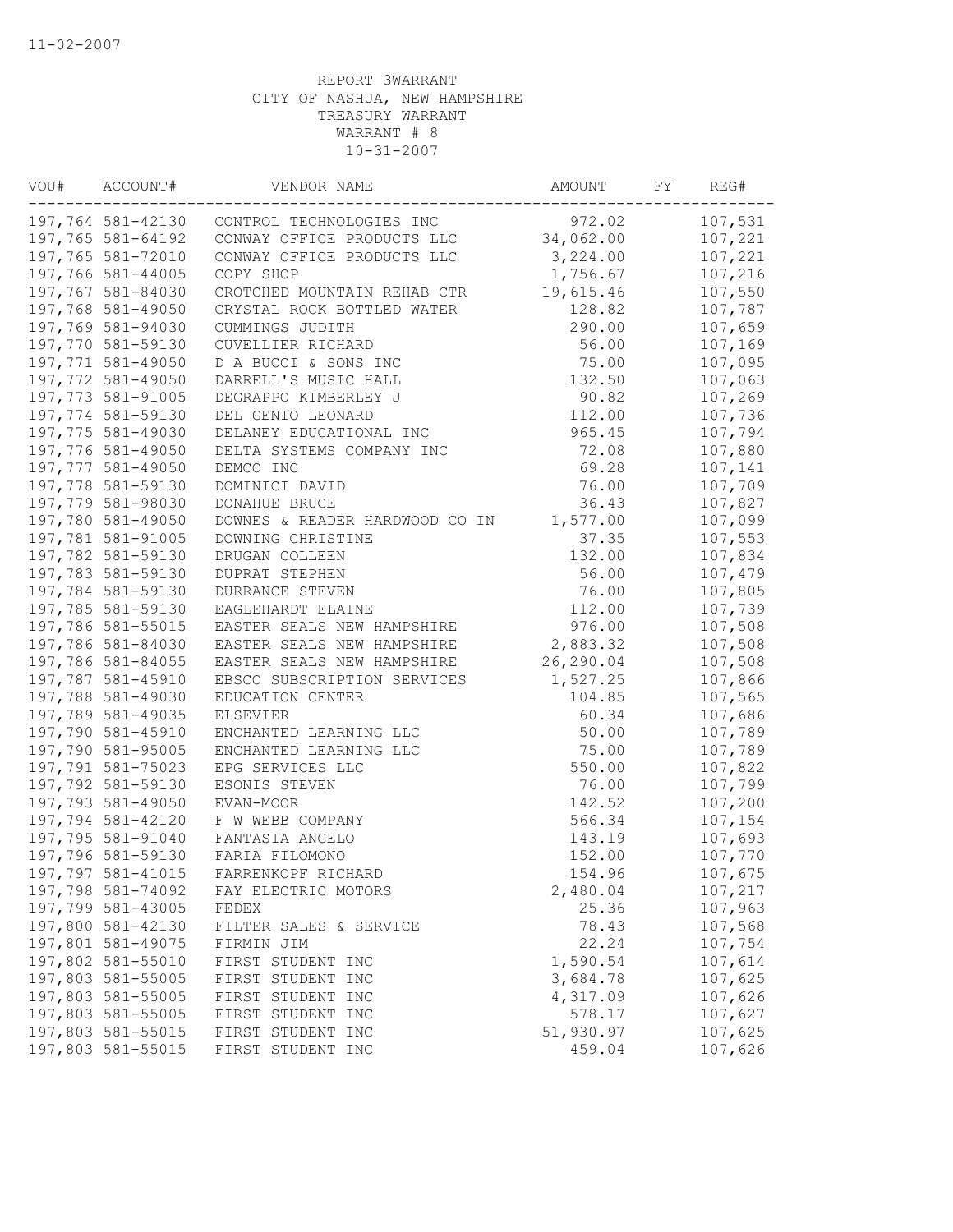| VOU# | ACCOUNT#          | VENDOR NAME                         | AMOUNT          | FY | REG#    |
|------|-------------------|-------------------------------------|-----------------|----|---------|
|      |                   | 197,803 581-55025 FIRST STUDENT INC | 15,374.50       |    | 107,625 |
|      | 197,803 581-55035 | FIRST STUDENT INC                   | 966.90          |    | 107,625 |
|      | 197,804 581-49050 | FLAGHOUSE INC                       | 277.77          |    | 107,530 |
|      | 197,805 581-59130 | FLEISNER PAUL                       | 56.00           |    | 107,772 |
|      | 197,806 581-49035 | FOLLETT EDUCATIONAL SERVICES        | 1,539.07        |    | 107,073 |
|      | 197,807 581-49030 | FOLLETT LIBRARY RESOURCES           | 4,528.51        |    | 107,080 |
|      | 197,807 581-49035 | FOLLETT LIBRARY RESOURCES           | 510.81          |    | 107,080 |
|      | 197,808 581-91005 | FORBES SILVA AMANDA                 | 34.44           |    | 107,828 |
|      | 197,809 581-59130 | FRASER JOHN                         | 76.00           |    | 107,842 |
|      | 197,810 581-59130 | FRONK KEITH                         | 76.00           |    | 107,706 |
|      | 197,811 581-59130 | GADBOIS GERALD                      | 196.00          |    | 107,034 |
|      | 197,812 581-84055 | GERMAINE LAWRENCE SCHOOL            | 6,440.10        |    | 107,650 |
|      | 197,813 581-59130 | GIBSON SR THOMAS                    | 112.00          |    | 107,816 |
|      | 197,814 581-49050 | GLOBAL HEMP INC                     | 43.87           |    | 108,081 |
|      | 197,815 581-49050 | GLOBE CORNER BOOKSTORES             | 36.45           |    | 107,821 |
|      | 197,816 581-59130 | GOEBEL WILLIAM                      | 76.00           |    | 107,707 |
|      | 197,817 581-59130 | GOMES MANNY                         | 168.00          |    | 107,718 |
|      | 197,818 581-49050 | GOPHER                              | 1,346.50        |    | 107,542 |
|      | 197,819 581-63085 | GOVCONNECTION INC                   | 125.10          |    | 107,048 |
|      | 197,820 581-59130 | GRAGEN JOE                          | 76.00           |    | 107,885 |
|      | 197,821 581-42130 | GRAINGER                            | 1,345.35        |    | 107,179 |
|      | 197,822 581-49910 | GRANZ POWER EQUIPMENT               | 339.89          |    | 107,507 |
|      | 197,823 581-49035 | GREAT BOOKS FOUNDATION              | 5,352.91        |    | 107,197 |
|      | 197,824 581-49075 | GREENBERG ELLEN                     | 185.00          |    | 107,786 |
|      | 197,824 581-91005 | GREENBERG ELLEN                     | 469.05          |    | 107,786 |
|      | 197,825 581-49050 | HAAN CRAFTS CORP                    | 433.10          |    | 107,651 |
|      | 197,826 581-49025 | HAL LEONARD CORP                    | 195.00          |    | 107,456 |
|      | 197,827 581-59130 | HAMILTON CAROL                      | 132.00          |    | 107,715 |
|      | 197,828 581-59130 | HAMILTON MICHAEL                    | 396.00          |    | 107,740 |
|      | 197,829 581-49050 | HAMPTON BROWN CO                    | 151.63          |    | 107,589 |
|      | 197,830 581-59130 | HARRINGTON JOEL                     | 66.00           |    | 107,701 |
|      | 197,831 581-74092 | HARRIS EQUIPMENT REPAIR SERVIC      | 1,007.83        |    | 107,856 |
|      | 197,832 581-49035 | HAWTHORNE                           | 165.00          |    | 107,884 |
|      | 197,833 581-53103 | HEALTHY AT HOME INC                 | 490.00          |    | 107,594 |
|      | 197,834 581-59130 | HELLER BARRY                        | 76.00           |    | 107,729 |
|      | 197,835 581-59130 | HENDERSON MICHAEL                   | 56.00           |    | 107,745 |
|      | 197,836 581-47010 | HENRY SCHEIN INC                    | 1,123.55        |    | 107,666 |
|      | 197,837 581-64045 | HEWLETT PACKARD COMPANY             | 1,163.00        |    | 107,180 |
|      | 197,838 581-49050 | HODSDON SANDRA                      | 99.42           |    | 107,657 |
|      | 197,839 581-59130 | HOEPF KATHLEEN                      | 132.00          |    | 107,730 |
|      | 197,840 581-53100 | HOGAN KELLY                         | 39.00           |    | 107,831 |
|      | 197,841 581-49075 | HOME DEPOT CREDIT SERVICES          | 111.60          |    | 107,600 |
|      | 197,842 581-49050 | HOME DEPOT CREDIT SERVICES          | 800.67          |    | 107,640 |
|      | 197,843 581-59130 | HOULE BEVERLY                       | 84.00           |    | 107,763 |
|      | 197,844 581-64045 | HSBC BUSINESS SOLUTIONS             | 309.00          |    | 107,749 |
|      | 197,845 581-59130 | HUARD PAUL                          | 56.00           |    | 107,719 |
|      | 197,846 581-84030 | HUEBNER MELINDA<br>HURLEY DONALD    | 70.00<br>140.00 |    | 107,808 |
|      | 197,847 581-59130 |                                     |                 |    | 107,724 |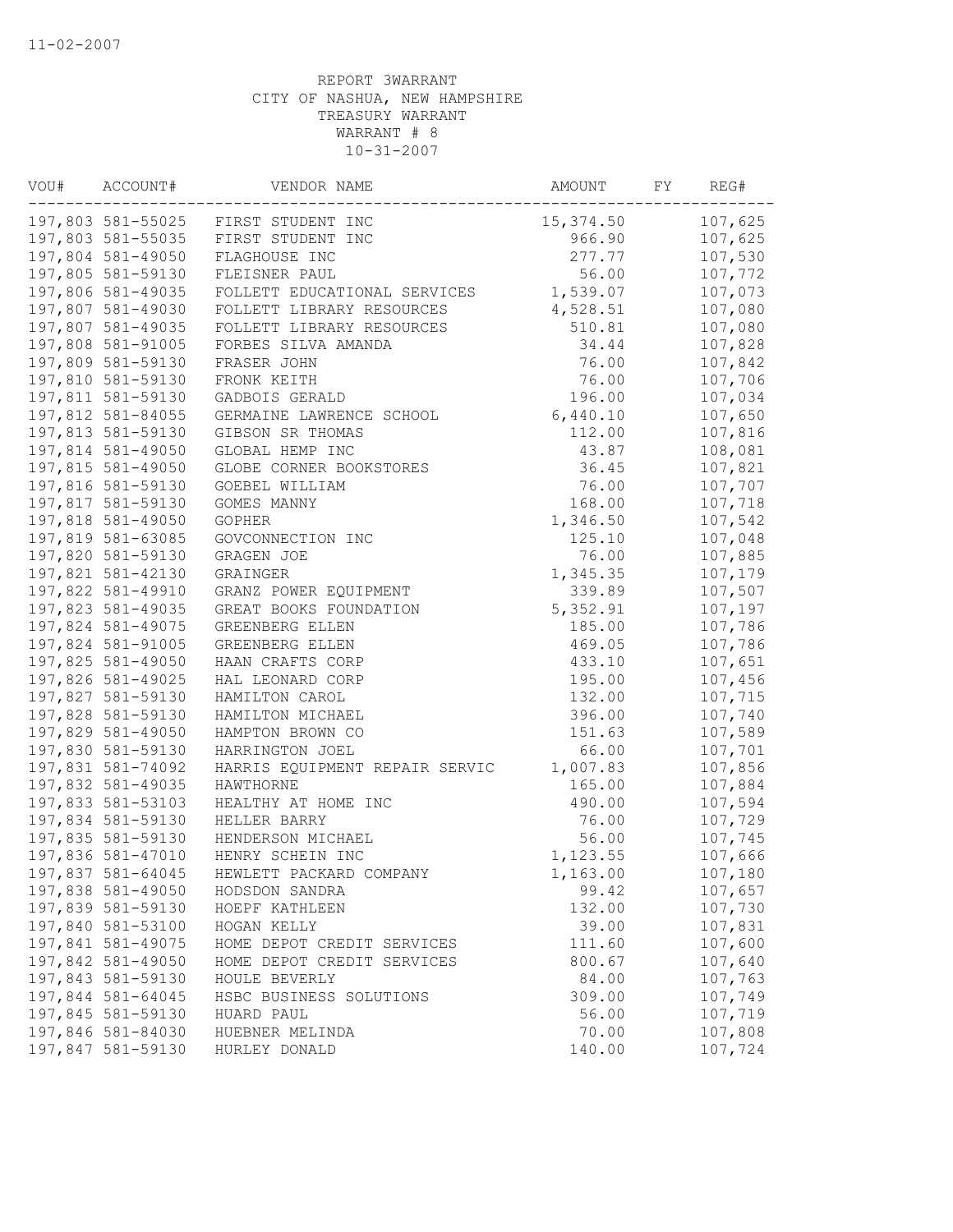| VOU# | ACCOUNT#          | VENDOR NAME                    | AMOUNT    | FY | REG#    |
|------|-------------------|--------------------------------|-----------|----|---------|
|      | 197,848 581-53100 | IAQUINTA JOSEPH G              | 39.00     |    | 107,830 |
|      | 197,849 581-49050 | INCANDESCENT STUDIOS           | 730.00    |    | 107,755 |
|      | 197,850 581-49050 | INSIGHT PUBLIC SECTOR          | 22.50     |    | 107,128 |
|      | 197,850 581-74092 | INSIGHT PUBLIC SECTOR          | 772.51    |    | 107,128 |
|      | 197,851 581-84030 | INSTITUTE OF PROFESSIONAL PRAC | 895.49    |    | 107,748 |
|      | 197,852 581-41040 | INTEGRATED OFFICE SOLUTIONS    | 1,672.00  |    | 107,802 |
|      | 197,853 581-42110 | INTERSTATE BATTERIES OF SO NH  | 81.95     |    | 107,756 |
|      | 197,854 581-74092 | J SALLESE & SONS INC           | 413.00    |    | 107,647 |
|      | 197,855 581-49050 | J W PEPPER & SON INC           | 25.50     |    | 107,182 |
|      | 197,856 581-59130 | <b>JONSON EDWARD</b>           | 112.00    |    | 107,717 |
|      | 197,857 581-59130 | JOUSSET JEFFERY                | 76.00     |    | 107,738 |
|      | 197,858 581-49030 | JUNIOR LIBRARY GUILD           | 501.12    |    | 107,547 |
|      | 197,859 581-59130 | KARAM TIMOTHY                  | 56.00     |    | 107,766 |
|      | 197,860 581-94030 | KARVELAS KATHLEEN              | 55.00     |    | 107,891 |
|      | 197,861 581-49050 | KELVIN                         | 1,295.01  |    | 107,890 |
|      | 197,862 581-34015 | KEYSPAN ENERGY DELIVERY        | 15,999.51 |    | 107,615 |
|      | 197,863 581-42110 | KEYSTONE BATTERY               | 1,107.92  |    | 107,598 |
|      | 197,863 581-53100 | KEYSTONE BATTERY               | 600.00    |    | 107,598 |
|      | 197,864 581-84030 | KEYSTONE NATIONAL HIGH SCHOOL  | 2,329.00  |    | 107,732 |
|      | 197,865 581-59130 | KHOURY CHARLES                 | 84.00     |    | 107,833 |
|      | 197,866 581-49050 | KLOCKIT                        | 472.95    |    | 107,536 |
|      | 197,867 581-53100 | KNIPPA AUDRA                   | 39.00     |    | 107,843 |
|      | 197,868 581-49050 | KNOWLEDGE INDUSTRIES INC       | 233.97    |    | 107,841 |
|      | 197,869 581-59130 | KREBS MICHAEL                  | 76.00     |    | 107,742 |
|      | 197,870 581-59130 | KUBA GARY                      | 132.00    |    | 107,750 |
|      | 197,871 581-59130 | KURTA JOSEPH                   | 168.00    |    | 107,205 |
|      | 197,872 581-49050 | LAKES REGION LINEN INC         | 522.51    |    | 107,658 |
|      | 197,873 581-49050 | LALANCETTE ROBERT              | 43.04     |    | 107,346 |
|      | 197,874 581-53100 | LAMBROPOULOS KATHERINE         | 375.00    |    | 107,679 |
|      | 197,875 581-59130 | LANGELIER SEAN                 | 76.00     |    | 107,767 |
|      | 197,876 581-59130 | LAROCQUE MICHAEL               | 112.00    |    | 107,733 |
|      | 197,877 581-59130 | LATHAM FREDERICK               | 56.00     |    | 107,723 |
|      | 197,878 581-49050 | LEADERSHIP MEDIA               | 1,102.00  |    | 107,660 |
|      | 197,879 581-59130 | LEAFE TIMOTHY                  | 112.00    |    | 107,839 |
|      | 197,880 581-84030 | LEARNING CENTER FOR THE DEAF   | 5,986.72  |    | 107,783 |
|      | 197,881 581-49910 | LESCO                          | 3,483.18  |    | 107,608 |
|      | 197,882 581-59130 | LEWIS STEPHEN                  | 252.00    |    | 107,727 |
|      | 197,883 581-78007 | LIBERTY INTN'L TRUCKS OF NH LL | 125.73    |    | 107,854 |
|      | 197,884 581-63085 | LIBRARY STORE INC              | 307.04    |    | 107,235 |
|      | 197,885 581-49055 | LIBRARY VIDEO COMPANY          | 380.60    |    | 107,544 |
|      | 197,886 581-59130 | LIMBEK PETER                   | 56.00     |    | 107,741 |
|      | 197,887 581-59130 | LISS MARK                      | 56.00     |    | 107,734 |
|      | 197,888 581-59130 | LITTLE ROBERT                  | 56.00     |    | 107,356 |
|      | 197,889 581-49050 | LMI                            | 56.97     |    | 107,541 |
|      | 197,890 581-55010 | LOVERING ROBERT                | 20.00     |    | 107,304 |
|      | 197,891 581-55010 | LOVERING ROBERT                | 50.00     |    | 107,690 |
|      | 197,892 581-75023 | LOWE'S                         | 138.88    |    | 107,759 |
|      | 197,893 581-91005 | LUCAS MARK                     | 32.01     |    | 107,468 |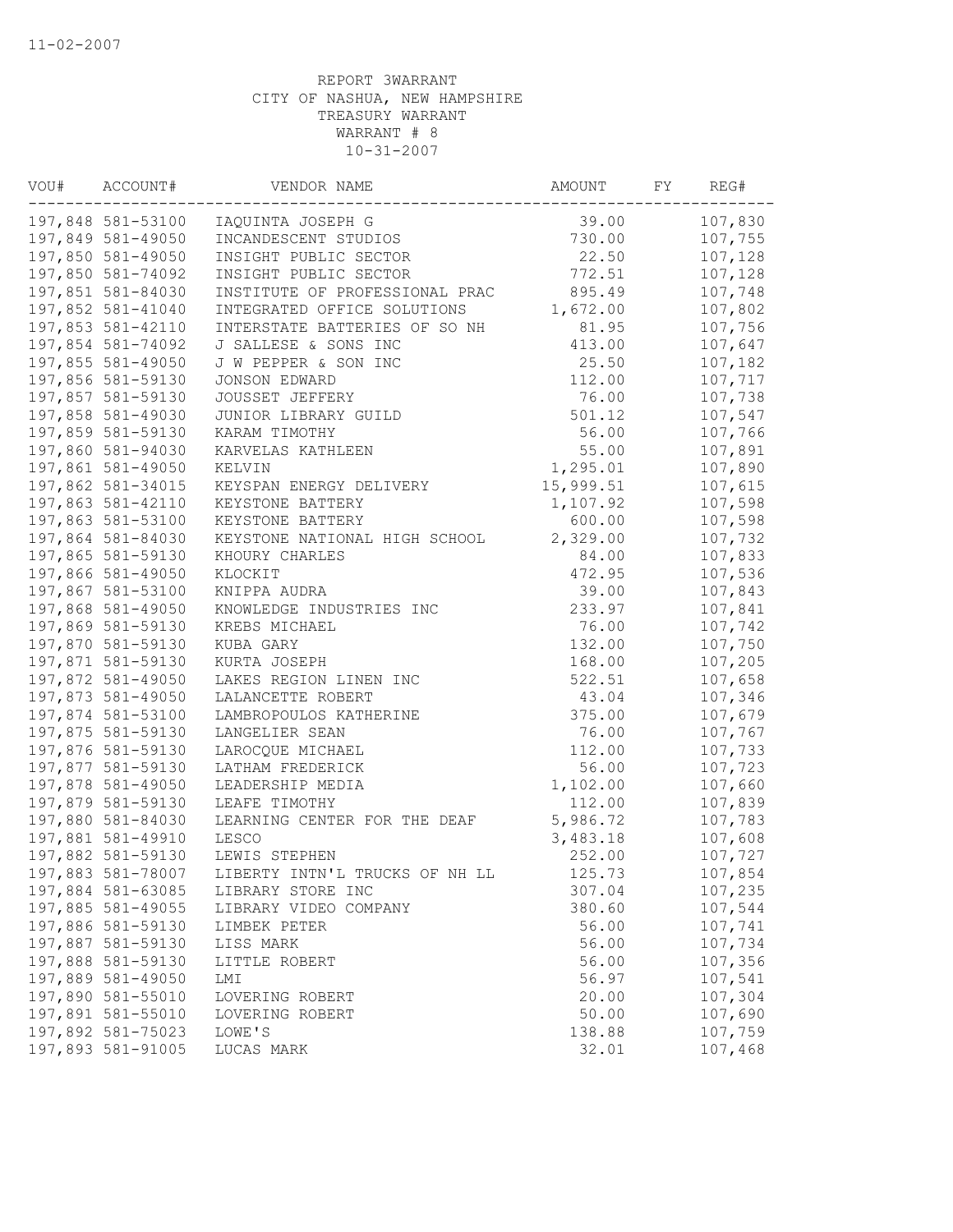| VOU# | ACCOUNT#          | VENDOR NAME                    | AMOUNT    | FY | REG#    |
|------|-------------------|--------------------------------|-----------|----|---------|
|      | 197,894 581-59130 | LUSIGNAU BRIAN                 | 160.00    |    | 107,708 |
|      | 197,895 581-84055 | LUTHERAN COMMUNITY SERVICES OF | 241.42    |    | 107,637 |
|      | 197,896 581-42110 | M & M ELECTRICAL SUPPLY CO INC | 3,433.94  |    | 107,846 |
|      | 197,897 581-49910 | M E O'BRIEN & SONS INC         | 655.73    |    | 107,222 |
|      | 197,898 581-59130 | MACCINI ROBERT                 | 84.00     |    | 107,737 |
|      | 197,899 581-42130 | MAINE OXY/SPEC AIR SPECIALTY G | 78.00     |    | 107,036 |
|      | 197,899 581-49050 | MAINE OXY/SPEC AIR SPECIALTY G | 62.03     |    | 107,036 |
|      | 197,900 581-64192 | MAKEMUSIC                      | 119.95    |    | 107,892 |
|      | 197,901 581-49050 | MARKET BASKET                  | 816.22    |    | 107,296 |
|      | 197,902 581-49030 | MARSHALL CAVENDISH CORP        | 1,309.85  |    | 107,066 |
|      | 197,903 581-59130 | MARTEL CHESTER                 | 132.00    |    | 107,731 |
|      | 197,904 581-75090 | MARVELL PLATE GLASS INC        | 882.25    |    | 107,070 |
|      | 197,905 581-94030 | MATHEMATICS OLYMPIADS          | 89.00     |    | 107,610 |
|      | 197,906 581-59130 | MCCARTHY PHIL                  | 76.00     |    | 107,487 |
|      | 197,907 581-53103 | MCCARTNEY AMY D/B/A            | 6,000.00  |    | 107,791 |
|      | 197,908 581-49050 | MCCORMACK MARGARET K           | 231.00    |    | 107,641 |
|      | 197,909 581-49035 | MCGRAW HILL COMPANIES          | 4, 115.93 |    | 107,237 |
|      | 197,909 581-49050 | MCGRAW HILL COMPANIES          | 3,047.93  |    | 107,237 |
|      | 197,910 581-31005 | MCI                            | 4,405.19  |    | 107,033 |
|      | 197,911 581-49050 | MEDE SUPPLY CO                 | 34.50     |    | 107,801 |
|      | 197,912 581-59130 | MICHAEL BARBARA                | 132.00    |    | 107,721 |
|      | 197,913 581-59130 | MILBURN RICHARD                | 56.00     |    | 107,728 |
|      | 197,914 581-63085 | MILL STORES                    | 124.99    |    | 108,046 |
|      | 197,915 581-95005 | MODERN LANGUAGE ASSOCIATION    | 35.00     |    | 108,078 |
|      | 197,916 581-59130 | MONSON W THOMAS                | 264.00    |    | 107,722 |
|      | 197,917 581-84055 | MOUNT PROSPECT ACADEMY INC     | 8,131.50  |    | 107,664 |
|      | 197,918 581-53100 | MULTI-STATE BILLING SERVICES L | 237.26    |    | 107,793 |
|      | 197,919 581-49050 | MURPHY CATHERINE               | 48.48     |    | 107,596 |
|      | 197,920 581-59130 | MURPHY SEAN                    | 76.00     |    | 107,187 |
|      | 197,921 581-49050 | MUSIC IN MOTION                | 61.90     |    | 107,576 |
|      | 197,922 581-53100 | NAIR DEVANGI                   | 39.00     |    | 107,844 |
|      | 197,923 581-49050 | NASCO                          | 162.20    |    | 107,868 |
|      | 197,924 581-49050 | NASHUA HIGH SCHOOL NORTH       | 20.00     |    | 107,944 |
|      | 197,925 581-49910 | NASHUA OUTDOOR POWER EQUIP     | 248.28    |    | 107,289 |
| 789  | 581-45295         | NASHUA SCHOOL DISTRICT #42     | 1,219.00  |    | 223     |
|      | 197,926 581-49075 | NASHUA WALLPAPER & PAINT CO    | 1,651.31  |    | 107,292 |
|      | 197,927 581-49050 | NATIONAL GEOGRAPHIC SCHOOL PUB | 76.68     |    | 107,480 |
|      | 197,927 581-95010 | NATIONAL GEOGRAPHIC SCHOOL PUB | 42.66     |    | 107,480 |
|      | 197,928 581-42010 | NATIONWIDE SALES & SERVICE     | 692.88    |    | 107,571 |
|      | 197,929 581-49050 | NCS PEARSON INC                | 217.59    |    | 107,616 |
|      | 197,930 581-95005 | NEASC INC                      | 2,780.00  |    | 107,215 |
|      | 197,931 581-66005 | NEOPOST LEASING                | 145.22    |    | 107,665 |
|      | 197,932 581-59130 | NEVERETT WILLIAM               | 112.00    |    | 107,459 |
|      | 197,933 581-53100 | NEW ENGLAND DOCUMENTS SYSTEMS  | 385.70    |    | 107,744 |
|      | 197,934 581-94030 | NEW HORIZONS COMPUTER LEARNING | 1,101.00  |    | 107,123 |
|      | 197,935 581-49075 | NEWS-2-YOU INC.                | 750.00    |    | 107,671 |
|      | 197,936 581-49035 | NEWSWEEK                       | 621.86    |    | 107,609 |
|      | 197,937 581-31005 | NEXTEL COMMUNICATIONS          | 1, 115.33 |    | 107,959 |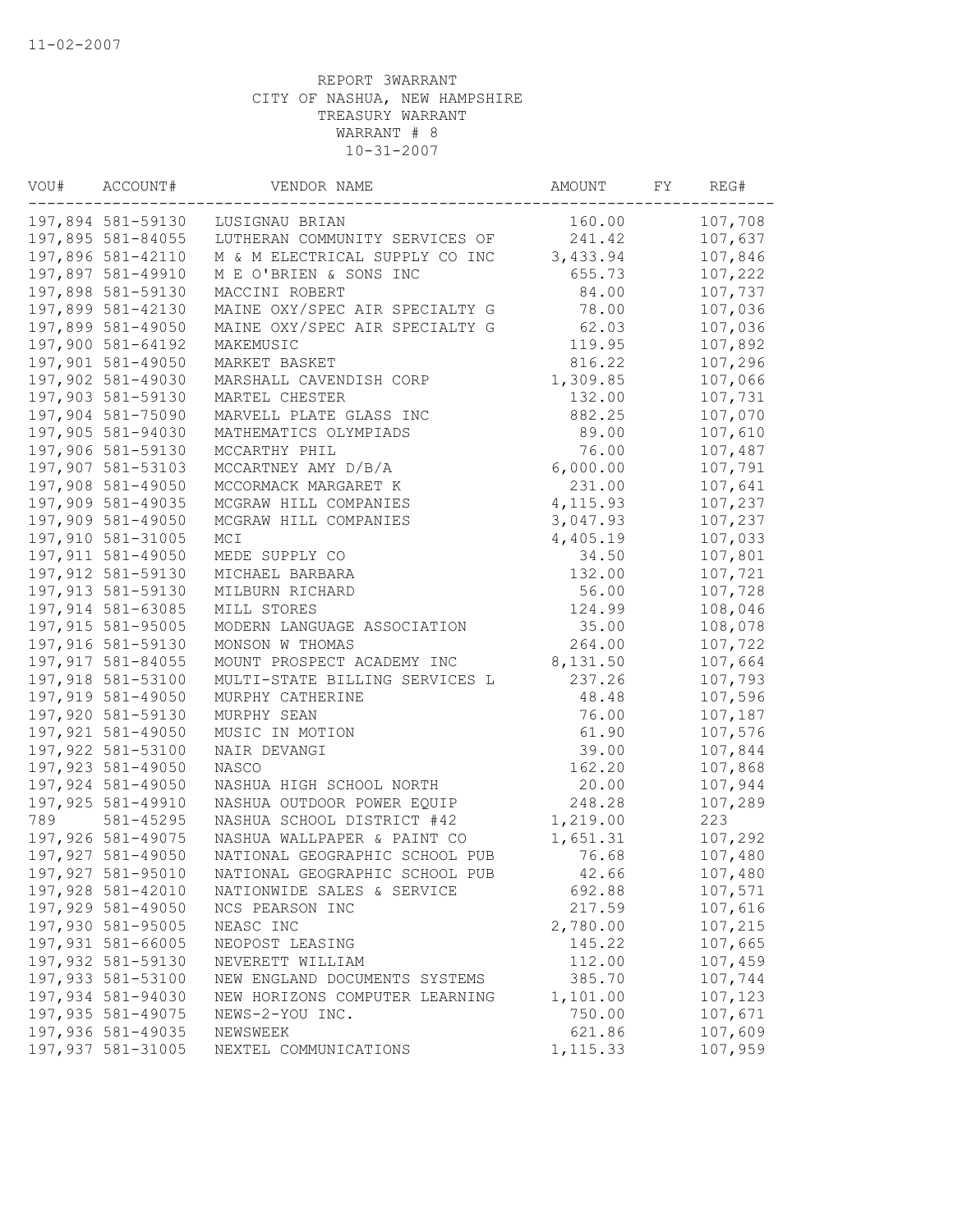| VOU# | ACCOUNT#          | VENDOR NAME                  | AMOUNT    | FY | REG#    |
|------|-------------------|------------------------------|-----------|----|---------|
|      | 197,938 581-84055 | NFI MASSACHUSETTS INC        | 5,291.10  |    | 107,688 |
|      | 197,939 581-84055 | NFI NORTH INC                | 1,491.60  |    | 107,533 |
|      | 197,940 581-95005 | NHASP                        | 5,904.00  |    | 107,958 |
|      | 197,941 581-91040 | NHIAA                        | 340.00    |    | 107,984 |
|      | 197,942 581-49050 | NORTHCENTER FOODSERVICE      | 3,460.73  |    | 107,620 |
|      | 197,943 581-83009 | NORTHEAST DELTA DENTAL       | 5,438.13  |    | 108,069 |
|      | 197,944 581-91005 | O'TOOLE TAMMY                | 91.54     |    | 107,060 |
|      | 197,945 581-84055 | ODYSSEY HOUSE INC            | 6,852.80  |    | 107,031 |
|      | 197,946 581-31005 | ONE COMMUNICATIONS           | 6,098.21  |    | 108,045 |
|      | 197,946 581-31040 | ONE COMMUNICATIONS           | 1,020.40  |    | 108,045 |
|      | 197,947 581-78007 | ONE STOP AUTO BODY           | 363.15    |    | 107,592 |
|      | 197,948 581-49050 | ORIENTAL TRADING CO INC      | 92.55     |    | 107,586 |
|      | 197,949 581-53100 | ORR GREGORY                  | 1,720.00  |    | 107,836 |
|      | 197,950 581-59130 | OSBORNE BRIAN                | 56.00     |    | 107,725 |
|      | 197,951 581-59130 | OSBORNE GEOFFREY             | 112.00    |    | 107,838 |
|      | 197,952 581-49910 | OUTDOOR WORLD OF NE          | 500.00    |    | 107,628 |
|      | 197,953 581-49050 | P J CURRIER LUMBER CO        | 6,844.11  |    | 107,605 |
|      | 197,954 581-31005 | PAETEC COMMUNICATIONS INC    | 513.60    |    | 107,662 |
|      | 197,954 581-31040 | PAETEC COMMUNICATIONS INC    | 749.21    |    | 107,662 |
|      | 197,955 581-59130 | PALAZZOLO RICHARD            | 56.00     |    | 107,764 |
|      | 197,956 581-91005 | PARADISE LINDA               | 87.92     |    | 107,814 |
|      | 197,957 581-59130 | PARADISE MALCOLM             | 160.00    |    | 107,691 |
|      | 197,958 581-53102 | PARAMOUNT COMPUTERS LLC      | 600.00    |    | 107,835 |
|      | 197,958 581-94030 | PARAMOUNT COMPUTERS LLC      | 600.00    |    | 107,835 |
|      | 197,959 581-64040 | PAREMETRIC TECH CORP         | 2,000.00  |    | 108,068 |
|      | 197,960 581-59130 | PARKIN MICHAEL               | 56.00     |    | 107,863 |
|      | 197,961 581-59130 | PARSLOW RICHARD              | 168.00    |    | 107,466 |
|      | 197,962 581-49075 | PASEK CORP                   | 1,788.68  |    | 107,535 |
|      | 197,963 581-49050 | PAXTON-PATTERSON             | 1,394.30  |    | 107,311 |
|      | 197,964 581-91005 | PAYNE VICTORIA               | 80.51     |    | 107,652 |
|      | 197,965 581-49050 | PC & MACEXCHANGE             | 549.00    |    | 107,685 |
|      | 197,965 581-74092 | PC & MACEXCHANGE             | 1,375.50  |    | 107,685 |
|      | 197,966 581-64040 | PC MALL GOV INC              | 2,333.98  |    | 107,593 |
|      | 197,967 581-49035 | PEARSON EDUCATION            | 330.42    |    | 107,670 |
|      | 197,967 581-49050 | PEARSON EDUCATION            | 51.89     |    | 107,670 |
|      | 197,968 581-49035 | PEARSON EDUCATION            | 3,070.74  |    | 107,673 |
|      | 197,969 581-33005 | PENNICHUCK WATER WORKS INC   | 5,678.32  |    | 107,964 |
|      | 197,970 581-49035 | PERFECTION LEARNING CORP     | 86.23     |    | 107,870 |
|      | 197,971 581-53100 | PERFORMANCE REHAB INC.       | 4,866.75  |    | 107,663 |
|      | 197,972 581-59130 | PERICH PETER                 | 152.00    |    | 107,726 |
|      | 197,973 581-84030 | PERKINS SCHOOL FOR THE BLIND | 22,301.25 |    | 107,075 |
|      | 197,974 581-41015 | PETTY CASH                   | 10.85     |    | 107,941 |
|      | 197,974 581-43005 | PETTY CASH                   | 10.91     |    | 107,941 |
|      | 197,974 581-47010 | PETTY CASH                   | 7.00      |    | 107,941 |
|      | 197,974 581-49050 | PETTY CASH                   | 27.99     |    | 107,941 |
|      | 197,975 581-41015 | PETTY CASH                   | 23.98     |    | 107,942 |
|      | 197,975 581-43005 | PETTY CASH                   | 29.18     |    | 107,942 |
|      | 197,975 581-47010 | PETTY CASH                   | 7.99      |    | 107,942 |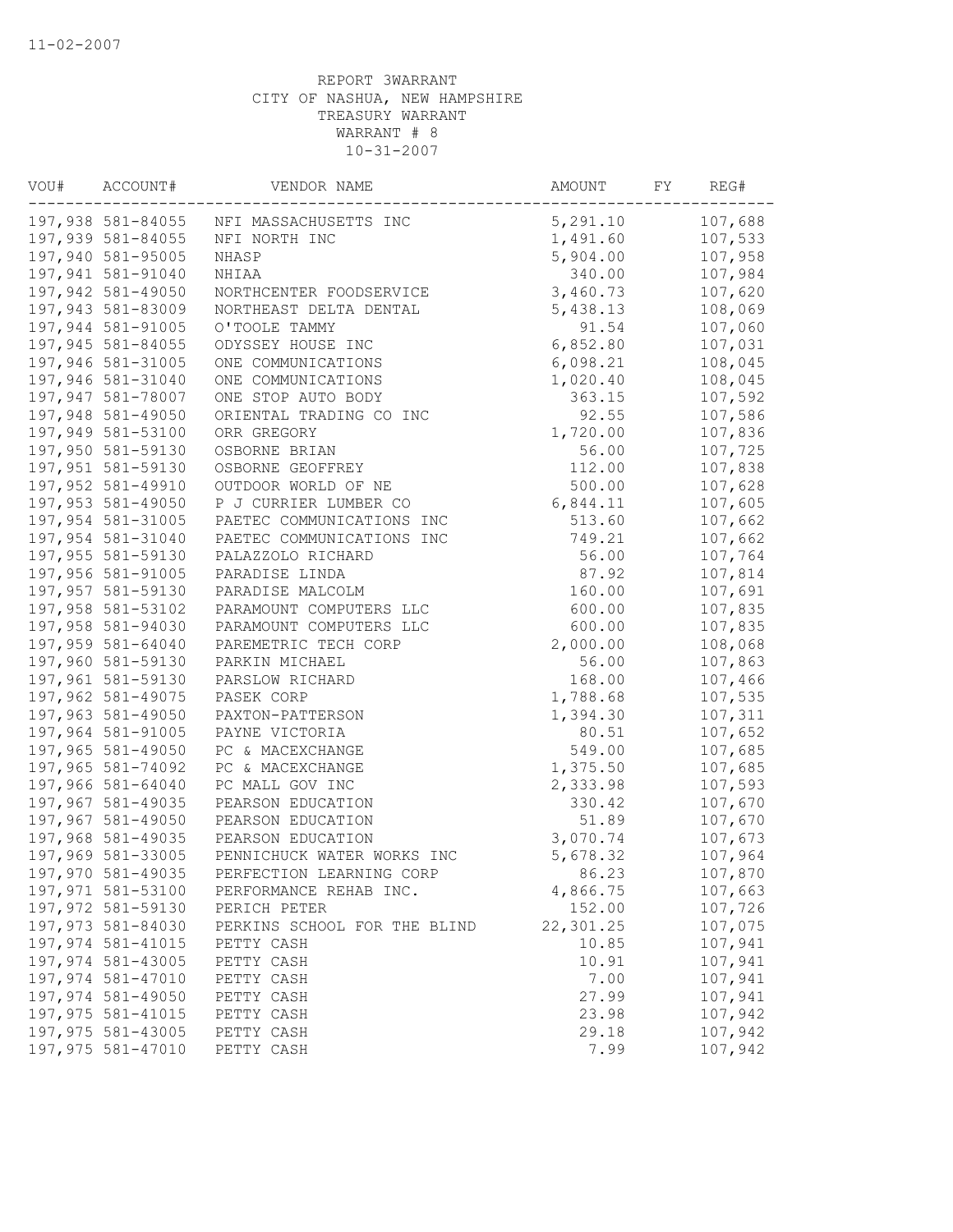| VOU# | ACCOUNT#          | VENDOR NAME                    | AMOUNT      | FY | REG#    |
|------|-------------------|--------------------------------|-------------|----|---------|
|      | 197,975 581-49050 | PETTY CASH                     | 9.98        |    | 107,942 |
|      | 197,975 581-63085 | PETTY CASH                     | 35.37       |    | 107,942 |
|      | 197,975 581-95005 | PETTY CASH                     | 35.00       |    | 107,942 |
|      | 197,976 581-74092 | PHONAK, INC                    | 94.50       |    | 107,674 |
|      | 197,977 581-49075 | PIMLEY WILLIAM J               | 79.93       |    | 107,548 |
|      | 197,978 581-84055 | PINE HAVEN BOYS CENTER         | 7,905.60    |    | 107,538 |
|      | 197,979 581-43005 | PITNEY BOWES INCORPORATED      | 153.00      |    | 107,872 |
|      | 197,980 581-55020 | PLACE PATRICIA                 | 33.51       |    | 107,561 |
|      | 197,980 581-98030 | PLACE PATRICIA                 | 170.00      |    | 107,561 |
|      | 197,981 581-49050 | POSITIVE PROMOTIONS INC        | 231.30      |    | 107,122 |
|      | 197,982 581-49050 | PREMIER SCHOOL AGENDAS         | 3,102.00    |    | 107,687 |
|      | 197,983 581-49075 | PRENTKE ROMICH CO              | 113.95      |    | 107,064 |
|      | 197,984 581-55015 | PROVIDER ENTERPRISES INC (THE) | 20,407.75   |    | 107,601 |
|      | 197,985 581-32005 | PSNH                           | 80.00       |    | 108,044 |
|      | 197,986 581-49095 | PSYCHOLOGICAL ASSESSMENT RESOU | 105.90      |    | 107,315 |
|      | 197,987 581-32005 | PUBLIC SERVICE OF NH           | 111, 214.78 |    | 108,040 |
|      | 197,988 581-49050 | PURCHASE ADVANTAGE CARD        | 55.58       |    | 107,753 |
|      | 197,989 581-42110 | RADIOSHACK                     | 566.91      |    | 107,469 |
|      | 197,990 581-42110 | RALPH PILL ELECTRIC SUPPLY COM | 234.98      |    | 107,851 |
|      | 197,991 581-49055 | RECORDED BOOKS LLC             | 51.75       |    | 107,506 |
|      | 197,992 581-49910 | REDIMIX COMPANIES INC          | 510.00      |    | 107,302 |
|      | 197,993 581-84030 | REGIONAL SERVICES & EDUCATION  | 772.14      |    | 107,061 |
|      | 197,994 581-53100 | REM-C FIRE PROTECTION SYSTEMS  | 8,875.00    |    | 107,623 |
|      | 197,995 581-49050 | REMEDIA PUBLICATIONS INC       | 415.13      |    | 107,879 |
|      | 197,996 581-42110 | REXEL CLS                      | 414.66      |    | 107,761 |
|      | 197,997 581-41040 | RICOH AMERICAS CORP            | 44.00       |    | 107,590 |
|      | 197,997 581-49075 | RICOH AMERICAS CORP            | 78.00       |    | 107,590 |
|      | 197,998 581-66005 | RICOH AMERICAS CORP            | 1,029.49    |    | 107,676 |
|      | 197,999 581-44005 | RIENDEAU PRINTING CORP         | 3,383.00    |    | 107,617 |
|      | 198,000 581-59130 | ROBICHAUD GERARD               | 132.00      |    | 107,714 |
|      | 198,001 581-94010 | ROSS STEPHANIE                 | 1,306.40    |    | 107,703 |
|      | 198,002 581-59130 | RUSSELL RYAN                   | 56.00       |    | 107,840 |
|      | 198,003 581-55015 | SAFEWAY TRAINING & TRANS SERV  | 2,250.00    |    | 107,632 |
|      | 198,004 581-78007 | SANEL AUTO PARTS CO            | 90.88       |    | 107,281 |
|      | 198,005 581-59130 | SARETTE GREG                   | 56.00       |    | 107,768 |
|      | 198,006 581-49050 | SARGENT-WELCH                  | 3,025.91    |    | 107,130 |
|      | 198,007 581-94030 | SAUNDERS ALICE                 | 50.00       |    | 107,567 |
|      | 198,008 581-49050 | SAX ARTS & CRAFTS              | 767.32      |    | 107,546 |
|      | 198,008 581-49055 | SAX ARTS & CRAFTS              | 27.27       |    | 107,546 |
|      | 198,009 581-91005 | SCHAPPLER PHILIP               | 41.59       |    | 107,558 |
|      | 198,010 581-95010 | SCHOLASTIC INC                 | 287.22      |    | 107,053 |
|      | 198,011 581-47010 | SCHOOL HEALTH CORP             | 90.88       |    | 107,074 |
|      | 198,011 581-49050 | SCHOOL HEALTH CORP             | 1,187.95    |    | 107,074 |
|      | 198,012 581-47010 | SCHOOL NURSE SUPPLY INC        | 950.26      |    | 107,543 |
|      | 198,013 581-41015 | SCHOOL SPECIALTY               | 20.40       |    | 107,581 |
|      | 198,013 581-49050 | SCHOOL SPECIALTY               | 1,315.39    |    | 107,580 |
|      | 198,013 581-49050 | SCHOOL SPECIALTY               | 12,611.89   |    | 107,581 |
|      | 198,013 581-49050 | SCHOOL SPECIALTY               | 2,029.76    |    | 107,582 |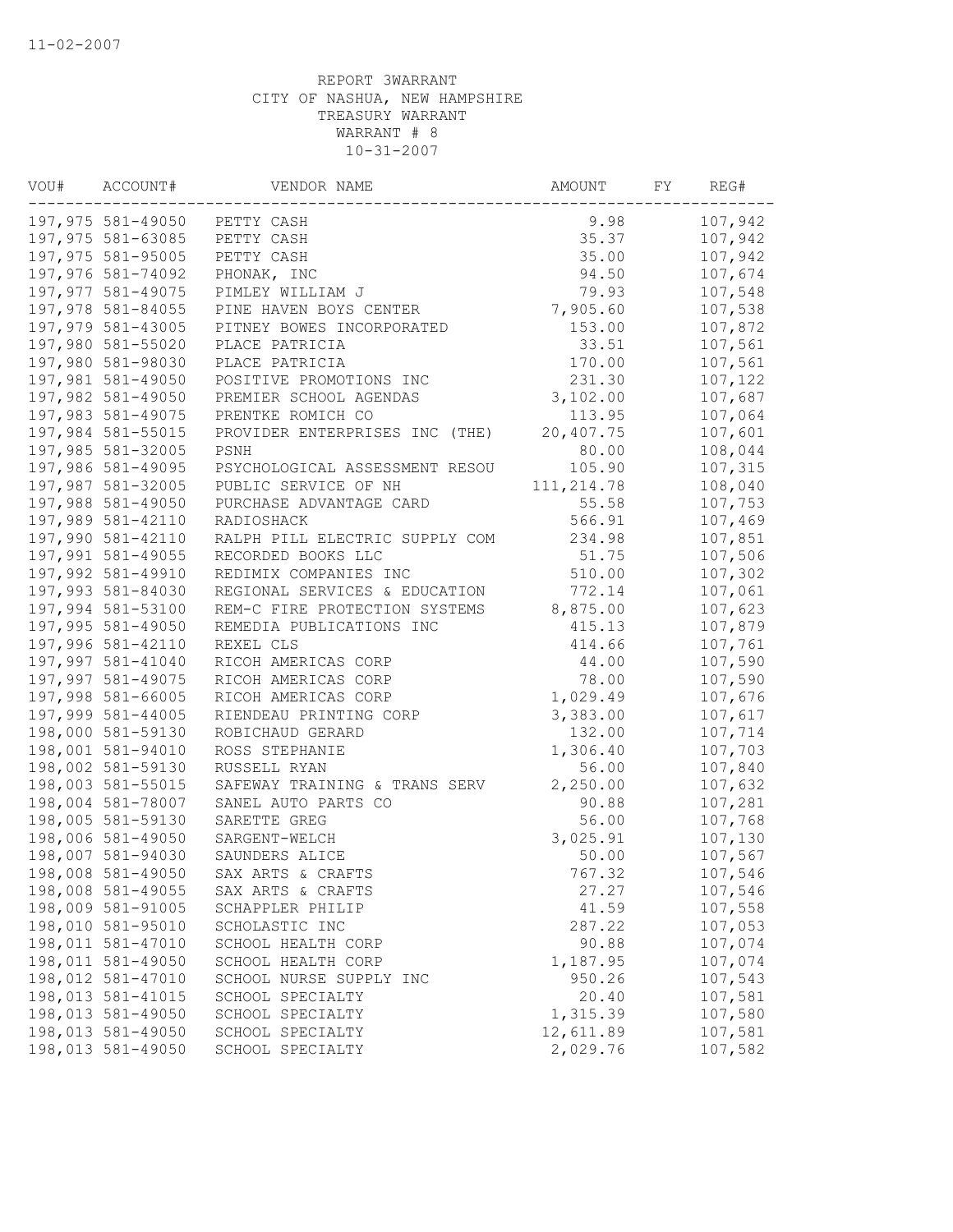| VOU# | ACCOUNT#          | VENDOR NAME                    | AMOUNT    | FY | REG#    |
|------|-------------------|--------------------------------|-----------|----|---------|
|      | 198,014 581-94030 | SCHOOLLAW.COM                  | 185.00    |    | 107,760 |
|      | 198,015 581-49055 | SCHOOLMEDIA INC                | 192.25    |    | 107,758 |
|      | 198,016 581-49075 | SCHROEDER ERIC                 | 25.00     |    | 107,752 |
|      | 198,017 581-91005 | SEUSING JENNIFER               | 255.95    |    | 107,555 |
|      | 198,018 581-75023 | SHIFFLER EQUIPMENT SALES INC   | 517.40    |    | 107,537 |
|      | 198,019 581-91005 | SICILIA KATHRYN                | 130.58    |    | 107,784 |
|      | 198,020 581-75015 | SIEMENS BUILDING TECHNOLOGIES  | 6,239.00  |    | 107,680 |
|      | 198,021 581-49050 | SIMPLEXGRINNELL                | 1,080.00  |    | 107,052 |
| 790  | 581-64040         | SIRSIDYNIX                     | 22,500.00 |    | 108,030 |
|      | 198,022 581-49030 | SMART APPLE MEDIA              | 161.60    |    | 107,569 |
|      | 198,023 581-59130 | SMITH DAVID                    | 66.00     |    | 107,062 |
|      | 198,024 581-59130 | SMITH MIKE                     | 76.00     |    | 107,720 |
|      | 198,025 581-49050 | SPORTIME                       | 59.99     |    | 107,587 |
|      | 198,026 581-41015 | STAPLES BUSINESS ADVANTAGE     | 1,110.01  |    | 107,463 |
|      | 198,026 581-41015 | STAPLES BUSINESS ADVANTAGE     | 249.29    |    | 107,464 |
|      | 198,026 581-41045 | STAPLES BUSINESS ADVANTAGE     | 12,991.22 |    | 107,463 |
|      | 198,026 581-41045 | STAPLES BUSINESS ADVANTAGE     | 2,195.47  |    | 107,464 |
|      | 198,026 581-49050 | STAPLES BUSINESS ADVANTAGE     | 3,573.46  |    | 107,463 |
|      | 198,026 581-49050 | STAPLES BUSINESS ADVANTAGE     | 423.43    |    | 107,464 |
|      | 198,027 581-53100 | STATE OF NH - CRIMINAL RECORDS | 793.50    |    | 107,943 |
|      | 198,028 581-84055 | STETSON SCHOOL INC             | 6,248.40  |    | 107,700 |
|      | 198,029 581-64040 | STONEY WILLIAM JR              | 9.95      |    | 107,572 |
|      | 198,030 581-59130 | STUART ALISTAIR                | 132.00    |    | 107,218 |
|      | 198,031 581-49050 | SUBSTITUTE TEACHING INSTITUTE  | 66.40     |    | 107,813 |
|      | 198,032 581-49050 | SUPER DUPER PUBLICATIONS       | 101.75    |    | 107,088 |
|      | 198,033 581-41015 | SURPLUS OFFICE EQUIPMENT INC   | 487.00    |    | 107,510 |
|      | 198,034 581-49050 | TALBOTT HELAYNE                | 86.64     |    | 107,684 |
|      | 198,035 581-49910 | TAMARACK LANDSCAPING INC       | 175.00    |    | 107,258 |
|      | 198,036 581-49050 | TAYLOR KAREN                   | 54.25     |    | 107,577 |
|      | 198,037 581-49050 | TEACHER'S DISCOVERY            | 33.90     |    | 107,602 |
|      | 198,038 581-44005 | TELEGRAPH PUBLISHING CO        | 2,603.00  |    | 108,082 |
|      | 198,039 581-53100 | TERMINIX                       | 477.00    |    | 107,692 |
|      | 198,040 581-49050 | TOADSTOOL BOOKSHOP             | 793.52    |    | 107,209 |
|      | 198,041 581-78007 | TOWERS MOTOR PARTS CORP        | 169.38    |    | 107,488 |
|      | 198,042 581-84055 | TREASURER STATE OF NH          | 15,043.57 |    | 107,575 |
|      | 198,043 581-49030 | TROMBLY DENISE                 | 45.28     |    | 107,636 |
|      | 198,044 581-59130 | TRYON ROBERT                   | 84.00     |    | 107,765 |
|      | 198,045 581-53100 | TWIN STATE//VOICE.DATA.VIDEO.I | 996.45    |    | 107,642 |
|      | 198,045 581-74092 | TWIN STATE//VOICE.DATA.VIDEO.I | 415.00    |    | 107,642 |
|      | 198,046 581-49050 | U S TOY CO                     | 20.94     |    | 107,566 |
|      | 198,047 581-64040 | UNICOM                         | 1,764.62  |    | 107,648 |
|      | 198,047 581-74092 | UNICOM                         | 3,440.65  |    | 107,648 |
|      | 198,048 581-83102 | UNUM LIFE INSURANCE            | 2,812.54  |    | 107,940 |
|      | 198,049 581-74092 | VALLEY COMMUNICATIONS SYSTEM I | 245.00    |    | 107,634 |
|      | 198,050 581-49050 | VAUGHAN LINDA                  | 114.95    |    | 107,135 |
|      | 198,051 581-31005 | VERION                         | 169.51    |    | 107,777 |
|      | 198,052 581-31005 | VERIZON                        | 104.72    |    | 107,961 |
|      | 198,053 581-31005 | VERIZON                        | 49.00     |    | 107,967 |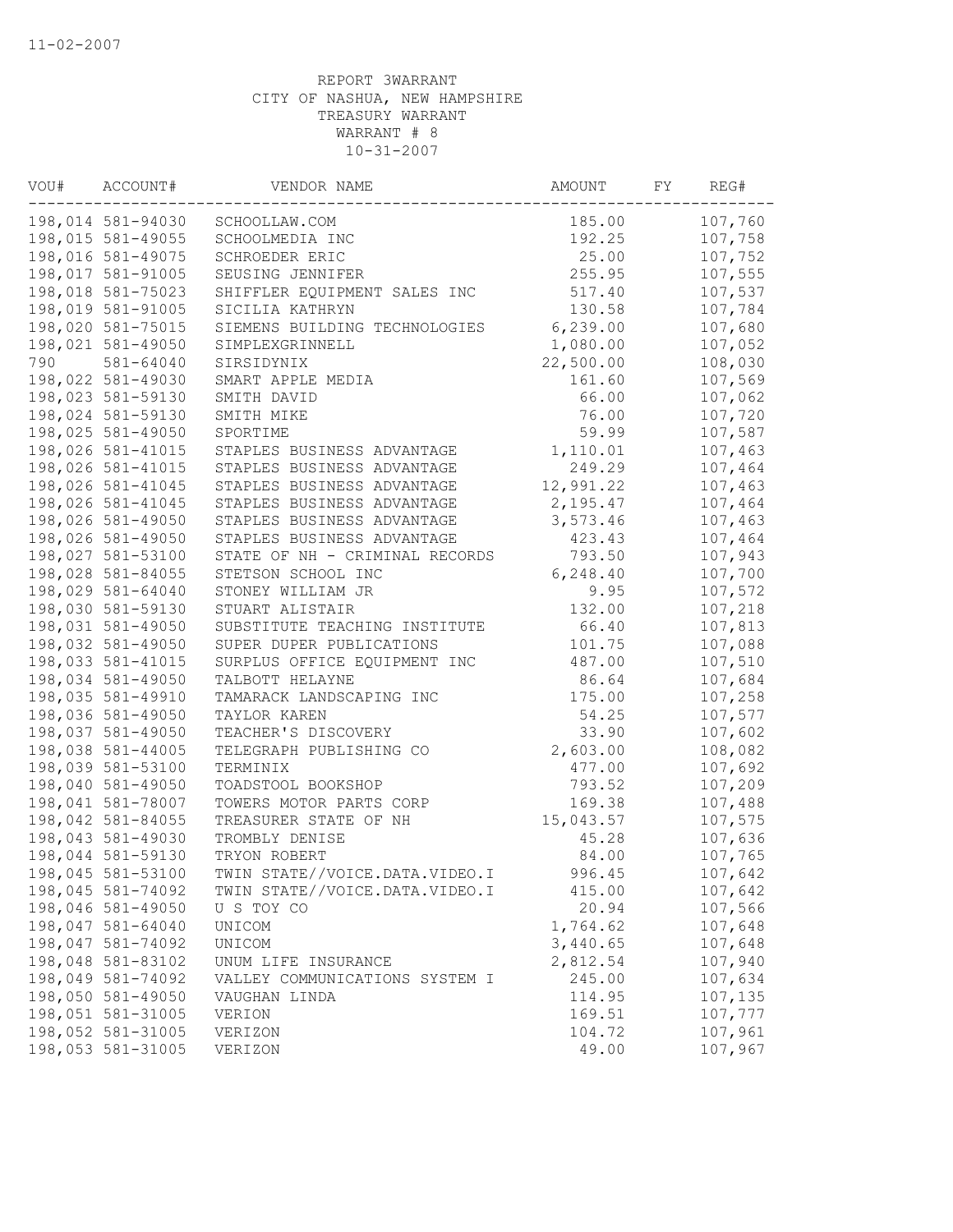| VOU#      | ACCOUNT#          | VENDOR NAME                                   | AMOUNT    | FY | REG#             |
|-----------|-------------------|-----------------------------------------------|-----------|----|------------------|
|           | 198,054 581-31005 | VERIZON                                       | 29.10     |    | 107,972          |
| 791       | 581-31005         | VERIZON                                       | 7,540.84  |    | 107,975          |
|           | 198,055 581-31005 | VERIZON                                       | 46.64     |    | 108,053          |
|           | 198,056 581-31005 | VERIZON                                       | 83.12     |    | 108,063          |
|           | 198,057 581-31005 | VERIZON                                       | 28.74     |    | 108,073          |
|           | 198,058 581-31005 | VERIZON                                       | 116.44    |    | 108,075          |
|           | 198,059 581-84030 | VERMONT CTR FOR THE DEAF &                    | 13,885.60 |    | 107,823          |
|           | 198,060 581-49075 | WALMART COMMUNITY                             | 56.87     |    | 107,528          |
|           | 198,061 581-84030 | WALSH SILVIA                                  | 892.50    |    | 107,810          |
|           | 198,062 581-91005 | WALTERS WAYLAND                               | 82.67     |    | 107,653          |
|           | 198,063 581-84030 | WATERS MARCIA                                 | 420.03    |    | 107,781          |
|           | 198,064 581-91005 | WELLMAN ANN MARIE                             | 12.61     |    | 107,757          |
|           | 198,065 581-53100 | WHITNEY DARRYL                                | 39.00     |    | 107,829          |
|           | 198,066 581-59130 | WILBERT RANDALL                               | 56.00     |    | 107,771          |
|           | 198,067 581-59130 | WILKINS GERARD                                | 76.00     |    | 107,716          |
|           | 198,068 581-49050 | WRS GROUP LTD                                 | 77.75     |    | 107,224          |
|           | 198,068 581-64192 | WRS GROUP LTD                                 | 1,625.70  |    | 107,224          |
|           | 198,069 581-49050 | ZINK PAT<br>--------------------------------- | 52.91     |    | 107,824          |
| TOTAL 581 |                   | SCHOOL DEPARTMENT                             |           |    | 781,440.53       |
|           |                   |                                               |           |    |                  |
| 792       | 590-23553         | BELLETETES INC                                | 530.32    |    | 107,272          |
| 793       | 590-23553         | BROX INDUSTRIES INC                           | 3,877.58  |    | 107,112          |
| 794       | 590-23553         | CORRIVEAU ROUTHIER INC                        | 232.00    |    | 107,847          |
| 795       | 590-23553         | NEW ENGLAND POSITIONING SYSTEM                | 1,864.28  |    | 107,263          |
| 796       | 590-23553         | REDIMIX COMPANIES INC                         | 3,811.00  |    | 107,302          |
| 797       | 590-24522         | UNICOM                                        | 4,800.00  |    | 107,648          |
| 798       | 590-24531         | OPTICAL SYSTEMS TECHNOLOGY INC                | 8,426.28  |    | 107,393          |
| 799       | 590-24535         | DIVER'S DEN DIVE SHOP INC                     | 2,353.80  |    | 107,342          |
| 800       | 590-24543         | DRAGON MOSQUITO CONTROL INC                   | 10,600.00 |    | 107,425          |
| 801       | 590-24551         | NASHUA REGIONAL PLANNING COMMI                | 8,376.50  |    | 107,877          |
| 802       | 590-24576         | SPRINT                                        | 459.71    |    | 107,968          |
|           | 198,070 590-24581 | BARNES & NOBLE INC                            | 519.64    |    | 107,035          |
|           | 198,071 590-24581 | CLASSROOM DIRECT                              | 1,058.04  |    | 107,612          |
|           | 198,072 590-24581 | COPY SHOP                                     | 931.13    |    | 107,216          |
|           | 198,073 590-24581 | EPG SERVICES LLC                              | 1,300.00  |    | 107,822          |
|           | 198,074 590-24581 | MCGRAW HILL COMPANIES                         |           |    | 107,237          |
|           | 198,075 590-24581 | SHIFFLER EQUIPMENT SALES INC                  | 2,073.78  |    | 107,537          |
| 803       | 590-24595         | MCNAMEE JAMES M                               | 7,854.00  |    | 107,494<br>----- |
| TOTAL     | 590               | P/Y OBLIGATIONS<br>______________________     |           |    | 59,068.06        |
| 804       | 595-22020         | AGARWAL ABHAY & MANDITA                       | 1,050.92  |    | 107,379          |
| 805       | 595-22020         | CARLSON CHARLES J                             | 51,901.00 |    | 107,378          |
| 806       | 595-22020         | EXIT 6 OFFICE BUILDING INC                    | 2,286.06  |    | 107,375          |
| 807       |                   | FIVE N ASSOCIATES                             | 6,435.84  |    |                  |
|           | 595-22020         |                                               |           |    | 107,261          |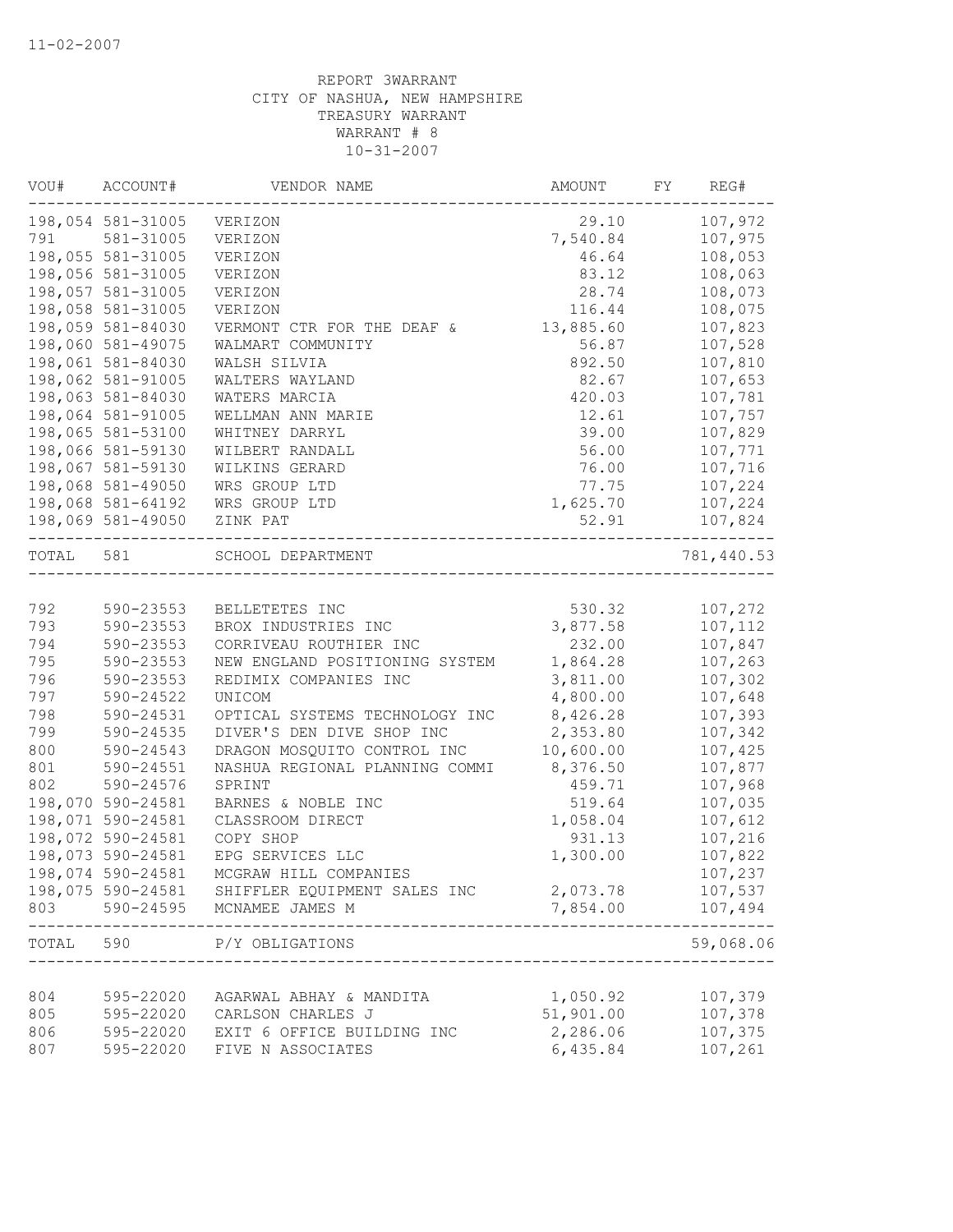| VOU#  | ACCOUNT#  | VENDOR NAME                  | AMOUNT    | REG#<br>FY |
|-------|-----------|------------------------------|-----------|------------|
| 808   | 595-22020 | INDIAN HEAD EOUITY PARTNER   | 3,787.87  | 107,373    |
| 809   | 595-22020 | MCGRORY BERNARD & ANNE       | 587.85    | 107,945    |
| 810   | 595-22020 | MCQUAIDE RICHARD & JACQUELIN | 306.16    | 107,376    |
| 811   | 595-22020 | NASH OUENTIN P & LUCILLE     | 5,473.82  | 107,293    |
| 812   | 595-22020 | NASH TAMPOSI LTD PTNRS       | 4,830.23  | 107,294    |
| 813   | 595-22020 | ONE CHESTNUT ST LIMITED      | 4,800.06  | 107,374    |
| 814   | 595-22020 | STELLOS ELECTRIC SUPPLY      | 11,534.24 | 107,257    |
| 815   | 595-22020 | TRIANGLE CREDIT UNION        | 8,617.99  | 107,262    |
| TOTAL | 595       | OVERLAY                      |           | 101,612.04 |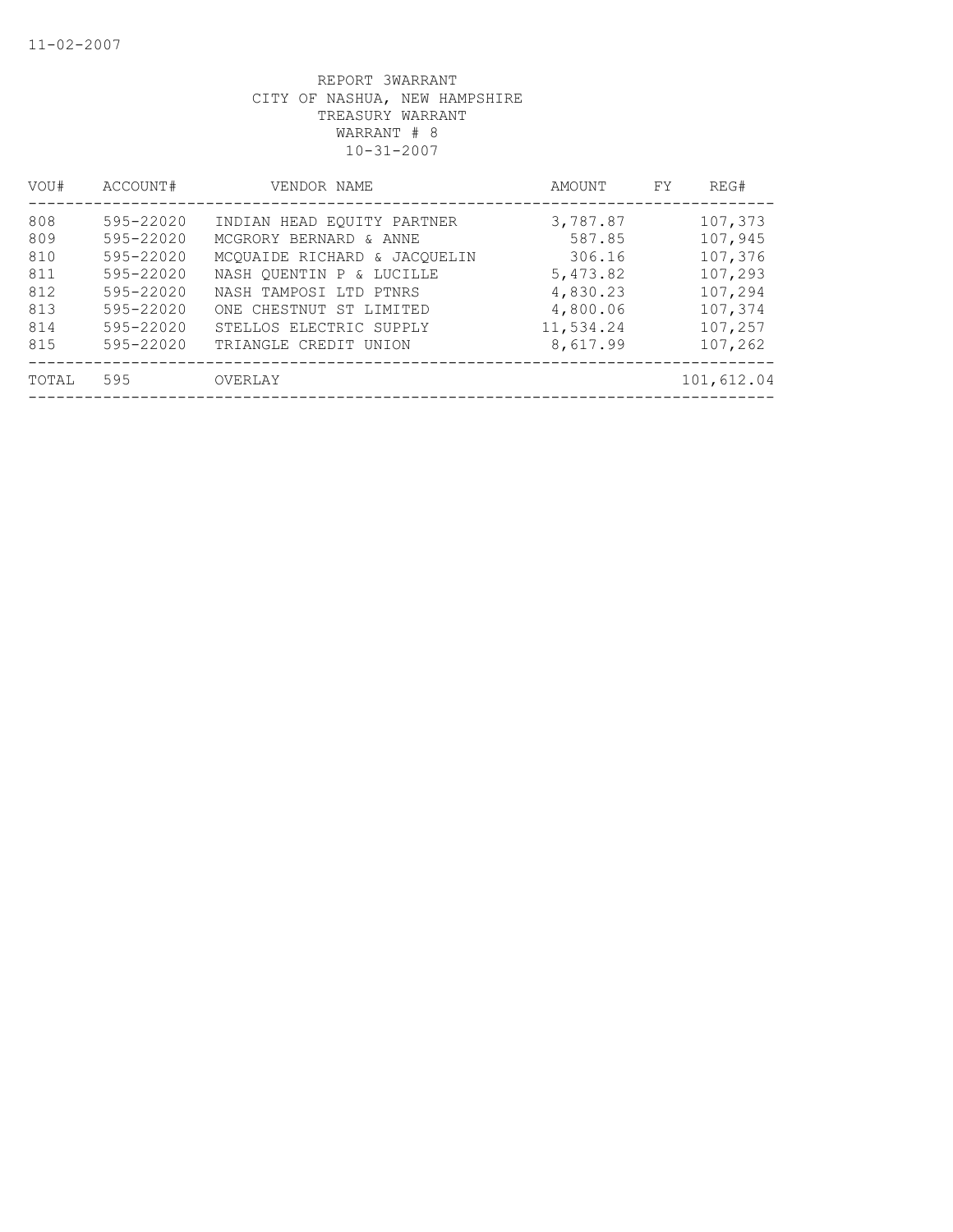| VOU#                     | ACCOUNT#                             | VENDOR NAME                                                                                    | <b>AMOUNT</b>                                   | FΥ | REG#                                     |
|--------------------------|--------------------------------------|------------------------------------------------------------------------------------------------|-------------------------------------------------|----|------------------------------------------|
| 816<br>817               | $653 - 05$<br>$653 - 05$             | BROX INDUSTRIES INC<br>REDIMIX COMPANIES INC                                                   | 2,586.32<br>4,655.00                            |    | 107,112<br>107,302                       |
| TOTAL                    | $653 - 05$                           | CAP IMP - STREET DEPT<br>SIDEWALK CONSTR & REPLACEMENT                                         |                                                 |    | 7,241.32                                 |
| 818<br>819               | $653 - 08$<br>$653 - 08$             | BROX INDUSTRIES INC<br>BROX INDUSTRIES INC/RETAINAGE                                           | 285,041.22<br>23,013.41                         |    | 107,112<br>237                           |
| TOTAL                    | $653 - 08$                           | CAP IMP - STREET DEPT<br>STREET PAVING PROGRAM FY07                                            |                                                 |    | 308,054.63                               |
| 820<br>821               | $653 - 09$<br>$653 - 09$             | AGGREGATE INDUSTRIES<br>GRAINGER                                                               | 1,998.00<br>140.99                              |    | 107,238<br>107,131                       |
| TOTAL                    | $653 - 09$                           | CAP IMP - STREET DEPT<br>SIDEWALK CONSTR & REPLACEMENT                                         |                                                 |    | 2,138.99                                 |
| 822                      | $653 - 11$                           | NES TRAFFIC SAFETY-AVON                                                                        | 1,425.00                                        |    | 107,391                                  |
| TOTAL                    | $653 - 11$                           | CAP IMP - STREET DEPT<br>ALLDS ST/SALMON BROOK RAIL                                            |                                                 |    | 1,425.00                                 |
| 198,076 681-11           |                                      | NORTHERN NURSERIES INC                                                                         | 3,549.50                                        |    | 107,606                                  |
| TOTAL                    | 681-11                               | CAP IMP - SCHOOL<br>DEFERRED NAINTENANCE/MAJOR                                                 |                                                 |    | 3,549.50                                 |
| 823<br>824<br>825<br>826 | 699-07<br>699-07<br>699-07<br>699-07 | R W BECK INC<br>SANSOUCY GEORGE E PE LLC<br>UPTON & HATFIELD LLP<br>VEOLIA WATER NORTH AMERICA | 1,733.03<br>15,000.00<br>50,000.00<br>17,500.00 |    | 107,335<br>107,119<br>107,090<br>107,333 |
| TOTAL                    | 699-07                               | WATER SUPPLY ACQUISITION                                                                       |                                                 |    | 84,233.03                                |
|                          |                                      |                                                                                                |                                                 |    |                                          |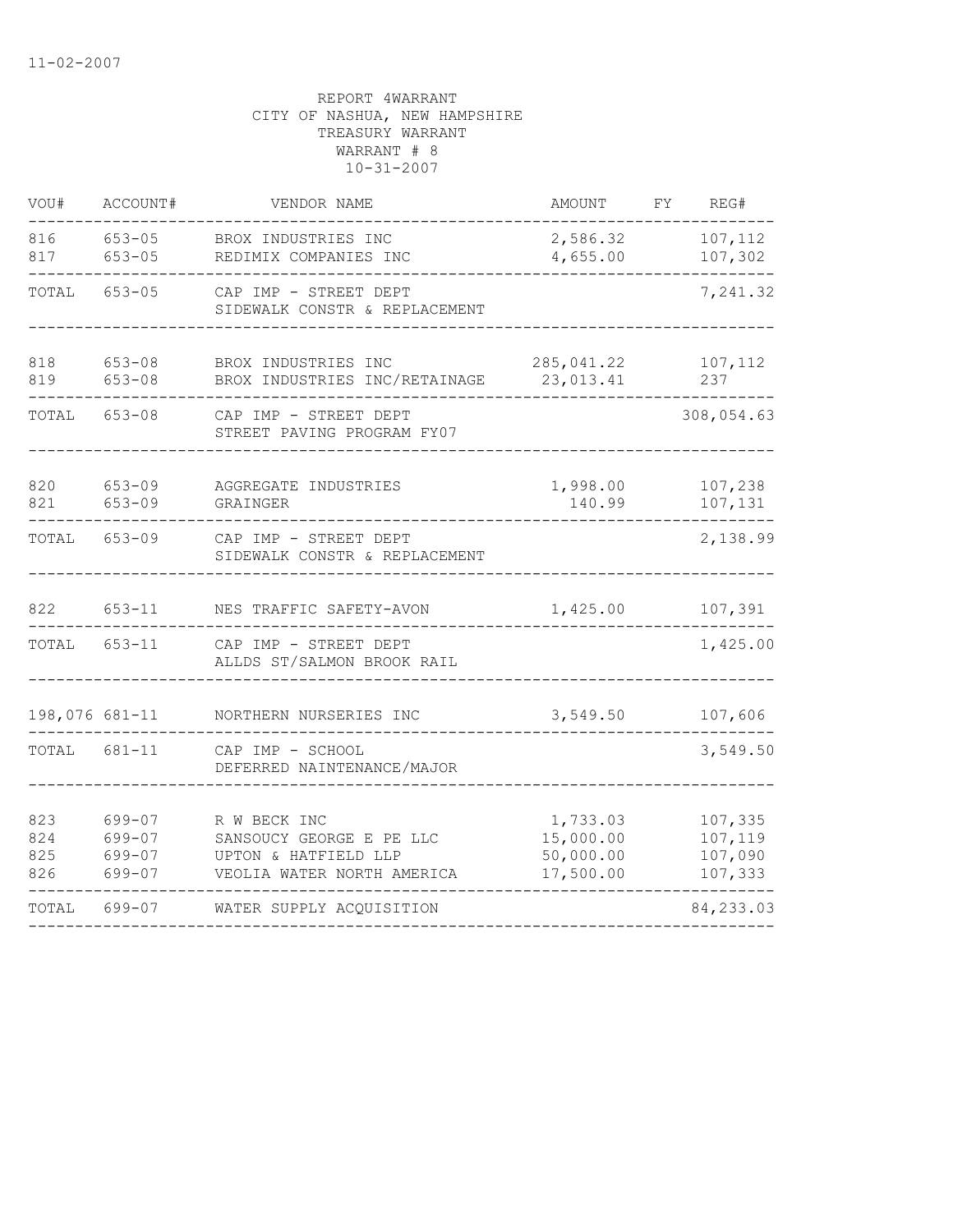| VOU#                                                 | ACCOUNT#                                                                                             | PROGRAM<br>VENDOR NAME                                                                                                                                                                                                              | AMOUNT                                                                                           | FΥ<br>REG#                                                                   |
|------------------------------------------------------|------------------------------------------------------------------------------------------------------|-------------------------------------------------------------------------------------------------------------------------------------------------------------------------------------------------------------------------------------|--------------------------------------------------------------------------------------------------|------------------------------------------------------------------------------|
| 827<br>828<br>829                                    | 731-64045<br>$731 - 64045$<br>731-64045                                                              | 3705 DELL MARKETING LP<br>3705 GOVCONNECTION INC<br>3705 WINCO IDENTIFICATION CORP                                                                                                                                                  | 10,237.00<br>35.17<br>199.00                                                                     | 107,267<br>107,256<br>107,290                                                |
| TOTAL                                                | 731                                                                                                  | CPF-POLICE DEPARTMENT                                                                                                                                                                                                               | 10, 471.17                                                                                       |                                                                              |
| 830                                                  | 751-53075                                                                                            | 3731 NASHUA REGIONAL PLANNING COMMI                                                                                                                                                                                                 | 2,856.90                                                                                         | 107,877                                                                      |
| TOTAL                                                | 751                                                                                                  | CPF-PWD & ENGINEERING                                                                                                                                                                                                               | 2,856.90                                                                                         |                                                                              |
| 831                                                  | 771-53025                                                                                            | 3750 VANASSE HANGEN BRUSTLIN INC                                                                                                                                                                                                    | 10,695.73                                                                                        | 107,046                                                                      |
| TOTAL                                                | 771                                                                                                  | CPF - COMM DEVLPMNT DIV                                                                                                                                                                                                             | 10,695.73                                                                                        |                                                                              |
| 832<br>833<br>834                                    | 774-01318<br>774-59100<br>774-59100                                                                  | 3718 MERIDIAN CONSTRUCTION CORP<br>3718 BAIN PEST CONTROL SERVICE INC<br>3718 J P PEST SERVICES                                                                                                                                     | 4,558.08<br>2,664.75<br>393.00                                                                   | 107,343<br>107,869<br>107,338                                                |
| TOTAL                                                | 774                                                                                                  | CPF-URBAN PROGRAMS                                                                                                                                                                                                                  | 7,615.83                                                                                         |                                                                              |
| 835<br>835<br>836<br>837<br>838<br>839<br>840<br>841 | 792-53030<br>792-53030<br>792-53075<br>792-53181<br>792-53181<br>792-53183<br>792-53183<br>792-54005 | 3798 METCALF & EDDY<br>3799 METCALF & EDDY<br>3792 ADS LLC<br>3794 BROX INDUSTRIES INC<br>3794 BROX INDUSTRIES INC/RETAINAGE<br>3795 BROX INDUSTRIES INC<br>3795 BROX INDUSTRIES INC/RETAINAGE<br>3799 TELEGRAPH PUBLISHING COMPANY | 12, 177.71<br>101,033.14<br>30,728.25<br>4,340.50<br>2,038.80<br>17,528.15<br>2,191.15<br>249.90 | 107,236<br>107,236<br>107,323<br>107,112<br>237<br>107,112<br>237<br>107,865 |
| TOTAL                                                | 792                                                                                                  | CPF-WASTEWATER USER FUND                                                                                                                                                                                                            | 170,287.60                                                                                       |                                                                              |
|                                                      |                                                                                                      |                                                                                                                                                                                                                                     |                                                                                                  |                                                                              |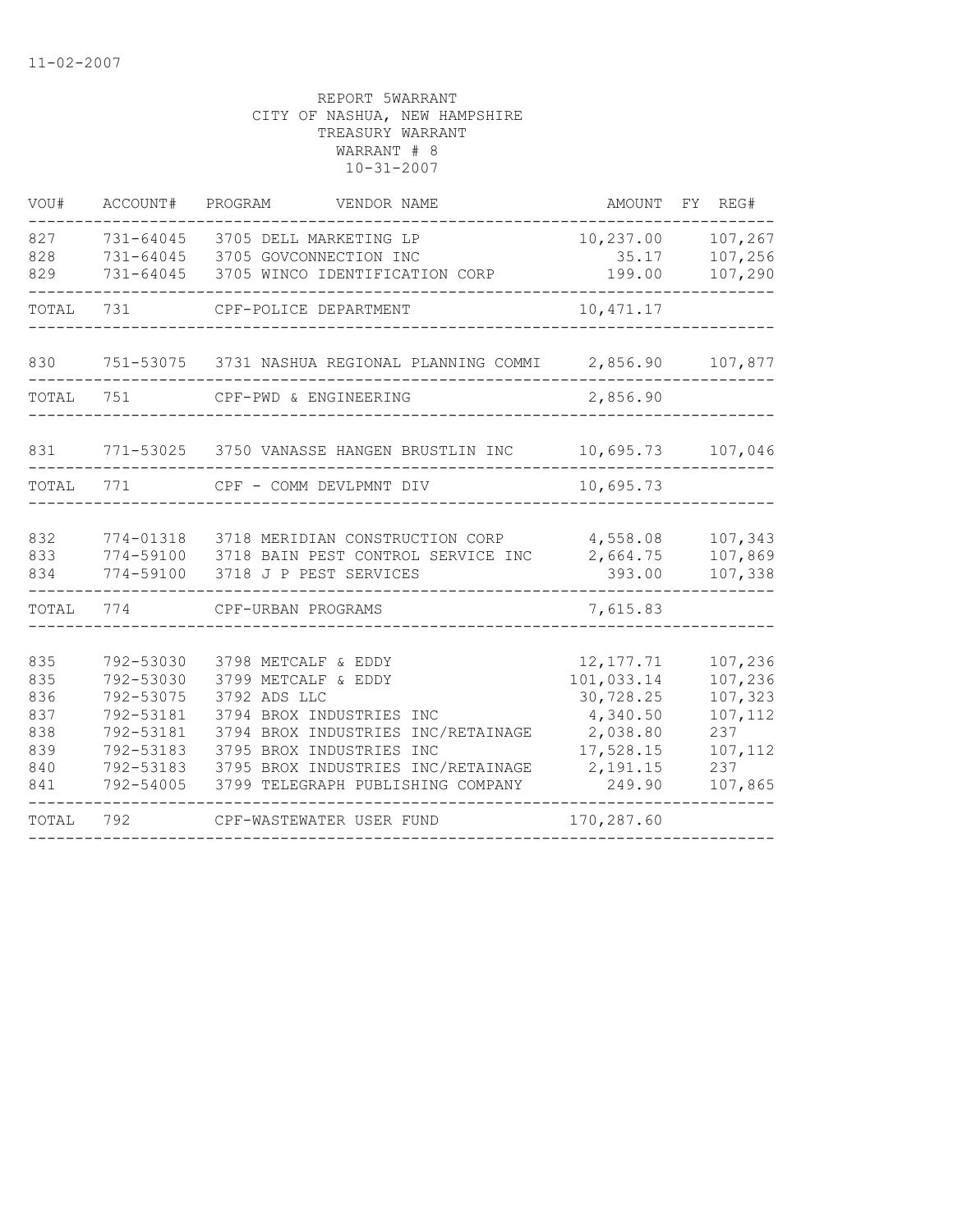| WOU# | ACCOUNT#  | VENDOR NAME                    | AMOUNT    | FY | REG#    |
|------|-----------|--------------------------------|-----------|----|---------|
| 842  | 801-31005 | VERIZON                        | 73.94     |    | 107,975 |
| 843  | 801-31005 | VERIZON                        | 69.74     |    | 107,994 |
| 844  | 801-31040 | PAETEC COMMUNICATIONS INC      | 8.41      |    | 107,960 |
| 845  | 801-32005 | PUBLIC SERVICE OF NH           | 821.51    |    | 108,040 |
| 845  | 801-32005 | PUBLIC SERVICE OF NH           | 76.51     |    | 108,041 |
| 846  | 801-41015 | STAPLES BUSINESS ADVANTAGE     | 68.52     |    | 107,524 |
| 847  | 801-43005 | FEDEX                          | 221.65    |    | 107,963 |
| 848  | 801-46030 | LEHIGH SAFETY SHOE LLC         | 75.00     |    | 107,242 |
| 849  | 801-46045 | CCP INDUSTRIES INC             | 174.96    |    | 107,288 |
| 849  | 801-46045 | CCP INDUSTRIES INC             | 200.41    |    | 107,288 |
| 849  | 801-46045 | CCP INDUSTRIES INC             | $-9.55$   |    | 107,288 |
| 850  | 801-47010 | BASS FIRST AID SERVICE COMPANY | 77.95     |    | 107,151 |
| 851  | 801-48005 | SHATTUCK MALONE OIL CO         | 3,312.06  |    | 107,951 |
| 851  | 801-48005 | SHATTUCK MALONE OIL CO         | 14,904.28 |    | 107,951 |
| 851  | 801-48005 | SHATTUCK MALONE OIL CO         | 2,484.06  |    | 107,951 |
| 852  | 801-49040 | BCM CONTROLS CORPORATION       | 2,370.00  |    | 107,337 |
| 853  | 801-49075 | RIS PAPER COMPANY INC          | 441.05    |    | 107,177 |
| 854  | 801-53030 | CMA ENGINEERS INC              | 1,906.07  |    | 107,308 |
| 855  | 801-53130 | AMERISCI BOSTON                | 210.00    |    | 107,229 |
| 856  | 801-53130 | ARIZONA INSTRUMENT             | 656.00    |    | 107,227 |
| 857  | 801-59100 | ADVANCED SCALE INC             | 825.00    |    | 107,126 |
| 858  | 801-59100 | AMHERST APPLIANCE REPAIR/STEVE | 715.00    |    | 107,328 |
| 859  | 801-59100 | NEW HAMPSHIRE THE BEAUTIFUL    | 114.00    |    | 107,384 |
| 860  | 801-59100 | RMG ENTERPRISE INC             | 1,500.00  |    | 107,646 |
| 861  | 801-59100 | T-QUIP SALES & RENTALS INC     | 4,700.00  |    | 107,300 |
| 862  | 801-59100 | WIRELESS ZONE                  | 18.00     |    | 107,999 |
| 863  | 801-59238 | GE CAPITAL INC                 | 222.15    |    | 107,511 |
| 864  | 801-59245 | ADVANCED LIQUID RECYCLING INC  | 56.68     |    | 107,514 |
| 865  | 801-59245 | D & R TOWING INC               | 300.00    |    | 107,848 |
| 866  | 801-59245 | MAINE OXY/SPEC AIR SPECIALTY G | 86.40     |    | 107,036 |
| 867  | 801-64040 | DLT SOLUTIONS INC              | 68.64     |    | 107,990 |
| 868  | 801-64045 | COMCAST                        | 68.48     |    | 108,005 |
| 869  | 801-64192 | MAGUIRE EQUIPMENT INC          | 5,300.00  |    | 107,455 |
| 870  | 801-64192 | RYDIN DECAL                    | 3,257.56  |    | 107,445 |
| 871  | 801-72010 | CONWAY OFFICE PRODUCTS LLC     | 90.00     |    | 107,221 |
| 872  | 801-75023 | AMERICAN TANK MANAGEMENT INC   | 990.00    |    | 107,277 |
| 873  | 801-75023 | B & S LOCKSMITH INC            | 43.80     |    | 107,353 |
| 874  | 801-75023 | BANNER SYSTEMS OF MASSACHUSETT | 218.80    |    | 107,845 |
| 875  | 801-75023 | BELLETETES INC                 | 37.83     |    | 107,272 |
| 876  | 801-75023 | J LAWRENCE HALL INC            | 195.00    |    | 107,882 |
| 877  | 801-75023 | LISAY STEVEN E                 | 720.00    |    | 107,265 |
| 878  | 801-77020 | BAYNE MACHINE WORKS            | 259.48    |    | 107,253 |
| 879  | 801-77020 | CHADWICK-BAROSS INC            | 948.45    |    | 107,113 |
| 880  | 801-77020 | CN WOOD CO INC                 | 6,306.98  |    | 107,515 |
| 881  | 801-77020 | LIBERTY INTN'L TRUCKS OF NH LL | 44.19     |    | 107,854 |
| 881  | 801-77020 | LIBERTY INTN'L TRUCKS OF NH LL | 1,082.21  |    | 107,854 |
| 881  | 801-77020 | LIBERTY INTN'L TRUCKS OF NH LL | 44.19     |    | 107,854 |
| 882  | 801-77020 | MCDEVITT TRUCKS INC            | 101.04    |    | 107,520 |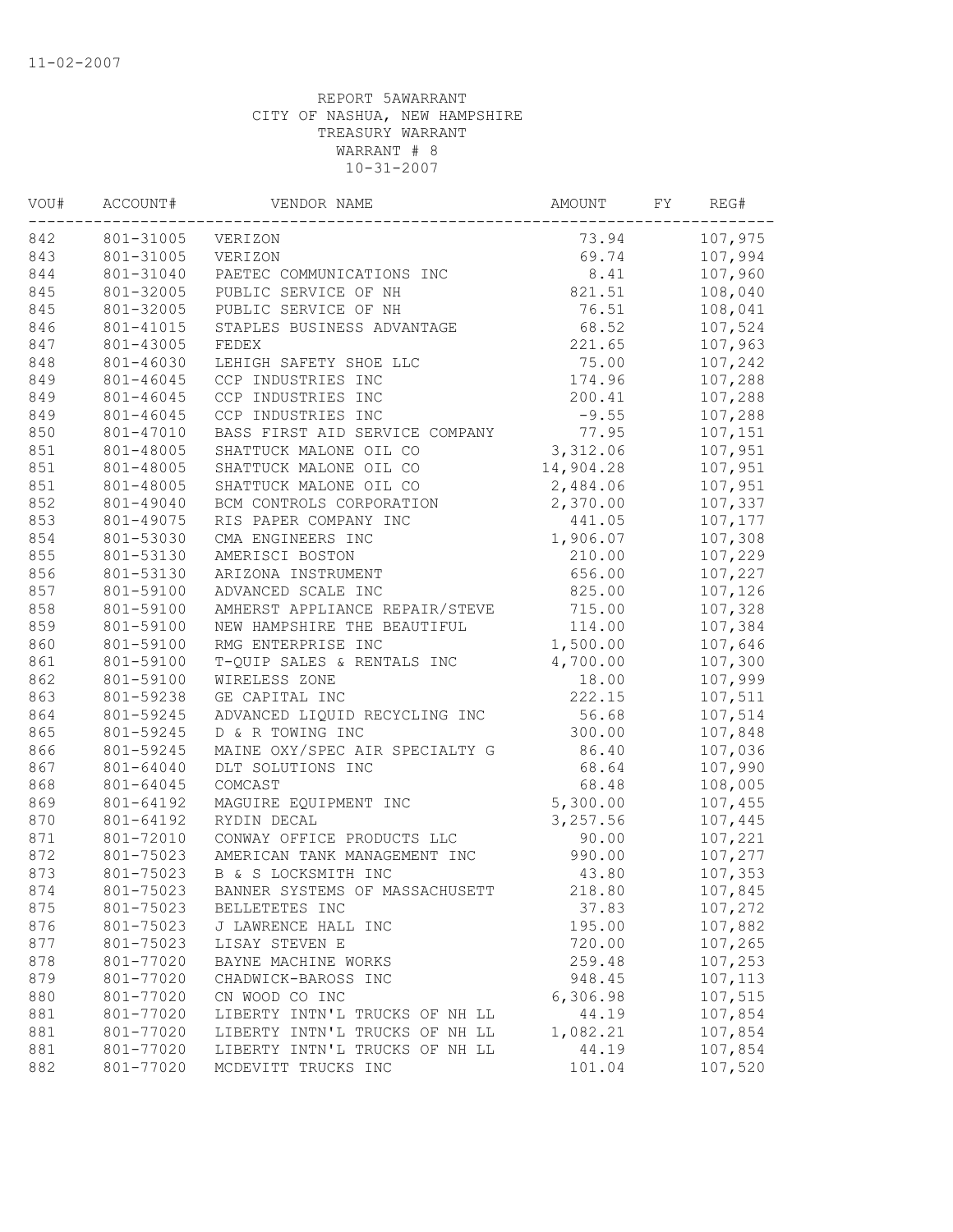| VOU#  | ACCOUNT#    | VENDOR NAME                             | AMOUNT    | FY | REG#      |
|-------|-------------|-----------------------------------------|-----------|----|-----------|
| 883   | 801-77020   | SOUTHWORTH-MILTON INC                   | 354.18    |    | 107,069   |
| 884   | 801-78065   | MAYNARD & LESIEUR INCORPORATED          | 246.70    |    | 107,857   |
| 884   | 801-78065   | MAYNARD & LESIEUR INCORPORATED 1,081.20 |           |    | 107,857   |
| 885   | 801-78065   | SULLIVAN TIRE COMPANIES                 | 554.00    |    | 107,462   |
| 886   | 801-78100   | BAYNE MACHINE WORKS                     | 102.79    |    | 107,253   |
| 887   | 801-78100   | BEST FORD/BEST CYCLE                    | 23.68     |    | 107,068   |
| 888   | 801-78100   | CN WOOD CO INC                          | 10,738.45 |    | 107,515   |
| 889   | 801-78100   | LIBERTY INTN'L TRUCKS OF NH LL          | 1,193.74  |    | 107,854   |
| 890   | 801-78100   | MCDEVITT TRUCKS INC                     | 92.63     |    | 107,520   |
| 891   | 801-78100   | SANEL AUTO PARTS CO                     | 180.22    |    | 107,281   |
| 891   | 801-78100   | SANEL AUTO PARTS CO                     | 127.77    |    | 107,281   |
| 892   | 801-78100   | TST EQUIPMENT INC                       | 539.26    |    | 107,231   |
| 892   | 801-78100   | TST EQUIPMENT INC                       | 118.50    |    | 107,231   |
| 893   | 801-78100   | WINDWARD PETROLEUM                      | 285.88    |    | 107,140   |
| 893   | 801-78100   | WINDWARD PETROLEUM                      | 1,286.44  |    | 107,140   |
| 893   | 801-78100   | WINDWARD PETROLEUM                      | 214.42    |    | 107,140   |
| 894   | 801-82025   | NH RETIREMENT SYSTEM                    | 359.03    |    | 206       |
| 895   | 801-83130   | ITT HARTFORD                            | 63.94     |    | 212       |
| 895   | 801-83230   | ITT HARTFORD                            | 91.70     |    | 212       |
| 895   | 801-83330   | ITT HARTFORD                            | 83.16     |    | 212       |
| 895   | 801-83430   | ITT HARTFORD                            | 40.88     |    | 212       |
| 896   | 801-91005   | GAUCHER SARA                            | 3.69      |    | 107,341   |
| 897   | 801-91005   | LAFLEUR JEFF                            | 80.02     |    | 107,201   |
| 898   | 801-94005   | CONVERSE KERRY                          | 520.50    |    | 107,038   |
| 899   | 801-95010   | TELEGRAPH PUBLISHING COMPANY            | 48.88     |    | 107,957   |
| 900   | 801-96125   | GZA GEOENVIRONMENTAL INC                | 7,919.85  |    | 107,607   |
| 901   |             | 801-96125 TREASURER STATE OF NH         | 250.00    |    | 107,993   |
| 902   | 801-96125   | TREASURER STATE OF NH                   | 12,000.00 |    | 107,030   |
| TOTAL | 801         | SOLID WASTE DISPOSAL                    |           |    | 95,057.96 |
|       |             |                                         |           |    |           |
| 903   | 802-31005   | VERIZON                                 | 481.83    |    | 107,975   |
| 904   | 802-31040   | PAETEC COMMUNICATIONS INC               | 9.36      |    | 107,960   |
| 905   | 802-32005   | PUBLIC SERVICE OF NH                    | 14.23     |    | 108,041   |
| 905   | 802-32005   | PUBLIC SERVICE OF NH                    | 48,388.09 |    | 108,041   |
| 906   | 802-33005   | PENNICHUCK WATER                        | 846.53    |    | 107,982   |
| 907   | 802-34015   | KEYSPAN ENERGY DELIVERY                 | 885.76    |    | 107,979   |
| 908   | 802-41015   | STAPLES BUSINESS ADVANTAGE              | 286.87    |    | 107,524   |
| 909   | 802-42010   | GREENLEAF WILLIAM                       | 510.00    |    | 107,412   |
| 910   | 802-45101   | CIBA SPECIALTY CHEMICALS CO             | 4,200.00  |    | 107,139   |
| 911   | 802-45103   | JCI JONES CHEMICALS INC                 | 2,342.45  |    | 107,317   |
| 912   | 802-45105   | HOLLAND COMPANY INC                     | 2,823.76  |    | 107,184   |
| 913   | 802-45106   | KEMIRA WATER SOLUTIONS INC              | 3,448.72  |    | 107,319   |
| 914   | 802-45175   | ARCSOURCE INC                           | 27.44     |    | 107,283   |
| 915   | $802 - 452$ | BARNES JOAN                             | 540.00    |    | 107,401   |
| 916   | $802 - 452$ | DASILVA-ROWLES DEBORAH                  | 540.00    |    | 107,386   |
| 917   | 802-46045   | LEHIGH SAFETY SHOE LLC                  | 82.00     |    | 107,242   |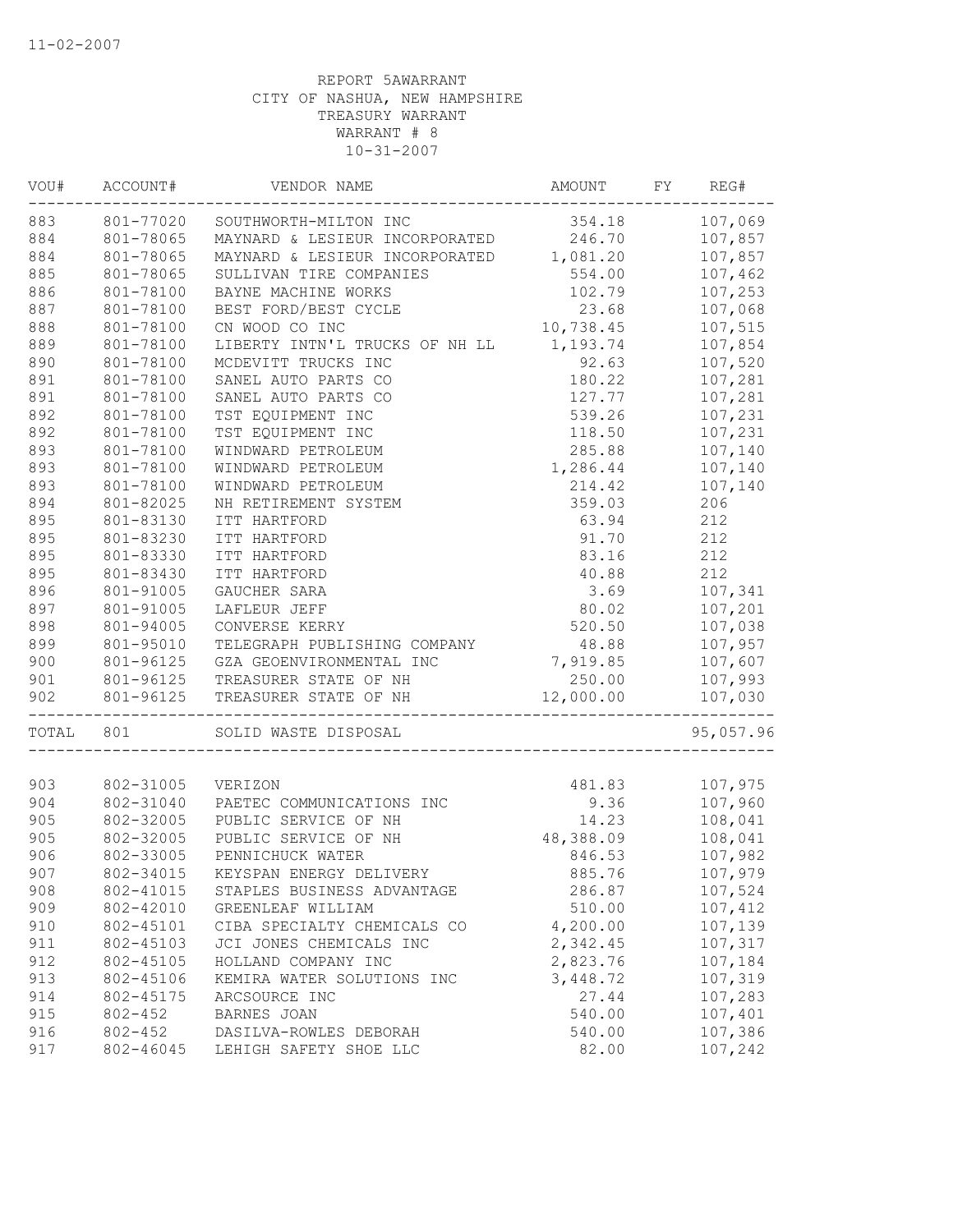| VOU# | ACCOUNT#  | VENDOR NAME                    | AMOUNT    | FY | REG#    |
|------|-----------|--------------------------------|-----------|----|---------|
| 917  | 802-46045 | LEHIGH SAFETY SHOE LLC         | 71.95     |    | 107,242 |
| 918  | 802-46045 | UNIFIRST CORPORATION           | 206.50    |    | 107,503 |
| 918  | 802-46045 | UNIFIRST CORPORATION           | 1,210.43  |    | 107,503 |
| 919  | 802-48015 | DENNIS K BURKE INC             | 898.18    |    | 108,061 |
| 919  | 802-48015 | DENNIS K BURKE INC             | 898.18    |    | 108,061 |
| 920  | 802-49070 | MIELE INC                      | 8,000.00  |    | 107,117 |
| 921  | 802-49070 | NORTH CENTRAL LABORATORIES     | 642.57    |    | 107,136 |
| 922  | 802-49070 | VWR INTERNATIONAL INC          | 70.69     |    | 107,525 |
| 923  | 802-49075 | HOME DEPOT CREDIT SERVICES     | 63.93     |    | 107,973 |
| 924  | 802-53030 | CHEMSERVE ENVIRONMENTAL ANALYS | 244.11    |    | 107,461 |
| 925  | 802-53030 | EASTERN ANALYTICAL INC         | 130.00    |    | 107,276 |
| 926  | 802-53030 | TREASURER STATE OF NH          | 330.00    |    | 107,971 |
| 927  | 802-54020 | TELEGRAPH PUBLISHING COMPANY   | 273.82    |    | 107,865 |
| 928  | 802-59100 | ANSWERING SERVICES OF NH LLC   | 294.00    |    | 107,348 |
| 929  | 802-59100 | ASAP FIRE & SAFETY CORPORATION | 2,180.50  |    | 107,199 |
| 930  | 802-59220 | PRINTGRAPHICS OF MAINE         | 5,556.00  |    | 222     |
| 931  | 802-59225 | KENT CLEAN SEPTIC LLC          | 1,044.00  |    | 107,351 |
| 932  | 802-59225 | RESOURCE MANAGEMENT INC        | 17,679.18 |    | 107,051 |
| 933  | 802-59238 | GE CAPITAL INC                 | 222.16    |    | 107,511 |
| 934  | 802-59265 | CITIZENS BANK NH               | 2,825.17  |    | 107,059 |
| 935  | 802-59275 | PENNICHUCK WATER               | 6,806.46  |    | 107,985 |
| 936  | 802-59320 | CN WOOD CO INC                 | 1,659.27  |    | 107,515 |
| 937  | 802-59320 | NAPA AUTO PARTS                | 70.38     |    | 107,483 |
| 938  | 802-59320 | SANEL AUTO PARTS CO            | $-11.85$  |    | 107,281 |
| 938  | 802-59320 | SANEL AUTO PARTS CO            | 37.54     |    | 107,281 |
| 938  | 802-59320 | SANEL AUTO PARTS CO            | 125.54    |    | 107,282 |
| 939  | 802-64040 | DLT SOLUTIONS INC              | 1,372.14  |    | 107,990 |
| 939  | 802-64040 | DLT SOLUTIONS INC              | 1,137.86  |    | 107,990 |
| 940  | 802-64040 | HYDROCAD SOFTWARE SOLUTIONS LL | 725.50    |    | 107,407 |
| 941  | 802-64192 | BELLETETES INC                 | 14.28     |    | 107,272 |
| 941  | 802-64192 | BELLETETES INC                 | 66.57     |    | 107,272 |
| 942  | 802-64192 | GRAINGER                       | 1,716.50  |    | 107,131 |
| 943  | 802-64192 | HOME DEPOT CREDIT SERVICES     | 67.55     |    | 107,973 |
| 944  | 802-64192 | MSC INDUSTRIAL SUPPLY CO INC   | 343.00    |    | 107,595 |
| 945  | 802-64192 | NH BRAGG & SONS INC            | 604.64    |    | 107,057 |
| 946  | 802-64192 | PINE MOTOR PARTS               | 19.49     |    | 107,858 |
| 947  | 802-66025 | GE CAPITAL INC                 | 105.00    |    | 107,511 |
| 948  | 802-72010 | CONWAY OFFICE PRODUCTS LLC     | 90.00     |    | 107,221 |
| 949  | 802-77050 | GRAINGER                       | 859.95    |    | 107,131 |
| 950  | 802-77050 | PINE MOTOR PARTS               | 19.78     |    | 107,858 |
| 951  | 802-77062 | MCMASTER-CARR SUPPLY CO        | 251.54    |    | 107,255 |
| 952  | 802-77065 | APPLIED INDUSTRIAL TECHNOLOGIE | 1,384.84  |    | 107,148 |
| 953  | 802-77065 | GRAINGER                       | 1,132.92  |    | 107,131 |
| 954  | 802-77065 | M & B MACHINING AND WELDING    | 888.00    |    | 107,855 |
| 955  | 802-77065 | MOTION INDUSTRIES INC          | 2,651.19  |    | 107,241 |
| 956  | 802-77067 | BEARINGS SPECIALTY CO INC      | 1,088.94  |    | 107,509 |
| 957  | 802-77069 | FASTENAL CO                    | 194.41    |    | 107,089 |
| 958  | 802-77069 | GRAINGER                       | 1,580.54  |    | 107,131 |
|      |           |                                |           |    |         |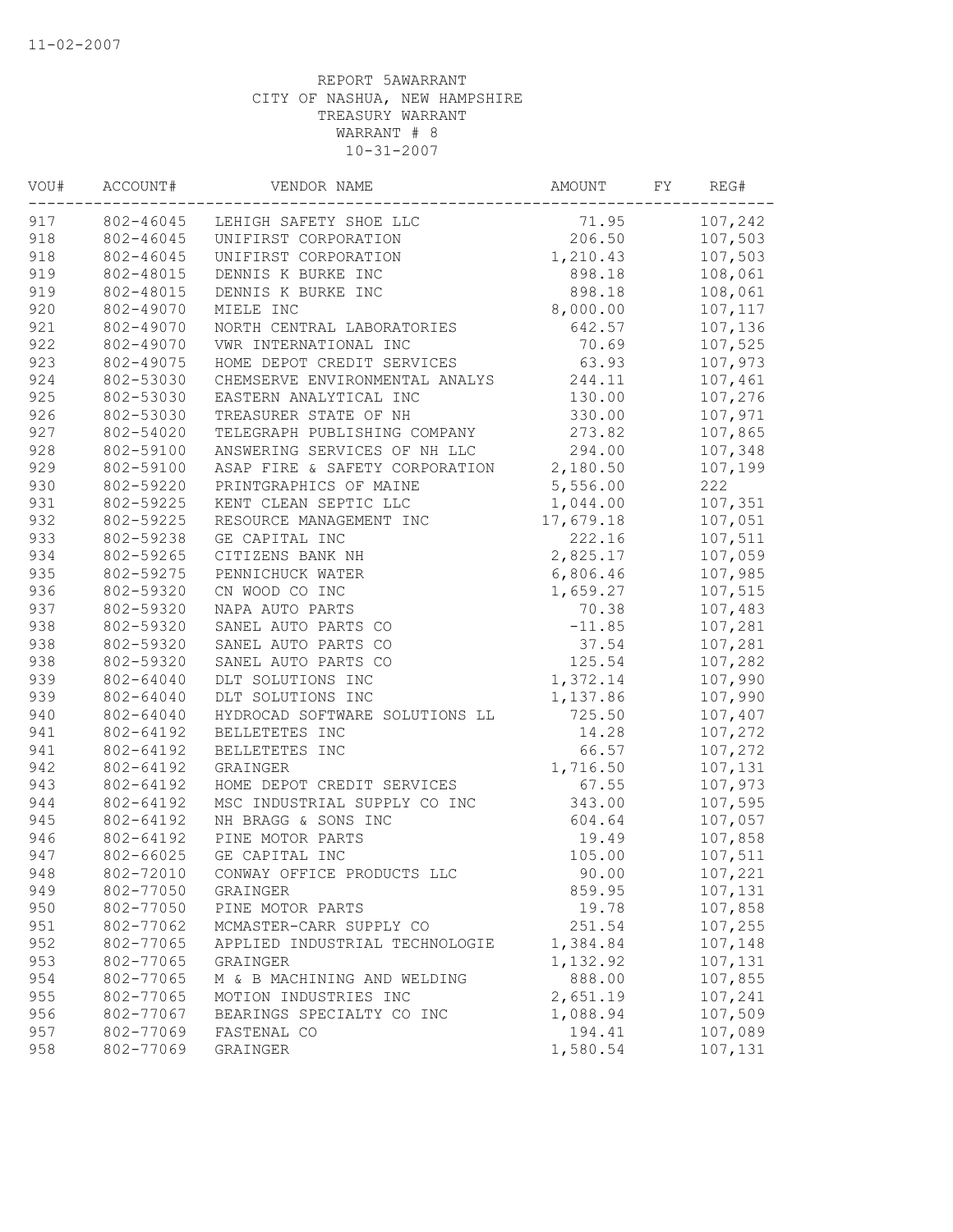| VOU#  | ACCOUNT#  | VENDOR NAME                    | AMOUNT    | FY | REG#       |
|-------|-----------|--------------------------------|-----------|----|------------|
| 959   | 802-77069 | HEATING SPECIALTIES OF NH INC  | 81.60     |    | 107,849    |
| 960   | 802-77069 | HOME DEPOT CREDIT SERVICES     | 338.73    |    | 107,974    |
| 961   | 802-77069 | M & M ELECTRICAL SUPPLY CO INC | 255.76    |    | 107,846    |
| 962   | 802-77069 | MCMASTER-CARR SUPPLY CO        | 600.80    |    | 107,255    |
| 963   | 802-77069 | MSC INDUSTRIAL SUPPLY CO INC   | 66.29     |    | 107,595    |
| 964   | 802-77069 | PINE MOTOR PARTS               | 93.34     |    | 107,858    |
| 965   | 802-77069 | RADIO SHACK                    | 27.89     |    | 107,962    |
| 966   | 802-77069 | SKYLINE ROOFING INC            | 2,000.00  |    | 107,622    |
| 967   | 802-77070 | WINDWARD PETROLEUM             | 2,136.43  |    | 107,140    |
| 968   | 802-77071 | FASTENAL CO                    | 768.88    |    | 107,089    |
| 969   | 802-77071 | NH BRAGG & SONS INC            | 30.21     |    | 107,057    |
| 970   | 802-82025 | NH RETIREMENT SYSTEM           | 620.59    |    | 206        |
| 971   | 802-83030 | ITT HARTFORD                   | 401.30    |    | 212        |
| 972   | 802-94005 | E J PRESCOTT                   | 30.00     |    | 108,025    |
| 973   | 802-94005 | MCAULEY LESIEUR, NANCY         | 1,605.14  |    | 107,946    |
| 974   | 802-95010 | TREASURER STATE OF NH          | 31.00     |    | 108,024    |
| 975   | 802-95010 | WATER ENVIRONMENT FEDERATION   | 117.75    |    | 108,021    |
| 976   | 802-95075 | TREASURER STATE OF NH          | 150.00    |    | 107,956    |
| 977   | 802-96007 | FOSTER STEPHEN JR              | 600.00    |    | 107,347    |
| 978   | 802-96007 | JWC ENVIRONMENTAL              | 73,683.00 |    | 107,129    |
| 979   | 802-96007 | MCMASTER-CARR SUPPLY CO        | 976.58    |    | 107,255    |
| 980   | 802-96055 | DEISTER CONCENTRATOR LLC       | 4,394.53  |    | 107,408    |
| 981   | 802-96060 | GRAINGER                       | 161.10    |    | 107,131    |
| 982   | 802-96060 | JWC ENVIRONMENTAL              | 30,442.80 |    | 107,129    |
| 983   | 802-96060 | MCMASTER-CARR SUPPLY CO        | 1,776.69  |    | 107,255    |
| TOTAL | 802       | SEWERAGE DISPOSAL SYSTEM       |           |    | 254,660.80 |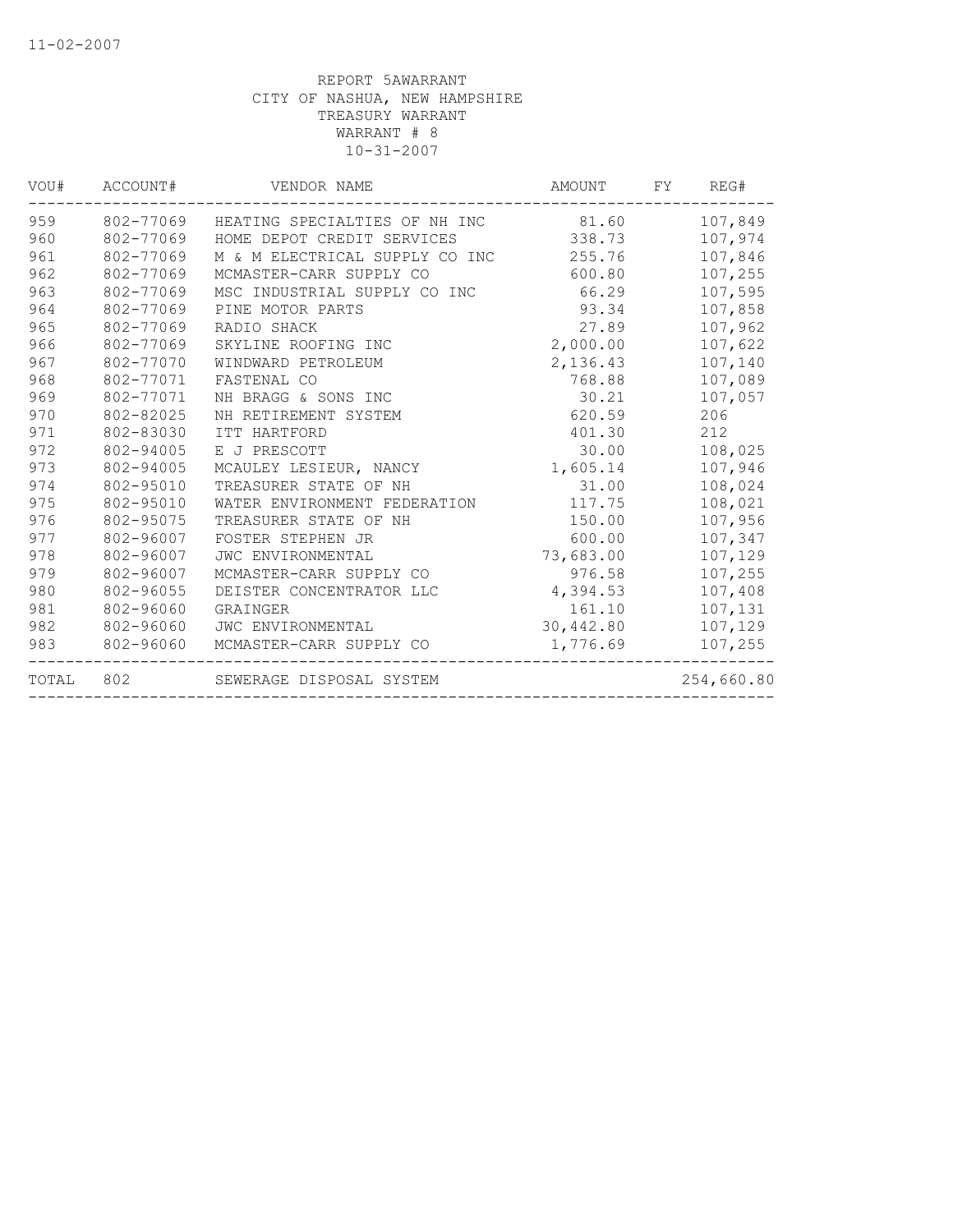| VOU#                                                                                      | ACCOUNT#                                                                                                                                                                | VENDOR NAME                                                                                                                                                                                                                                                                                   | AMOUNT                                                                                                                   | FY | REG#                                                                                                                                         |
|-------------------------------------------------------------------------------------------|-------------------------------------------------------------------------------------------------------------------------------------------------------------------------|-----------------------------------------------------------------------------------------------------------------------------------------------------------------------------------------------------------------------------------------------------------------------------------------------|--------------------------------------------------------------------------------------------------------------------------|----|----------------------------------------------------------------------------------------------------------------------------------------------|
| 984                                                                                       |                                                                                                                                                                         | 901-68080 NEW HAMPSHIRE PETERBILT INC                                                                                                                                                                                                                                                         | 110,992.00                                                                                                               |    | 108,033                                                                                                                                      |
| TOTAL                                                                                     | 901                                                                                                                                                                     | SOLID WASTE TRUST FUND                                                                                                                                                                                                                                                                        |                                                                                                                          |    | 110,992.00                                                                                                                                   |
| 985<br>986                                                                                | 941-98029<br>941-98029                                                                                                                                                  | COMMUNITY SERVICES PETTY CASH<br>COMMUNITY SERVICES PETTY CASH                                                                                                                                                                                                                                | 102.35<br>4.99                                                                                                           |    | 107,947<br>107,948                                                                                                                           |
| TOTAL                                                                                     | 941                                                                                                                                                                     | HEALTH & COMM SVCS TRUST FUND                                                                                                                                                                                                                                                                 |                                                                                                                          |    | 107.34                                                                                                                                       |
| 987<br>988                                                                                | $951 - 22$<br>951-49075                                                                                                                                                 | CORRIVEAU CONSTRUCTION<br>ARAMSCO INC                                                                                                                                                                                                                                                         | 5,000.00<br>2,275.35                                                                                                     |    | 107,025<br>107,264                                                                                                                           |
| TOTAL                                                                                     | 951                                                                                                                                                                     | PWD & ENG TRUST FUND                                                                                                                                                                                                                                                                          |                                                                                                                          |    | 7,275.35                                                                                                                                     |
| 989<br>990<br>990<br>991<br>992<br>993<br>994<br>995<br>996<br>997<br>998<br>999<br>TOTAL | 952-05051<br>952-05054<br>952-05054<br>$952 - 05058$<br>952-05058<br>952-05058<br>$952 - 46005$<br>952-53096<br>952-75021<br>952-75021<br>952-75021<br>952-75021<br>952 | NASHUA THEATER GUILD<br>HOME DEPOT CREDIT SERVICES<br>HOME DEPOT CREDIT SERVICES<br>HANDY HOUSE INC<br>HARRIS<br>RJ THOMAS MFG CO INC<br>M & N SPORTS LLC<br>TONE SARAH<br>JG GRADING LLC<br>JOHNSON'S ELECTRIC SUPPLY<br>LESCO-PROX<br>MAGUIRE EQUIPMENT INC<br>PARK & RECREATION TRUST FUND | 300.00<br>576.71<br>58.77<br>59.00<br>650.85<br>1,570.91<br>270.00<br>1,000.00<br>340.00<br>221.04<br>116.40<br>1,520.00 |    | 107,071<br>107,974<br>107,974<br>108,000<br>107,639<br>107,109<br>107,278<br>107,388<br>107,349<br>107,160<br>107,230<br>107,455<br>6,683.68 |
| 1,000                                                                                     | 961-05069                                                                                                                                                               | MARVELL PLATE GLASS INC                                                                                                                                                                                                                                                                       | 225.00                                                                                                                   |    | 107,070                                                                                                                                      |
| TOTAL                                                                                     | 961                                                                                                                                                                     | EDGEWOOD CEMETERY TRUST FUND                                                                                                                                                                                                                                                                  |                                                                                                                          |    | 225.00                                                                                                                                       |
| 1,001                                                                                     |                                                                                                                                                                         | 963-05054 MATTHEWS INTERNATIONAL                                                                                                                                                                                                                                                              | 337.87                                                                                                                   |    | 107,364                                                                                                                                      |
| TOTAL                                                                                     | 963                                                                                                                                                                     | WOODLAWN CEMETERY TRUST FUND                                                                                                                                                                                                                                                                  |                                                                                                                          |    | 337.87                                                                                                                                       |
| 1,002                                                                                     | 973-54025                                                                                                                                                               | MILLYARD COMMUNICATIONS INC                                                                                                                                                                                                                                                                   | 501.50                                                                                                                   |    | 107,357                                                                                                                                      |
| TOTAL                                                                                     | 973                                                                                                                                                                     | ECONOMIC DEVELOPMENT TRUST FD                                                                                                                                                                                                                                                                 |                                                                                                                          |    | 501.50                                                                                                                                       |
|                                                                                           |                                                                                                                                                                         |                                                                                                                                                                                                                                                                                               |                                                                                                                          |    |                                                                                                                                              |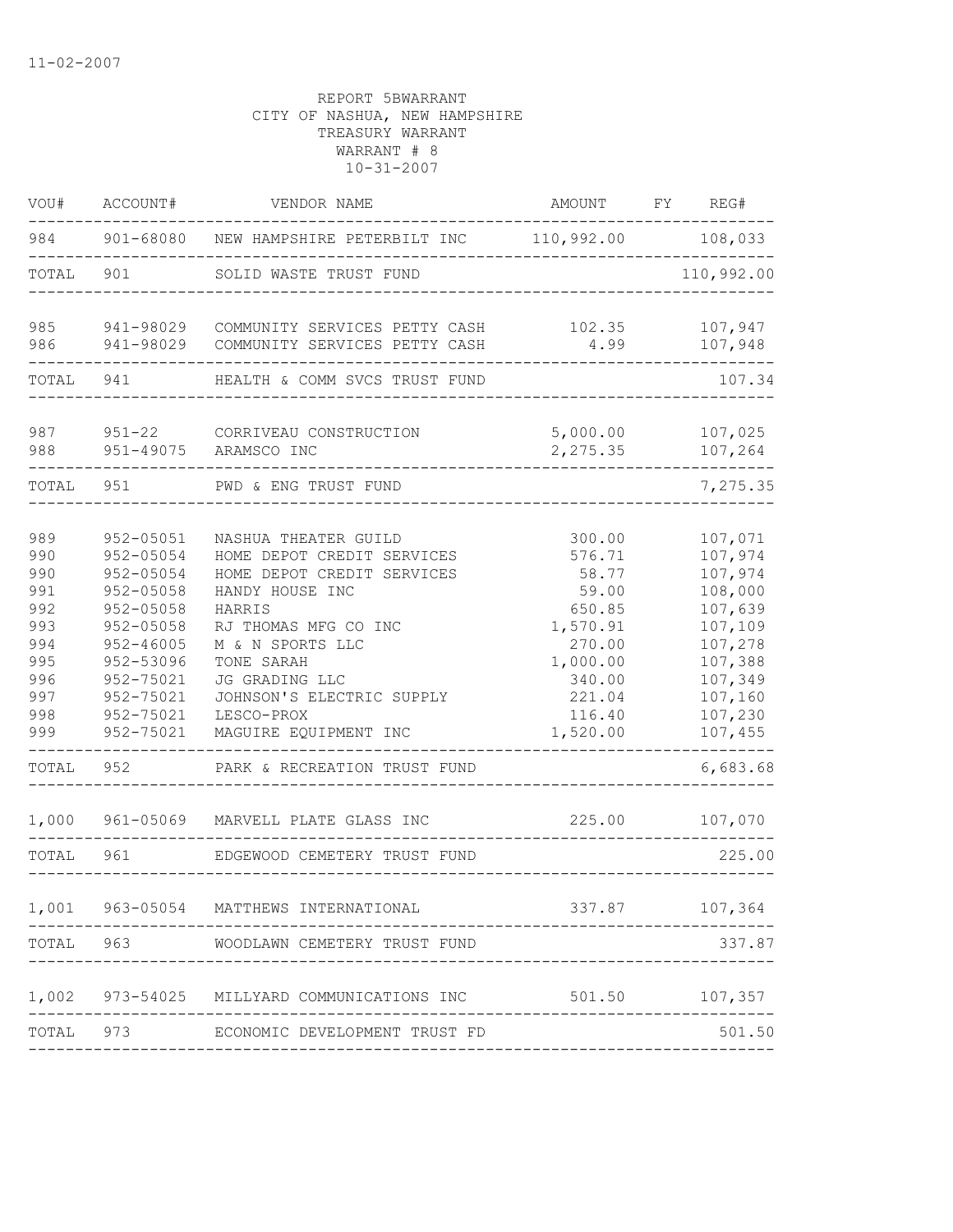| VOU#                                 | ACCOUNT#                                         | VENDOR NAME                                                                  | AMOUNT                                | FY | REG#                                     |
|--------------------------------------|--------------------------------------------------|------------------------------------------------------------------------------|---------------------------------------|----|------------------------------------------|
| 1,003<br>1,004                       | 975-05072<br>975-98029                           | WILLIAMS OONAGH<br>NASHUA PUBLIC LIBRARY                                     | 150.00<br>12.00                       |    | 107,995<br>107,949                       |
| TOTAL                                | 975                                              | LIBRARY TRUST FUND                                                           |                                       |    | 162.00                                   |
| 198,07<br>198,07<br>198,07<br>198,08 | 981-49050<br>981-49050<br>981-49050<br>981-49075 | GOURGOURAS JODI<br>MCGILL'S INC<br>NASHUA HIGH SCHOOL NORTH<br><b>GOPHER</b> | 91.69<br>990.50<br>219.00<br>1,918.77 |    | 107,819<br>107,874<br>107,950<br>107,542 |
| TOTAL                                | 981                                              | SCHOOL TRUST FUND                                                            |                                       |    | 3,219.96                                 |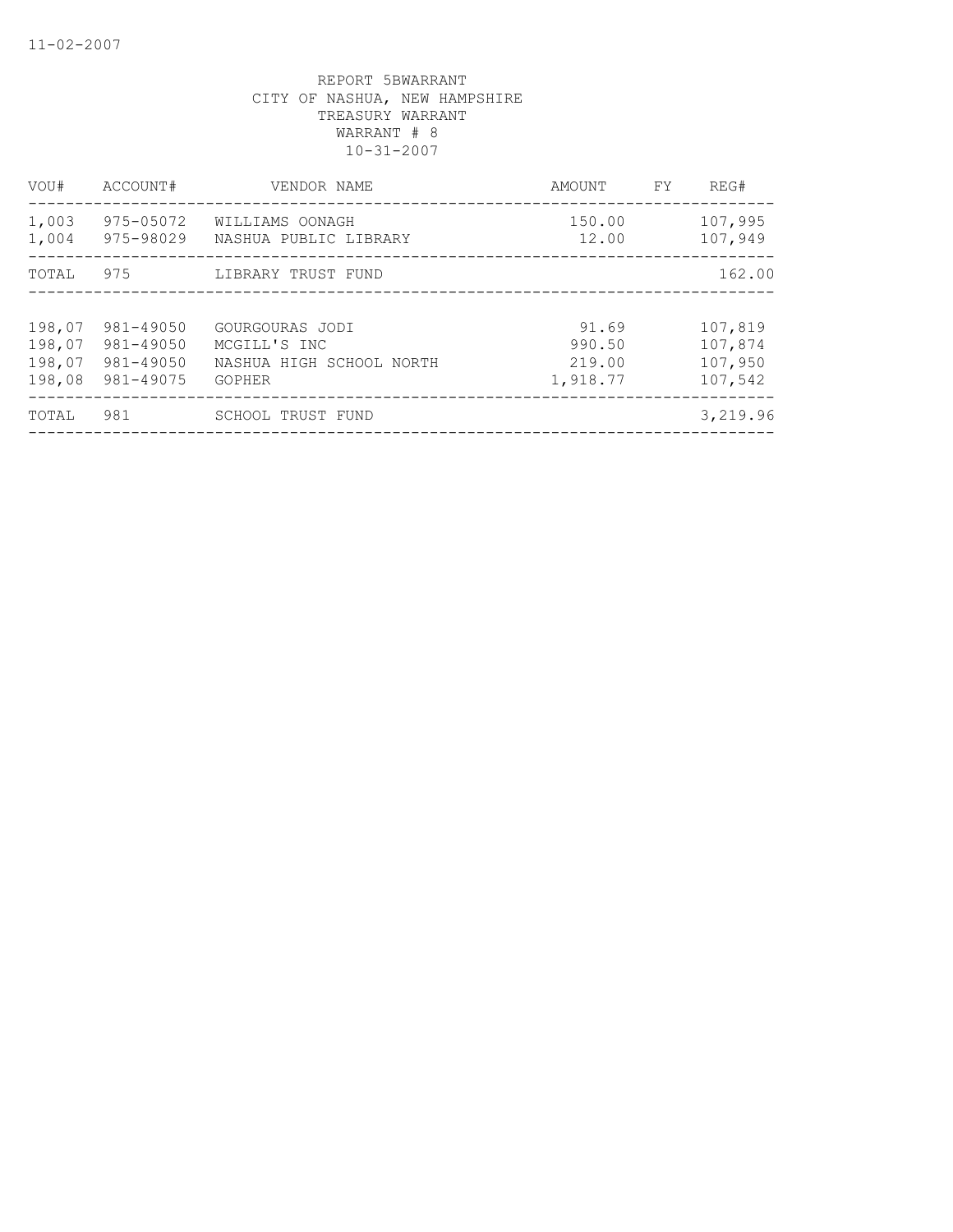| TOTAL 951 |  |
|-----------|--|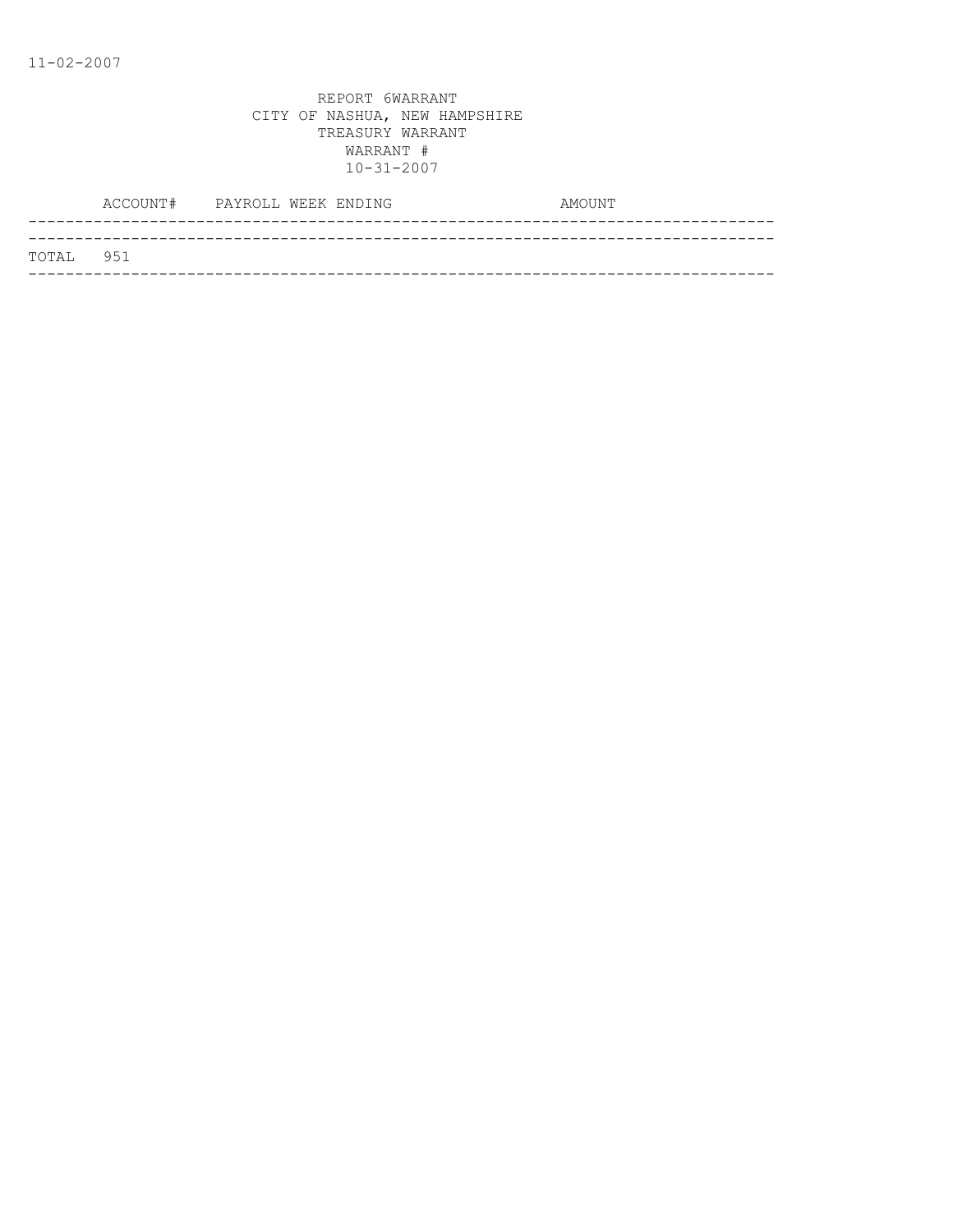|           |                                                                                                                                          | ACCOUNT# PAYROLL WEEK ENDING                                                                                                                                                                                                     | AMOUNT                                                                                                                                             |                        |
|-----------|------------------------------------------------------------------------------------------------------------------------------------------|----------------------------------------------------------------------------------------------------------------------------------------------------------------------------------------------------------------------------------|----------------------------------------------------------------------------------------------------------------------------------------------------|------------------------|
|           |                                                                                                                                          | 3037-11515 20-OCT-2007                                                                                                                                                                                                           | 1,143.19                                                                                                                                           |                        |
| TOTAL 303 |                                                                                                                                          | ALT - INCENTIVE FUND PROGRAM                                                                                                                                                                                                     |                                                                                                                                                    | 1,143.19               |
|           |                                                                                                                                          | 305-11239 13-OCT-2007<br>305-11239 20-OCT-2007                                                                                                                                                                                   | 970.14<br>970.14                                                                                                                                   |                        |
|           | . _ _ _ _ _ _ _ _ _ _ _ _ _ _                                                                                                            | TOTAL 305 SRF - CIVIC & COMM ACTIVITIES                                                                                                                                                                                          |                                                                                                                                                    | 1,940.28               |
|           |                                                                                                                                          |                                                                                                                                                                                                                                  |                                                                                                                                                    |                        |
|           | 308-83051                                                                                                                                | 308-83051 13-OCT-2007<br>20-OCT-2007<br>308-83052 13-OCT-2007<br>308-83052 20-OCT-2007<br>308-83102  13-OCT-2007<br>308-83102 20-OCT-2007                                                                                        | 709.16<br>534.90<br>965.17<br>965.17<br>1,028.08<br>1,028.08                                                                                       |                        |
| TOTAL 308 |                                                                                                                                          | SRF - INSURANCE                                                                                                                                                                                                                  |                                                                                                                                                    | 5,230.56               |
|           |                                                                                                                                          | 3086-11870 20-OCT-2007<br>3086-12006 20-OCT-2007<br>3086-13032 13-OCT-2007<br>3086-13032 20-OCT-2007<br>3086-13133 20-OCT-2007                                                                                                   | 10,056.43<br>1,901.54<br>248.55<br>248.55<br>249.00                                                                                                |                        |
| TOTAL 308 |                                                                                                                                          | JAVITS GRANT PROGRAM                                                                                                                                                                                                             |                                                                                                                                                    | 12,704.07              |
|           |                                                                                                                                          | 3089-13133 20-OCT-2007<br>_____________                                                                                                                                                                                          | $-50.00$                                                                                                                                           |                        |
| TOTAL 308 |                                                                                                                                          |                                                                                                                                                                                                                                  |                                                                                                                                                    | $-50.00$<br>__________ |
|           | 3097-11408<br>3097-12112<br>3097-12112<br>3097-12830<br>3097-12830<br>3097-19138<br>3097-19139<br>3097-19140<br>3097-19140<br>3097-19540 | 3097-11162 13-OCT-2007<br>3097-11162 20-OCT-2007<br>3097-11408 13-OCT-2007<br>20-OCT-2007<br>13-OCT-2007<br>20-OCT-2007<br>13-OCT-2007<br>20-OCT-2007<br>20-OCT-2007<br>20-OCT-2007<br>13-OCT-2007<br>20-OCT-2007<br>13-OCT-2007 | 1,126.50<br>1,245.00<br>721.60<br>721.60<br>2,105.82<br>2,527.60<br>128.01<br>313.59<br>2,838.17<br>8,403.21<br>6,432.16<br>11,187.51<br>16,890.79 |                        |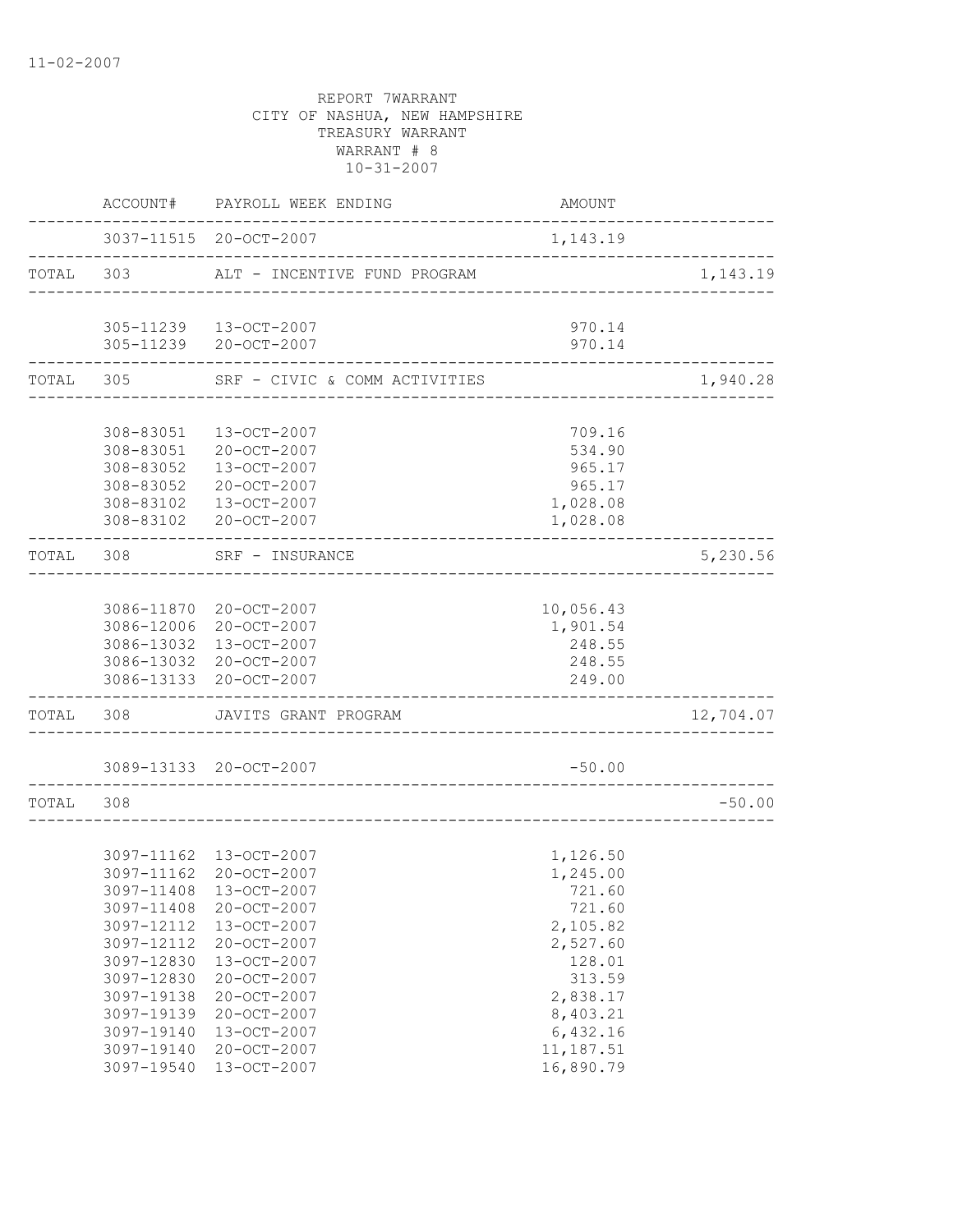|           | ACCOUNT#                                                                                                                                    | PAYROLL WEEK ENDING                                                                                                                                                                                                                   | AMOUNT                                                                                                                           |           |
|-----------|---------------------------------------------------------------------------------------------------------------------------------------------|---------------------------------------------------------------------------------------------------------------------------------------------------------------------------------------------------------------------------------------|----------------------------------------------------------------------------------------------------------------------------------|-----------|
|           |                                                                                                                                             | 3097-19540 20-OCT-2007<br>3097-19544 13-OCT-2007<br>3097-19544 20-OCT-2007<br>3097-19545 13-OCT-2007<br>3097-19545 20-OCT-2007                                                                                                        | 25,308.99<br>591.69<br>768.70<br>1,041.70<br>568.20                                                                              |           |
| TOTAL     | 309                                                                                                                                         | SRF - FOOD SERVICES                                                                                                                                                                                                                   |                                                                                                                                  | 82,920.84 |
|           |                                                                                                                                             | 3117-12006 13-OCT-2007<br>3117-12006 20-OCT-2007                                                                                                                                                                                      | 575.00<br>2,275.00                                                                                                               |           |
| TOTAL     | 311                                                                                                                                         | DRIVER'S EDUCATION                                                                                                                                                                                                                    |                                                                                                                                  | 2,850.00  |
|           |                                                                                                                                             | 3118-13032 20-OCT-2007<br>3118-13133 20-OCT-2007                                                                                                                                                                                      | 791.36<br>852.23                                                                                                                 |           |
| TOTAL     | 311                                                                                                                                         | SUMMER SCHOOL                                                                                                                                                                                                                         |                                                                                                                                  | 1,643.59  |
|           | 312-11165<br>312-11165<br>312-11191<br>312-11191<br>312-11547<br>312-11547<br>312-12010<br>312-12010<br>312-12116<br>312-12116<br>312-13004 | $13 - OCT - 2007$<br>20-OCT-2007<br>13-OCT-2007<br>20-OCT-2007<br>13-OCT-2007<br>20-OCT-2007<br>13-OCT-2007<br>20-OCT-2007<br>$13 - OCT - 2007$<br>20-OCT-2007<br>$13 - OCT - 2007$<br>312-13004 20-OCT-2007<br>312-17001 20-OCT-2007 | 745.98<br>930.41<br>703.92<br>703.92<br>2,045.58<br>2,045.58<br>91.27<br>91.27<br>579.58<br>579.58<br>882.71<br>545.48<br>100.00 |           |
| TOTAL     | 312                                                                                                                                         | SRF - FINANCIAL SERVICES                                                                                                                                                                                                              | ________________                                                                                                                 | 10,045.28 |
|           |                                                                                                                                             | 3122-12006 13-OCT-2007<br>3122-12006 20-OCT-2007                                                                                                                                                                                      | 250.00<br>962.50<br>--------------------                                                                                         |           |
| TOTAL 312 |                                                                                                                                             | ADULT ED/CONTINUING ED                                                                                                                                                                                                                | -------------------------------------                                                                                            | 1,212.50  |
|           |                                                                                                                                             |                                                                                                                                                                                                                                       |                                                                                                                                  |           |

3245-11860 20-OCT-2007 2,212.18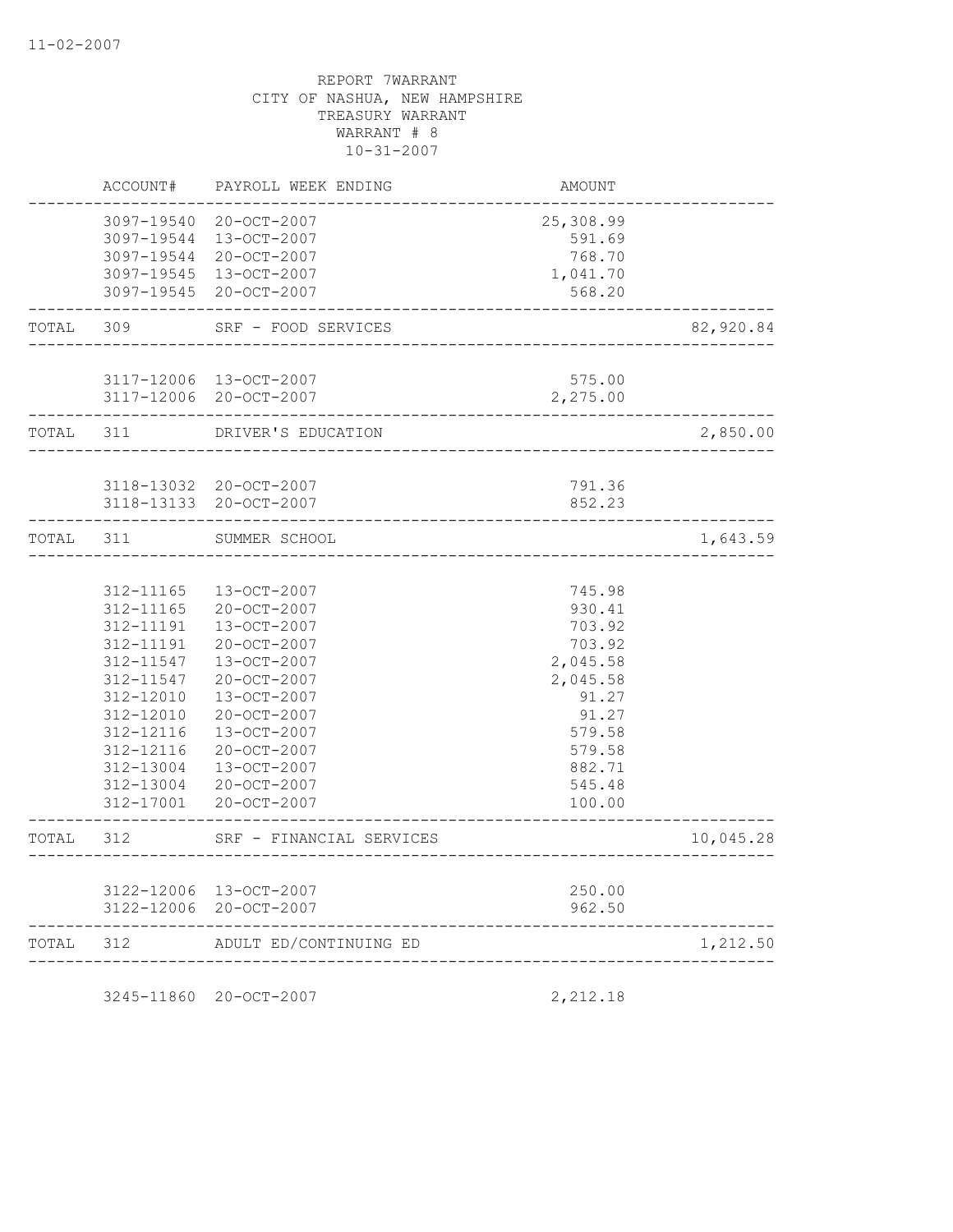|           | ACCOUNT#                      | PAYROLL WEEK ENDING             | AMOUNT    |           |
|-----------|-------------------------------|---------------------------------|-----------|-----------|
|           |                               | TOTAL 324 YOUTH SAFE HAVEN-PAL  |           | 2,212.18  |
|           |                               | 3249-19230 20-OCT-2007          | 1,250.00  |           |
| TOTAL 324 |                               | LAEP - WAIT TRAINING            |           | 1,250.00  |
|           |                               |                                 |           |           |
|           |                               | 331-11250  13-OCT-2007          | 647.10    |           |
|           |                               | 331-11250 20-OCT-2007           | 647.10    |           |
|           | 331-11552                     | 13-OCT-2007                     | 881.03    |           |
|           | 331-11552                     | 20-OCT-2007                     | 881.03    |           |
|           | 331-11558                     | 13-OCT-2007                     | 1,053.23  |           |
|           | 331-11558                     | 20-OCT-2007                     | 1,053.23  |           |
|           | 331-11567                     | 13-OCT-2007                     | 1,366.91  |           |
|           | 331-11567                     | 20-OCT-2007                     | 1,366.91  |           |
|           | 331-12115                     | $13 - OCT - 2007$               | 524.61    |           |
|           | 331-12115                     | $20 - OCT - 2007$               | 524.61    |           |
|           | 331-13038                     | 13-OCT-2007                     | 2,150.97  |           |
|           | 331-13038                     | 20-OCT-2007                     | 1,947.57  |           |
|           | 331-13044                     | 13-OCT-2007                     | 3,891.23  |           |
|           | 331-13044                     | 20-OCT-2007                     | 7,729.35  |           |
|           | 331-13048                     | 13-OCT-2007                     | 1,327.92  |           |
|           | 331-13048                     | 20-OCT-2007                     | 1,327.92  |           |
|           | 331-15002                     | 13-OCT-2007                     | 648.86    |           |
|           |                               | 331-18036 13-OCT-2007           | 16,955.49 |           |
|           |                               | 331-18036 20-OCT-2007           | 15,506.68 |           |
| TOTAL 331 |                               | SRF - POLICE DEPARTMENT         |           | 60,431.75 |
|           |                               |                                 |           |           |
|           |                               | 332-13004 13-OCT-2007           | 94.42     |           |
|           |                               | 332-13004 20-OCT-2007           | 191.62    |           |
|           | . _ _ _ _ _ _ _ _ _ _ _ _ _ _ | 332-18084 20-OCT-2007           | 188.84    |           |
|           |                               | TOTAL 332 SRF - FIRE DEPARTMENT |           | 474.88    |
|           |                               | 3338-12201 20-OCT-2007          | 62.00     |           |
| TOTAL     | 333                           | TITLE I SCHL IMPRV MT PLEASANT  |           | 62.00     |
|           |                               |                                 |           |           |
|           | 3358-12006                    | 13-OCT-2007                     | 37.50     |           |
|           | 3358-12006                    | 20-OCT-2007                     | 1,749.57  |           |
|           | 3358-12078                    | 13-OCT-2007                     | 2,425.00  |           |
|           | 3358-12078                    | 20-OCT-2007                     | 1,593.75  |           |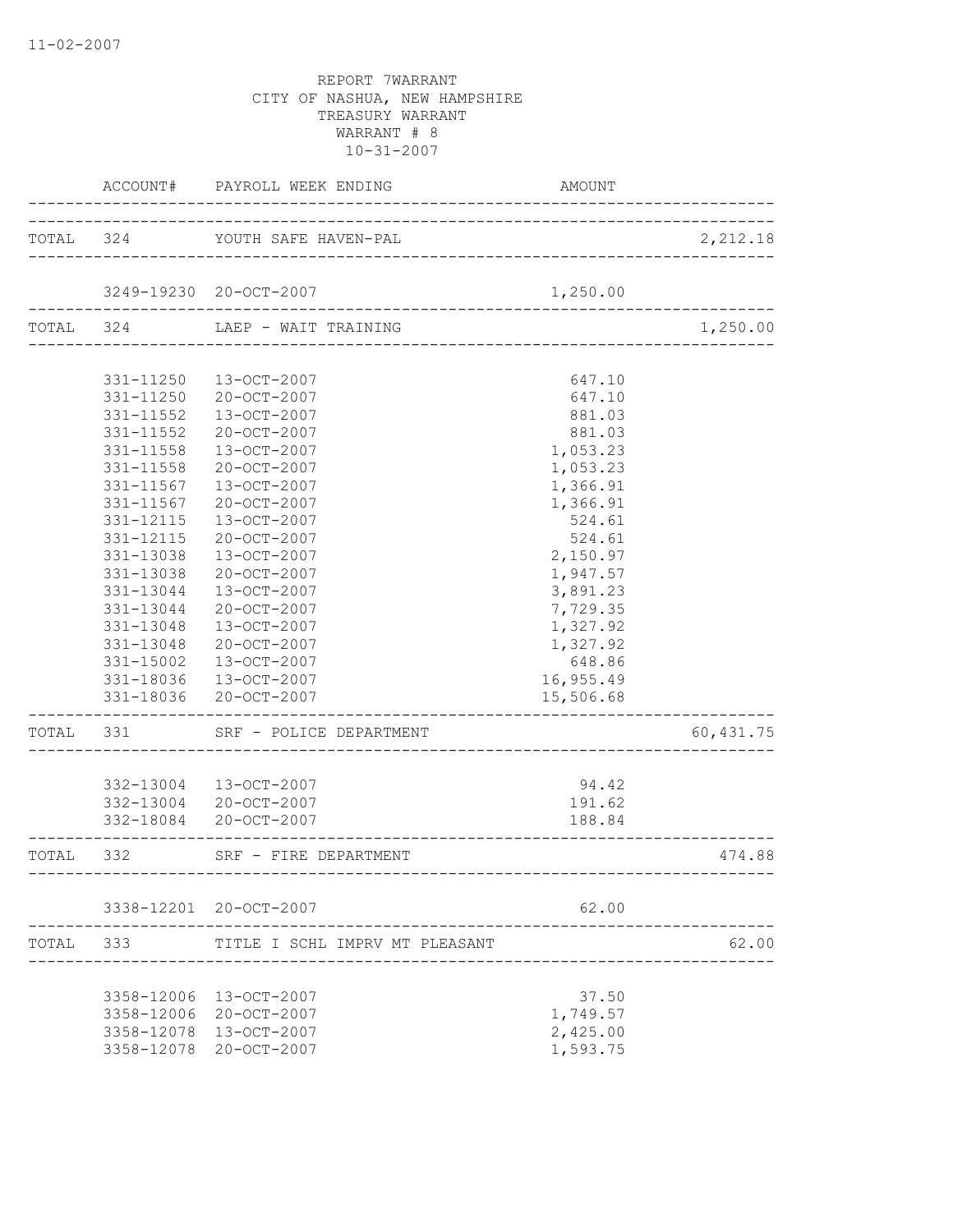|           |           | ACCOUNT# PAYROLL WEEK ENDING                       | AMOUNT                                |               |
|-----------|-----------|----------------------------------------------------|---------------------------------------|---------------|
|           |           | 3358-19230 20-OCT-2007                             | 577.75                                |               |
| TOTAL 335 |           | TITLE IB READ 1ST MT PLEASANT                      |                                       | 6,383.57      |
|           |           |                                                    |                                       |               |
|           | 341-11107 | 13-OCT-2007                                        | 687.84                                |               |
|           | 341-11107 | 20-OCT-2007                                        | 687.84                                |               |
|           | 341-11235 | 13-OCT-2007                                        | 1,927.43                              |               |
|           | 341-11235 | 20-OCT-2007                                        | 1,927.43                              |               |
|           | 341-11346 | 13-OCT-2007                                        | 214.09                                |               |
|           | 341-11346 | 20-OCT-2007                                        | 214.09                                |               |
|           | 341-11563 | 13-OCT-2007                                        | 938.54                                |               |
|           | 341-11563 | 20-OCT-2007                                        | 938.54                                |               |
|           | 341-12037 | 13-OCT-2007                                        | 103.03                                |               |
|           | 341-12037 | 20-OCT-2007                                        | 103.03                                |               |
|           | 341-12101 | 13-OCT-2007                                        | 382.66                                |               |
|           |           | 341-12101 20-OCT-2007                              | 382.66                                |               |
| TOTAL 341 |           | SRF - COMMUNITY SERVICES<br>---------------------- |                                       | 8,507.18      |
|           |           |                                                    |                                       |               |
|           | 342-11499 | 13-OCT-2007                                        | 696.60                                |               |
|           | 342-11499 | 20-OCT-2007                                        | 696.60                                |               |
|           | 342-11584 | 13-OCT-2007                                        | 1,785.34                              |               |
|           | 342-11584 | 20-OCT-2007                                        | 1,785.34                              |               |
|           | 342-12000 | 13-OCT-2007                                        | 556.20                                |               |
|           | 342-12000 | 20-OCT-2007                                        | 556.20                                |               |
|           | 342-12040 | 13-OCT-2007                                        | 914.64                                |               |
|           | 342-12040 | 20-OCT-2007                                        | 914.64                                |               |
|           | 342-12081 | 13-OCT-2007                                        | 71.07                                 |               |
|           | 342-12081 | 20-OCT-2007                                        | 71.07                                 |               |
|           | 342-12113 | 13-OCT-2007                                        | 194.67                                |               |
|           | 342-12113 | 20-OCT-2007                                        | 194.67                                |               |
|           | 342-12582 | 13-OCT-2007                                        | 121.71                                |               |
|           |           | 342-12582 20-OCT-2007                              | 121.71                                |               |
| TOTAL 342 |           | SRF - COMMUNITY HEALTH                             | . _ _ _ _ _ _ _ _ _ _ _ _ _ _ _ _ _ _ | 8,680.46      |
|           |           |                                                    |                                       |               |
|           |           | 3447-11162 13-OCT-2007                             | $-2, 385.47$                          |               |
|           |           | 3447-11162 20-OCT-2007                             |                                       |               |
|           |           | 3447-11860 13-OCT-2007                             | $-145.90$                             |               |
|           |           | 3447-11860 20-OCT-2007                             | $-20,932.96$                          |               |
| TOTAL     | 344       | TITLE IV SDF 21ST CENTURY                          |                                       | $-23, 464.33$ |
|           |           |                                                    |                                       |               |
|           |           | 3448-11162 13-OCT-2007                             | 3,006.85                              |               |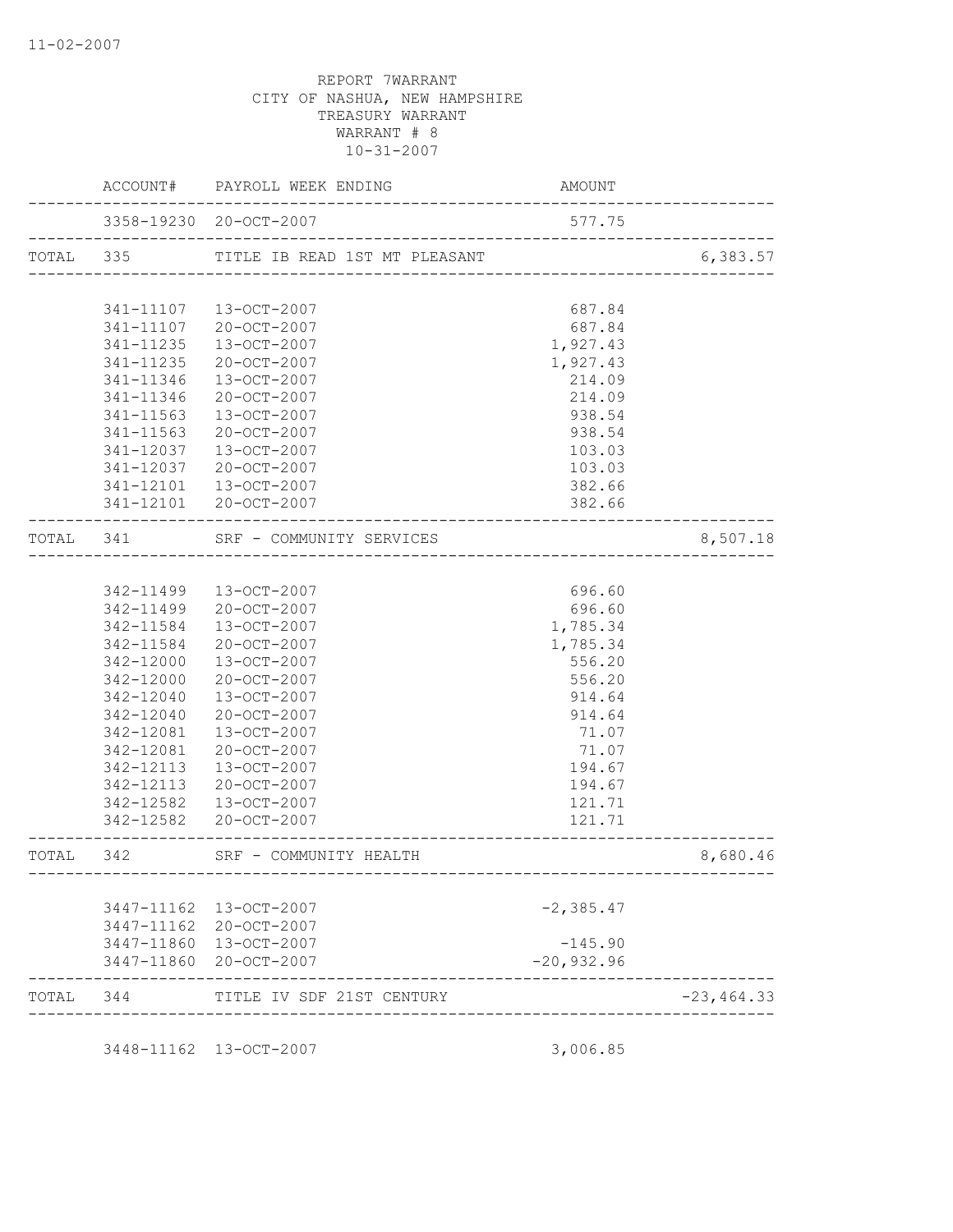|           | ACCOUNT#                                                      | PAYROLL WEEK ENDING                                                                                                            | AMOUNT                                                                  |                       |
|-----------|---------------------------------------------------------------|--------------------------------------------------------------------------------------------------------------------------------|-------------------------------------------------------------------------|-----------------------|
|           |                                                               | 3448-11162 20-OCT-2007<br>3448-11860 13-OCT-2007<br>3448-11860 20-OCT-2007<br>3448-12006 13-OCT-2007<br>3448-12006 20-OCT-2007 | 621.39<br>145.90<br>26, 373.74<br>4,603.13<br>5,909.56                  |                       |
|           |                                                               | TOTAL 344 TITLE IV SDF 21ST CENTURY                                                                                            | ___________________________________                                     | 40,660.57             |
|           |                                                               | 3507-13133 20-OCT-2007                                                                                                         | 150.00                                                                  |                       |
|           | TOTAL 350                                                     | TITLE 11A TEACHER QUALITY                                                                                                      |                                                                         | 150.00<br>___________ |
|           |                                                               | 3508-11726 20-OCT-2007<br>3508-12201 13-OCT-2007<br>3508-12201 20-OCT-2007                                                     | 21,576.67<br>93.00<br>260.40                                            |                       |
| TOTAL 350 |                                                               | TITLE 11A TEACHER QUALITY                                                                                                      |                                                                         | 21,930.07             |
|           |                                                               | 352-59050 20-OCT-2007<br>352-59055 13-OCT-2007<br>352-59055 20-OCT-2007                                                        | 225.00<br>712.58<br>$-4,988.07$                                         |                       |
|           | TOTAL 352                                                     | SRF - PARKS AND RECREATION                                                                                                     |                                                                         | $-4,050.49$           |
|           |                                                               | 3538-12006 13-OCT-2007<br>3538-12006 20-OCT-2007                                                                               | 414.40<br>2,448.30                                                      |                       |
|           |                                                               | TOTAL 353 ADULT BASIC EDUCATION                                                                                                |                                                                         | 2,862.70              |
|           | 3558-12006<br>3558-12006                                      | 3558-11870 20-OCT-2007<br>13-OCT-2007<br>20-OCT-2007<br>3558-12078 13-OCT-2007<br>3558-12078 20-OCT-2007                       | 2,671.69<br>646.16<br>1,938.24<br>1,425.00<br>1,025.00<br>____________. |                       |
| TOTAL     | 355                                                           | TITLE IB READING 1ST FES                                                                                                       |                                                                         | 7,706.09              |
|           | 374-01210<br>374-01210<br>374-0703P<br>374-0703P<br>374-0704P | 13-OCT-2007<br>20-OCT-2007<br>13-OCT-2007<br>20-OCT-2007<br>$13 - OCT - 2007$                                                  | 1,692.03<br>1,692.03<br>373.70<br>361.91<br>209.97                      |                       |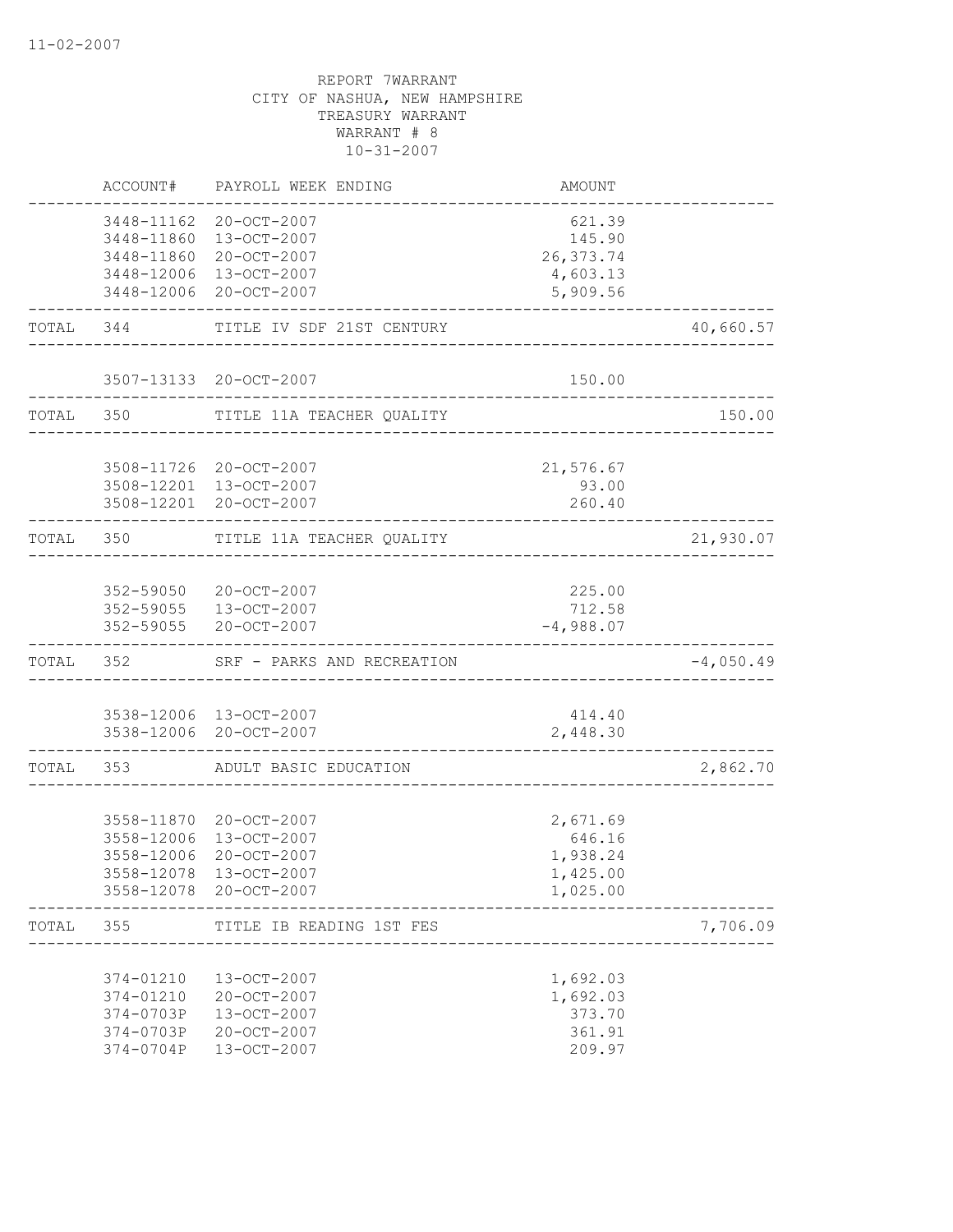|       | ACCOUNT#   | PAYROLL WEEK ENDING         | AMOUNT                |            |
|-------|------------|-----------------------------|-----------------------|------------|
|       | 374-0704P  | 20-OCT-2007                 | 174.59                |            |
|       | 374-0705M  | 20-OCT-2007                 | 260.00                |            |
|       | 374-0705P  | 13-OCT-2007                 | 663.25                |            |
|       | 374-0705P  | 20-OCT-2007                 | 483.47                |            |
|       | 374-07235  | 13-OCT-2007                 | 1,072.37              |            |
|       | 374-07235  | 20-OCT-2007                 | 916.18                |            |
|       | 374-0734P  | 13-OCT-2007                 | 1,938.19              |            |
|       | 374-0734P  | 20-OCT-2007                 | 1,649.39              |            |
|       | 374-09003  | $13 - OCT - 2007$           | 486.74                |            |
|       | 374-09003  | 20-OCT-2007                 | 486.74                |            |
| TOTAL | 374        | SRF - URBAN PROGRAMS        |                       | 12,460.56  |
|       |            |                             |                       |            |
|       | 3768-11726 | 20-OCT-2007                 | 10,935.37             |            |
|       | 3768-11802 | 20-OCT-2007                 | 1,886.64              |            |
|       | 3768-11870 | 20-OCT-2007                 | 3,183.64              |            |
|       | 3768-12111 | $13 - OCT - 2007$           | 3,137.09              |            |
|       | 3768-12111 | $20 - OCT - 2007$           | 3,935.10              |            |
|       | 3768-12126 | 13-OCT-2007                 | 522.00                |            |
|       | 3768-12126 | 20-OCT-2007                 | 522.00                |            |
|       | 3768-12198 | 20-OCT-2007                 | 39,478.98             |            |
|       | 3768-13133 | 13-OCT-2007                 | 646.15                |            |
|       | 3768-13133 | 20-OCT-2007                 | 969.23                |            |
|       | 3768-13137 | 20-OCT-2007                 | 77.50                 |            |
|       | 3768-19000 | 13-OCT-2007                 | 1,672.02              |            |
|       | 3768-19000 | 20-OCT-2007                 | 4,508.82              |            |
| TOTAL | 376        | TITLE I ESEA                |                       | 71, 474.54 |
|       |            | 3888-12126 13-OCT-2007      | 225.45                |            |
|       |            | 3888-12126 20-OCT-2007      | 225.45                |            |
|       |            |                             |                       |            |
| TOTAL | 388        | TITLE V INNOVATIVE PROGRAMS | _____________________ | 450.90     |
|       |            | 3907-19230 20-OCT-2007      | 675.00                |            |
| TOTAL | 390        | VOC ED SECONDARY PERKINS    |                       | 675.00     |
|       |            |                             |                       |            |
|       |            | 3908-11726 20-OCT-2007      | 1,428.77              |            |
|       | 3908-12198 | 20-OCT-2007                 | 1,274.02              |            |
| TOTAL | 390        | VOC ED SECONDARY PERKINS    |                       | 2,702.79   |
|       |            |                             |                       |            |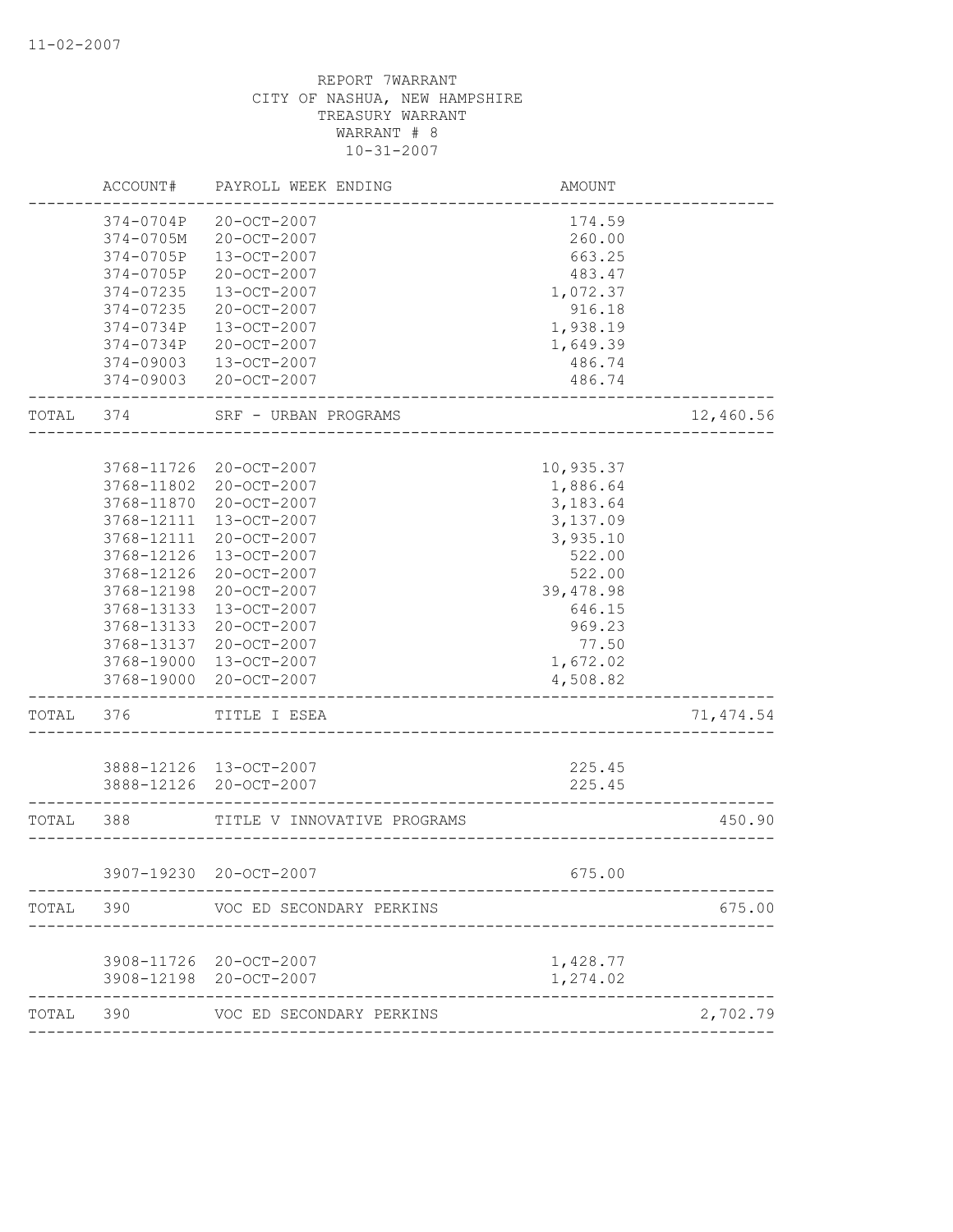|           | ACCOUNT#                                             | PAYROLL WEEK ENDING                                             | AMOUNT                                      |            |
|-----------|------------------------------------------------------|-----------------------------------------------------------------|---------------------------------------------|------------|
|           |                                                      | 3937-19000 20-OCT-2007                                          | 757.45<br>---------------------             |            |
| TOTAL     | 393                                                  | DAY CARE                                                        |                                             | 757.45     |
|           |                                                      | 3956-11726 20-OCT-2007                                          | 1,556.58<br>____________________________    |            |
| TOTAL 395 |                                                      |                                                                 | __________________________________          | 1,556.58   |
|           |                                                      | 3957-11726 20-OCT-2007                                          | 1,675.45                                    |            |
| TOTAL 395 |                                                      | IDEA BASIC SPEC ED                                              | ---------------------                       | 1,675.45   |
|           | 3958-11726<br>3958-11860<br>3958-12201<br>3958-12201 | 20-OCT-2007<br>20-OCT-2007<br>13-OCT-2007<br>20-OCT-2007        | 61, 141. 77<br>1,782.69<br>217.00<br>427.80 |            |
| TOTAL     | 395                                                  | IDEA BASIC SPEC ED                                              |                                             | 63,569.26  |
|           | 3968-12111                                           | 3968-11726 20-OCT-2007<br>3968-12111 13-OCT-2007<br>20-OCT-2007 | 2,372.42<br>566.56<br>731.04                |            |
| TOTAL     | 396                                                  | IDEA PRESCHOOL SPEC ED                                          |                                             | 3,670.02   |
|           | 3977-13137                                           | 3977-12111 13-OCT-2007<br>3977-12111 20-OCT-2007<br>20-OCT-2007 | 5,613.57<br>7,478.35<br>66.16               |            |
| TOTAL     | 397                                                  | SPECIAL ED LOCAL                                                |                                             | 13, 158.08 |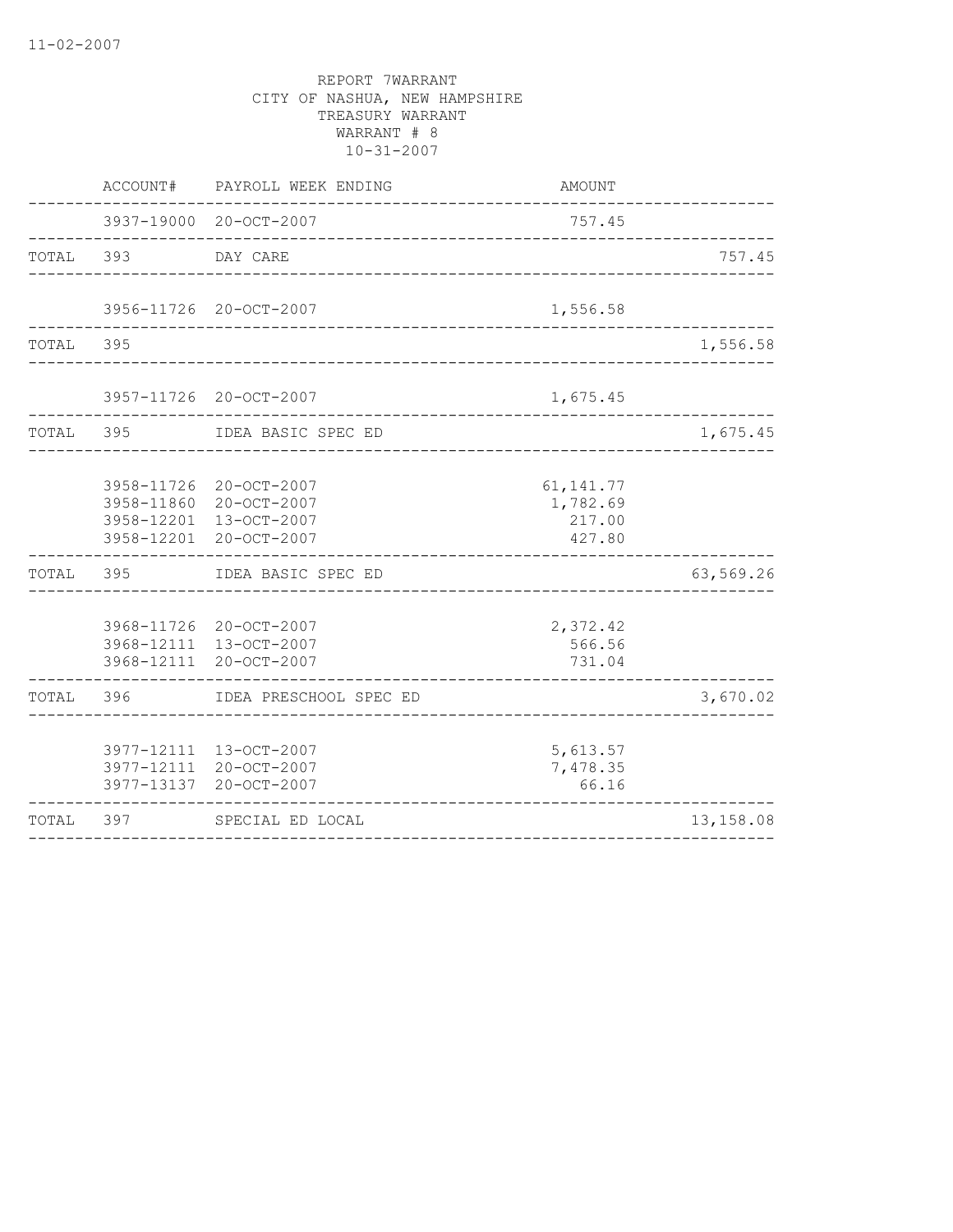|           | ACCOUNT#      | PAYROLL WEEK ENDING                    | AMOUNT              |          |
|-----------|---------------|----------------------------------------|---------------------|----------|
|           | 501-11370     | 13-OCT-2007                            | 701.82              |          |
|           | 501-11370     | 20-OCT-2007                            | 701.82              |          |
|           | 501-11471     | 13-OCT-2007                            | 1,864.88            |          |
|           | $501 - 11471$ | 20-OCT-2007                            | 1,864.88            |          |
|           | $501 - 11472$ | 13-OCT-2007                            | 935.65              |          |
|           | 501-11472     | 20-OCT-2007                            | 935.65              |          |
|           | 501-11624     | 13-OCT-2007                            | 597.90              |          |
|           | 501-11624     | 20-OCT-2007                            | 597.90              |          |
| TOTAL     | 501           | MAYOR'S OFFICE                         |                     | 8,200.50 |
|           |               |                                        |                     |          |
|           | 502-11113     | 13-OCT-2007                            | 1,456.88            |          |
|           | 502-11113     | 20-OCT-2007                            | 1,456.88            |          |
|           | 502-11219     | 13-OCT-2007                            | 1,701.30            |          |
|           | 502-11219     | 20-OCT-2007                            | 1,701.30            |          |
|           | 502-11518     | 13-OCT-2007                            | 1,541.40            |          |
|           | 502-11518     | 20-OCT-2007                            | 1,541.40            |          |
| TOTAL     | 502           | LEGAL DEPARTMENT                       |                     | 9,399.16 |
|           |               |                                        |                     |          |
|           |               | 503-11071  13-OCT-2007                 | 1,139.10            |          |
|           |               | 503-11071 20-OCT-2007                  | 1,139.10            |          |
|           |               | 503-12092  13-OCT-2007                 | 465.84              |          |
|           | 503-12092     | 20-OCT-2007                            | 465.84              |          |
| TOTAL     | 503           | BOARD OF ALDERMEN                      |                     | 3,209.88 |
|           |               | 507-82010 20-OCT-2007                  | 546.13              |          |
| TOTAL     | 507           | __________________________<br>PENSIONS |                     | 546.13   |
|           |               |                                        |                     |          |
|           |               | 511-11103 13-OCT-2007                  | 869.34              |          |
|           |               | 511-11234 13-OCT-2007                  | 1,712.28            |          |
|           | 511-11234     | 20-OCT-2007                            | 1,712.28            |          |
| TOTAL 511 |               | ADMINISTRATIVE SERVICES                | ------------------- | 4,293.90 |
|           |               |                                        |                     |          |
|           | 512-11005     | 13-OCT-2007                            | 772.08              |          |
|           | 512-11005     | 20-OCT-2007                            | 772.07              |          |
|           | 512-11050     | 20-OCT-2007                            | 631.46              |          |
|           | 512-11064     | 13-OCT-2007                            | 944.84              |          |
|           | 512-11064     | 20-OCT-2007                            | 944.84              |          |
|           | 512-11073     | 13-OCT-2007                            | 2,009.55            |          |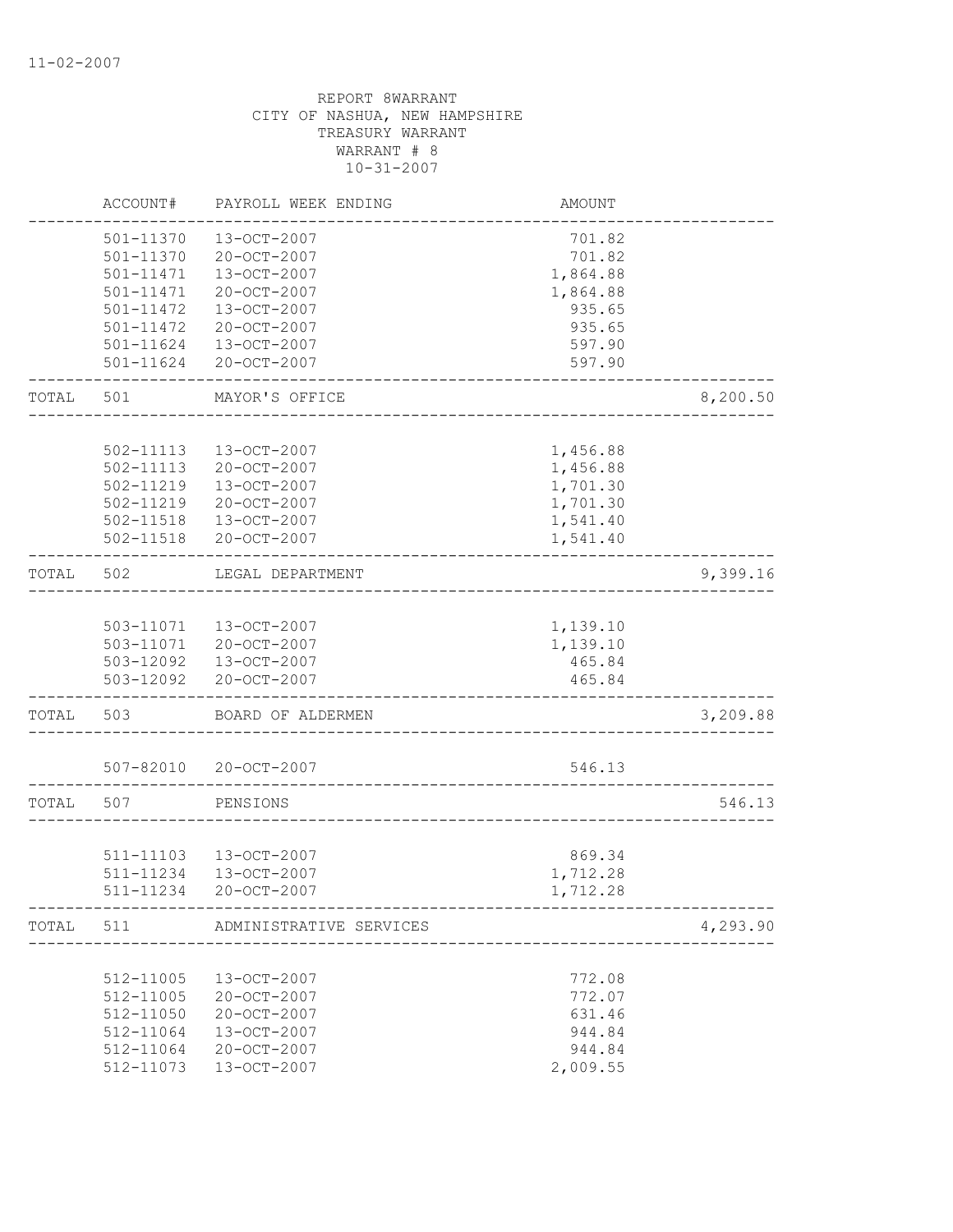|       | ACCOUNT#               | PAYROLL WEEK ENDING        | AMOUNT           |
|-------|------------------------|----------------------------|------------------|
|       | 512-11073              | 20-OCT-2007                | 2,009.56         |
|       | 512-11165              | 13-OCT-2007                | 1,426.62         |
|       | 512-11165              | 20-OCT-2007                | 1,734.01         |
|       | 512-11173              | 13-OCT-2007                | 1,310.46         |
|       | 512-11173              | 20-OCT-2007                | 1,310.46         |
|       | 512-11177              | 13-OCT-2007                | 1,871.29         |
|       | 512-11177              | 20-OCT-2007                | 1,871.29         |
|       | 512-11222              | 13-OCT-2007                | 919.63           |
|       | 512-11222              | 20-OCT-2007                | 919.63           |
|       | 512-11224              | 13-OCT-2007                | 850.75           |
|       | 512-11224              | 20-OCT-2007                | 850.75           |
|       | 512-11232              | 13-OCT-2007                | 899.90           |
|       | 512-11232              | 20-OCT-2007                | 899.90           |
|       | 512-11265              | 13-OCT-2007                | 795.56           |
|       | 512-11265              | 20-OCT-2007                | 795.56           |
|       | 512-11531              | 13-OCT-2007                | 1,543.08         |
|       | 512-11531              | 20-OCT-2007                | 1,521.34         |
|       | 512-11581              | 13-OCT-2007                | 647.25           |
|       | 512-11581              | $20 - OCT - 2007$          | 647.25           |
|       | 512-11714              | 13-OCT-2007                | 862.84           |
|       | 512-11714              | $20 - OCT - 2007$          | 862.84           |
|       | 512-11740              | 13-OCT-2007                | 1,515.40         |
|       | 512-11740              | 20-OCT-2007                | 1,515.40         |
|       | 512-12010              | 13-OCT-2007                | 273.79           |
|       | 512-12010              | 20-OCT-2007                | 273.79           |
|       | 512-12017<br>512-12019 | 13-OCT-2007<br>13-OCT-2007 | 738.62<br>535.40 |
|       | 512-12019              | 20-OCT-2007                | 1,694.30         |
|       | 512-12033              | 13-OCT-2007                | 555.46           |
|       | 512-12033              | 20-OCT-2007                | 555.46           |
|       | 512-12052              | 13-OCT-2007                | 458.45           |
|       | 512-12052              | 20-OCT-2007                | 458.45           |
|       | 512-12056              | 13-OCT-2007                | 318.21           |
|       | 512-12056              | 20-OCT-2007                | 318.21           |
|       | 512-13004              | 13-OCT-2007                | 18.04            |
|       | 512-13004              | 20-OCT-2007                | 56.07            |
|       |                        |                            |                  |
| TOTAL | 512                    | FINANCIAL SERVICES         | 39,909.86        |
|       |                        |                            |                  |
|       | 513-11117              | 13-OCT-2007                | 1,474.94         |
|       | 513-11117              | 20-OCT-2007                | 1,474.94         |
|       | 513-11171              | 13-OCT-2007                | 1,804.40         |
|       | 513-11171              | 20-OCT-2007                | 2,459.28         |
|       | 513-11213              | 13-OCT-2007                | 1,136.10         |
|       | 513-11213              | 20-OCT-2007                | 1,136.10         |
|       | 513-11223              | 13-OCT-2007                | 757.67           |
|       | 513-11223              | 20-OCT-2007                | 757.67           |
|       |                        |                            |                  |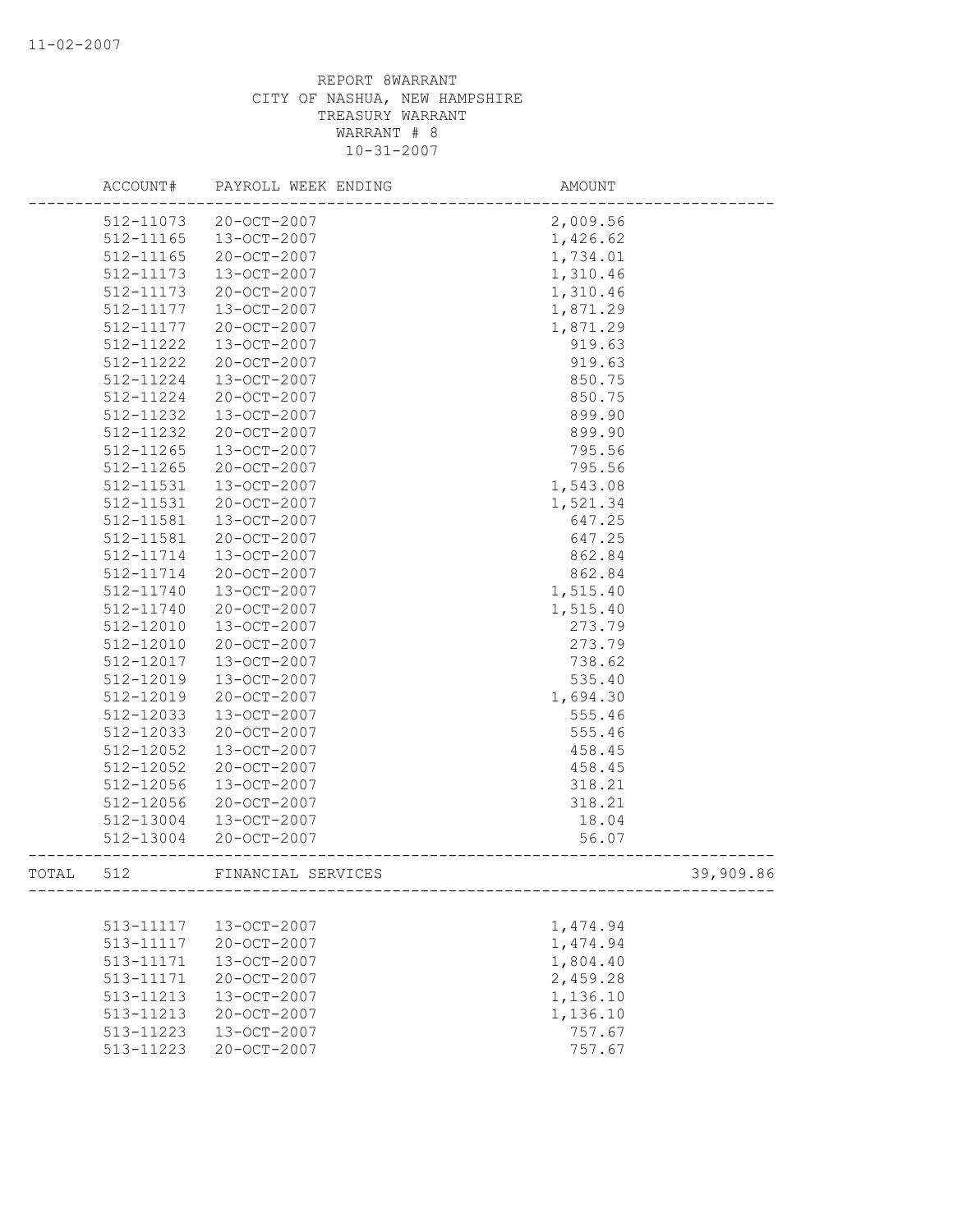|           | ACCOUNT#               | PAYROLL WEEK ENDING<br>--------------------                   | AMOUNT                             |           |
|-----------|------------------------|---------------------------------------------------------------|------------------------------------|-----------|
|           | TOTAL 513              | CITY CLERK'S OFFICE                                           |                                    | 11,001.10 |
|           |                        |                                                               | ---------------------------------- |           |
|           | 515-11031              | 13-OCT-2007                                                   | 999.83                             |           |
|           | 515-11031              | 20-OCT-2007                                                   | 999.84                             |           |
|           | 515-11350              | 13-OCT-2007                                                   | 862.84                             |           |
|           | 515-11350              | 20-OCT-2007                                                   | 862.84                             |           |
|           |                        | 515-11447  13-OCT-2007                                        | 1,560.86                           |           |
|           |                        | 515-11447 20-OCT-2007                                         | 1,560.86                           |           |
|           |                        | 515-12001  13-OCT-2007                                        | 633.41                             |           |
|           |                        | 515-12001 20-OCT-2007                                         | 633.41                             |           |
| TOTAL 515 |                        | HUMAN RESOURCES                                               |                                    | 8,113.89  |
|           |                        |                                                               |                                    |           |
|           |                        | 516-11147  13-OCT-2007                                        | 612.62                             |           |
|           |                        | 516-11147 20-OCT-2007                                         | 612.61                             |           |
|           | 516-11148              | 13-OCT-2007                                                   | 805.63                             |           |
|           | 516-11148              | 20-OCT-2007                                                   | 805.64                             |           |
|           | 516-11459              | 13-OCT-2007                                                   | 1,474.93                           |           |
|           | 516-11459              | 20-OCT-2007                                                   | 1,474.94                           |           |
|           |                        | 516-11573  13-OCT-2007                                        | 799.04                             |           |
|           |                        | 516-11573 20-OCT-2007<br>____________________________________ | 799.04                             |           |
|           | TOTAL 516              | PURCHASING DEPARTMENT                                         |                                    | 7,384.45  |
|           |                        |                                                               |                                    |           |
|           | 517-11198              | 13-OCT-2007                                                   | 555.62                             |           |
|           | 517-11198              | 20-OCT-2007                                                   | 555.62                             |           |
|           | 517-11201              | 13-OCT-2007                                                   | 568.44                             |           |
|           | 517-11201              | 20-OCT-2007                                                   | 454.75                             |           |
|           | 517-11203              | 13-OCT-2007                                                   | 343.87                             |           |
|           | 517-11203              | 20-OCT-2007                                                   | 214.28                             |           |
|           | 517-11420              | 13-OCT-2007                                                   | 797.40                             |           |
|           | 517-11420              | $20 - OCT - 2007$                                             | 797.40                             |           |
|           | 517-12063              | $13 - OCT - 2007$                                             | 255.20                             |           |
|           | 517-12063              | 20-OCT-2007                                                   | 255.19                             |           |
|           | 517-13020              | 13-OCT-2007                                                   | 20.84                              |           |
|           | 517-13020              | 20-OCT-2007                                                   | 52.09                              |           |
| TOTAL     | 517                    | BUILDING MAINT - CITY ADMIN                                   |                                    | 4,870.70  |
|           |                        |                                                               |                                    |           |
|           | 518-11441              | 13-OCT-2007                                                   | 272.97                             |           |
|           | 518-11441<br>518-11442 | 20-OCT-2007<br>13-OCT-2007                                    | 272.97<br>1,167.25                 |           |
|           | 518-11442              | 20-OCT-2007                                                   | 1,167.25                           |           |
|           |                        |                                                               |                                    |           |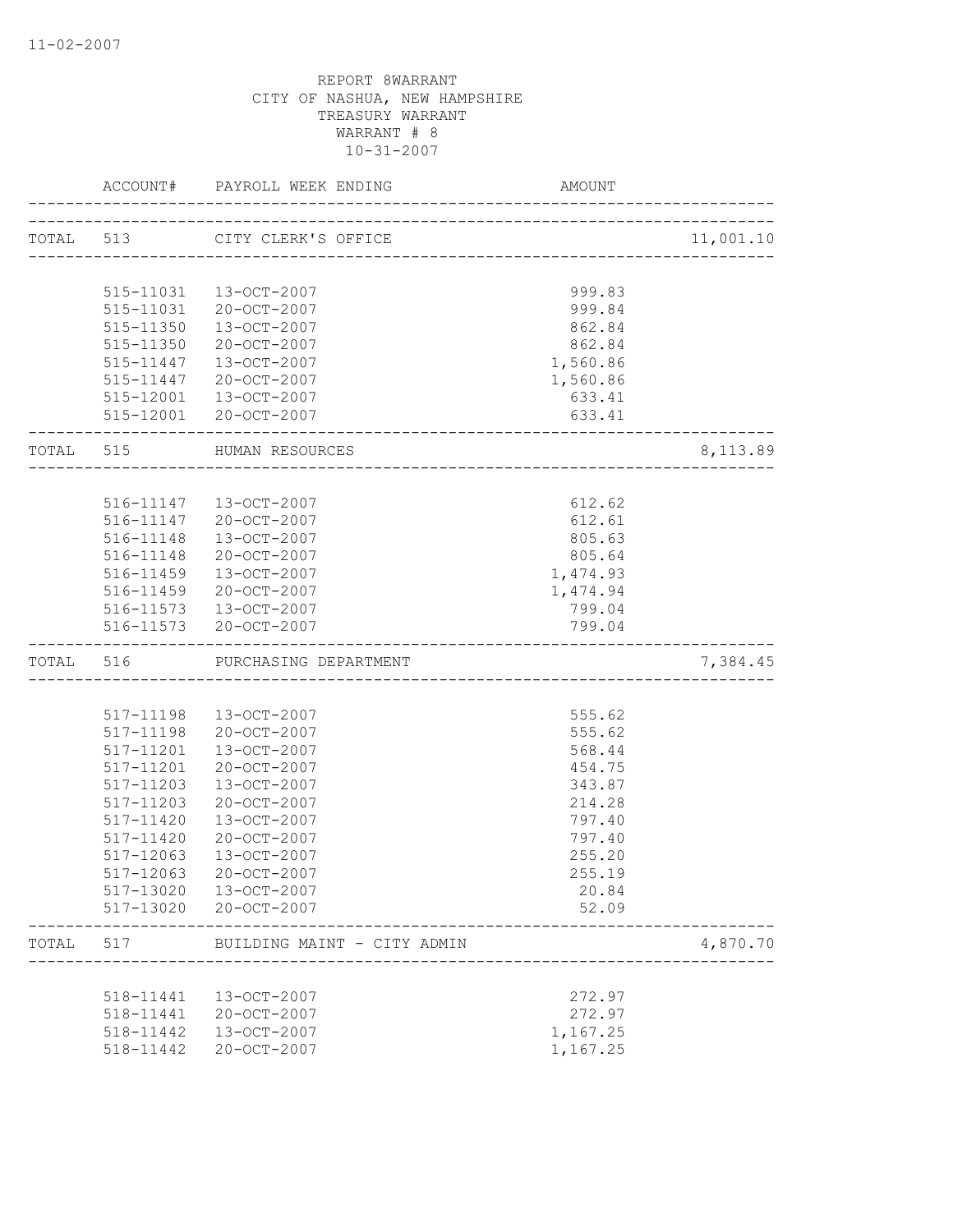| 20-OCT-2007<br>518-11540<br>973.79<br>13-OCT-2007<br>895.42<br>518-11578<br>518-11578<br>20-OCT-2007<br>895.42<br>518-11589<br>13-OCT-2007<br>970.72<br>518-11589<br>20-OCT-2007<br>970.72<br>13-OCT-2007<br>772.39<br>518-11590<br>20-OCT-2007<br>772.39<br>518-11590<br>9,131.29<br>TOTAL<br>518<br>INSURANCE - ADMINISTRATION<br>954.40<br>519-11014<br>13-OCT-2007<br>519-11014<br>20-OCT-2007<br>954.40<br>519-11016<br>13-OCT-2007<br>830.37<br>519-11016<br>830.36<br>20-OCT-2007<br>519-11017<br>13-OCT-2007<br>698.14<br>519-11017<br>20-OCT-2007<br>698.14<br>519-11115<br>1,804.91<br>13-OCT-2007<br>20-OCT-2007<br>1,804.90<br>519-11115<br>519-11146<br>13-OCT-2007<br>742.35<br>519-11146<br>20-OCT-2007<br>742.35<br>519-11153<br>13-OCT-2007<br>534.90<br>534.90<br>519-11153<br>20-OCT-2007<br>519-11154<br>13-OCT-2007<br>545.73<br>20-OCT-2007<br>519-11154<br>545.73<br>519-11205<br>13-OCT-2007<br>680.08<br>519-11205<br>20-OCT-2007<br>680.07<br>1,275.49<br>519-11241<br>13-OCT-2007<br>20-OCT-2007<br>1,275.49<br>519-11241<br>519-18006<br>20-OCT-2007<br>375.00<br>16,507.71<br>TOTAL<br>519<br>ASSESSORS<br>522-11142<br>13-OCT-2007<br>1,104.29<br>522-11142<br>1,104.29<br>20-OCT-2007<br>$522 - 11429$<br>13-OCT-2007<br>1,701.30<br>522-11429<br>20-OCT-2007<br>1,701.30<br>522-11488<br>13-OCT-2007<br>1,438.68<br>522-11488<br>20-OCT-2007<br>1,438.68<br>522-11641<br>13-OCT-2007<br>1,245.58<br>522-11641<br>20-OCT-2007<br>1,245.58<br>522-11652<br>13-OCT-2007<br>1,349.78<br>20-OCT-2007<br>1,349.78<br>522-11652<br>1,322.71<br>522-11721<br>13-OCT-2007<br>$20 - OCT - 2007$<br>1,322.71<br>522-11721<br>522-11724<br>13-OCT-2007<br>1,241.45<br>1,241.45<br>522-11724<br>$20 - OCT - 2007$ | ACCOUNT# | PAYROLL WEEK ENDING | AMOUNT |  |
|--------------------------------------------------------------------------------------------------------------------------------------------------------------------------------------------------------------------------------------------------------------------------------------------------------------------------------------------------------------------------------------------------------------------------------------------------------------------------------------------------------------------------------------------------------------------------------------------------------------------------------------------------------------------------------------------------------------------------------------------------------------------------------------------------------------------------------------------------------------------------------------------------------------------------------------------------------------------------------------------------------------------------------------------------------------------------------------------------------------------------------------------------------------------------------------------------------------------------------------------------------------------------------------------------------------------------------------------------------------------------------------------------------------------------------------------------------------------------------------------------------------------------------------------------------------------------------------------------------------------------------------------------------------------------------------------------------------------------------------|----------|---------------------|--------|--|
|                                                                                                                                                                                                                                                                                                                                                                                                                                                                                                                                                                                                                                                                                                                                                                                                                                                                                                                                                                                                                                                                                                                                                                                                                                                                                                                                                                                                                                                                                                                                                                                                                                                                                                                                      |          |                     |        |  |
|                                                                                                                                                                                                                                                                                                                                                                                                                                                                                                                                                                                                                                                                                                                                                                                                                                                                                                                                                                                                                                                                                                                                                                                                                                                                                                                                                                                                                                                                                                                                                                                                                                                                                                                                      |          |                     |        |  |
|                                                                                                                                                                                                                                                                                                                                                                                                                                                                                                                                                                                                                                                                                                                                                                                                                                                                                                                                                                                                                                                                                                                                                                                                                                                                                                                                                                                                                                                                                                                                                                                                                                                                                                                                      |          |                     |        |  |
|                                                                                                                                                                                                                                                                                                                                                                                                                                                                                                                                                                                                                                                                                                                                                                                                                                                                                                                                                                                                                                                                                                                                                                                                                                                                                                                                                                                                                                                                                                                                                                                                                                                                                                                                      |          |                     |        |  |
|                                                                                                                                                                                                                                                                                                                                                                                                                                                                                                                                                                                                                                                                                                                                                                                                                                                                                                                                                                                                                                                                                                                                                                                                                                                                                                                                                                                                                                                                                                                                                                                                                                                                                                                                      |          |                     |        |  |
|                                                                                                                                                                                                                                                                                                                                                                                                                                                                                                                                                                                                                                                                                                                                                                                                                                                                                                                                                                                                                                                                                                                                                                                                                                                                                                                                                                                                                                                                                                                                                                                                                                                                                                                                      |          |                     |        |  |
|                                                                                                                                                                                                                                                                                                                                                                                                                                                                                                                                                                                                                                                                                                                                                                                                                                                                                                                                                                                                                                                                                                                                                                                                                                                                                                                                                                                                                                                                                                                                                                                                                                                                                                                                      |          |                     |        |  |
|                                                                                                                                                                                                                                                                                                                                                                                                                                                                                                                                                                                                                                                                                                                                                                                                                                                                                                                                                                                                                                                                                                                                                                                                                                                                                                                                                                                                                                                                                                                                                                                                                                                                                                                                      |          |                     |        |  |
|                                                                                                                                                                                                                                                                                                                                                                                                                                                                                                                                                                                                                                                                                                                                                                                                                                                                                                                                                                                                                                                                                                                                                                                                                                                                                                                                                                                                                                                                                                                                                                                                                                                                                                                                      |          |                     |        |  |
|                                                                                                                                                                                                                                                                                                                                                                                                                                                                                                                                                                                                                                                                                                                                                                                                                                                                                                                                                                                                                                                                                                                                                                                                                                                                                                                                                                                                                                                                                                                                                                                                                                                                                                                                      |          |                     |        |  |
|                                                                                                                                                                                                                                                                                                                                                                                                                                                                                                                                                                                                                                                                                                                                                                                                                                                                                                                                                                                                                                                                                                                                                                                                                                                                                                                                                                                                                                                                                                                                                                                                                                                                                                                                      |          |                     |        |  |
|                                                                                                                                                                                                                                                                                                                                                                                                                                                                                                                                                                                                                                                                                                                                                                                                                                                                                                                                                                                                                                                                                                                                                                                                                                                                                                                                                                                                                                                                                                                                                                                                                                                                                                                                      |          |                     |        |  |
|                                                                                                                                                                                                                                                                                                                                                                                                                                                                                                                                                                                                                                                                                                                                                                                                                                                                                                                                                                                                                                                                                                                                                                                                                                                                                                                                                                                                                                                                                                                                                                                                                                                                                                                                      |          |                     |        |  |
|                                                                                                                                                                                                                                                                                                                                                                                                                                                                                                                                                                                                                                                                                                                                                                                                                                                                                                                                                                                                                                                                                                                                                                                                                                                                                                                                                                                                                                                                                                                                                                                                                                                                                                                                      |          |                     |        |  |
|                                                                                                                                                                                                                                                                                                                                                                                                                                                                                                                                                                                                                                                                                                                                                                                                                                                                                                                                                                                                                                                                                                                                                                                                                                                                                                                                                                                                                                                                                                                                                                                                                                                                                                                                      |          |                     |        |  |
|                                                                                                                                                                                                                                                                                                                                                                                                                                                                                                                                                                                                                                                                                                                                                                                                                                                                                                                                                                                                                                                                                                                                                                                                                                                                                                                                                                                                                                                                                                                                                                                                                                                                                                                                      |          |                     |        |  |
|                                                                                                                                                                                                                                                                                                                                                                                                                                                                                                                                                                                                                                                                                                                                                                                                                                                                                                                                                                                                                                                                                                                                                                                                                                                                                                                                                                                                                                                                                                                                                                                                                                                                                                                                      |          |                     |        |  |
|                                                                                                                                                                                                                                                                                                                                                                                                                                                                                                                                                                                                                                                                                                                                                                                                                                                                                                                                                                                                                                                                                                                                                                                                                                                                                                                                                                                                                                                                                                                                                                                                                                                                                                                                      |          |                     |        |  |
|                                                                                                                                                                                                                                                                                                                                                                                                                                                                                                                                                                                                                                                                                                                                                                                                                                                                                                                                                                                                                                                                                                                                                                                                                                                                                                                                                                                                                                                                                                                                                                                                                                                                                                                                      |          |                     |        |  |
|                                                                                                                                                                                                                                                                                                                                                                                                                                                                                                                                                                                                                                                                                                                                                                                                                                                                                                                                                                                                                                                                                                                                                                                                                                                                                                                                                                                                                                                                                                                                                                                                                                                                                                                                      |          |                     |        |  |
|                                                                                                                                                                                                                                                                                                                                                                                                                                                                                                                                                                                                                                                                                                                                                                                                                                                                                                                                                                                                                                                                                                                                                                                                                                                                                                                                                                                                                                                                                                                                                                                                                                                                                                                                      |          |                     |        |  |
|                                                                                                                                                                                                                                                                                                                                                                                                                                                                                                                                                                                                                                                                                                                                                                                                                                                                                                                                                                                                                                                                                                                                                                                                                                                                                                                                                                                                                                                                                                                                                                                                                                                                                                                                      |          |                     |        |  |
|                                                                                                                                                                                                                                                                                                                                                                                                                                                                                                                                                                                                                                                                                                                                                                                                                                                                                                                                                                                                                                                                                                                                                                                                                                                                                                                                                                                                                                                                                                                                                                                                                                                                                                                                      |          |                     |        |  |
|                                                                                                                                                                                                                                                                                                                                                                                                                                                                                                                                                                                                                                                                                                                                                                                                                                                                                                                                                                                                                                                                                                                                                                                                                                                                                                                                                                                                                                                                                                                                                                                                                                                                                                                                      |          |                     |        |  |
|                                                                                                                                                                                                                                                                                                                                                                                                                                                                                                                                                                                                                                                                                                                                                                                                                                                                                                                                                                                                                                                                                                                                                                                                                                                                                                                                                                                                                                                                                                                                                                                                                                                                                                                                      |          |                     |        |  |
|                                                                                                                                                                                                                                                                                                                                                                                                                                                                                                                                                                                                                                                                                                                                                                                                                                                                                                                                                                                                                                                                                                                                                                                                                                                                                                                                                                                                                                                                                                                                                                                                                                                                                                                                      |          |                     |        |  |
|                                                                                                                                                                                                                                                                                                                                                                                                                                                                                                                                                                                                                                                                                                                                                                                                                                                                                                                                                                                                                                                                                                                                                                                                                                                                                                                                                                                                                                                                                                                                                                                                                                                                                                                                      |          |                     |        |  |
|                                                                                                                                                                                                                                                                                                                                                                                                                                                                                                                                                                                                                                                                                                                                                                                                                                                                                                                                                                                                                                                                                                                                                                                                                                                                                                                                                                                                                                                                                                                                                                                                                                                                                                                                      |          |                     |        |  |
|                                                                                                                                                                                                                                                                                                                                                                                                                                                                                                                                                                                                                                                                                                                                                                                                                                                                                                                                                                                                                                                                                                                                                                                                                                                                                                                                                                                                                                                                                                                                                                                                                                                                                                                                      |          |                     |        |  |
|                                                                                                                                                                                                                                                                                                                                                                                                                                                                                                                                                                                                                                                                                                                                                                                                                                                                                                                                                                                                                                                                                                                                                                                                                                                                                                                                                                                                                                                                                                                                                                                                                                                                                                                                      |          |                     |        |  |
|                                                                                                                                                                                                                                                                                                                                                                                                                                                                                                                                                                                                                                                                                                                                                                                                                                                                                                                                                                                                                                                                                                                                                                                                                                                                                                                                                                                                                                                                                                                                                                                                                                                                                                                                      |          |                     |        |  |
|                                                                                                                                                                                                                                                                                                                                                                                                                                                                                                                                                                                                                                                                                                                                                                                                                                                                                                                                                                                                                                                                                                                                                                                                                                                                                                                                                                                                                                                                                                                                                                                                                                                                                                                                      |          |                     |        |  |
|                                                                                                                                                                                                                                                                                                                                                                                                                                                                                                                                                                                                                                                                                                                                                                                                                                                                                                                                                                                                                                                                                                                                                                                                                                                                                                                                                                                                                                                                                                                                                                                                                                                                                                                                      |          |                     |        |  |
|                                                                                                                                                                                                                                                                                                                                                                                                                                                                                                                                                                                                                                                                                                                                                                                                                                                                                                                                                                                                                                                                                                                                                                                                                                                                                                                                                                                                                                                                                                                                                                                                                                                                                                                                      |          |                     |        |  |
|                                                                                                                                                                                                                                                                                                                                                                                                                                                                                                                                                                                                                                                                                                                                                                                                                                                                                                                                                                                                                                                                                                                                                                                                                                                                                                                                                                                                                                                                                                                                                                                                                                                                                                                                      |          |                     |        |  |
|                                                                                                                                                                                                                                                                                                                                                                                                                                                                                                                                                                                                                                                                                                                                                                                                                                                                                                                                                                                                                                                                                                                                                                                                                                                                                                                                                                                                                                                                                                                                                                                                                                                                                                                                      |          |                     |        |  |
|                                                                                                                                                                                                                                                                                                                                                                                                                                                                                                                                                                                                                                                                                                                                                                                                                                                                                                                                                                                                                                                                                                                                                                                                                                                                                                                                                                                                                                                                                                                                                                                                                                                                                                                                      |          |                     |        |  |
|                                                                                                                                                                                                                                                                                                                                                                                                                                                                                                                                                                                                                                                                                                                                                                                                                                                                                                                                                                                                                                                                                                                                                                                                                                                                                                                                                                                                                                                                                                                                                                                                                                                                                                                                      |          |                     |        |  |
|                                                                                                                                                                                                                                                                                                                                                                                                                                                                                                                                                                                                                                                                                                                                                                                                                                                                                                                                                                                                                                                                                                                                                                                                                                                                                                                                                                                                                                                                                                                                                                                                                                                                                                                                      |          |                     |        |  |
|                                                                                                                                                                                                                                                                                                                                                                                                                                                                                                                                                                                                                                                                                                                                                                                                                                                                                                                                                                                                                                                                                                                                                                                                                                                                                                                                                                                                                                                                                                                                                                                                                                                                                                                                      |          |                     |        |  |
|                                                                                                                                                                                                                                                                                                                                                                                                                                                                                                                                                                                                                                                                                                                                                                                                                                                                                                                                                                                                                                                                                                                                                                                                                                                                                                                                                                                                                                                                                                                                                                                                                                                                                                                                      |          |                     |        |  |
|                                                                                                                                                                                                                                                                                                                                                                                                                                                                                                                                                                                                                                                                                                                                                                                                                                                                                                                                                                                                                                                                                                                                                                                                                                                                                                                                                                                                                                                                                                                                                                                                                                                                                                                                      |          |                     |        |  |
|                                                                                                                                                                                                                                                                                                                                                                                                                                                                                                                                                                                                                                                                                                                                                                                                                                                                                                                                                                                                                                                                                                                                                                                                                                                                                                                                                                                                                                                                                                                                                                                                                                                                                                                                      |          |                     |        |  |
|                                                                                                                                                                                                                                                                                                                                                                                                                                                                                                                                                                                                                                                                                                                                                                                                                                                                                                                                                                                                                                                                                                                                                                                                                                                                                                                                                                                                                                                                                                                                                                                                                                                                                                                                      |          |                     |        |  |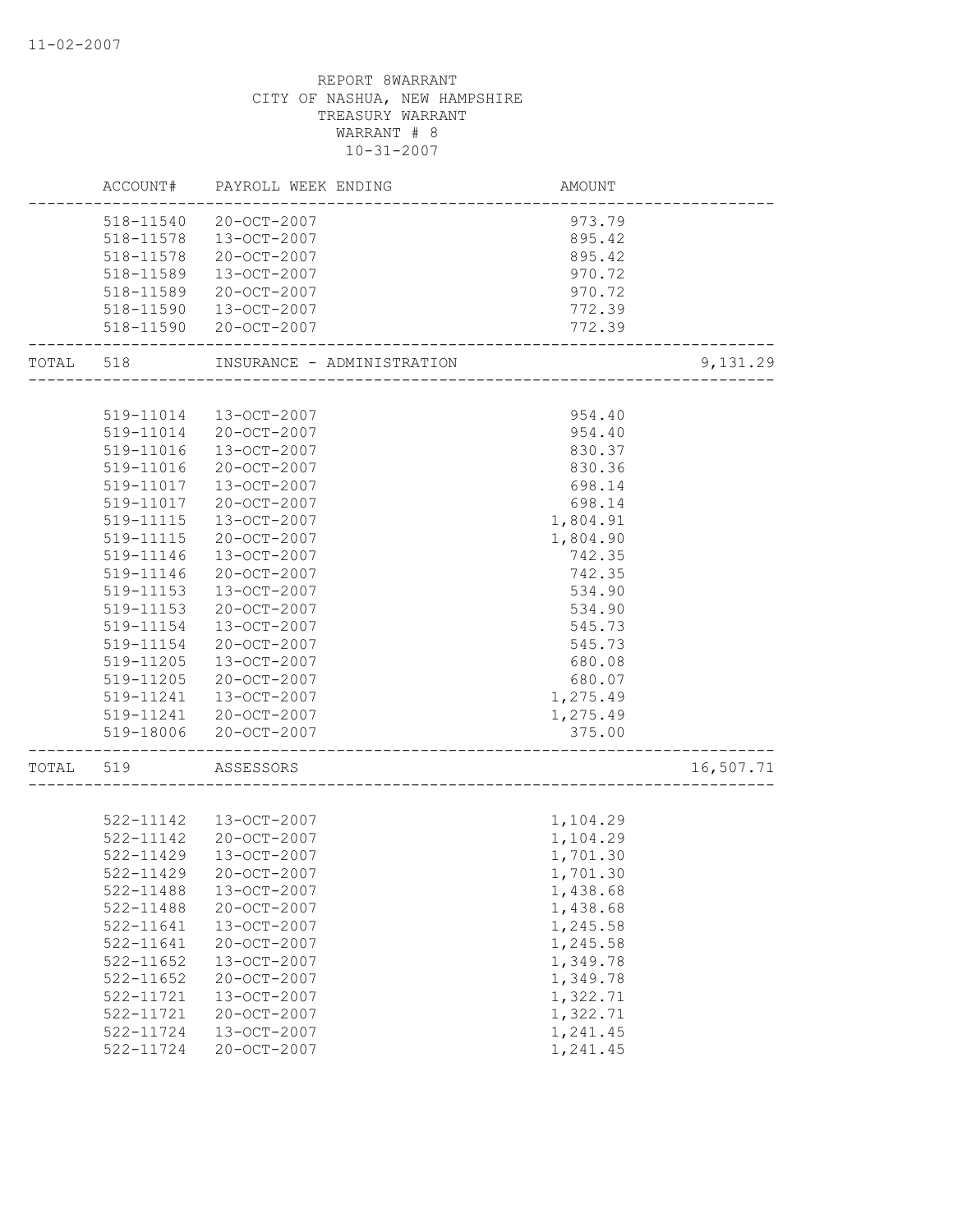|                        | ACCOUNT# PAYROLL WEEK ENDING     | <b>AMOUNT</b>                     |            |
|------------------------|----------------------------------|-----------------------------------|------------|
|                        | 522-11729  13-OCT-2007           | 2,801.28                          |            |
|                        | 522-11729 20-OCT-2007            | 2,801.28                          |            |
|                        | TOTAL 522 INFORMATION TECHNOLOGY | --------------------------------- | 24, 410.14 |
|                        |                                  |                                   |            |
|                        | 523-11332 13-OCT-2007            | 852.60                            |            |
| _________________      | 523-11332 20-OCT-2007            | 852.59                            |            |
| TOTAL 523 GIS          |                                  |                                   | 1,705.19   |
|                        |                                  |                                   |            |
| 531-11065              | 13-OCT-2007                      | 1,033.09                          |            |
| 531-11065              | 20-OCT-2007                      | 1,033.09                          |            |
| 531-11085              | 13-OCT-2007                      | 783.88                            |            |
| 531-11085              | 20-OCT-2007                      | 783.88                            |            |
| 531-11114              | 13-OCT-2007                      | 2,145.15                          |            |
| 531-11114              | 20-OCT-2007                      | 2,145.15                          |            |
| 531-11129              | 13-OCT-2007                      | 1,826.57                          |            |
| 531-11129              | 20-OCT-2007                      | 1,826.57                          |            |
| 531-11164              | 13-OCT-2007                      | 994.76                            |            |
| 531-11164              | 20-OCT-2007                      | 994.77                            |            |
| 531-11166              | 13-OCT-2007                      | 1,785.29                          |            |
| 531-11166              | 20-OCT-2007                      | 1,785.29                          |            |
| 531-11170              | 13-OCT-2007                      | 1,356.42                          |            |
| 531-11170              | 20-OCT-2007                      | 1,356.42                          |            |
| 531-11201              | 13-OCT-2007                      | 1,231.73                          |            |
| 531-11201              | 20-OCT-2007                      | 1,231.73                          |            |
| 531-11203              | 13-OCT-2007                      | 551.70                            |            |
| 531-11203              | 20-OCT-2007                      | 551.70                            |            |
| 531-11226              | 13-OCT-2007                      | 740.51                            |            |
| 531-11226              | 20-OCT-2007                      | 740.51                            |            |
| 531-11398              | 13-OCT-2007                      | 574.42<br>574.42                  |            |
| 531-11398<br>531-11477 | 20-OCT-2007                      | 1,230.65                          |            |
| 531-11477              | 13-OCT-2007<br>20-OCT-2007       | 1,230.65                          |            |
| 531-11489              | $13 - OCT - 2007$                | 1,045.05                          |            |
| 531-11489              | 20-OCT-2007                      | 1,045.05                          |            |
| 531-11498              | 13-OCT-2007                      | 807.60                            |            |
| 531-11498              | 20-OCT-2007                      | 807.60                            |            |
| 531-11516              | 13-OCT-2007                      | 786.25                            |            |
| 531-11516              | 20-OCT-2007                      | 786.25                            |            |
| 531-11535              | 13-OCT-2007                      | 12,187.14                         |            |
| $531 - 11535$          | 20-OCT-2007                      | 12,937.13                         |            |
| 531-11537              | 13-OCT-2007                      | 13,320.96                         |            |
| 531-11537              | 20-OCT-2007                      | 15,570.95                         |            |
| 531-11538              | 13-OCT-2007                      | 837.71                            |            |
| 531-11538              | 20-OCT-2007                      | 837.71                            |            |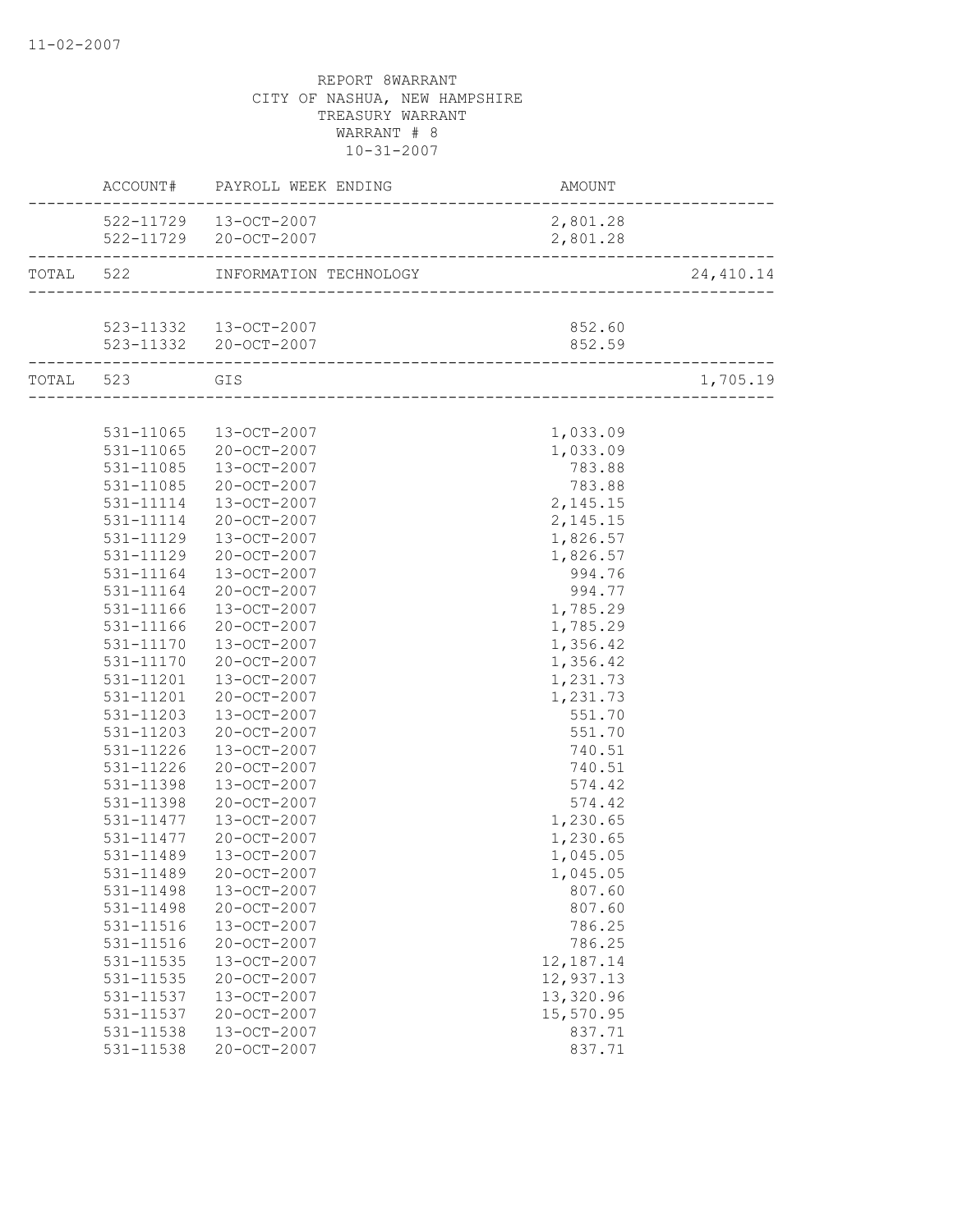| ACCOUNT#      | PAYROLL WEEK ENDING | AMOUNT     |
|---------------|---------------------|------------|
| 531-11539     | 13-OCT-2007         | 1,431.98   |
| 531-11539     | 20-OCT-2007         | 1,431.98   |
| 531-11544     | 13-OCT-2007         | 3,887.73   |
| 531-11544     | 20-OCT-2007         | 3,887.73   |
| 531-11549     | 13-OCT-2007         | 3,659.25   |
| 531-11549     | 20-OCT-2007         | 3,659.25   |
| 531-11550     | 13-OCT-2007         | 807.85     |
| $531 - 11550$ | 20-OCT-2007         | 807.85     |
| 531-11552     | 13-OCT-2007         | 9,691.55   |
| 531-11552     | 20-OCT-2007         | 9,210.23   |
| 531-11555     | 13-OCT-2007         | 24, 124.30 |
| 531-11555     | 20-OCT-2007         | 24, 124.30 |
| 531-11558     | 13-OCT-2007         | 58,883.43  |
| 531-11558     | 20-OCT-2007         | 58,883.38  |
| 531-11561     | 13-OCT-2007         | 16,987.70  |
| 531-11561     | 20-OCT-2007         | 16,987.70  |
| 531-11567     | 13-OCT-2007         | 30,227.08  |
| 531-11567     | $20 - OCT - 2007$   | 36,821.86  |
| 531-11569     | $13 - OCT - 2007$   | 1,032.13   |
| 531-11569     | 20-OCT-2007         | 1,032.13   |
| 531-11618     | 13-OCT-2007         | 2,031.68   |
| 531-11618     | 20-OCT-2007         | 2,031.70   |
| 531-11622     | 13-OCT-2007         | 2,738.70   |
| 531-11622     | 20-OCT-2007         | 2,738.70   |
| 531-11632     | 13-OCT-2007         | 610.55     |
| 531-11632     | 20-OCT-2007         | 610.55     |
| 531-11633     | 13-OCT-2007         | 2,083.80   |
| 531-11633     | 20-OCT-2007         | 2,083.80   |
| 531-11635     | 13-OCT-2007         | 803.90     |
| 531-11635     | $20 - OCT - 2007$   | 803.90     |
| 531-11664     | 13-OCT-2007         | 1,003.00   |
| 531-11664     | 20-OCT-2007         | 1,003.00   |
| 531-11665     | 13-OCT-2007         | 719.44     |
| 531-11665     | $20 - OCT - 2007$   | 719.43     |
| 531-11719     | 13-OCT-2007         | 795.35     |
| 531-11719     | 20-OCT-2007         | 795.34     |
| 531-11722     | 13-OCT-2007         | 1,639.05   |
| 531-11722     | 20-OCT-2007         | 1,639.05   |
| 531-11732     | 13-OCT-2007         | 1,131.25   |
| 531-11732     | 20-OCT-2007         | 1,131.25   |
| 531-11733     | 13-OCT-2007         | 2,088.55   |
| 531-11733     | $20 - OCT - 2007$   | 2,088.55   |
| 531-12020     | 13-OCT-2007         | 875.50     |
| 531-12020     | 20-OCT-2007         | 875.50     |
| 531-12042     | 13-OCT-2007         | 2,315.41   |
| 531-12042     | 20-OCT-2007         | 1,150.66   |
| 531-12066     | 13-OCT-2007         | 629.36     |
| 531-12066     | 20-OCT-2007         | 629.36     |
|               |                     |            |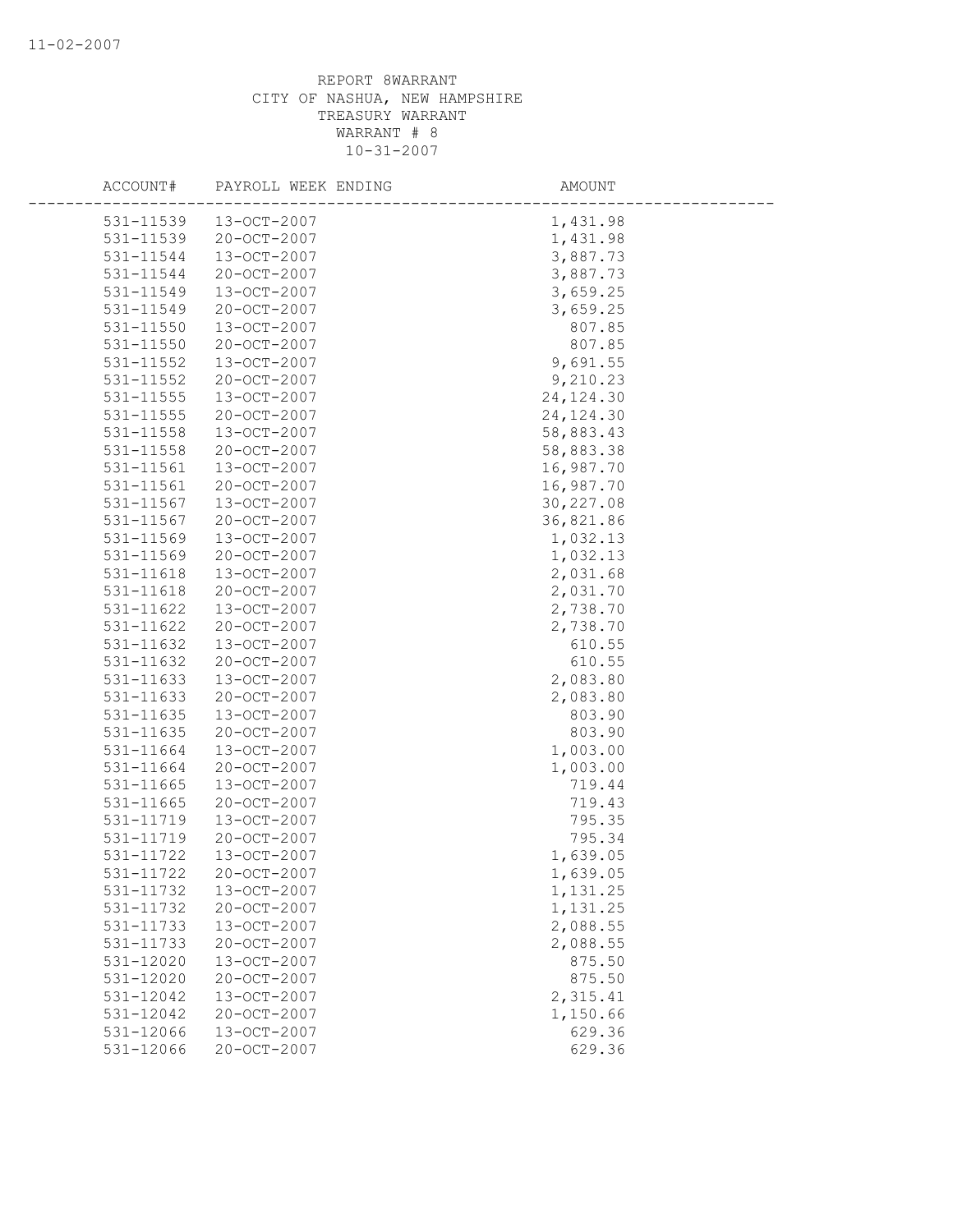|       | ACCOUNT#      | PAYROLL WEEK ENDING | AMOUNT     |             |
|-------|---------------|---------------------|------------|-------------|
|       | 531-12067     | 13-OCT-2007         | 659.14     |             |
|       | $531 - 12067$ | 20-OCT-2007         | 659.15     |             |
|       | 531-12068     | 13-OCT-2007         | 1,311.74   |             |
|       | 531-12068     | 20-OCT-2007         | 1,311.74   |             |
|       | 531-12071     | 13-OCT-2007         | 236.69     |             |
|       | 531-12071     | 20-OCT-2007         | 236.69     |             |
|       | 531-12119     | 13-OCT-2007         | 1,052.59   |             |
|       | 531-12119     | 20-OCT-2007         | 1,052.59   |             |
|       | 531-13004     | 13-OCT-2007         | 4,497.99   |             |
|       | 531-13004     | $20 - OCT - 2007$   | 3,292.70   |             |
|       | 531-13038     | 13-OCT-2007         | 1,584.18   |             |
|       | 531-13038     | 20-OCT-2007         | 920.05     |             |
|       | 531-13040     | 13-OCT-2007         | 4,260.02   |             |
|       | 531-13040     | 20-OCT-2007         | 1,827.01   |             |
|       | 531-13044     | 13-OCT-2007         | 3,106.32   |             |
|       | 531-13044     | 20-OCT-2007         | 2,465.35   |             |
|       | 531-13047     | 13-OCT-2007         | 31,003.44  |             |
|       | 531-13047     | $20 - OCT - 2007$   | 19,511.16  |             |
|       | 531-13048     | $13 - OCT - 2007$   | 8,096.90   |             |
|       | 531-13048     | 20-OCT-2007         | 10,150.89  |             |
|       | 531-15002     | 13-OCT-2007         | 37, 367.84 |             |
|       | 531-17004     | 20-OCT-2007         | 300.00     |             |
|       | 531-17006     | 13-OCT-2007         | 3,450.00   |             |
|       | 531-17006     | 20-OCT-2007         | 2,600.00   |             |
| TOTAL | 531           | POLICE DEPARTMENT   |            | 575, 777.67 |
|       |               |                     |            |             |
|       | 532-11024     | 13-OCT-2007         | 1,955.16   |             |
|       | 532-11024     | 20-OCT-2007         | 1,955.16   |             |
|       | 532-11036     | 13-OCT-2007         | 1,752.34   |             |
|       | 532-11036     | 20-OCT-2007         | 1,752.34   |             |
|       | 532-11063     | 13-OCT-2007         | 1,242.12   |             |
|       | 532-11063     | 20-OCT-2007         | 1,242.12   |             |
|       | 532-11066     | 13-OCT-2007         | 1,205.56   |             |
|       | 532-11066     | 20-OCT-2007         | 1,205.57   |             |
|       | 532-11069     | $13 - OCT - 2007$   | 2,435.39   |             |
|       | 532-11069     | 20-OCT-2007         | 2,435.39   |             |
|       | 532-11111     | 13-OCT-2007         | 2,044.81   |             |
|       | 532-11111     | 20-OCT-2007         | 2,044.81   |             |
|       | 532-11207     | 13-OCT-2007         | 6,213.47   |             |
|       | 532-11207     | 20-OCT-2007         | 6,213.47   |             |
|       | 532-11281     | 13-OCT-2007         | 854.92     |             |
|       | 532-11281     | 20-OCT-2007         | 854.92     |             |
|       | 532-11285     | 13-OCT-2007         | 7,391.30   |             |
|       | 532-11285     | $20 - OCT - 2007$   | 7,391.29   |             |
|       | 532-11291     | 13-OCT-2007         | 5,561.65   |             |
|       | 532-11291     | 20-OCT-2007         | 5,477.37   |             |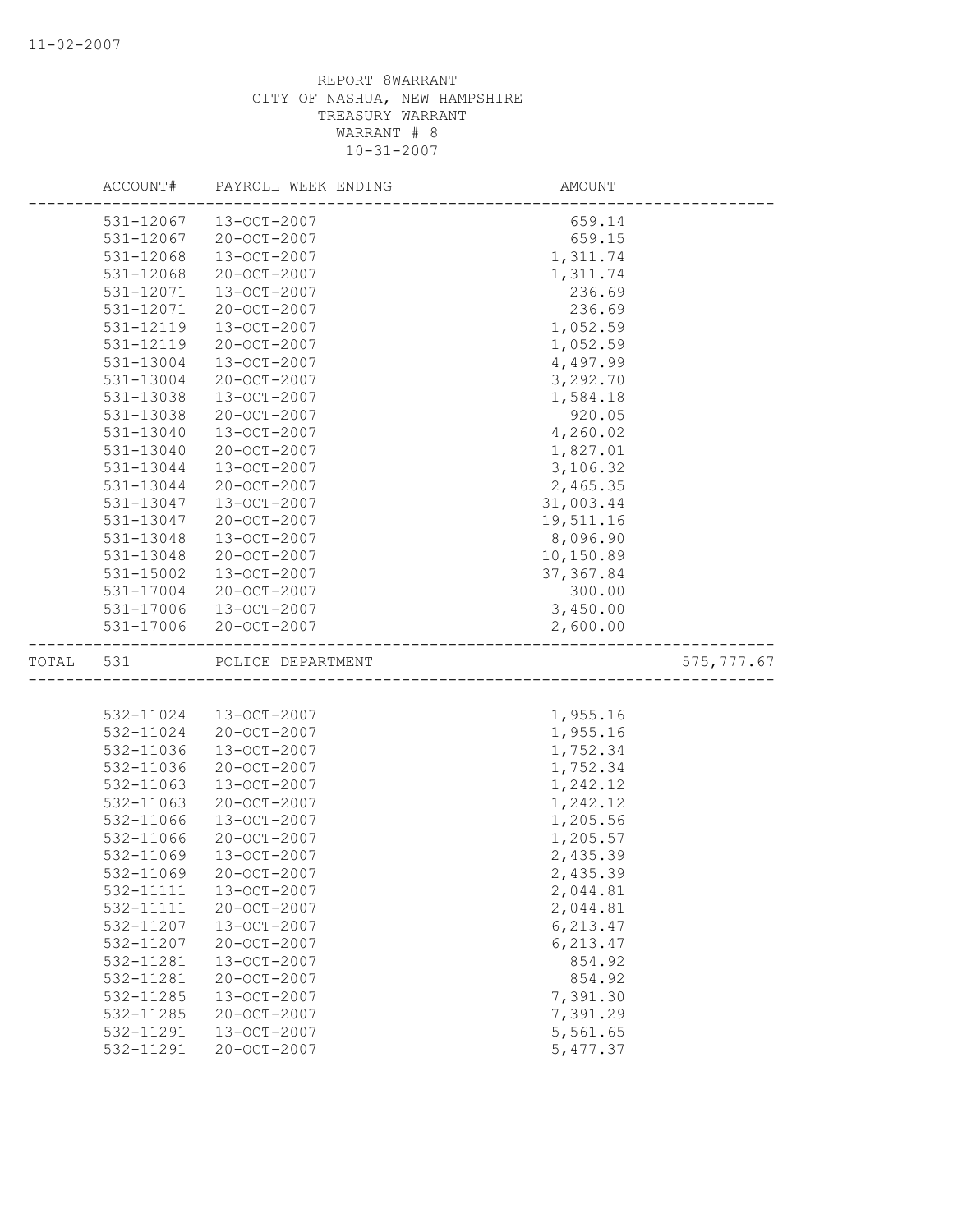|       | ACCOUNT#               | PAYROLL WEEK ENDING        | AMOUNT               |            |
|-------|------------------------|----------------------------|----------------------|------------|
|       | 532-11298              | 13-OCT-2007                | 1,246.12             |            |
|       | 532-11298              | 20-OCT-2007                | 1,246.12             |            |
|       | 532-11300              | 13-OCT-2007                | 32, 136.29           |            |
|       | 532-11300              | 20-OCT-2007                | 32, 136.28           |            |
|       | 532-11303              | 13-OCT-2007                | 1,090.35             |            |
|       | 532-11303              | 20-OCT-2007                | 1,090.35             |            |
|       | 532-11305              | 13-OCT-2007                | 4,383.19             |            |
|       | 532-11305              | 20-OCT-2007                | 4,383.19             |            |
|       | 532-11309              | 13-OCT-2007                | 91,268.76            |            |
|       | 532-11309              | 20-OCT-2007                | 91,268.75            |            |
|       | 532-11660              | 13-OCT-2007                | 1,385.40             |            |
|       | 532-11660              | 20-OCT-2007                | 1,385.40             |            |
|       | 532-11663              | 13-OCT-2007                | 1,344.65             |            |
|       | 532-11663              | 20-OCT-2007                | 1,344.65             |            |
|       | 532-11666              | 13-OCT-2007                | 1,331.35             |            |
|       | 532-11666              | $20 - OCT - 2007$          | 1,331.35             |            |
|       | 532-11669              | 13-OCT-2007                | 1,358.09             |            |
|       | 532-11669              | 20-OCT-2007                | 1,358.10             |            |
|       | 532-12070              | 13-OCT-2007                | 27,194.90            |            |
|       | 532-12070              | 20-OCT-2007                | 22,601.54            |            |
|       | 532-13003              | 13-OCT-2007                | 97.20                |            |
|       | 532-13004              | 13-OCT-2007                | 196.35               |            |
|       | 532-13004              | 20-OCT-2007                | 273.46               |            |
|       | 532-13018              | 13-OCT-2007                | 2,314.42             |            |
|       | 532-13018              | 20-OCT-2007                | 2,746.94             |            |
|       | 532-13024              | 13-OCT-2007                | 424.26               |            |
|       | 532-13050              | 13-OCT-2007                | 9,572.18             |            |
|       | 532-13050              | 20-OCT-2007                | 10,568.60            |            |
|       | 532-15002              | 13-OCT-2007                | 40,800.74            |            |
|       | 532-18030              | 13-OCT-2007                | 100.00               |            |
|       | 532-18039              | 13-OCT-2007                | 1,725.00             |            |
|       |                        |                            |                      |            |
|       | 532-19231<br>532-19231 | 13-OCT-2007<br>20-OCT-2007 | 1,049.07<br>1,049.07 |            |
|       | 532-19232              | 13-OCT-2007                |                      |            |
|       | 532-19232              | 20-OCT-2007                | 1,478.30             |            |
|       |                        |                            | 1,478.30             |            |
|       | 532-19233<br>532-19233 | 13-OCT-2007                | 2,477.10             |            |
|       |                        | 20-OCT-2007                | 2,477.10             |            |
|       | 532-19234              | 13-OCT-2007                | 1,569.43             |            |
|       | 532-19234<br>532-46045 | 20-OCT-2007<br>20-OCT-2007 | 1,569.43             |            |
| TOTAL | 532                    | FIRE DEPARTMENT            |                      | 464,080.94 |
|       |                        |                            |                      |            |
|       | 535-81023              | 13-OCT-2007                | 192.30               |            |
|       | 535-81023              | 20-OCT-2007                | 192.30               |            |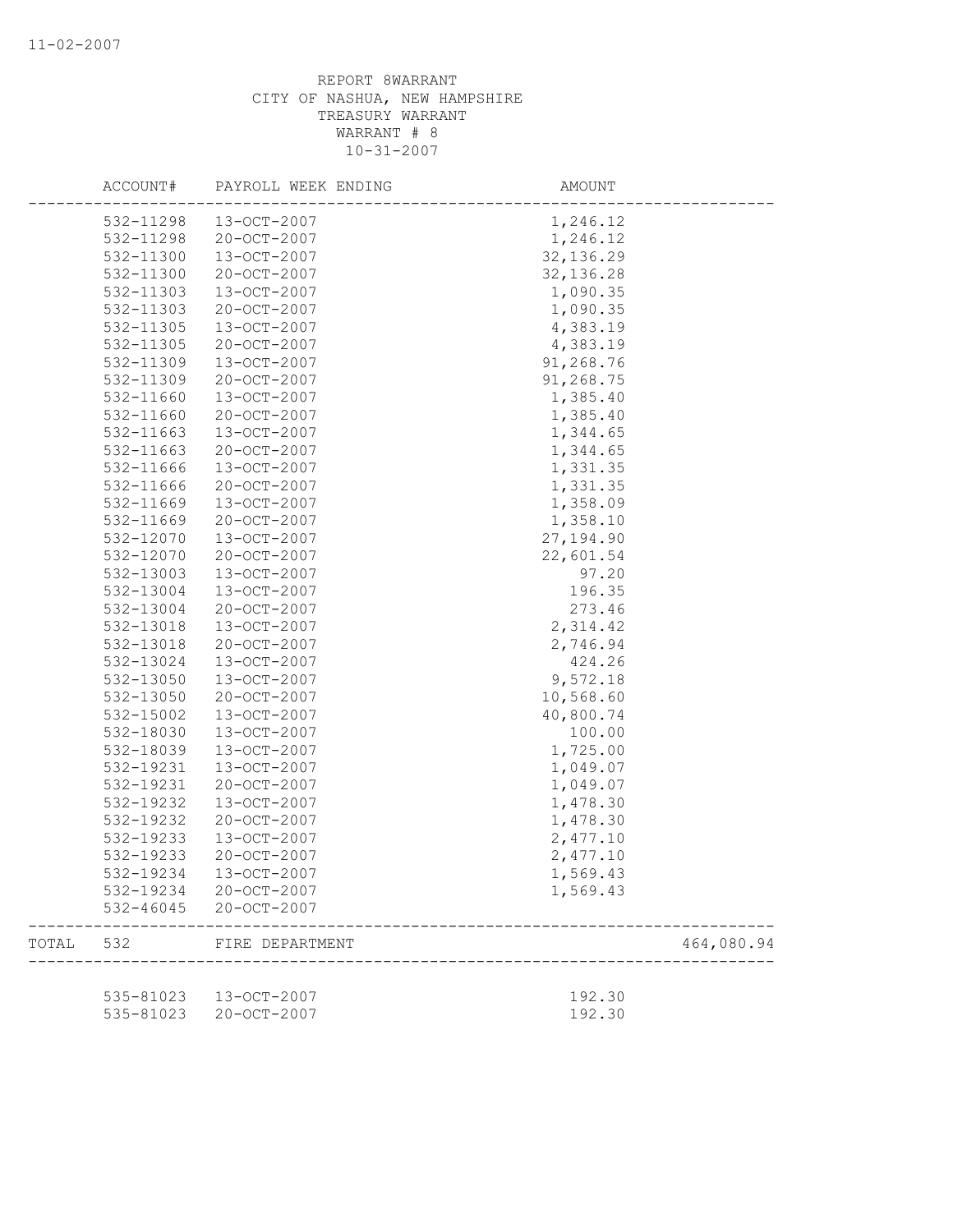|       | ACCOUNT#  | PAYROLL WEEK ENDING            | AMOUNT                               |          |
|-------|-----------|--------------------------------|--------------------------------------|----------|
|       |           | TOTAL 535 EMERGENCY MANAGEMENT |                                      | 384.60   |
|       |           |                                | ------------------------------------ |          |
|       |           | 536-11178 13-OCT-2007          | 1,310.46                             |          |
|       |           | 536-11178 20-OCT-2007          | 1,310.46                             |          |
|       |           | 536-13004 20-OCT-2007          | 366.40                               |          |
|       | TOTAL 536 | CITYWIDE COMMUNICATIONS        |                                      | 2,987.32 |
|       |           |                                |                                      |          |
|       |           | 541-11024 13-OCT-2007          | 702.81                               |          |
|       |           | 541-11024 20-OCT-2007          | 702.81                               |          |
|       |           | 541-11104 13-OCT-2007          | 942.44                               |          |
|       | 541-11104 | 20-OCT-2007                    | 942.44                               |          |
|       | 541-11240 | 13-OCT-2007                    | 1,816.79                             |          |
|       | 541-11240 | 20-OCT-2007                    | 1,816.79                             |          |
|       | 541-11346 | 13-OCT-2007                    | 428.05                               |          |
|       |           | 541-11346 20-OCT-2007          | 428.05                               |          |
| TOTAL | 541       | COMMUNITY SERVICES DIVISION    |                                      | 7,780.18 |
|       |           |                                |                                      |          |
|       |           | 542-11426 13-OCT-2007          | 1,145.06                             |          |
|       |           | 542-11426 20-OCT-2007          | 1,176.87                             |          |
|       | 542-11584 | 13-OCT-2007                    | 2,319.54                             |          |
|       | 542-11584 | 20-OCT-2007                    | 2,354.04                             |          |
|       | 542-12109 | 13-OCT-2007                    | 108.00                               |          |
|       | 542-12109 | 20-OCT-2007                    | 126.00                               |          |
|       |           | 542-12582  13-OCT-2007         | 807.90                               |          |
|       |           | 542-12582 20-OCT-2007          | 899.90                               |          |
| TOTAL | 542       | COMMUNITY HEALTH               |                                      | 8,937.31 |
|       |           |                                |                                      |          |
|       |           |                                |                                      |          |
|       |           | 543-11380  13-OCT-2007         | 871.85                               |          |
|       | 543-11380 | 20-OCT-2007                    | 871.85                               |          |
|       |           | 543-11438 13-OCT-2007          | 1,431.98                             |          |
|       | 543-11438 | 20-OCT-2007                    | 1,431.98                             |          |
|       | 543-11601 | 13-OCT-2007                    | 1,170.18                             |          |
|       | 543-11601 | $20 - OCT - 2007$              | 1,170.18                             |          |
|       | 543-11602 | 13-OCT-2007                    | 819.44                               |          |
|       | 543-11602 | 20-OCT-2007                    | 819.43                               |          |
|       | 543-11604 | 13-OCT-2007                    | 696.60                               |          |
|       | 543-11604 | 20-OCT-2007                    | 696.60                               |          |
|       | 543-11605 | 13-OCT-2007                    | 888.34                               |          |
|       | 543-11605 | 20-OCT-2007                    | 888.34                               |          |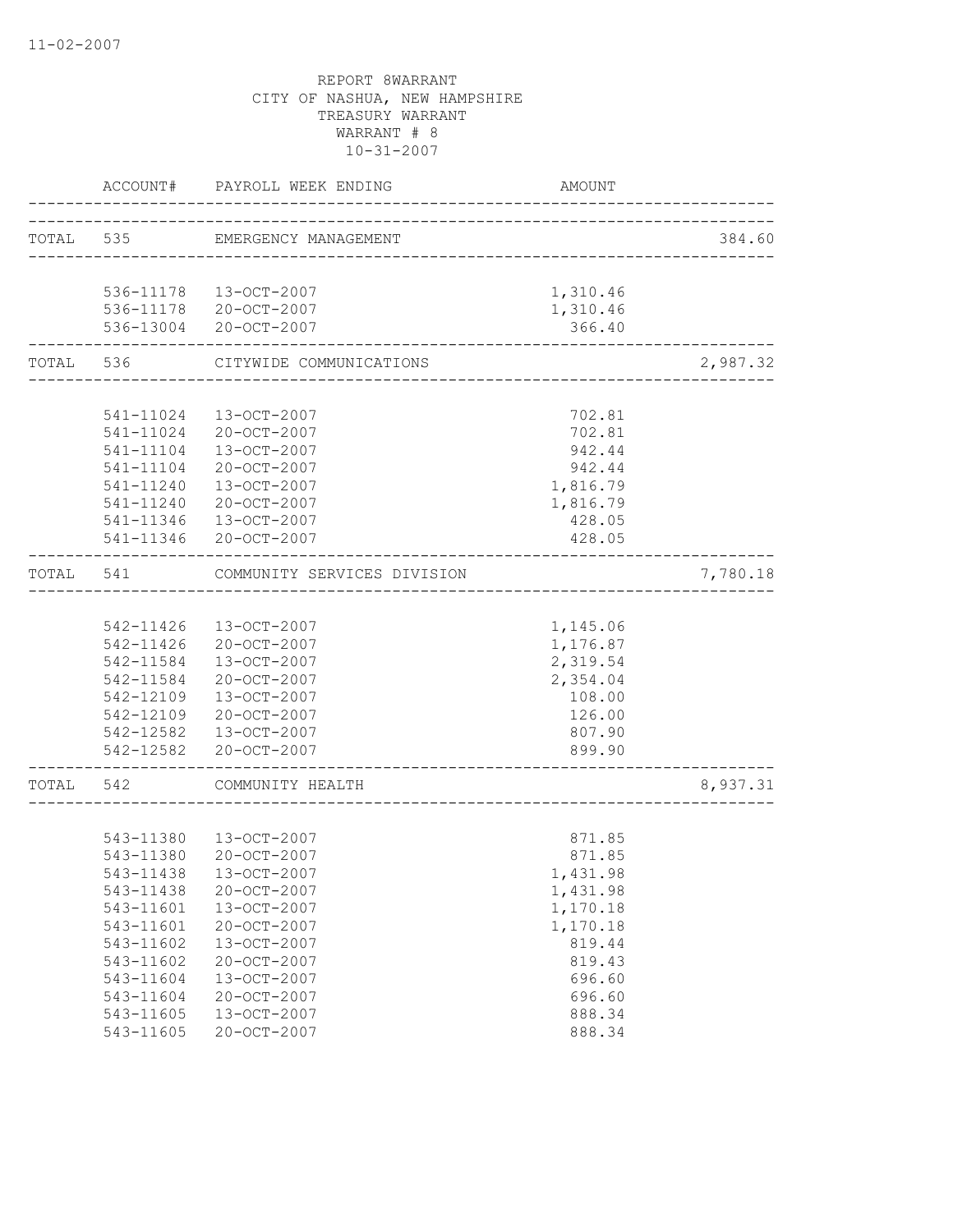|               |                                  | AMOUNT                           |           |
|---------------|----------------------------------|----------------------------------|-----------|
|               |                                  | ________________________________ | 11,756.77 |
|               |                                  |                                  |           |
|               | 544-11008 13-OCT-2007            | 688.21                           |           |
| 544-11008     | 20-OCT-2007                      | 688.21                           |           |
| 544-11099     | 13-OCT-2007                      | 1,991.69                         |           |
| 544-11099     | 20-OCT-2007                      | 1,991.68                         |           |
| 544-11112     | 13-OCT-2007                      | 783.89                           |           |
| 544-11112     | 20-OCT-2007                      | 783.88                           |           |
| 544-11367     | 13-OCT-2007                      | 772.39                           |           |
|               | 544-11367 20-OCT-2007            | 772.39                           |           |
|               | 544-11777  13-OCT-2007           | 1,202.27                         |           |
|               | 544-11777 20-OCT-2007            | 1,202.26                         |           |
|               | 544-12101 13-OCT-2007            | 250.21                           |           |
|               | 544-12101 20-OCT-2007            | 250.21                           |           |
|               | TOTAL 544 WELFARE ADMINISTRATION |                                  | 11,377.29 |
|               |                                  |                                  |           |
|               | 551-11008 13-OCT-2007            | 612.62                           |           |
|               | 551-11008 20-OCT-2007            | 612.61                           |           |
| 551-11028     | 13-OCT-2007                      | 526.86                           |           |
| 551-11028     | 20-OCT-2007                      | 526.86                           |           |
| 551-11057     | 13-OCT-2007                      | 783.39                           |           |
| 551-11057     | 20-OCT-2007                      | 783.38                           |           |
| 551-11094     | 13-OCT-2007                      | 266.72                           |           |
| 551-11094     | 20-OCT-2007                      | 266.72                           |           |
| 551-11097     | 13-OCT-2007                      | 14,064.75                        |           |
| 551-11097     | 20-OCT-2007                      | 937.65                           |           |
| $551 - 11208$ | 13-OCT-2007                      | 750.61                           |           |
| 551-11208     | 20-OCT-2007                      | 750.61                           |           |
| 551-11211     | 13-OCT-2007                      | 445.30                           |           |
| 551-11211     | 20-OCT-2007                      | 445.30                           |           |
| 551-11212     | 13-OCT-2007                      | 1,353.16                         |           |
| 551-11212     | 20-OCT-2007                      | 1,353.17                         |           |
| 551-11249     | 13-OCT-2007                      | 1,590.60                         |           |
| 551-11249     | 20-OCT-2007                      | 1,590.60                         |           |
| 551-11273     | 13-OCT-2007                      | $-11,682.74$                     |           |
| $551 - 11273$ | 20-OCT-2007                      | 1,444.36                         |           |
| 551-11435     | 13-OCT-2007                      | 850.64                           |           |
| 551-11435     | 20-OCT-2007                      | 850.64                           |           |
| $551 - 11462$ | 13-OCT-2007                      | 919.25                           |           |
| $551 - 11462$ | 20-OCT-2007                      | 919.25                           |           |
| 551-11638     | 13-OCT-2007                      | 1,096.00                         |           |
| 551-11638     | 20-OCT-2007                      | 1,096.00                         |           |
| 551-13004     | 13-OCT-2007                      | 321.03                           |           |
| 551-13004     | 20-OCT-2007                      | 122.04                           |           |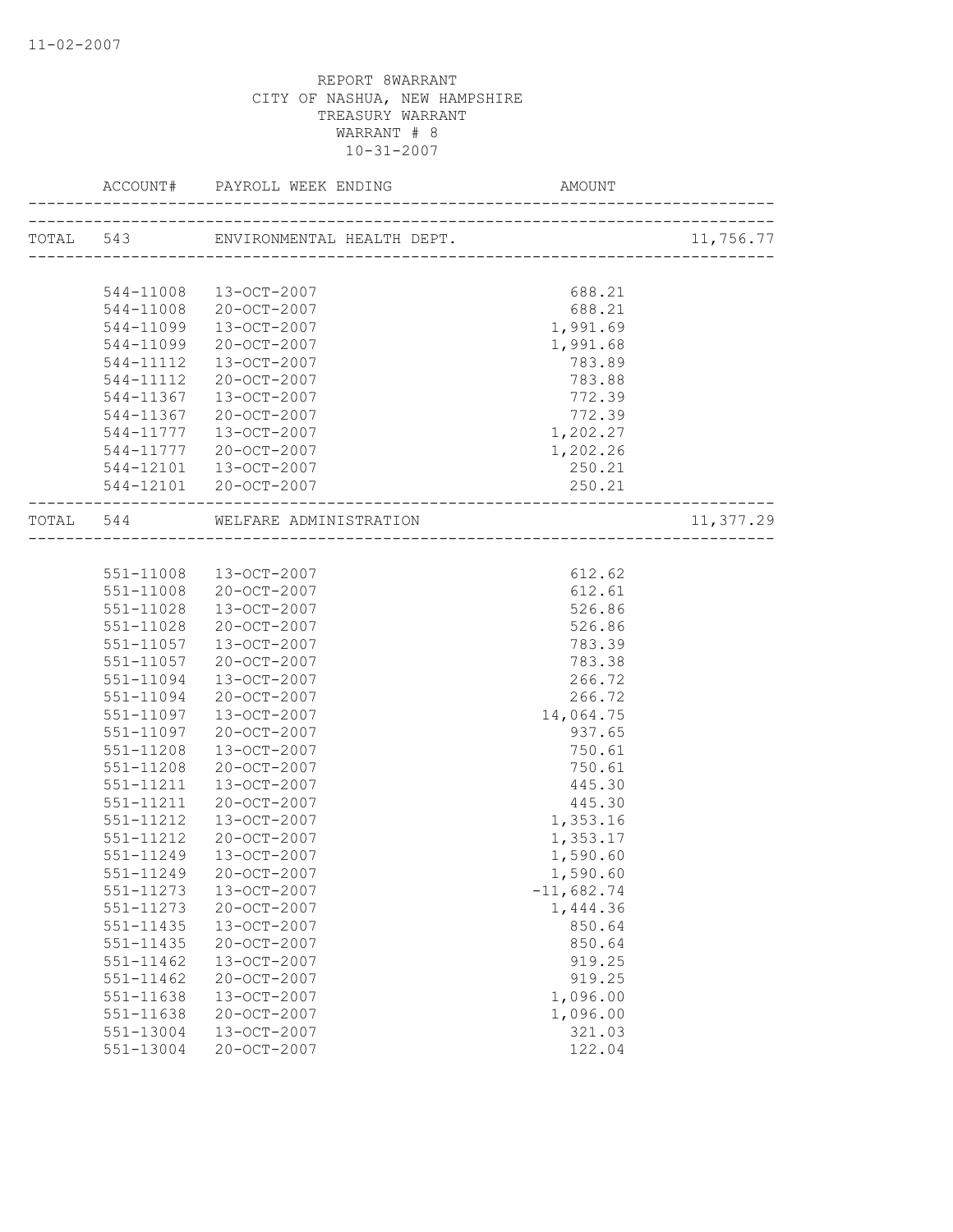|       |               |                                                   |          | 24,987.38 |
|-------|---------------|---------------------------------------------------|----------|-----------|
|       |               |                                                   |          |           |
|       |               | 552-11077  13-OCT-2007                            | 1,205.29 |           |
|       |               | 552-11077 20-OCT-2007                             | 1,205.29 |           |
|       | 552-11087     | 13-OCT-2007                                       | 746.80   |           |
|       | 552-11087     | 20-OCT-2007                                       | 754.25   |           |
|       | 552-11143     | 13-OCT-2007                                       | 784.00   |           |
|       | 552-11143     | 20-OCT-2007                                       | 784.00   |           |
|       | 552-11324     | 13-OCT-2007                                       | 2,703.70 |           |
|       | 552-11324     | 20-OCT-2007                                       | 2,703.69 |           |
|       | 552-11339     | 13-OCT-2007                                       | 2,716.73 |           |
|       | 552-11339     | 20-OCT-2007                                       | 2,694.50 |           |
|       | 552-11342     | 13-OCT-2007                                       | 706.00   |           |
|       | 552-11342     | 20-OCT-2007                                       | 706.00   |           |
|       | 552-11343     | 13-OCT-2007                                       | 1,568.00 |           |
|       | 552-11343     | 20-OCT-2007                                       | 1,568.00 |           |
|       | 552-11407     | 13-OCT-2007                                       | 4,884.00 |           |
|       | 552-11407     | 20-OCT-2007                                       | 4,884.01 |           |
|       | 552-11492     | 13-OCT-2007                                       | 2,240.40 |           |
|       | 552-11492     | 20-OCT-2007                                       | 746.80   |           |
|       | 552-11548     | 13-OCT-2007                                       | 916.14   |           |
|       | 552-11548     | 20-OCT-2007                                       | 916.13   |           |
|       | 552-11562     | 20-OCT-2007                                       | 5,700.65 |           |
|       | 552-11580     | 13-OCT-2007                                       | 915.39   |           |
|       | 552-11580     | 20-OCT-2007                                       | 915.39   |           |
|       | 552-11618     | 13-OCT-2007                                       | 568.25   |           |
|       | 552-11618     | 20-OCT-2007                                       | 568.25   |           |
|       | 552-11672     | 13-OCT-2007                                       | 1,349.78 |           |
|       | 552-11672     | 20-OCT-2007                                       | 1,349.78 |           |
|       | 552-11750     | 13-OCT-2007                                       | 736.96   |           |
|       | 552-11750     | 20-OCT-2007                                       | 730.48   |           |
|       | $552 - 12156$ | 13-OCT-2007                                       | 2,080.00 |           |
|       | 552-12156     | 20-OCT-2007                                       | 1,740.00 |           |
|       | 552-13004     | 13-OCT-2007                                       | 3,361.45 |           |
|       | 552-13004     | 20-OCT-2007                                       | 1,981.48 |           |
|       |               | 552-17002  13-OCT-2007<br>--------------------    | 500.00   |           |
| TOTAL |               | 552 PARKS AND RECREATION<br>--------------------- |          | 57,931.59 |
|       |               |                                                   |          |           |
|       | 553-11041     | 13-OCT-2007                                       | 897.55   |           |
|       | 553-11041     | 20-OCT-2007                                       | 897.56   |           |
|       | 553-11078     | 13-OCT-2007                                       | 1,393.75 |           |
|       | 553-11078     | 20-OCT-2007                                       | 1,393.76 |           |
|       | 553-11098     | 13-OCT-2007                                       | 937.65   |           |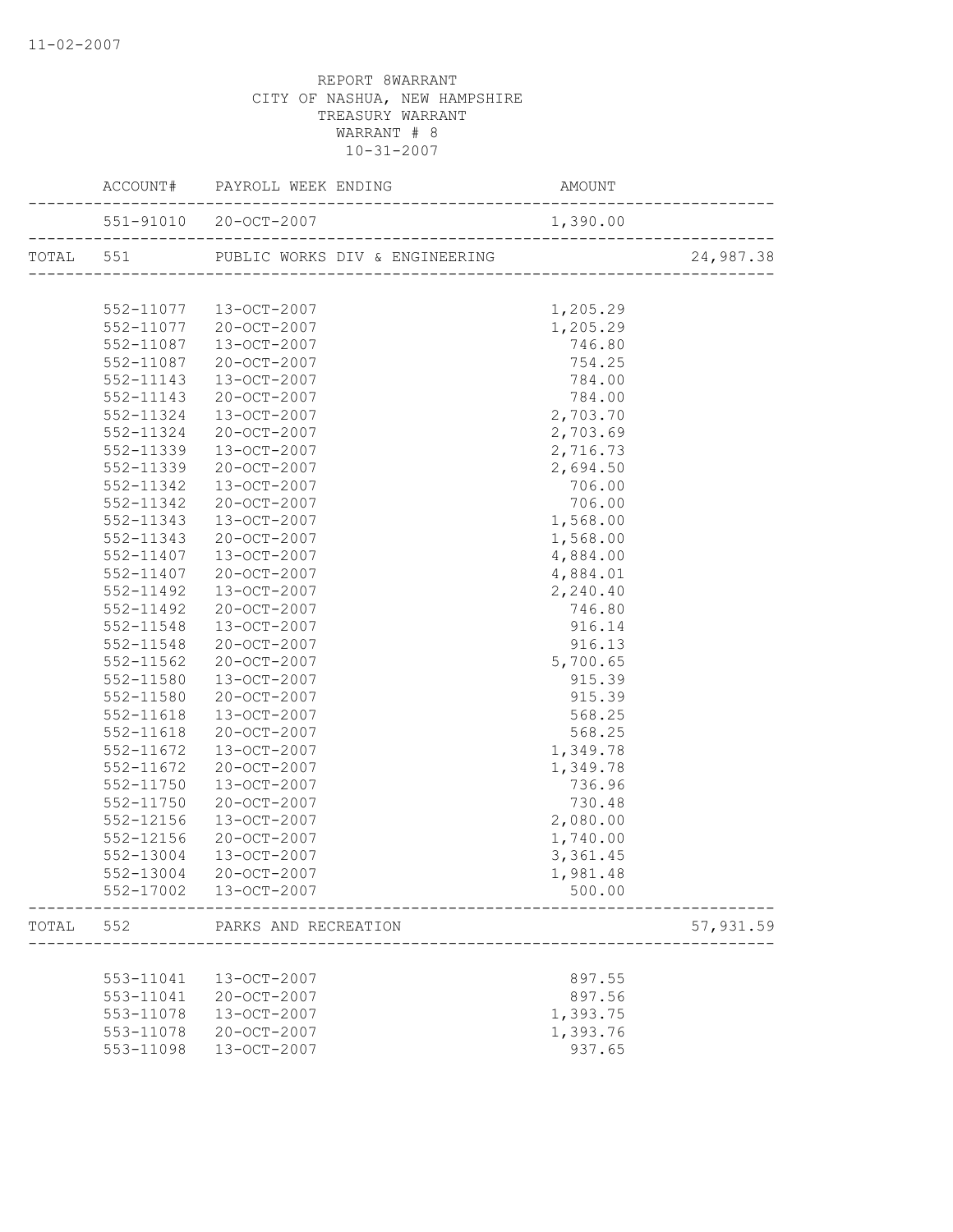|       | ACCOUNT#               | PAYROLL WEEK ENDING                    | AMOUNT                                |            |
|-------|------------------------|----------------------------------------|---------------------------------------|------------|
|       | 553-11098              | 20-OCT-2007                            | 937.65                                |            |
|       | 553-11192              | 13-OCT-2007                            | 833.00                                |            |
|       | 553-11192              | 20-OCT-2007                            | 833.00                                |            |
|       | 553-11279              | 13-OCT-2007                            | 5,488.00                              |            |
|       | 553-11279              | 20-OCT-2007                            | 5,488.00                              |            |
|       | 553-11327              | 13-OCT-2007                            | 3,604.96                              |            |
|       | 553-11327              | 20-OCT-2007                            | 3,604.93                              |            |
|       | 553-11336              | $13 - OCT - 2007$                      | 927.44                                |            |
|       | 553-11336              | 20-OCT-2007                            | 967.45                                |            |
|       | 553-11375              | 13-OCT-2007                            | 2,017.20                              |            |
|       | 553-11375              | 20-OCT-2007                            | 2,013.00                              |            |
|       | 553-11465              | 13-OCT-2007                            | 2,987.20                              |            |
|       | 553-11465              | 20-OCT-2007                            | 2,987.20                              |            |
|       | 553-11474              | 13-OCT-2007                            | 4,208.00                              |            |
|       | 553-11474              | 20-OCT-2007                            | 4,231.57                              |            |
|       | 553-11475              | 13-OCT-2007                            | 1,702.40                              |            |
|       | 553-11475              | 20-OCT-2007                            | 1,707.20                              |            |
|       | 553-11630              | 13-OCT-2007                            | 1,435.21                              |            |
|       | 553-11630              | 20-OCT-2007                            | 1,436.53                              |            |
|       | 553-11631              | 13-OCT-2007                            | 727.20                                |            |
|       | 553-11631              | 20-OCT-2007                            | 729.60                                |            |
|       | 553-11648              | 13-OCT-2007                            | 732.24                                |            |
|       | 553-11648              | 20-OCT-2007                            | 732.24                                |            |
|       | 553-11678              | 13-OCT-2007                            | 1,560.86                              |            |
|       | 553-11678              | 20-OCT-2007                            | 1,560.86                              |            |
|       | 553-11759              | 13-OCT-2007                            | 10,108.80                             |            |
|       | 553-11759              | 20-OCT-2007                            | 9,422.16                              |            |
|       | 553-11771              | 13-OCT-2007                            | 1,683.20                              |            |
|       | 553-11771              | 20-OCT-2007                            | 1,683.20                              |            |
|       | 553-12128              | 13-OCT-2007                            | 243.17                                |            |
|       | 553-12128              | 20-OCT-2007                            | 246.23                                |            |
|       | 553-13004              | 13-OCT-2007                            | 2,367.96                              |            |
|       | 553-13004<br>553-13009 | 20-OCT-2007<br>20-OCT-2007             | 1,496.43                              |            |
|       | 553-17004              | 13-OCT-2007                            | 330.12<br>700.00                      |            |
|       |                        |                                        |                                       |            |
| TOTAL | 553                    | STREET DEPARTMENT<br>----------------- | ------------------------------------- | 87, 254.48 |
|       |                        |                                        |                                       |            |
|       | 555-11024              | 13-OCT-2007                            | 663.48                                |            |
|       | 555-11024              | $20 - OCT - 2007$                      | 663.48                                |            |
|       | 555-11058              | 13-OCT-2007                            | 915.39                                |            |
|       | 555-11058              | 20-OCT-2007                            | 915.39                                |            |
|       | $555 - 11461$          | 13-OCT-2007                            | 1,390.27                              |            |
|       | 555-11461              | $20 - OCT - 2007$                      | 1,390.27                              |            |
|       | 555-11639              | $13 - OCT - 2007$                      | 746.80                                |            |
|       | 555-11639              | $20 - OCT - 2007$                      | 746.80                                |            |
|       | 555-11640              | 13-OCT-2007                            | 695.60                                |            |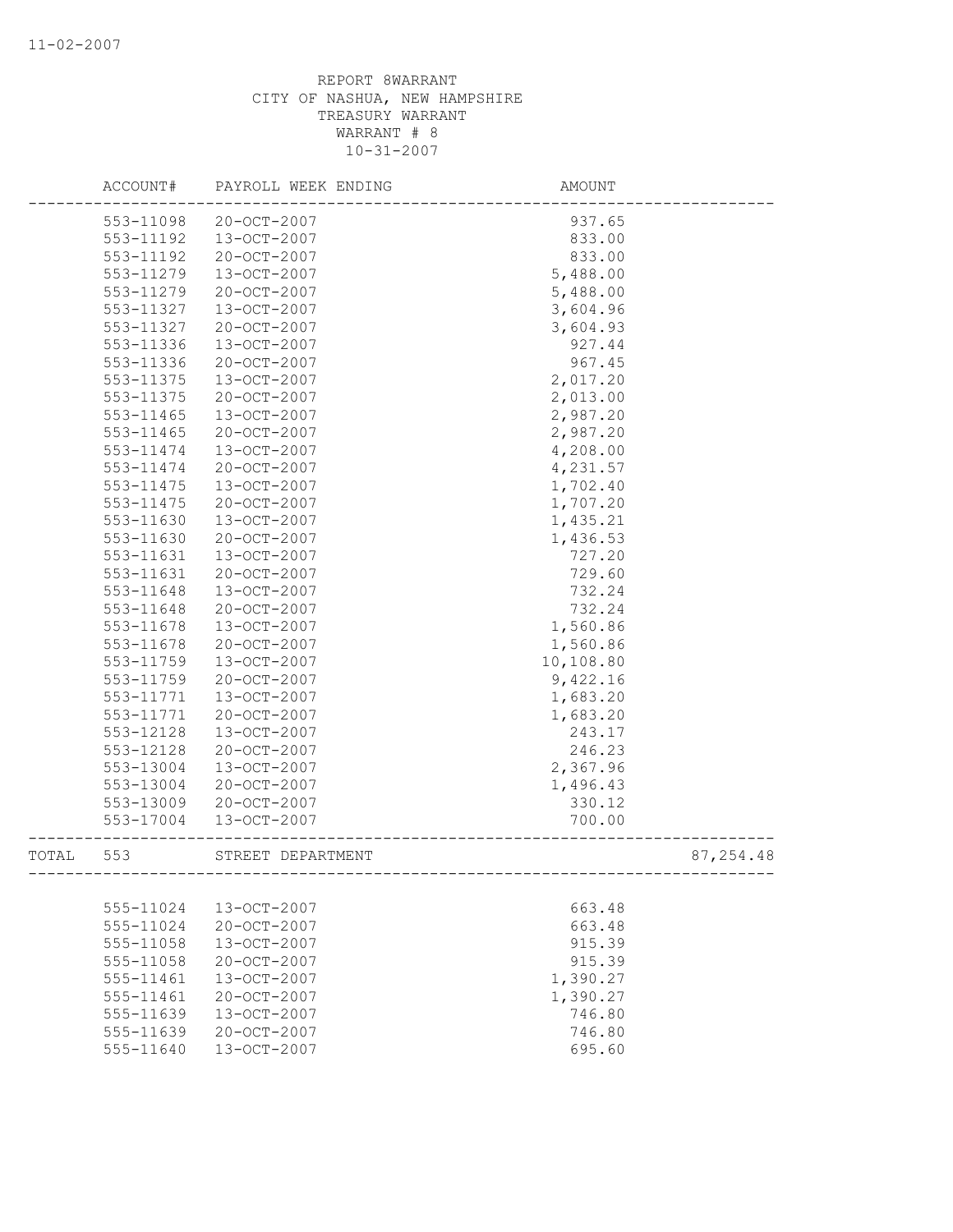|       | ACCOUNT#  | PAYROLL WEEK ENDING | AMOUNT                 |           |
|-------|-----------|---------------------|------------------------|-----------|
|       | 555-11640 | 20-OCT-2007         | 695.60                 |           |
|       | 555-11738 | 13-OCT-2007         | 1,760.00               |           |
|       | 555-11738 | 20-OCT-2007         | 1,760.00               |           |
|       | 555-11745 | 13-OCT-2007         | 738.80                 |           |
|       | 555-11745 | 20-OCT-2007         | 738.80                 |           |
|       | 555-11746 | 13-OCT-2007         | 1,060.72               |           |
|       | 555-11746 | 20-OCT-2007         | 1,060.72               |           |
|       | 555-13004 | 13-OCT-2007         | 778.50                 |           |
|       | 555-13004 | 20-OCT-2007         | 198.00                 |           |
| TOTAL | 555       | TRAFFIC DEPARTMENT  |                        | 16,918.62 |
|       |           |                     |                        |           |
|       | 557-11161 | 13-OCT-2007         | 746.80                 |           |
|       | 557-11161 | 20-OCT-2007         | 746.80                 |           |
|       | 557-13004 | 13-OCT-2007         | 897.12                 |           |
| TOTAL | 557       | PARKING LOTS        | ______________________ | 2,390.72  |
|       |           |                     |                        |           |
|       | 561-11345 | 13-OCT-2007         | 1,272.64               |           |
|       | 561-11345 | 20-OCT-2007         | 1,272.64               |           |
|       | 561-11651 | 13-OCT-2007         | 797.40                 |           |
|       | 561-11651 | 20-OCT-2007         | 797.40                 |           |
|       | 561-11658 | 13-OCT-2007         | 971.14                 |           |
|       | 561-11658 | 20-OCT-2007         | 971.14                 |           |
|       | 561-12153 | 13-OCT-2007         | 320.00                 |           |
|       | 561-12153 | 20-OCT-2007         | 400.00                 |           |
|       | 561-91010 | 20-OCT-2007         | 100.00                 |           |
| TOTAL | 561       | EDGEWOOD CEMETERY   |                        | 6,902.36  |
|       |           |                     |                        |           |
|       | 563-11345 | 13-OCT-2007         | 1,065.82               |           |
|       | 563-11345 | 20-OCT-2007         | 1,065.82               |           |
|       | 563-11651 | $13 - OCT - 2007$   | 708.48                 |           |
|       | 563-11651 | $20 - OCT - 2007$   | 708.48                 |           |
|       | 563-11657 | 13-OCT-2007         | 888.73                 |           |
|       | 563-11657 | 20-OCT-2007         | 888.73                 |           |
|       | 563-13004 | 13-OCT-2007         | 79.70                  |           |
| TOTAL | 563       | WOODLAWN CEMETERY   |                        | 5,405.76  |
|       |           |                     |                        |           |
|       | 571-11174 | 13-OCT-2007         | 773.33                 |           |
|       | 571-11174 | 20-OCT-2007         | 773.33                 |           |
|       | 571-11237 | 13-OCT-2007         | 1,871.29               |           |
|       | 571-11237 | 20-OCT-2007         | 1,871.29               |           |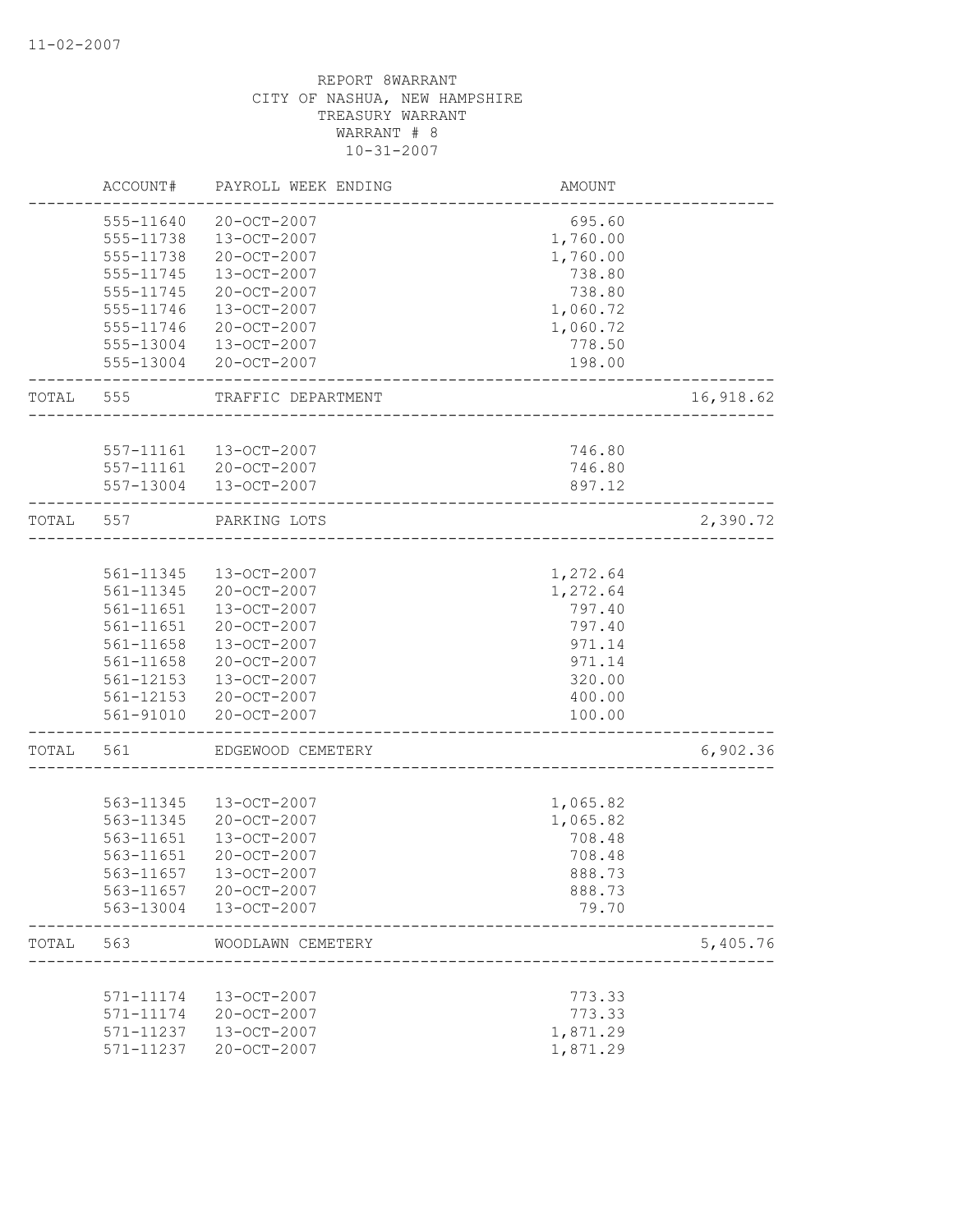| ACCOUNT#  |                                                                 |                              |           |
|-----------|-----------------------------------------------------------------|------------------------------|-----------|
|           | TOTAL 571 COMMUNITY DEVELOPMENT                                 |                              | 5,289.24  |
|           |                                                                 | ---------------------------- |           |
| 572-11024 | 13-OCT-2007                                                     | 571.96                       |           |
| 572-11024 | 20-OCT-2007                                                     | 571.96                       |           |
| 572-11215 | 13-OCT-2007                                                     | 2,209.04                     |           |
| 572-11215 | 20-OCT-2007                                                     | 2,209.03                     |           |
| 572-11238 | $13 - OCT - 2007$                                               | 750.83                       |           |
| 572-11238 | 20-OCT-2007                                                     | 750.83                       |           |
| 572-11450 | 13-OCT-2007                                                     | 1,607.69                     |           |
| 572-11450 | 20-OCT-2007                                                     | 1,607.69                     |           |
| 572-11522 | $13 - OCT - 2007$                                               | 742.35                       |           |
| 572-11522 | 20-OCT-2007                                                     | 742.35                       |           |
| 572-11525 | $13 - OCT - 2007$                                               | 916.14                       |           |
| 572-11525 | 20-OCT-2007                                                     | 916.14                       |           |
| 572-58005 | 20-OCT-2007                                                     | 300.00                       |           |
| 572-98046 | 20-OCT-2007                                                     | 100.00                       |           |
|           | TOTAL 572 PLANNING DEPARTMENT<br>------------------------------ |                              | 13,996.01 |
|           |                                                                 |                              |           |
| 575-11032 | 13-OCT-2007                                                     | 662.46                       |           |
| 575-11032 | 20-OCT-2007                                                     | 662.46                       |           |
| 575-11042 | 13-OCT-2007                                                     | 1,304.36                     |           |
| 575-11042 | 20-OCT-2007                                                     | 1,304.37                     |           |
| 575-11062 | $13 - OCT - 2007$                                               | 559.14                       |           |
| 575-11062 | 20-OCT-2007                                                     | 559.14                       |           |
| 575-11189 | 13-OCT-2007                                                     | 981.93                       |           |
| 575-11189 | 20-OCT-2007                                                     | 981.93                       |           |
| 575-11246 | 13-OCT-2007                                                     | 1,816.79                     |           |
| 575-11246 | 20-OCT-2007                                                     | 1,816.79                     |           |
| 575-11387 | 13-OCT-2007                                                     | 5,320.92                     |           |
| 575-11387 | 20-OCT-2007                                                     | 5,320.90                     |           |
| 575-11393 | $13 - OCT - 2007$                                               | 3,321.62                     |           |
| 575-11393 | 20-OCT-2007                                                     | 3,321.62                     |           |
| 575-11400 | 13-OCT-2007                                                     | 7,547.76                     |           |
| 575-11400 | 20-OCT-2007                                                     | 7,547.78                     |           |
| 575-11401 | 13-OCT-2007                                                     | 4,595.33                     |           |
| 575-11401 | 20-OCT-2007                                                     | 4,595.33                     |           |
| 575-11403 | 13-OCT-2007                                                     | 795.56                       |           |
| 575-11403 | 20-OCT-2007                                                     | 795.56                       |           |
| 575-11404 | 13-OCT-2007                                                     | 694.68                       |           |
| 575-11404 | 20-OCT-2007                                                     | 694.68                       |           |
| 575-11627 | 13-OCT-2007                                                     | 544.61                       |           |
| 575-11627 | 20-OCT-2007                                                     | 544.61                       |           |
| 575-12087 | 13-OCT-2007                                                     | 421.06                       |           |
| 575-12087 | 20-OCT-2007                                                     | 421.07                       |           |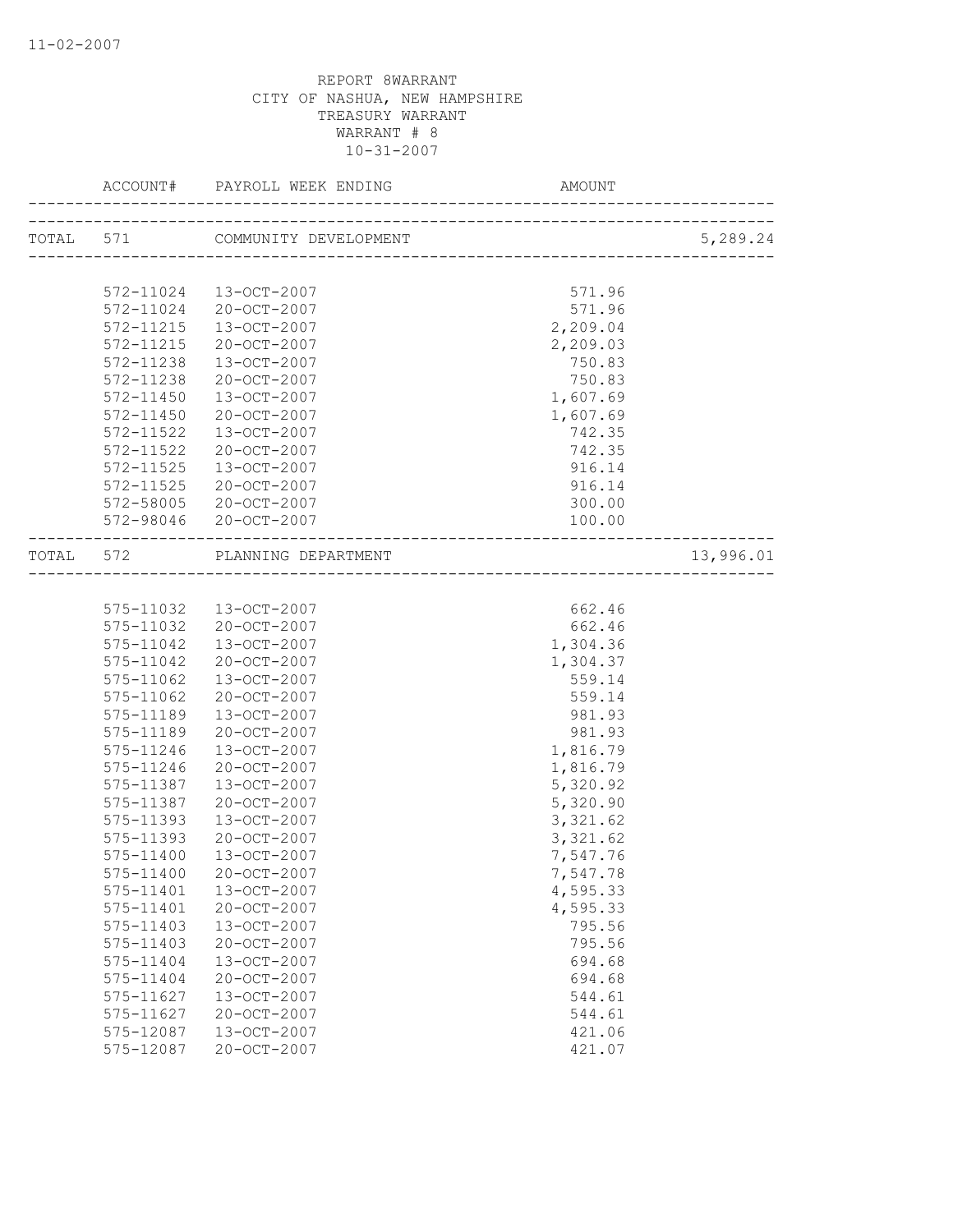|       | ACCOUNT#      | PAYROLL WEEK ENDING | AMOUNT    |            |
|-------|---------------|---------------------|-----------|------------|
|       | 575-12090     | 13-OCT-2007         | 1,083.28  |            |
|       | 575-12090     | 20-OCT-2007         | 1,083.28  |            |
|       | 575-12114     | 13-OCT-2007         | 862.00    |            |
|       | 575-12114     | 20-OCT-2007         | 1,124.91  |            |
|       | 575-13035     | 13-OCT-2007         | 1,243.28  |            |
|       | 575-13035     | 20-OCT-2007         | 692.81    |            |
| TOTAL | 575           | PUBLIC LIBRARIES    |           | 63, 222.02 |
|       |               |                     |           |            |
|       | 576-11059     | 13-OCT-2007         | 1,202.27  |            |
|       | 576-11059     | 20-OCT-2007         | 1,202.27  |            |
|       | 576-11138     | 13-OCT-2007         | 595.67    |            |
|       | 576-11138     | 20-OCT-2007         | 595.67    |            |
|       | 576-11139     | 13-OCT-2007         | 204.26    |            |
|       | 576-11139     | 20-OCT-2007         | 204.27    |            |
|       | 576-11221     | 13-OCT-2007         | 963.97    |            |
|       | 576-11221     | 20-OCT-2007         | 963.96    |            |
|       | 576-11315     | 13-OCT-2007         | 612.62    |            |
|       | 576-11315     | 20-OCT-2007         | 612.62    |            |
|       | 576-11361     | 13-OCT-2007         | 2,836.58  |            |
|       | 576-11361     | 20-OCT-2007         | 2,836.57  |            |
|       | 576-11362     | 13-OCT-2007         | 983.88    |            |
|       | 576-11362     | 20-OCT-2007         | 983.88    |            |
|       | 576-13004     | 20-OCT-2007         | 18.14     |            |
|       | 576-91010     | 20-OCT-2007         | 1,520.00  |            |
| TOTAL | 576           | BUILDING DEPARTMENT |           | 16,336.63  |
|       |               |                     |           |            |
|       | 577-11067     | 13-OCT-2007         | 1,272.29  |            |
|       | 577-11067     | 20-OCT-2007         | 1,272.29  |            |
|       | 577-11163     | 13-OCT-2007         | 844.14    |            |
|       | 577-11163     | 20-OCT-2007         | 844.14    |            |
|       | 577-11183     | 13-OCT-2007         | 937.65    |            |
|       | $577 - 11183$ | 20-OCT-2007         | 937.65    |            |
|       | 577-91010     | 20-OCT-2007         | 510.00    |            |
| TOTAL | 577           | CODE ENFORCEMENT    |           | 6,618.16   |
|       |               |                     |           |            |
|       | 581-11012     | 20-OCT-2007         | 3,942.31  |            |
|       | 581-11075     | 20-OCT-2007         | 4,076.92  |            |
|       | 581-11081     | 20-OCT-2007         | 2,021.22  |            |
|       | 581-11162     | 13-OCT-2007         | 54,614.92 |            |
|       | 581-11162     | 20-OCT-2007         | 55,496.42 |            |
|       | 581-11204     | 13-OCT-2007         | 11,629.60 |            |
|       | 581-11204     | 20-OCT-2007         | 11,022.00 |            |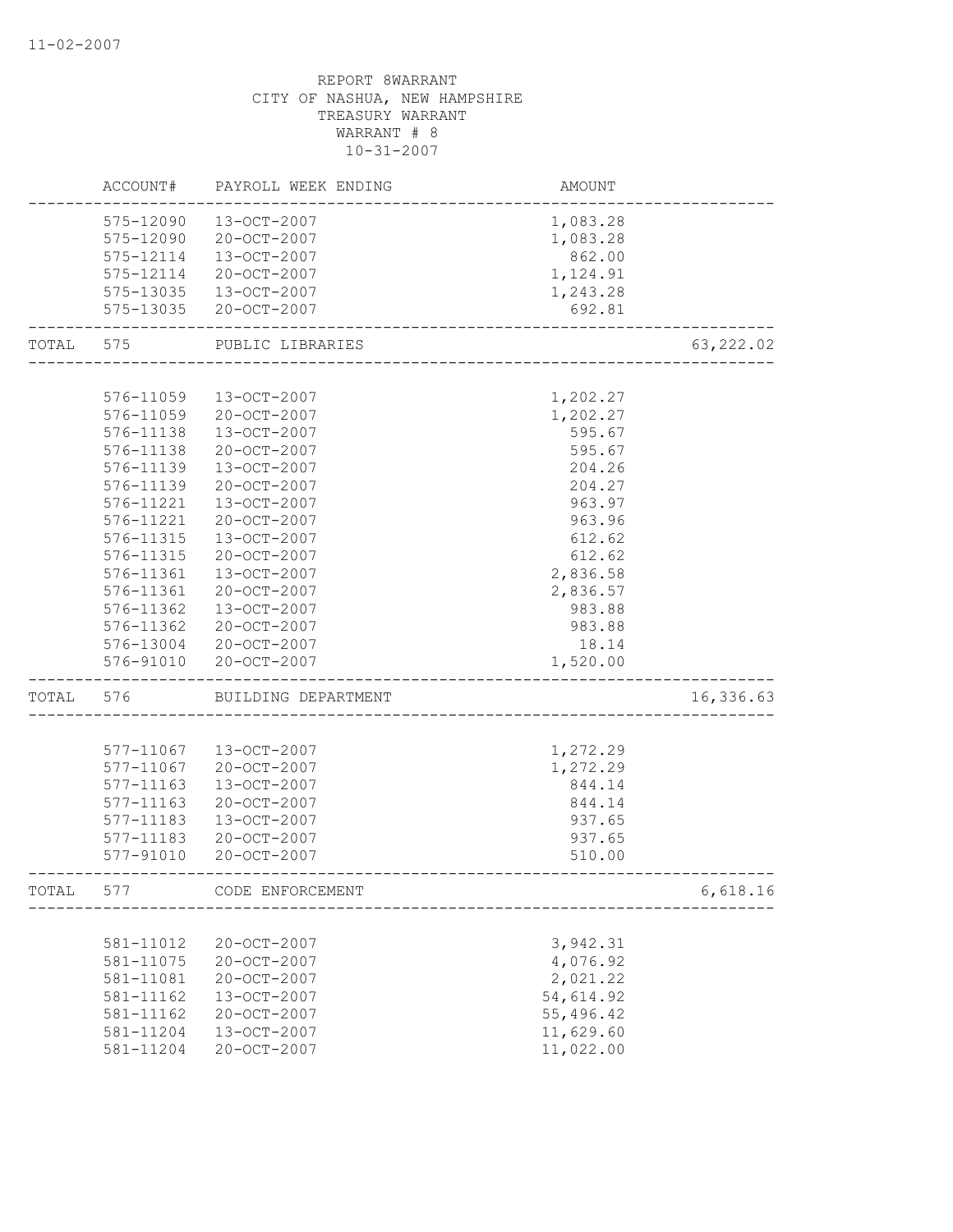| ACCOUNT#  | PAYROLL WEEK ENDING | AMOUNT       |
|-----------|---------------------|--------------|
| 581-11348 | 20-OCT-2007         | 69,394.60    |
| 581-11366 | 13-OCT-2007         | 49,041.63    |
| 581-11366 | 20-OCT-2007         | 48,109.39    |
| 581-11396 | 20-OCT-2007         | 34,760.75    |
| 581-11408 | 13-OCT-2007         | 14,980.30    |
| 581-11408 | 20-OCT-2007         | 15,016.40    |
| 581-11486 | 20-OCT-2007         | 33,515.60    |
| 581-11515 | 20-OCT-2007         | 1,345.31     |
| 581-11570 | 20-OCT-2007         | 56,448.94    |
| 581-11571 | 20-OCT-2007         | 3,367.31     |
| 581-11572 | 20-OCT-2007         | 46,826.20    |
| 581-11579 | 20-OCT-2007         | 34,266.30    |
| 581-11628 | 13-OCT-2007         | 1,093.68     |
| 581-11628 | 20-OCT-2007         | 1,215.20     |
| 581-11675 | 20-OCT-2007         | 5,769.23     |
| 581-11709 | 20-OCT-2007         | 5,727.68     |
| 581-11726 | 20-OCT-2007         | 1,440,222.23 |
| 581-11800 | 20-OCT-2007         | 29,771.30    |
| 581-11801 | 20-OCT-2007         | 12,337.45    |
| 581-11802 | 20-OCT-2007         | 16,372.94    |
| 581-11803 | 13-OCT-2007         | 527.52       |
| 581-11803 | 20-OCT-2007         | 15, 137.24   |
| 581-11804 | 20-OCT-2007         | 14,546.42    |
| 581-11805 | 20-OCT-2007         | 19,744.24    |
| 581-11812 | 20-OCT-2007         | 2,086.42     |
| 581-11830 | 20-OCT-2007         | 3,145.86     |
| 581-11850 | 13-OCT-2007         | 2,067.24     |
| 581-11850 | 20-OCT-2007         | 2,584.05     |
| 581-11860 | 20-OCT-2007         | 6,123.48     |
| 581-12006 | 13-OCT-2007         | $-37.50$     |
| 581-12021 | 20-OCT-2007         | 1,814.55     |
| 581-12060 | 13-OCT-2007         | 2,223.04     |
| 581-12060 | 20-OCT-2007         | 2,807.60     |
| 581-12078 | 13-OCT-2007         | 162.50       |
| 581-12078 | $20 - OCT - 2007$   | 1,112.50     |
| 581-12081 | 20-OCT-2007         | 682.73       |
| 581-12084 | 13-OCT-2007         | 1,375.00     |
| 581-12084 | 20-OCT-2007         | 1,825.00     |
| 581-12087 | 13-OCT-2007         | 852.48       |
| 581-12087 | 20-OCT-2007         | 1,345.24     |
| 581-12111 | 13-OCT-2007         | 102,952.95   |
| 581-12111 | 20-OCT-2007         | 129,034.81   |
| 581-12112 | 13-OCT-2007         | 6,204.83     |
| 581-12112 | 20-OCT-2007         | 7,463.37     |
| 581-12126 | 13-OCT-2007         | 5,008.25     |
| 581-12126 | 20-OCT-2007         | 5,104.38     |
| 581-12135 | 13-OCT-2007         | 3,379.73     |
| 581-12135 | 20-OCT-2007         | 4,168.03     |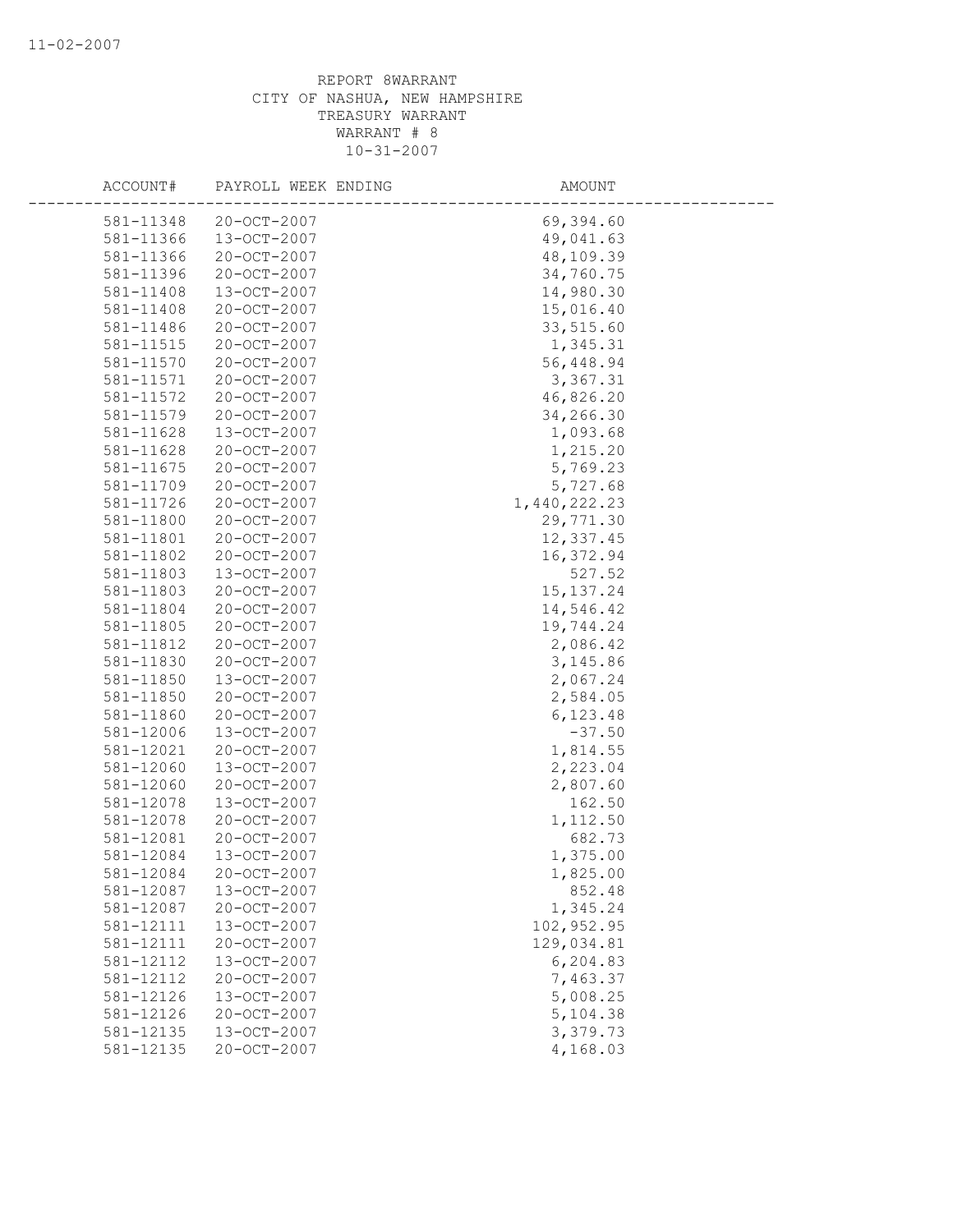|           | ACCOUNT#  | PAYROLL WEEK ENDING    | AMOUNT                                |              |
|-----------|-----------|------------------------|---------------------------------------|--------------|
|           | 581-12136 | 13-OCT-2007            | 517.77                                |              |
|           | 581-12136 | 20-OCT-2007            | 873.28                                |              |
|           | 581-12138 | 13-OCT-2007            | 539.10                                |              |
|           | 581-12138 | 20-OCT-2007            | 530.73                                |              |
|           | 581-12141 | 13-OCT-2007            | 767.28                                |              |
|           | 581-12153 | 13-OCT-2007            | 321.75                                |              |
|           | 581-12153 | $20 - OCT - 2007$      | 363.50                                |              |
|           | 581-12198 | 20-OCT-2007            | 13,060.54                             |              |
|           | 581-12201 | 13-OCT-2007            | 15,935.14                             |              |
|           | 581-12201 | 20-OCT-2007            | 20,814.78                             |              |
|           | 581-13004 | $13 - OCT - 2007$      | 355.00                                |              |
|           | 581-13004 | 20-OCT-2007            | 1,167.50                              |              |
|           | 581-13021 | 13-OCT-2007            | 1,519.75                              |              |
|           | 581-13021 | 20-OCT-2007            | 1,283.24                              |              |
|           | 581-13032 | 13-OCT-2007            | 322.25                                |              |
|           | 581-13032 | 20-OCT-2007            | 151.80                                |              |
|           | 581-13120 | $13 - OCT - 2007$      | 3,096.23                              |              |
|           | 581-13120 | 20-OCT-2007            | 4,678.79                              |              |
|           | 581-13133 | 13-OCT-2007            | 560.00                                |              |
|           | 581-13133 | $20 - OCT - 2007$      | 1,425.00                              |              |
|           | 581-13137 | $13 - OCT - 2007$      | 297.50                                |              |
|           | 581-13137 | 20-OCT-2007            | 655.00                                |              |
|           | 581-19000 | 20-OCT-2007            | 9,063.77                              |              |
|           | 581-19230 | 20-OCT-2007            | 1,200.00                              |              |
| TOTAL 581 |           | SCHOOL DEPARTMENT      |                                       | 2,485,327.49 |
|           |           |                        |                                       |              |
|           |           | 590-23512  13-OCT-2007 | 786.27                                |              |
|           | 590-23512 | 20-OCT-2007            | 1,310.46                              |              |
| TOTAL     | 590       | P/Y OBLIGATIONS        |                                       | 2,096.73     |
|           |           |                        | ------------------------------------- |              |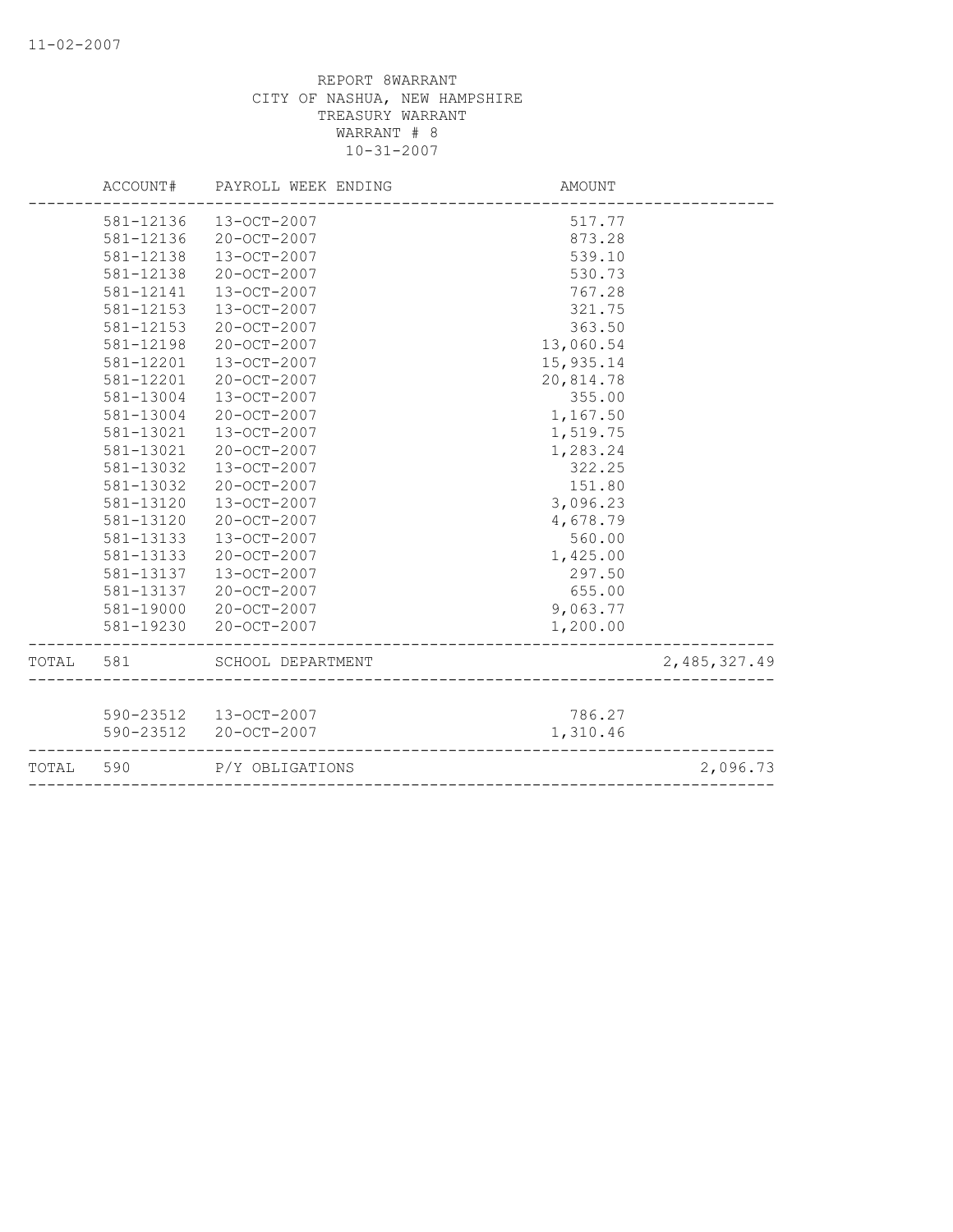| TOTAL 951 |  |
|-----------|--|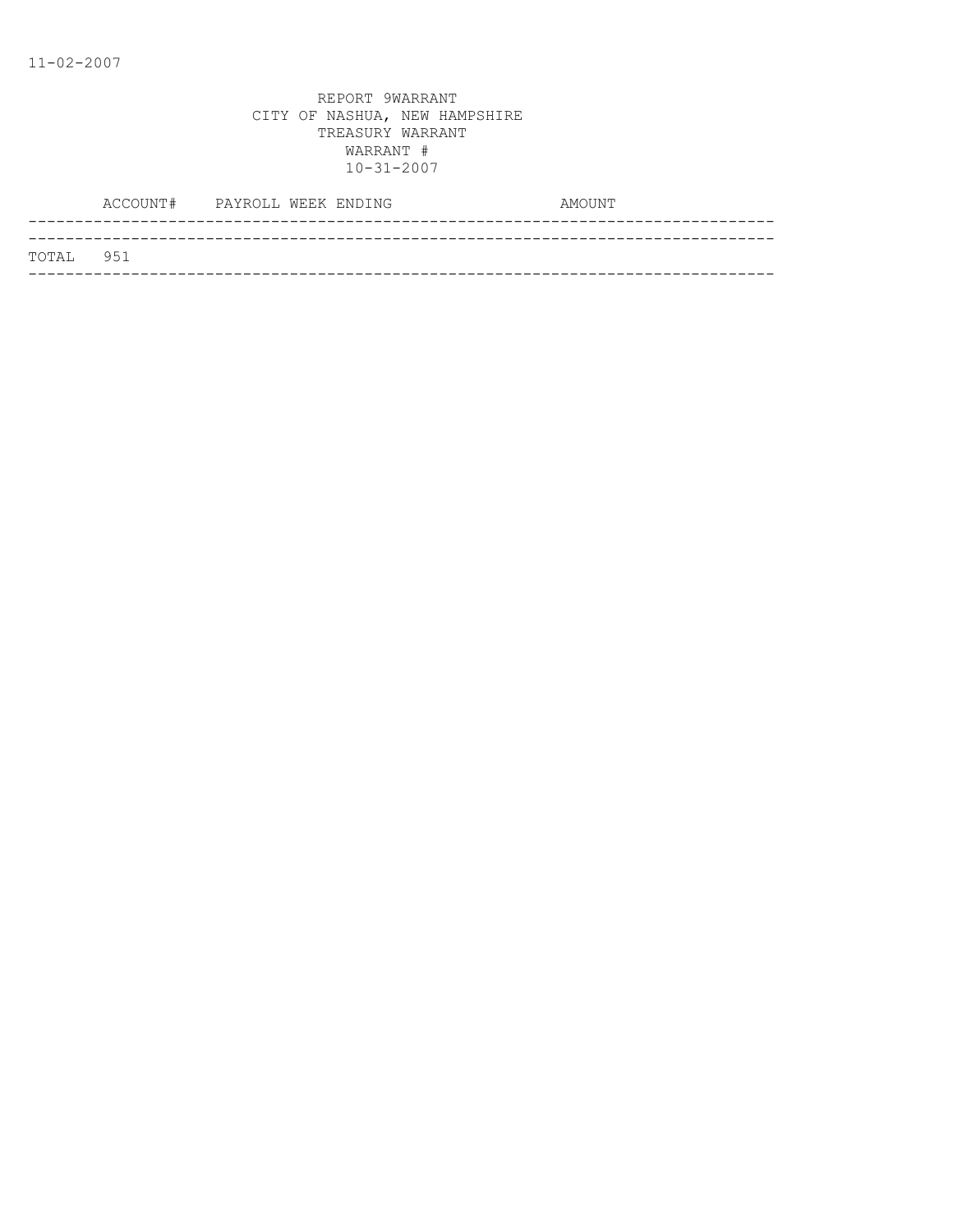| ACCOUNT#  | PAYROLL WEEK ENDING | AMOUNT   |  |
|-----------|---------------------|----------|--|
| 801-11008 | 13-OCT-2007         | 509.14   |  |
| 801-11008 | 20-OCT-2007         | 509.14   |  |
| 801-11094 | 13-OCT-2007         | 88.91    |  |
| 801-11094 | 20-OCT-2007         | 88.91    |  |
| 801-11101 | 13-OCT-2007         | 1,743.54 |  |
| 801-11101 | 20-OCT-2007         | 1,754.27 |  |
| 801-11193 | 13-OCT-2007         | 871.65   |  |
| 801-11193 | 20-OCT-2007         | 871.65   |  |
| 801-11208 | 13-OCT-2007         | 91.54    |  |
| 801-11208 | 20-OCT-2007         | 91.54    |  |
| 801-11211 | 13-OCT-2007         | 63.61    |  |
| 801-11211 | 20-OCT-2007         | 63.61    |  |
| 801-11222 | 13-OCT-2007         | 197.06   |  |
| 801-11222 | 20-OCT-2007         | 197.06   |  |
| 801-11249 | 13-OCT-2007         | 130.99   |  |
| 801-11249 | 20-OCT-2007         | 130.99   |  |
| 801-11271 | 13-OCT-2007         | 970.71   |  |
| 801-11271 | 20-OCT-2007         | 970.72   |  |
| 801-11276 | $13 - OCT - 2007$   | 2,352.00 |  |
| 801-11276 | 20-OCT-2007         | 2,352.00 |  |
| 801-11334 | 13-OCT-2007         | 946.29   |  |
| 801-11334 | 20-OCT-2007         | 901.23   |  |
| 801-11383 | 13-OCT-2007         | 805.64   |  |
| 801-11383 | 20-OCT-2007         | 805.64   |  |
| 801-11435 | 13-OCT-2007         | 255.20   |  |
| 801-11435 | 20-OCT-2007         | 255.20   |  |
| 801-11595 | 13-OCT-2007         | 6,746.69 |  |
| 801-11595 | $13 - OCT - 2007$   | 2,968.00 |  |
| 801-11595 | 20-OCT-2007         | 6,678.00 |  |
| 801-11595 | 20-OCT-2007         | 2,968.00 |  |
| 801-11596 | 13-OCT-2007         | 2,979.20 |  |
| 801-11596 | 20-OCT-2007         | 3,136.00 |  |
| 801-11598 | 13-OCT-2007         | 776.81   |  |
| 801-11598 | 20-OCT-2007         | 776.80   |  |
| 801-11606 | 13-OCT-2007         | 629.45   |  |
| 801-11606 | $20 - OCT - 2007$   | 629.46   |  |
| 801-11647 | 13-OCT-2007         | 1,386.81 |  |
| 801-11647 | 20-OCT-2007         | 1,386.80 |  |
| 801-12085 | 13-OCT-2007         | 307.50   |  |
| 801-12594 | 13-OCT-2007         | 3,097.25 |  |
| 801-12594 | 20-OCT-2007         | 4,413.50 |  |
| 801-13004 | 13-OCT-2007         | 2,658.30 |  |
| 801-13004 | 13-OCT-2007         | 5,990.98 |  |
| 801-13004 | 13-OCT-2007         | 37.77    |  |
| 801-13004 | 13-OCT-2007         | 989.92   |  |
| 801-13004 | 20-OCT-2007         | 1,518.01 |  |
| 801-13004 | 20-OCT-2007         | 588.76   |  |
| 801-13004 | 20-OCT-2007         | 24.66    |  |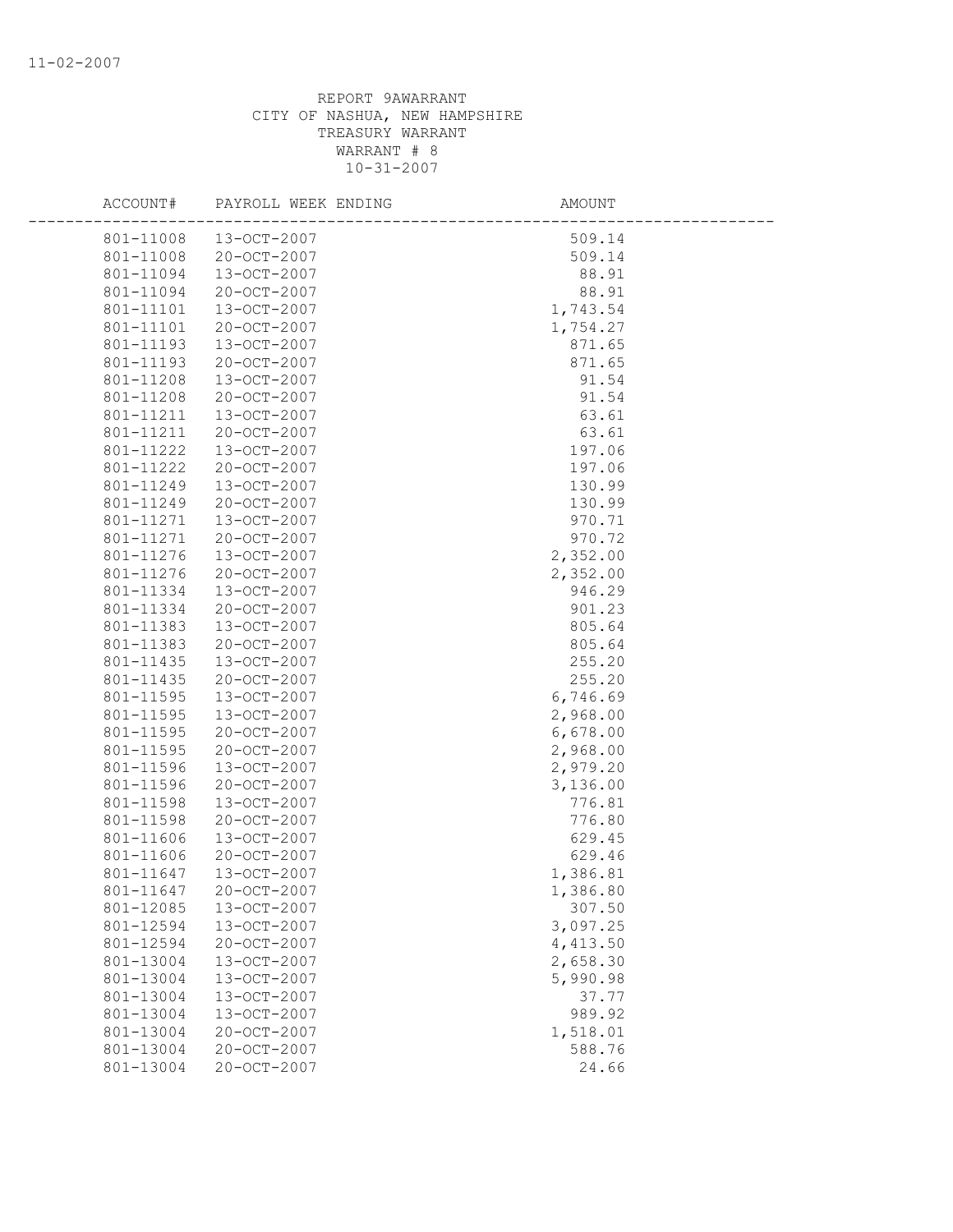|           |                       | AMOUNT   |           |
|-----------|-----------------------|----------|-----------|
|           | 801-13004 20-OCT-2007 | 309.14   |           |
|           | 801-17001 20-OCT-2007 | 300.00   |           |
| 801-17001 | 20-OCT-2007           | 300.00   |           |
| 801-17004 | 13-OCT-2007           | 700.00   |           |
| 801-59236 | 13-OCT-2007           | 350.34   |           |
| 801-59236 | 20-OCT-2007           | 350.34   |           |
| 801-59240 | 13-OCT-2007           | 134.98   |           |
|           | 801-59240 20-OCT-2007 |          |           |
|           |                       |          | 71,286.69 |
|           |                       |          |           |
| 802-11028 | 13-OCT-2007           | 358.26   |           |
| 802-11028 | 13-OCT-2007           | 168.59   |           |
| 802-11028 | 20-OCT-2007           | 358.26   |           |
| 802-11028 | 20-OCT-2007           | 168.59   |           |
| 802-11064 | 13-OCT-2007           | 134.98   |           |
| 802-11064 | 13-OCT-2007           | 134.98   |           |
| 802-11064 | 20-OCT-2007           | 134.98   |           |
| 802-11064 | 20-OCT-2007           | 134.98   |           |
| 802-11091 | 13-OCT-2007           | 1,029.84 |           |
| 802-11091 | 20-OCT-2007           | 1,029.83 |           |
| 802-11092 | 13-OCT-2007           | 735.20   |           |
| 802-11092 | 20-OCT-2007           | 739.60   |           |
| 802-11094 | 13-OCT-2007           | 266.71   |           |
| 802-11094 | 13-OCT-2007           | 266.72   |           |
| 802-11094 | 20-OCT-2007           | 266.70   |           |
| 802-11094 | 20-OCT-2007           | 266.72   |           |
| 802-11096 | $13 - OCT - 2007$     | 816.65   |           |
| 802-11096 | 20-OCT-2007           | 816.65   |           |
| 802-11102 | 13-OCT-2007           | 789.31   |           |
| 802-11102 | 20-OCT-2007           | 938.62   |           |
| 802-11105 | $13 - OCT - 2007$     | 911.12   |           |
| 802-11105 | 20-OCT-2007           | 942.89   |           |
| 802-11155 | 13-OCT-2007           | 892.02   |           |
| 802-11155 | $20 - OCT - 2007$     | 892.02   |           |
| 802-11157 | 13-OCT-2007           | 2,352.00 |           |
| 802-11157 | 20-OCT-2007           | 2,352.00 |           |
| 802-11158 | 13-OCT-2007           | 1,683.20 |           |
| 802-11158 | 20-OCT-2007           | 1,683.20 |           |
| 802-11208 | 13-OCT-2007           | 36.62    |           |
| 802-11208 | 13-OCT-2007           | 36.62    |           |
| 802-11208 | 20-OCT-2007           | 36.62    |           |
| 802-11208 | 20-OCT-2007           | 36.62    |           |
| 802-11211 | 13-OCT-2007           | 381.69   |           |
| 802-11211 | 13-OCT-2007           | 381.69   |           |
| 802-11211 | 20-OCT-2007           | 381.69   |           |
| 802-11211 | 20-OCT-2007           | 381.69   |           |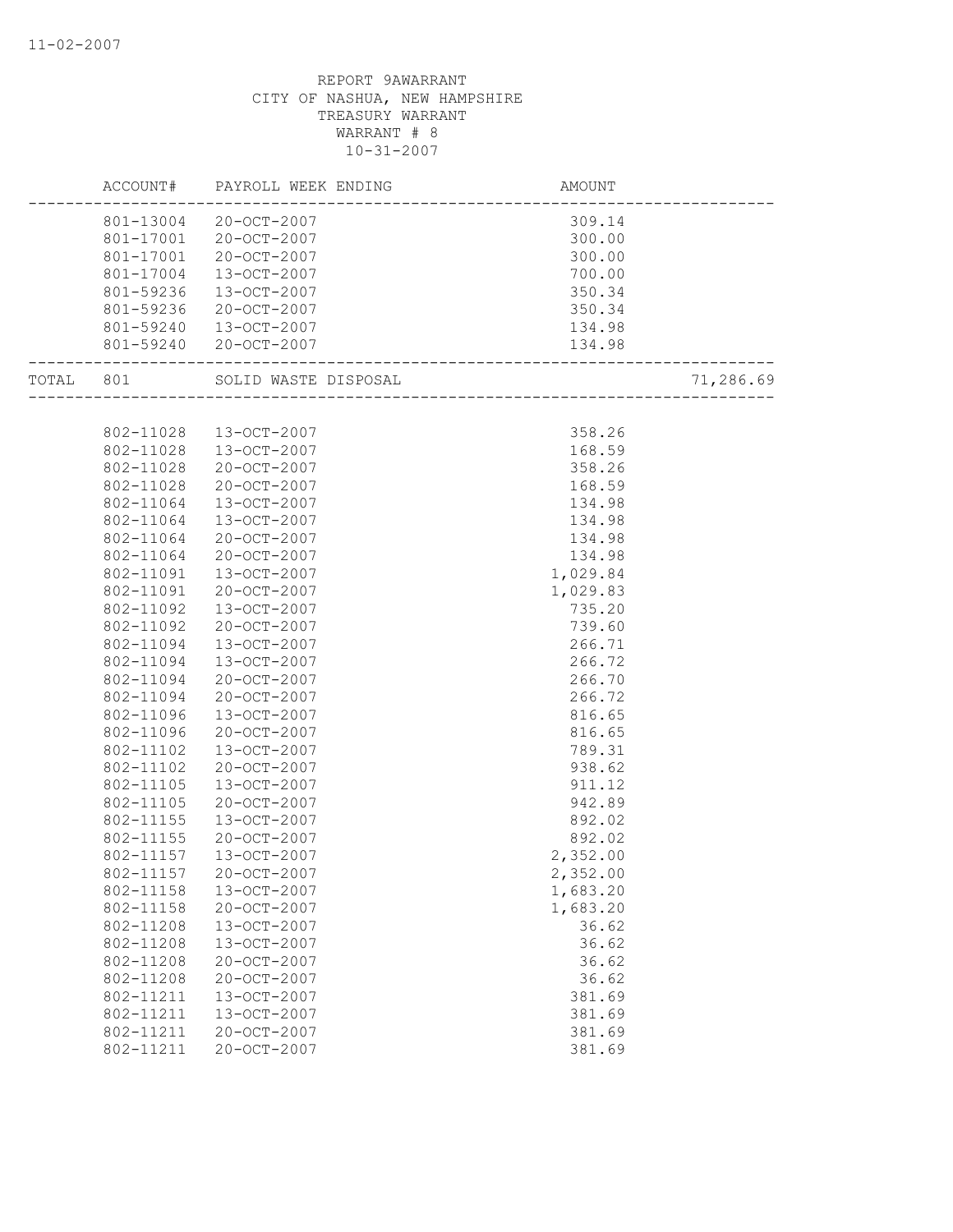| ACCOUNT#  | PAYROLL WEEK ENDING | AMOUNT   |
|-----------|---------------------|----------|
| 802-11222 | 13-OCT-2007         | 197.06   |
| 802-11222 | 20-OCT-2007         | 197.06   |
| 802-11249 | 13-OCT-2007         | 74.85    |
| 802-11249 | 13-OCT-2007         | 74.85    |
| 802-11249 | 20-OCT-2007         | 74.85    |
| 802-11249 | 20-OCT-2007         | 74.85    |
| 802-11260 | 13-OCT-2007         | 1,760.00 |
| 802-11260 | 20-OCT-2007         | 1,760.00 |
| 802-11270 | $13 - OCT - 2007$   | 944.44   |
| 802-11270 | 20-OCT-2007         | 944.44   |
| 802-11330 | 13-OCT-2007         | 967.45   |
| 802-11330 | 20-OCT-2007         | 967.44   |
| 802-11333 | 13-OCT-2007         | 948.48   |
| 802-11333 | 20-OCT-2007         | 948.48   |
| 802-11435 | 13-OCT-2007         | 425.33   |
| 802-11435 | 13-OCT-2007         | 170.13   |
| 802-11435 | 20-OCT-2007         | 425.33   |
| 802-11435 | 20-OCT-2007         | 170.13   |
| 802-11480 | 13-OCT-2007         | 2,524.80 |
| 802-11480 | 20-OCT-2007         | 2,524.80 |
| 802-11507 | 13-OCT-2007         | 746.80   |
| 802-11507 | 20-OCT-2007         | 746.80   |
| 802-11513 | 13-OCT-2007         | 4,916.48 |
| 802-11513 | 20-OCT-2007         | 5,092.00 |
| 802-11514 | 13-OCT-2007         | 2,644.80 |
| 802-11514 | 20-OCT-2007         | 2,644.80 |
| 802-11681 | 13-OCT-2007         | 294.25   |
| 802-11681 | 13-OCT-2007         | 1,177.01 |
| 802-11681 | 20-OCT-2007         | 294.25   |
| 802-11681 | 20-OCT-2007         | 1,177.01 |
| 802-11693 | 13-OCT-2007         | 1,046.17 |
| 802-11693 | $20 - OCT - 2007$   | 1,046.17 |
| 802-11763 | 13-OCT-2007         | 154.67   |
| 802-11763 | 13-OCT-2007         | 618.66   |
| 802-11763 | 20-OCT-2007         | 154.67   |
| 802-11763 | 20-OCT-2007         | 618.66   |
| 802-11764 | $13 - OCT - 2007$   | 1,103.01 |
| 802-11764 | 20-OCT-2007         | 1,103.01 |
| 802-13004 | 13-OCT-2007         | 844.62   |
| 802-13004 | 13-OCT-2007         | 3,253.44 |
| 802-13004 | 20-OCT-2007         | 178.97   |
| 802-13004 | 20-OCT-2007         | 2,212.60 |
| 802-59236 | 13-OCT-2007         | 350.33   |
| 802-59236 | 20-OCT-2007         | 350.33   |
| 802-59237 | 13-OCT-2007         | 631.46   |
| 802-59237 | 20-OCT-2007         | 631.46   |